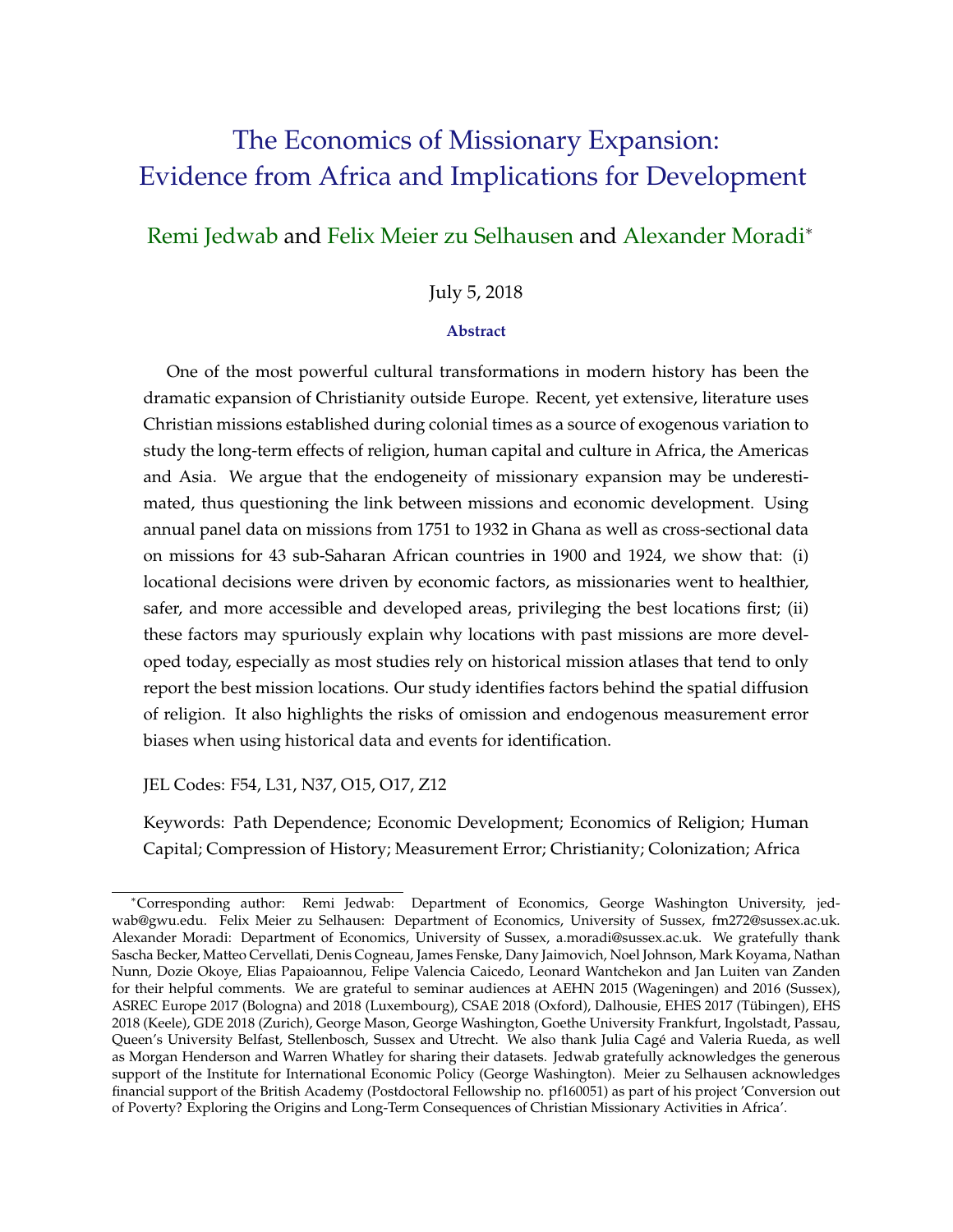Significant literature exists on the long-term effects of historical events and uses historical shocks as a source of exogenous variation in institutions, human capital or culture [\(Nunn,](#page-35-0) [2014a;](#page-35-0) [Michalopoulos and Papaioannou,](#page-34-0) [forthcoming\)](#page-34-0), both across countries (e.g., [Acemoglu et al.,](#page-31-0) [2001;](#page-31-0) [Glaeser et al.,](#page-33-0) [2004;](#page-33-0) [Nunn,](#page-35-0) [2008;](#page-35-0) [Feyrer and Sacerdote,](#page-33-0) [2009\)](#page-33-0) and within countries (e.g., [Dell,](#page-33-0) [2010;](#page-33-0) [Nunn and Wantchekon,](#page-35-0) [2011;](#page-35-0) [Acemoglu, Reed and Robinson,](#page-31-0) [2014b\)](#page-31-0). Relatedly, recent, yet extensive, literature uses Christian missions established during colonial times to study the longterm effects of religion, human capital and culture (e.g., [Nunn,](#page-35-0) [2010,](#page-35-0) [2014b;](#page-35-0) [Acemoglu et al.,](#page-31-0) [2014a;](#page-31-0) [Wantchekon et al.,](#page-35-0) [2015;](#page-35-0) Cagé and Rueda, [2016;](#page-32-0) [Valencia Caicedo,](#page-32-0) [2017;](#page-32-0) [Barro and McCleary,](#page-32-0) [2017\)](#page-32-0). Most studies acknowledge that there may be endogeneity issues from studying missions. To our knowledge, no study investigates what these issues are, and their implications for the analysis of development. This paper uses new panel data on missionary expansion in colonial Ghana and existing data on colonial missions in Africa to show that the diffusion of Christianity was driven by local economic factors, thus arguing that the endogeneity of missionary expansion may be underestimated and questioning the link between past missions and contemporary development. In most societies, religion represents an essential element of culture, and one of the most powerful cultural transformations in modern history has been the rapid expansion of Christianity to regions outside Europe. We focus on sub-Saharan Africa, "the future of the world's most popular religion" (The Economist, 2015).<sup>1</sup> While the share of Christians was low in 1900, it has grown to 61% in 2017 [\(Pew Research Center,](#page-35-0) [2017\)](#page-35-0). This makes Africa the continent with the highest number of Christians (26% vs. 25% for Latin America and 24% for Europe). By 2060, Africans will comprise 42% of the global Christian population. Finally, The Economist (2015) writes: "Africa is also home to the world's most observant Christians. [...] Figures from the World Values Surveys [...] indicate that 90% of people calling themselves Christian also said they attended church regularly".

While a large literature has studied the economic consequences of evangelization, the economics behind the expansion of Christianity remains poorly understood. The conventional narrative is that missionaries' objective was to save as many souls as possible; they had very limited knowledge of the area; their locational choices were highly erratic, but once settled, missions remained there permanently. For example, [Wantchekon et al.](#page-35-0) [\(2015,](#page-35-0) p. 714) describes how a series of historical accidents led missionaries to settle left rather than right of a river (in Benin). Such instances occurred and can provide an excellent context to identify causal effects. But rather the exception than the rule, this view cannot be maintained for the entire missionary enterprise. In

<sup>1</sup>The Economist. *The future of the world's most popular religion is African*. December 25th 2015.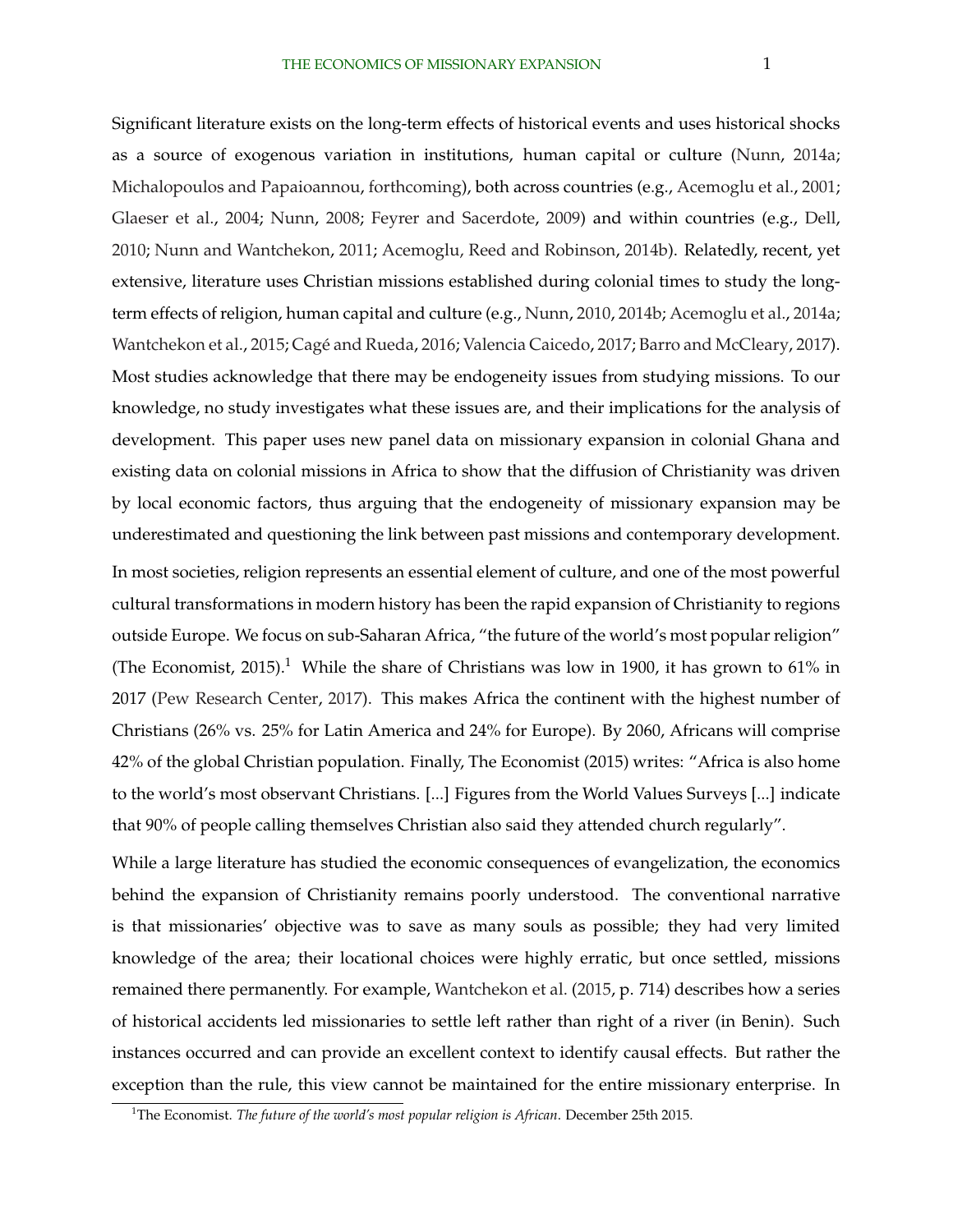present-day Togo, missionary [Thauren](#page-35-0) [\(1931,](#page-35-0) p. 19/20) laid out their strategy as follows:

The mission leadership knew that choosing suitable places would be crucial for missionizing the interior. Therefore, no effort was spared to get to know the interior better. Missionaries were sent out to explore the interior [...]. Atakpame became the first inland station. This place is at the junction of the northeast-northwest caravan route [...]. The mission society aimed to establish new stations in larger cities, so that few missionaries could spread the gospel to many. In particular, they preferred cities with regular markets. Furthermore, the places needed to be centrally located, so that surrounding villages (outstations) could be visited from there (main station) [...].

More recently, [Acemoglu, Gallego and Robinson](#page-31-0) [\(2014a,](#page-31-0) p.887) challenge the idea that "missionary activity in the early twentieth century is excludable from regressions of long-run economic development [...] missionaries clearly chose where to locate. [...] they went to places with a lot of native people because their main objective was conversions". To deal with endogeneity, many studies compare neighboring locations or add controls. Yet, without more research on the factors driving missionary expansion, researchers have no guide as to what the contaminating factors are, and how valid their context is for identification purposes.

In addition, most studies use mission atlases to obtain data on the location of missions for one year only. Atlases used for Africa are the 1900 *Atlas of Protestant Missions* [\(Beach,](#page-32-0) [1903\)](#page-32-0) and the 1924 *Ethnographic Survey of Africa* [\(Roome,](#page-35-0) [1925\)](#page-35-0), which also includes Catholic missions (Figure [1\(a\)](#page-36-0) shows their locations). If we use ecclesiastical census returns and other primary missionary sources instead, we uncover large discrepancies. Figure [1\(b\)](#page-36-0) shows that atlases omit the lion's share of missions for most countries, in both 1900 and 1924. Overall, 90% of Africa's missions are omitted. In Ghana, this share is 91-98% and atlases locate the missions at the coast and miss most hinterland missions (Figures [2\(a\)-2\(b\)](#page-36-0) show their locations). This issue is not limited to Africa. The *World Atlas of Christian Missions* [\(Bartholomew et al.,](#page-32-0) [1911\)](#page-32-0) and the *Atlas Hierarchicus* [\(Streit,](#page-35-0) [1913\)](#page-35-0) miss 85-95% of missions in China, India, Korea, and Japan. One century ago, [Fahs](#page-33-0) [\(1925,](#page-33-0) p.27) pointed out that mission atlases provide an Eurocentric account of Christianization as they only show residence stations of European missionaries: "[...] mapping the Christian advance which puts a red underline under some place-name to indicate the residence of a British or Continental or American missionary, but does not indicate where an Azariah or a Kagawa serves his people, fails to give needful perspective". Atlases thus ignore the essential contribution of African missionaries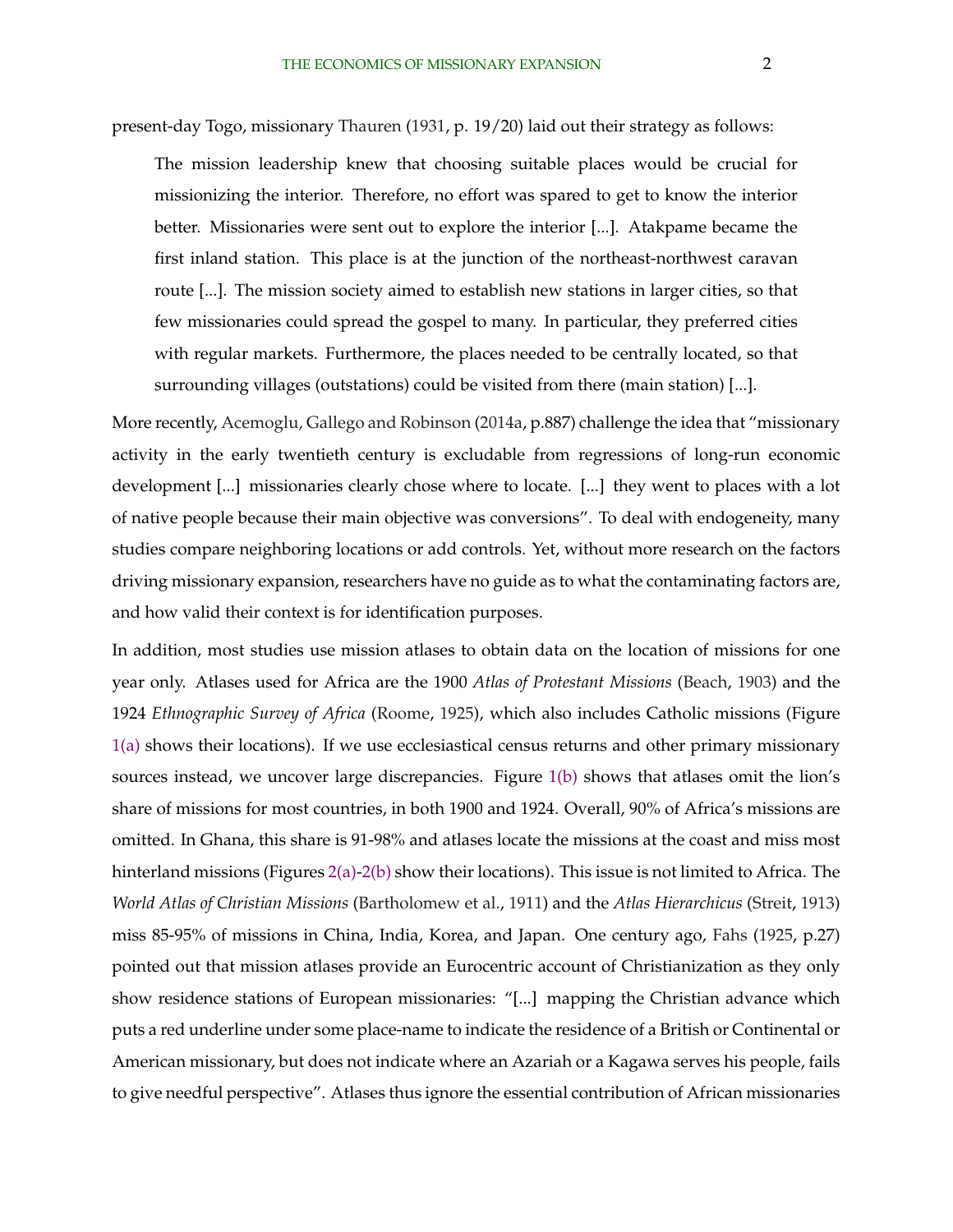to the diffusion of Christianity [\(Frankema,](#page-33-0) [2012;](#page-33-0) [Meier zu Selhausen et al.,](#page-34-0) [2018\)](#page-34-0).

All this may have implications for the economic analysis of Christian missions. First, the dynamics of missionary expansion question the exogeneity of their placement and the appropriate set of controls when studying their long-term effects. Second, the significant omissions in the atlases could lead to a large attenuation bias, but only if measurement error is classical. In contrast, if measurement error is not classical and if atlas missions are positively selected, i.e. if atlases only report the "best" missions/locations in ways unaccounted for by the controls, this creates an upward bias. In that case, the contemporary effects of missions may be over-estimated, and missions may not serve as a source of exogenous variation in human capital, religion or culture.

This paper tests these hypotheses. We focus on Ghana, for which we create a novel annual panel dataset on the locations of missions at a precise spatial level over almost two centuries: 2,091 grid cells of 0.1x0.1 degrees (11x11km) in 1751-1932. During that period, the number of missions increased from about nil to 1,838. Today, Ghana is one of the most devout Christian countries (The Economist, 2012), making it an ideal context to address our research question.<sup>2</sup> Creating a new dataset on the geographical, political, demographic, and economic characteristics of locations in pre-1932 Ghana, we first investigate the local determinants of missionary expansion using crosssectional and panel regressions, and apply identification strategies to estimate the causal effects of selected determinants. We find that missionaries went to healthier, safer, and more accessible and developed areas, privileging the best locations first. We then show that these factors may spuriously explain why locations with past missions are more developed today. The effects of colonial missions on present-day measures of economic development (night lights, urbanization), Christianity, and human capital (literacy, educational attainment) are strongly reduced when including controls for pre-1932 locational characteristics. Next, we replicate these results on the determinants of missions and their long-term effects using cross-sectional data from mission atlases and other sources for 203,574 cells of 0.1x0.1 degrees in 43 sub-Saharan African countries. Our study contributes to wider literature that explores the economic effects of religion (see [McCleary and Barro](#page-34-0) [\(2006a\)](#page-34-0) and [Iyer](#page-34-0) [\(2016\)](#page-34-0) for surveys). Thus far, the literature has focused on the effect of religion on economic development (e.g., [Barro and McCleary,](#page-32-0) [2003;](#page-32-0) [Guiso et al.,](#page-34-0) [2006;](#page-34-0)

[Cantoni,](#page-33-0) [2015;](#page-33-0) [Campante and Yanagizawa-Drott,](#page-32-0) [2015;](#page-32-0) [Rubin,](#page-35-0) [2017;](#page-35-0) [Bryan et al.,](#page-32-0) [2018\)](#page-32-0) and other outcomes such as human capital (e.g., [Becker and Woessmann,](#page-32-0) [2009;](#page-32-0) [Dittmar,](#page-33-0) [2011;](#page-33-0) [Chaney,](#page-33-0) [2016;](#page-33-0)

<sup>2</sup>The Economist. *True Believers: Christians in Ghana and Nigeria*. September 5th 2012.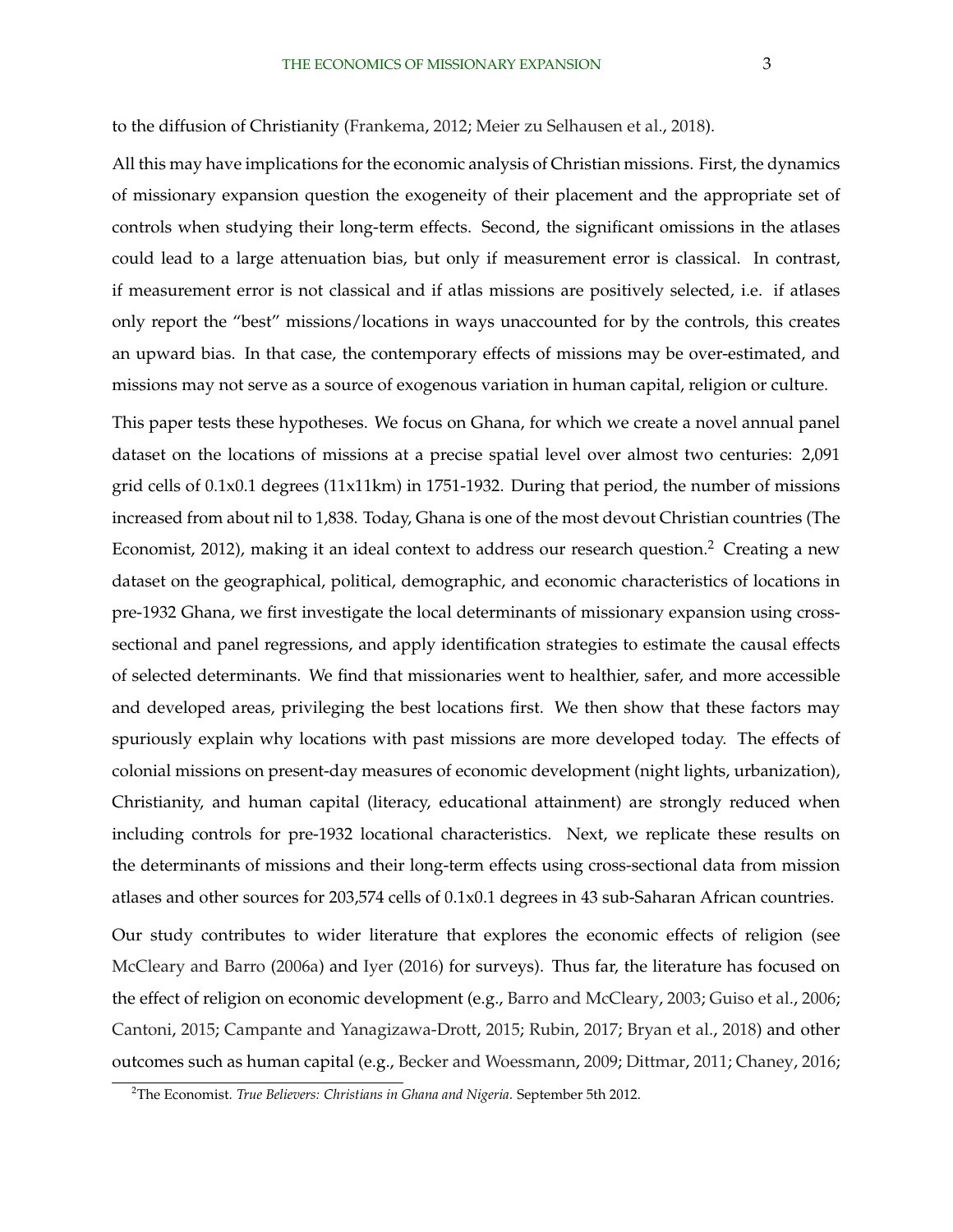[Becker and Woessmann,](#page-32-0) [forthcoming\)](#page-32-0) and political and social attitudes (e.g., [Guiso et al.,](#page-34-0) [2003;](#page-34-0) Voigtländer and Voth, [2012;](#page-35-0) [Cantoni et al.,](#page-33-0) [forthcoming\)](#page-33-0). One strand of that literature explores the long-term effects of missions or uses missions for identification purposes. Web Appendix Table [1](#page-39-0) gives details on 55 related studies. Whether the analysis is conducted at the country, subnational or individual level, most find strong effects, whether on economic development [\(Bai and Kung,](#page-32-0) [2015;](#page-32-0) [Valencia Caicedo,](#page-32-0) [2017;](#page-32-0) Castelló-Climent et al., [2018;](#page-33-0) [Michalopoulos et al.,](#page-34-0) [2018\)](#page-34-0), human capital [\(Nunn,](#page-35-0) [2010;](#page-35-0) [Gallego and Woodberry,](#page-33-0) [2010;](#page-33-0) [Wantchekon et al.,](#page-35-0) [2015;](#page-35-0) [Waldinger,](#page-35-0) [2017;](#page-35-0) [Barro and](#page-32-0) [McCleary,](#page-32-0) [2017;](#page-32-0) [Calvi and Mantovanelli,](#page-32-0) [2018\)](#page-32-0), political and social attitudes [\(Woodberry,](#page-35-0) [2012;](#page-35-0) [Nunn,](#page-35-0) [2014b;](#page-35-0) [Wantchekon et al.,](#page-35-0) [2015;](#page-33-0) [Fenske,](#page-33-0) 2015; Cagé and Rueda, [2016\)](#page-32-0), or social mobility [\(Wantchekon et al.,](#page-35-0) [2015;](#page-35-0) [Alesina et al.,](#page-31-0) [2018\)](#page-31-0). With a few exceptions, studies use only one year of mission data and rely on missions atlases to obtain this data (see last column), thus ignoring the potentially endogenous dynamics of missionary expansion.<sup>3</sup> While this questions the internal validity of these analyzes, we are not claiming that missions may not exert long-term effects. Some studies have used innovative strategies to identify causal effects.<sup>4</sup> Our goal instead is to stimulate future research by providing a better understanding of the factors behind missionary expansion and raising awareness of the empirical issues surrounding the analysis of missions.

By studying missionary expansion, this paper adds to the literature on the determinants of religion (see [McCleary and Barro](#page-34-0) [\(2006a\)](#page-34-0) and [Iyer](#page-34-0) [\(2016\)](#page-34-0) for surveys). Existing studies concentrate on the role of religious markets and competition (e.g., [Bisin and Verdier,](#page-32-0) [2000;](#page-32-0) [Barro and McCleary,](#page-32-0) [2005\)](#page-32-0) or the secularization hypothesis which predicts that religiosity declines with income or education (e.g., [McCleary and Barro,](#page-34-0) [2006b;](#page-34-0) [Glaeser and Sacerdote,](#page-33-0) [2008;](#page-33-0) [Becker and Woessmann,](#page-32-0) [2013;](#page-32-0) [Buser,](#page-32-0) [2015;](#page-32-0) [Becker et al.,](#page-32-0) [2017\)](#page-32-0). To our knowledge, there are very few quantitative studies on the spatio-temporal diffusion of religion. [Cantoni](#page-32-0) [\(2012\)](#page-32-0) studies the Reformation using data for German territories and finds that ecclesiastical territories, more powerful territories, and territories more distant from Luther's town were less likely to become Protestant. [Rubin](#page-35-0) [\(2014\)](#page-35-0) uses data for European cities to show that the Reformation was linked to the spread of the printing press. [Michalopoulos et al.](#page-34-0) [\(forthcoming\)](#page-34-0) finds that trade routes and ecological similarity to the

<sup>3</sup> 26 studies use [Roome](#page-35-0) [\(1925\)](#page-35-0), 6 use [Bartholomew et al.](#page-32-0) [\(1911\)](#page-32-0), 6 use [Streit](#page-35-0) [\(1913\)](#page-35-0), and 4 studies use [Beach](#page-32-0) [\(1903\)](#page-32-0).

<sup>&</sup>lt;sup>4</sup>[Wantchekon et al.](#page-35-0) [\(2015\)](#page-35-0) study four villages with missions, using control villages that they identified as "as likely to be selected" based on historical sources. Cagé and Rueda [\(2016\)](#page-32-0) compare protestant missions with and without a printing press. [Valencia Caicedo](#page-32-0) [\(2017\)](#page-32-0) compares locations with missions with locations with missions abandoned for exogenous reasons. [Valencia Caicedo](#page-32-0) [\(2017\)](#page-32-0), [Waldinger](#page-35-0) [\(2017\)](#page-35-0) and [Barro and McCleary](#page-32-0) [\(2017\)](#page-32-0) compare locations evangelized for exogenous reasons by different Christian denominations. [Waldinger](#page-35-0) [\(2017\)](#page-35-0) uses an instrumental variable strategy that exploits the initial directions of missionary expansion paths.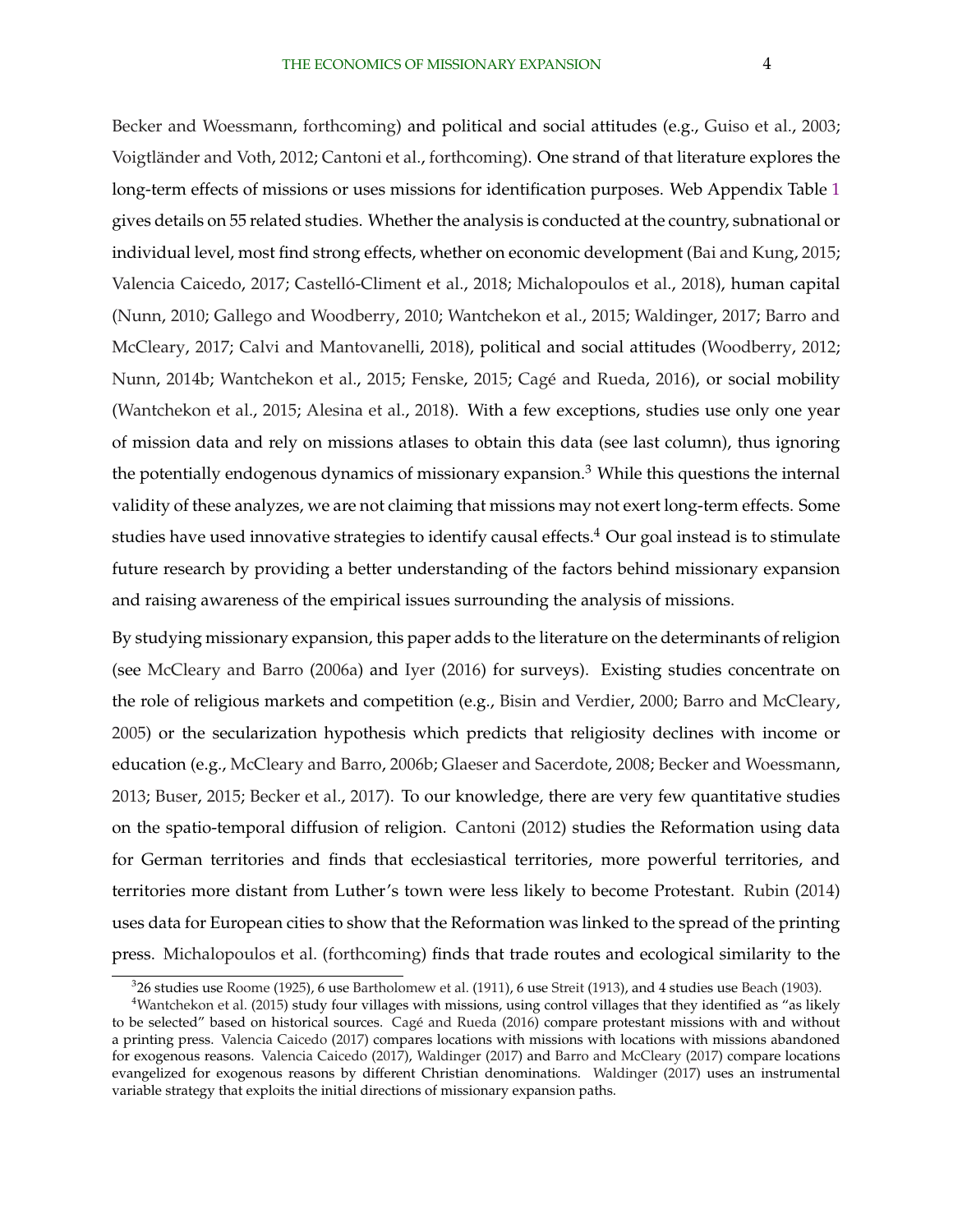birthplace of Islam predict today's Muslim adherence across countries and ethnic groups. While these studies have greatly improved our understanding of religious diffusion, there remain some limitations. Given that these episodes of religious diffusion take place five centuries ago or more, the studies have limited localized data on their determinants. Moreover, this analysis is crosssectional in nature, except [Cantoni](#page-32-0) [\(2012\)](#page-32-0) who uses panel data on the dates of introduction of Protestantism for 74 territories in 5 periods. Finally, they study conditional correlations, except [Rubin](#page-35-0) [\(2014\)](#page-35-0) who instruments for the printing press with a city's distance to Mainz.<sup>5</sup>

Studying the spatio-temporal diffusion of religion requires: (i) localized data on the establishments and closures of places of worship, (ii) localized data on the determinants of religious supply and demand; and (iii) identification strategies for these determinants. Most major religions spread out in earlier centuries, which makes data availability issues acute and complicates the search for identification strategies. We study Africa, where Christianity spread comparatively late. By constructing an annual panel data set of missions ( $N = 2,163$ ) at the cell level (2,091) in Ghana from 1751 to 1932, we fulfill condition (i). Our data set is one the largest databases ever built on places of worship. Other studies with panel data on missionary expansion over a long period – [Barro and McCleary](#page-32-0) [\(2017\)](#page-32-0) (22 departments, 1880-2011), [Valencia Caicedo](#page-32-0) [\(2017\)](#page-32-0) (39 missions, 1609-1767) and [Waldinger](#page-35-0) [\(2017\)](#page-35-0) (1,145 missions, 1524-1810) – do not use their data to study religious diffusion and their panel is also not annual. Next, by obtaining data on numerous local characteristics in pre-1932 Ghana, we satisfy condition (ii). Lastly, by using panel regressions for Ghana as well as identification strategies for selected factors for both Ghana and Africa, we contribute to (iii). Our work thus complements and improves upon existing studies.

We show that missionary expansion was far from random. Missionaries privileged better locations, especially in earlier years. Wealthier, more urban and more trade-oriented communities were targeted and adopted Christianity first. This finding could seem to contradict the secularization hypothesis that predicts that religiosity declines with income. However, one interesting and tentative reconciliation could be that the new religion appeared as a vehicle of modernization for converts. We also find that missionaries went to safer areas, avoiding noncoastal areas, areas with hostile African kingdoms or that were colonized late, and areas in the vicinity of Muslim centers. This contradicts the view that missionaries were adventurers crossing

<sup>5</sup>While there is long-standing non-economic literature on missionary expansion in Africa [\(Johnson,](#page-34-0) [1967;](#page-34-0) [Park,](#page-35-0) [1994\)](#page-35-0), and the decisive role of Western missionary personalities in particular [\(Kretzmann,](#page-34-0) [1923;](#page-34-0) [Bartels,](#page-32-0) [1965;](#page-32-0) [Ballard,](#page-32-0) [2008\)](#page-32-0), there have been few systematic attempts to quantify the factors behind the diffusion of Christianity in Africa.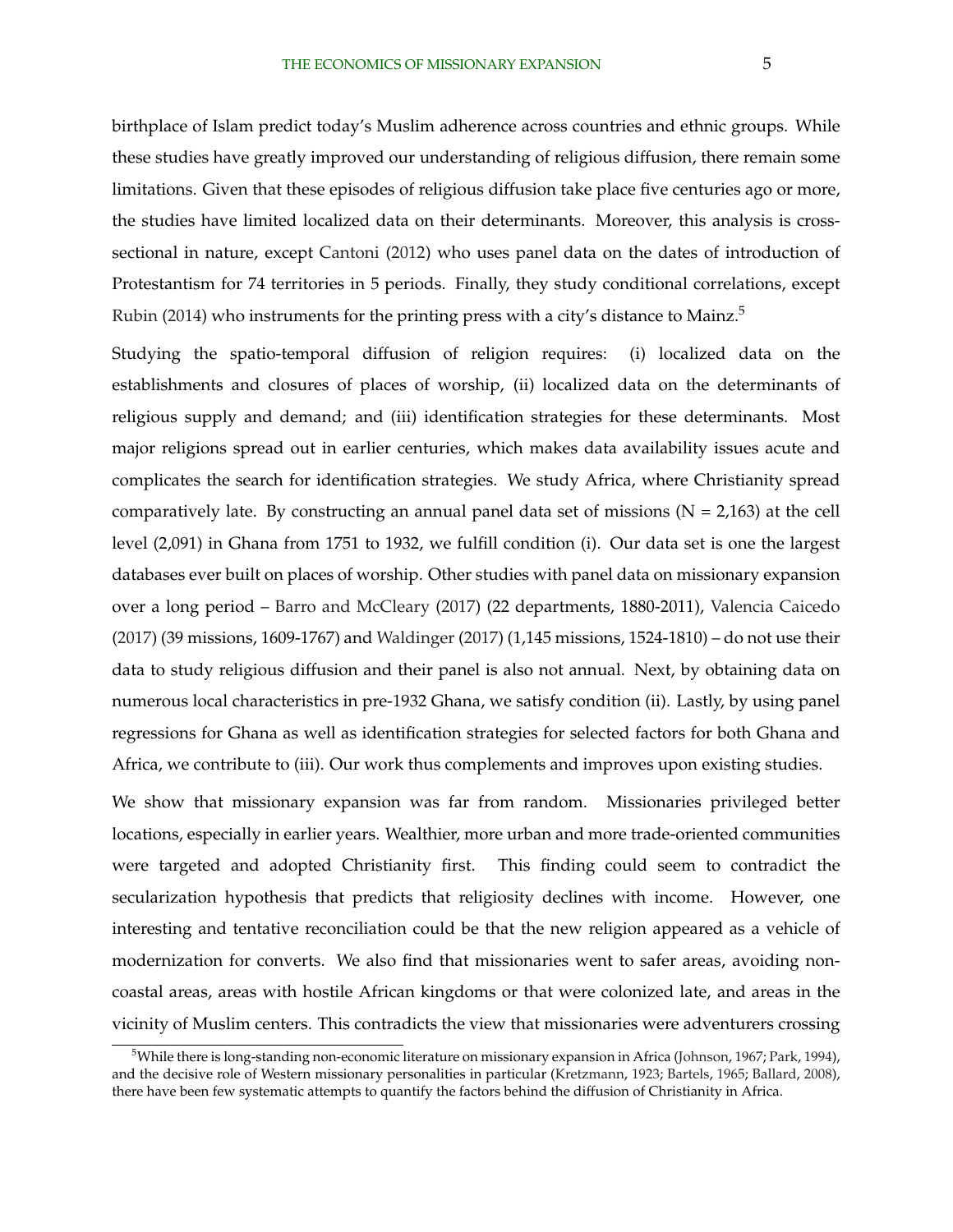political boundaries $^6$ , and that their decisions of where to establish missions were not driven by local political conditions. Finally, we challenge the general wisdom that malaria played a lasting role for evangelization in Africa. While malaria was initially an impediment for Europeans, it ceased to be one after quinine was used as antimalarial medication. Moreover, many African converts – who acquired immunity at birth – eventually became missionaries.

Our work also contributes to the debate on the historical roots of African development (see [Michalopoulos and Papaioannou](#page-34-0) [\(forthcoming\)](#page-34-0) for a survey). Recent contributions emphasize the role of the slave trade [\(Nunn,](#page-35-0) [2008;](#page-35-0) [Nunn and Wantchekon,](#page-35-0) [2011\)](#page-35-0), pre-colonial state formation [\(Gennaioli and Rainer,](#page-33-0) [2007;](#page-33-0) [Michalopoulos and Papaioannou,](#page-34-0) [2013;](#page-34-0) [Alsan,](#page-32-0) [2015\)](#page-32-0), colonial institutions (e.g., [Acemoglu et al.,](#page-31-0) [2014b;](#page-31-0) [Michalopoulos and Papaioannou,](#page-34-0) [2016\)](#page-34-0), colonial investments in physical capital [\(Jedwab and Moradi,](#page-34-0) [2016;](#page-34-0) [Jedwab et al.,](#page-34-0) [2017\)](#page-34-0) or human capital (e.g., [Glaeser et al.,](#page-33-0) [2004;](#page-33-0) [Gallego and Woodberry,](#page-33-0) [2010;](#page-33-0) [Nunn,](#page-35-0) [2014b;](#page-35-0) [Wantchekon et al.,](#page-35-0) [2015;](#page-35-0) Cagé and Rueda, [2016\)](#page-32-0). We re-assess the long-term effects of Christian missions on African human capital and other developmental outcomes and find them to be potentially over-estimated.

Finally, our contribution is methodological. Many studies on path dependence link a historical event to outcomes observed today, but ignore the dynamics between the two cross-sections: what [Austin](#page-32-0) [\(2008\)](#page-32-0) called the "compression of history". Moreover, to identify historical variation, data is increasingly sourced from historical atlases, or mission atlases in our case. Another example is the *Ethnographic Atlas* of [Murdock](#page-35-0) [\(1967\)](#page-35-0), which has been widely used to study the historical roots of African development. Atlases give the impression of completeness. Non-random omissions and their consequences for the analysis of path dependence are, we believe, under-investigated.<sup>7</sup> Using Christian missions as an example, we draw attention to the risks of omission and nonclassical measurement error biases when using historical data and events for identification.

## **1. Conceptual Framework: Determinants and Effects of Missions**

In this section, we approach the question of mission locations through the perspective of a mission society, its aims and its constraints which feed into supply. We also take into account the demand side. These considerations motivate the selection of the variables in our analysis.

**Determinants: Locational Factors.** The mission society obtains utility from converting locals

 $^6$ See, for example, the Jubilee magazine celebrating 200 years of the Basel Mission Society, which has been active in Africa since 1828 (url: [https://issuu.com/mission21/docs/jubil](https://issuu.com/mission21/docs/jubil__umsmagazin_2015_ausz__ge)\_umsmagazin 2015 ausz ge).

 $^7$ Measurement error in survey data, in contrast, has received a lot of attention (e.g. [Aigner,](#page-31-0) [1973;](#page-31-0) [Bollinger,](#page-32-0) [1996;](#page-32-0) [Bound et al.,](#page-32-0) [2001;](#page-32-0) [Chen et al.,](#page-33-0) [2011;](#page-33-0) [Mahajan,](#page-34-0) [2006;](#page-34-0) [Nguimkeu et al.,](#page-35-0) [2017\)](#page-35-0).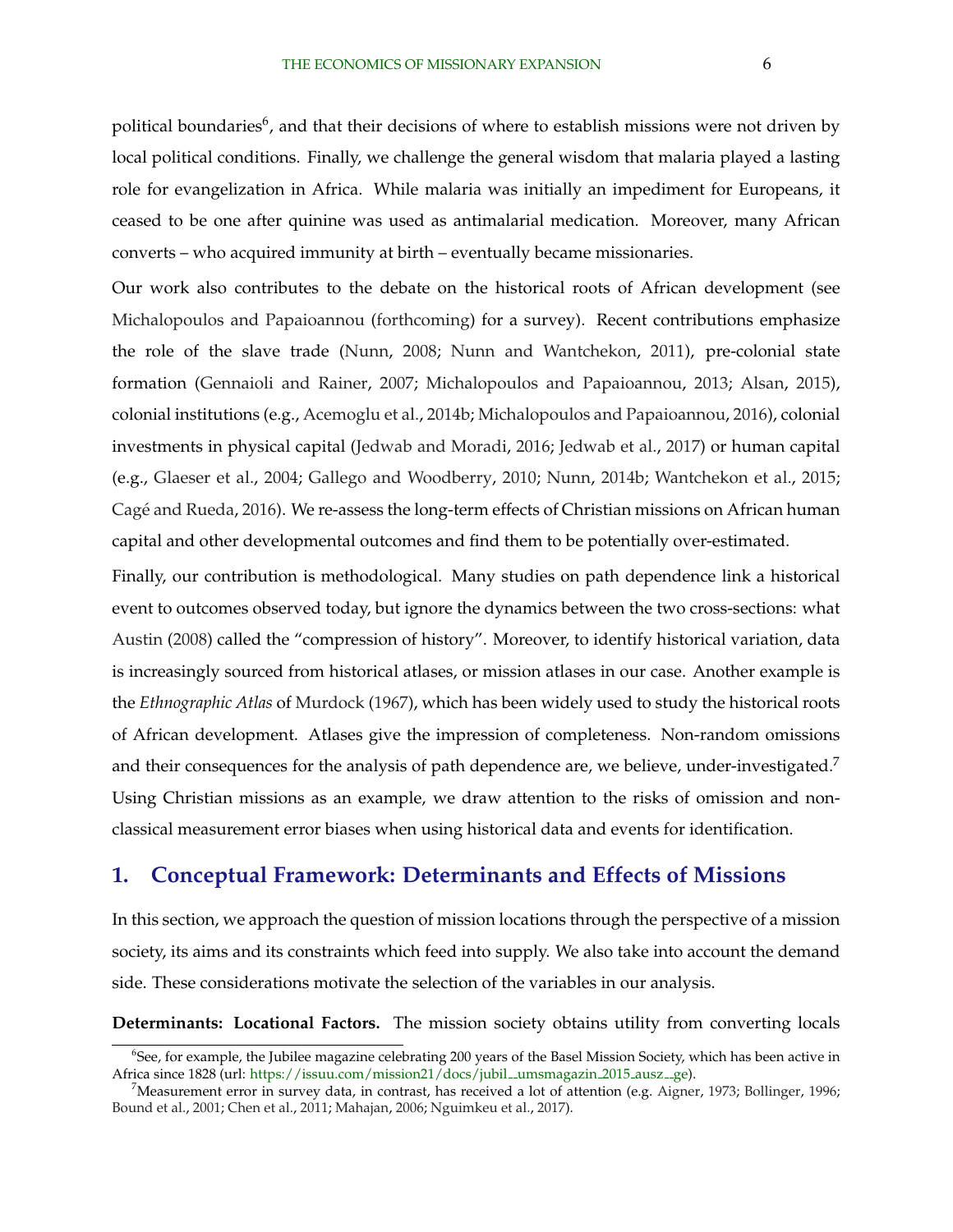<span id="page-7-0"></span>in various locations. Utility in a location depends on the location-specific benefits and costs of conversion. For a given location, the society maximizes membership, but also how much members give in terms of time and money. In addition, some conversions are valued relatively more. For example, if another objective is the abolishment of slavery, more weight is put on conversions in slave-exporting locations. Variable costs for a given membership depend on: (i) the number of missionaries needed, which is a function of their productivity, salary and training costs divided by years of service, hence life expectancy; and (ii) the structures and equipment needed, since larger communities require larger buildings and more tools of conversion (religious artifacts and books). Fixed costs of opening a mission depend on access to the coast. There is also a fixed cost every year of having one missionary report to the capital.

In our empirical analysis, we will arbitrarily classify the locational factors into five groups proxying for *geography* (coastal proximity, ports, malaria, rain, soils, altitude, ruggedness), *political conditions* (native resistance, colonial administrative cities), *transportation* (rivers, trade routes, explorer routes, railroads, roads), *population* (urban and rural populations) and *economic activities* (slavery, cash crops, mining). A same determinant can affect both benefits and costs.

**Determinants: Expansion.** Initial expansion cannot occur without donations from the motherland. Over time, local revenues are generated. The number of locations converted each year depends on the budget and the net benefits of the *next* best locations not converted yet. The society expands by converting the best locations first, followed by less optimal locations until it runs out of locations or money. The relative importance of each locational factor may change over time, which affects future expansions if the ranking of the remaining locations is altered.<sup>8</sup>

**Long-Term Effects of Missions.** We will study how the effects of colonial missions on presentday outcomes vary when: (i) Considering commonly used subsets of the full set of missions, e.g. missions established earlier vs. later; and (ii) Using as controls subsets of the determinants listed above. Our main hypothesis is that missionary expansion was not random, with the best locations receiving missions first, so that using early missions and/or not including the right controls for early selection over-estimates the long-term effects of colonial missions on development today.

## **2. New Data on Ghana and Africa**

The Web Data Appendix gives details on the sources used and data construction.

 $8$ While our conceptual framework considers only one mission society, there may be several societies in the country. These may differ in their utility functions and budgets; they may also behave strategically.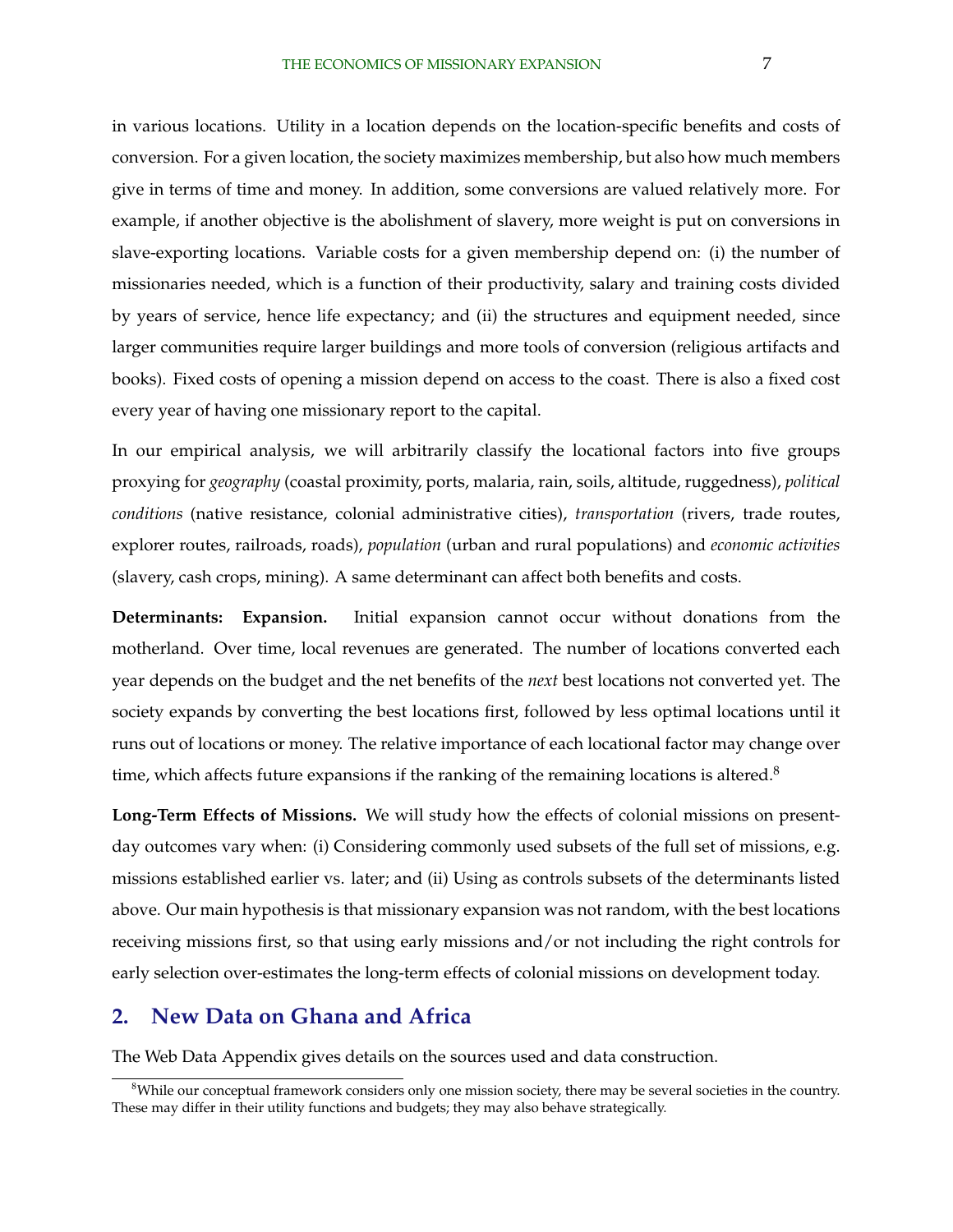**Missions in Ghana.** We partition Ghana into 2,091 grid cells of 0.1 x 0.1 degrees (11x11 km) and construct an annual panel data set from 1751 to 1932 (181 years). We recreate the history of every mission station (N = 2,163) for all societies (classified as Presbyterian, Methodist, Catholic or other) and geocode their locations.<sup>9</sup> Our main sources are the ecclesiastical returns published in the *Blue Books of the Gold Coast*, 1844-1932. Each society was required to submit annual reports on its activities to the colonial administration. We use numerous society reports and secondary literature to reconstruct missions before 1844 (see Web Data Appendix). Based on the same sources, we identify if a mission was a main station or had a school. We focus on "assisted schools" which were monitored by the government and received subsidies conditional on meeting quality standards [\(Williamson,](#page-35-0) [1952\)](#page-35-0). Figure [3](#page-37-0) presents the evolution of the number of missions.

**Missionaries in Ghana.** We create a new data set of 338 European and 172 African missionaries stationed in Ghana during 1751-1890 from a variety of sources (data not available post-1890). For each male missionary, we collect data on his time of service, year of birth, and year and location of death. African missionary careers are less well-documented in official statistics (and possibly not entirely representative). Figure  $5(a)$  shows the evolution of the number of European missionaries.

**Locational Factors for Ghana.** We construct a GIS data set of factors at the same grid resolution: (i) *Geography:* Historical malaria intensity (based on genetic data) comes from [Depetris-Chauvin](#page-33-0) [and Weil](#page-33-0) [\(2018\)](#page-33-0). We compute distance to the coast and obtain ports circa 1850 from [Dickson](#page-33-0) [\(1969\)](#page-33-0); (ii) *Political conditions:* Data on large pre-colonial cities before 1800 are from [Chandler](#page-33-0) [\(1987\)](#page-33-0) and headchief towns in 1901 from [Guggisberg](#page-34-0) [\(1908\)](#page-34-0). From [Dickson](#page-33-0) [\(1969\)](#page-33-0), we derive the boundary of the Gold Coast Colony established by the British circa 1850; (iii) *Transportation:* We obtain from [Dickson](#page-33-0) [\(1969\)](#page-33-0) navigable rivers in 1850-1930 and trade routes circa 1850. Railroads and roads in 1932 come from [Jedwab and Moradi](#page-34-0) [\(2016\)](#page-34-0); (iv) *Population:* Using census gazetteers, we compile a GIS database of towns above 1,000 inhabitants in 1891, 1901 and 1931. We also collect rural population data for 1901 and 1931. Because all cells have the same area, population levels are equivalent to densities.10; (v) *Economic activities:* Slave export and slave market data come from [Nunn](#page-35-0) [\(2008\)](#page-35-0) and [Osei](#page-35-0) [\(2014\)](#page-35-0) respectively. We obtain cash crop production areas from [Dickson](#page-33-0) [\(1969\)](#page-33-0) and total export value of cash crops from [Frankema et al.](#page-33-0)  $(2018).<sup>11</sup>$  $(2018).<sup>11</sup>$  Mine locations are taken

 $9$ We use grid cells to minimize measurement errors from imprecise geographical coordinates in our data.

<sup>&</sup>lt;sup>10</sup>While we have exhaustive urban data for all census years, we only have georeferenced rural population data for Southern Ghana in 1901. We thus include a dummy if any locality in the cell was surveyed by the 1901 census.

<sup>11</sup>We obtain soil suitability for the same cash crops from the *1958 Survey of Ghana Classification Map of Cocoa Soils for Southern Ghana*, Survey of Ghana, Accra, as well as [Gyasi](#page-34-0) [\(1992\)](#page-34-0) and [Globcover](#page-33-0) [\(2009\)](#page-33-0).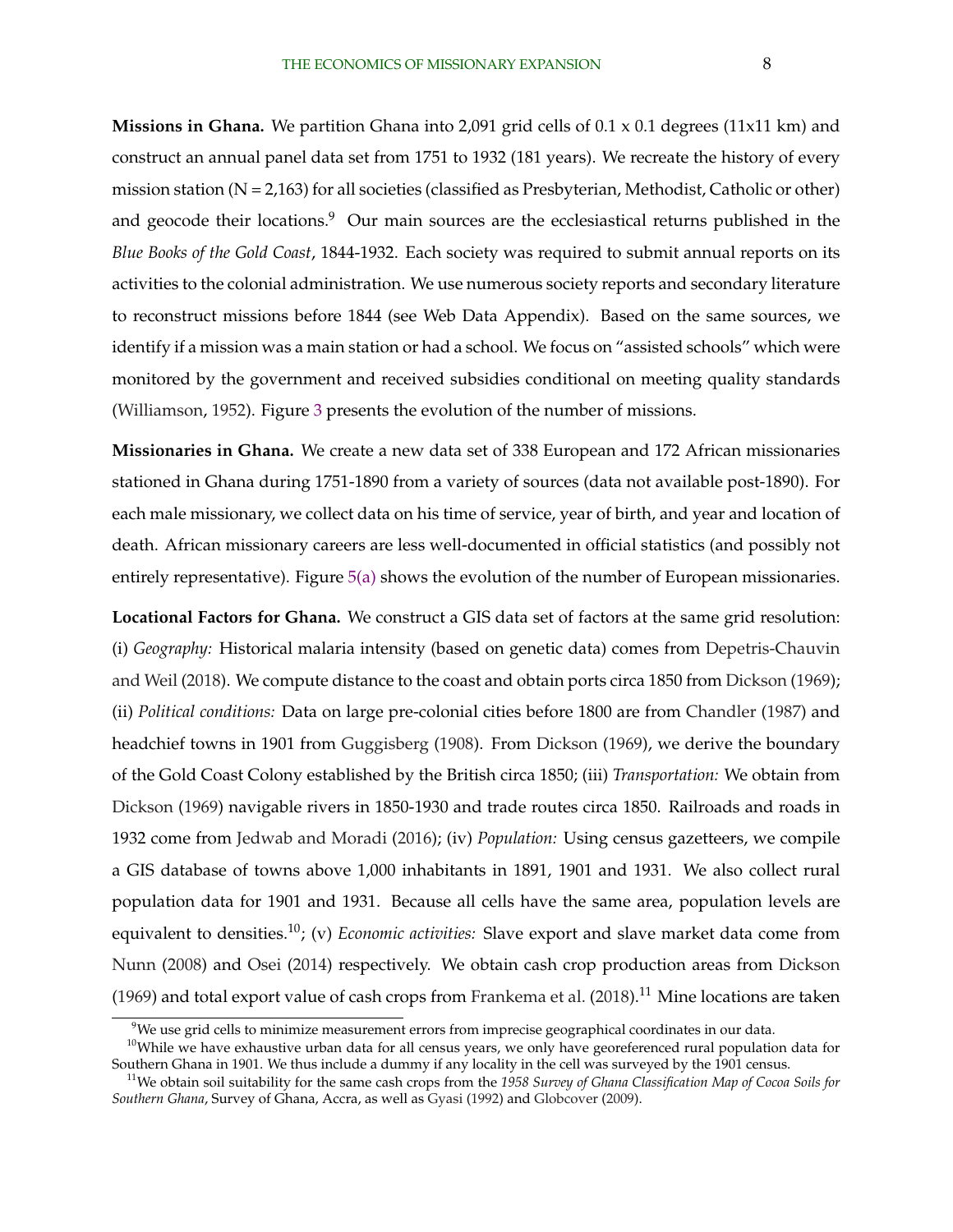from [Dickson](#page-33-0) [\(1969\)](#page-33-0); and (vi) *Other:* We control for land area, mean annual rainfall (mm) in 1900- 1960, mean altitude (m), ruggedness (standard deviation of altitude), and soil fertility.<sup>12</sup>

**Contemporary Data for Ghana.** We use satellite data on night lights in 2000/2001 as a proxy for economic development [\(NOAA,](#page-35-0) [2012\)](#page-35-0). Census data on education, religion, urbanization and employment in industry/services in 2000 are from [Ghana Statistical Service](#page-33-0) [\(2000\)](#page-33-0).<sup>13</sup>

**Missions in Africa.** We compile similar data for 203,574 grid cells of  $0.1 \times 0.1$  degrees  $(11 \times 11)$ km) for 43 sub-Saharan African countries. We retrieve mission location data widely used in the literature. First, we use [Beach](#page-32-0) [\(1903\)](#page-32-0), compiled by Cagé and Rueda [\(2016\)](#page-32-0), which reports the locations of 672 Protestant missions in 1900. Secondly, we use [Roome](#page-35-0) [\(1925\)](#page-35-0), digitized by [Nunn](#page-35-0) [\(2010\)](#page-35-0), which shows the locations of both Catholic (361) and Protestant missions (851) in 1924.

**Locational Factors for Africa.** We identify a number of locational factors: (i) *Geography:* Historical malaria intensity is from [Depetris-Chauvin and Weil](#page-33-0) [\(2018\)](#page-33-0) and tsetse fly ecology from [Alsan](#page-32-0) [\(2015\)](#page-32-0). We compute distance to the coast, and 19th century slave ports are from [Nunn and](#page-35-0) [Wantchekon](#page-35-0) [\(2011\)](#page-35-0); (ii) *Political conditions:* Data on large pre-colonial cities before 1800 are from [Chandler](#page-33-0) [\(1987\)](#page-33-0). Data on the capital, largest and 2nd largest cities come from [Jedwab and Moradi](#page-34-0) [\(2016\)](#page-34-0). The year of colonization for each ethnic group is derived from [Henderson and Whatley](#page-34-0) [\(2014\)](#page-34-0). Using the [Murdock](#page-35-0) [\(1967\)](#page-35-0) map of ethnic boundaries from [Nunn](#page-35-0) [\(2008\)](#page-35-0), we then assign a colonization year to each cell. From the same sources, we identify if the cell was in an ethnic area with a centralized state before colonization. We compute the distance to historical Muslim centers based on [Ajayi and Crowder](#page-31-0) [\(1974\)](#page-31-0) and [Sluglett](#page-35-0) [\(2014\)](#page-35-0); (iii) *Transportation*: We obtain navigable rivers and lakes from [Johnston](#page-34-0) [\(1915\)](#page-34-0), pre-colonial explorer routes from [Nunn and Wantchekon](#page-35-0) [\(2011\)](#page-35-0) and railroads from [Jedwab and Moradi](#page-34-0) [\(2016\)](#page-34-0); (iv) *Population:* We control for population density circa 1800 and log urban and rural population circa 1900 from HYDE [\(Klein Goldewijk](#page-33-0) [et al.,](#page-33-0) [2010\)](#page-33-0), and log city population circa 1900 for towns above 10,000 from [Jedwab and Moradi](#page-34-0) [\(2016\)](#page-34-0) (who use colonial administrative sources);<sup>14</sup> (v) *Economic activities:* We know if slavery (and polygamy) was practiced before colonization [\(Murdock,](#page-35-0) [1967\)](#page-35-0). The log number of slaves exported per land area is taken from [Nunn and Wantchekon](#page-35-0) [\(2011\)](#page-35-0). We obtain land suitability measures for

<sup>12</sup>Climate data comes from *Terrestrial Air Temperature and Precipitation: 1900-2007 Gridded Monthly Time Series* (v1.01), 2007, University of Delaware. Topography comes from SRTM3 data and soil fertility from [\(FAO,](#page-33-0) [2015\)](#page-33-0).

<sup>&</sup>lt;sup>13</sup>Since we only have data for  $10\%$  of the population census, the most rural cells of our sample do not have enough observations to correctly estimate these shares. Data is available for 1,895 cells only  $(= 2,091 - 196$  missing cells).

 $14$ [Klein Goldewijk et al.](#page-33-0) [\(2010\)](#page-33-0) do not rely on census data for earlier centuries (there were no censuses then). These population estimates are unreliable. We nonetheless use them for three controls to be consistent with the literature.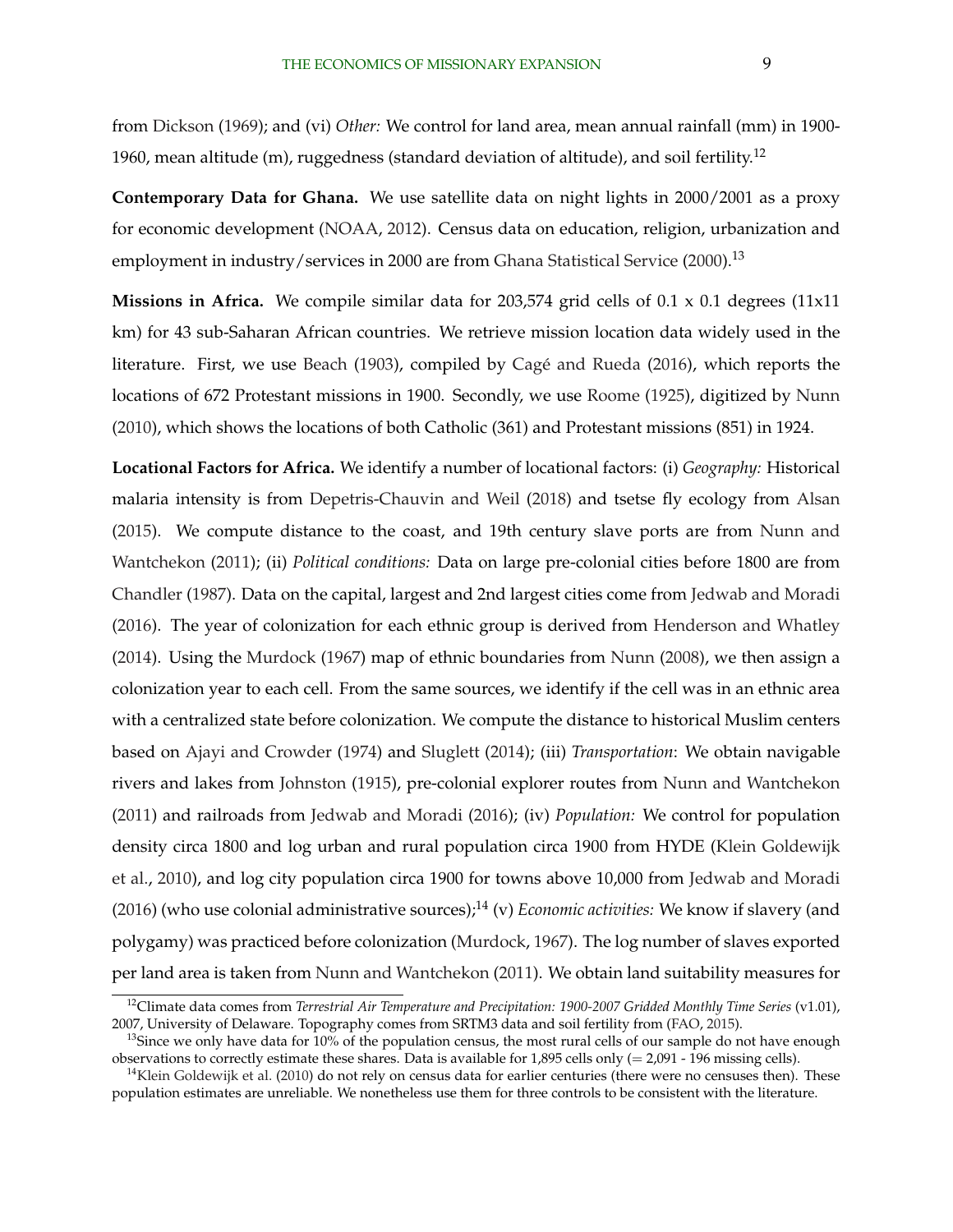<span id="page-10-0"></span>seven major export crops (cocoa, coffee, cotton, groundnut, palm oil, tea and tobacco). We then obtain cash crops' national export value circa 1900 and 1924. Mines in 1900 and 1924 come from [Mamo et al.](#page-34-0) [\(2017\)](#page-34-0); and *(vi) Other:* We control for land area, mean annual rainfall (mm) in 1900- 1960, mean altitude (m), ruggedness (the standard deviation of altitude), and soil fertility. We also add a dummy if the main ethnic group in the cell has data in the [Murdock](#page-35-0) [\(1967\)](#page-35-0) Atlas and a dummy if the underlying anthropological survey used to create this data precedes 1900 or 1924.

**Contemporary Data for Africa.** We use satellite data on night lights in 2000/2001 [\(NOAA,](#page-35-0) [2012\)](#page-35-0). From the *Demographic Health Surveys* in 32 countries with GPS readings for the closest year to 2000, we obtain measures of education, religion and wealth at the individual or household level. We use their means at the cell level.<sup>15</sup> Finally, we obtain urban population (the total population of cities above 10,000) from [Jedwab and Moradi](#page-34-0) [\(2016\)](#page-34-0), who rely on [Africapolis](#page-31-0) [\(2012\)](#page-31-0) and census data.

## **3. Background: Missionary Expansion in Ghana**

Christianity grew rapidly in sub-Saharan Africa during the 20th century, at the expense of traditional African religions [\(Hastings,](#page-34-0) [1994\)](#page-34-0). The share of African Christians grew from 9% in 1900 to 61% in 2017 [\(Pew Research Center,](#page-35-0) [2017\)](#page-35-0). In this section, we focus on Ghana's experience.

**Colonization.** The first mission station in Ghana was established in 1751 at the port of Elmina (Figure [4\(a\)](#page-37-0) shows the location of the places mentioned in this paragraph). By that time, European powers had established trading posts on the coast. Beginning in 1850, Britain gradually annexed the coastal regions of Ghana into an informal protectorate called the Gold Coast Colony. In 1874, the British defeated the Ashanti Kingdom centered around its capital Kumasi. The ensuing peace treaty of 1875 transformed the Gold Coast into a formal protectorate. In 1896, another war with Ashanti forced the kingdom to become a British protectorate and protection was extended to the northern areas. Railroad construction began in 1898, which helped the British to consolidate their control over Ghana and lowered transport costs for commodity exports. In our analysis, we focus on five turning points: 1751, 1850, 1875, 1897, and 1932 (our last year of data).

**Missionary Expansion.** Figure [3](#page-37-0) shows the number of missions, main stations, and mission schools from 1840 (first year with 10 missions) to 1932. For a long time, Ghanaians showed little interest in Christianity. Evangelization efforts intensified when Presbyterian missionaries and Methodist missionaries reached the Gold Coast in 1828 and 1835, respectively. By 1850, only 904 Ghanaians had converted and 21 mission stations existed [\(Isichei,](#page-34-0) [1995,](#page-34-0) p. 169) [\(Miller,](#page-34-0) [2003,](#page-34-0)

<sup>&</sup>lt;sup>15</sup>Since we use survey data, data is only available for  $3,110-6,6387$  cells depending on the outcome.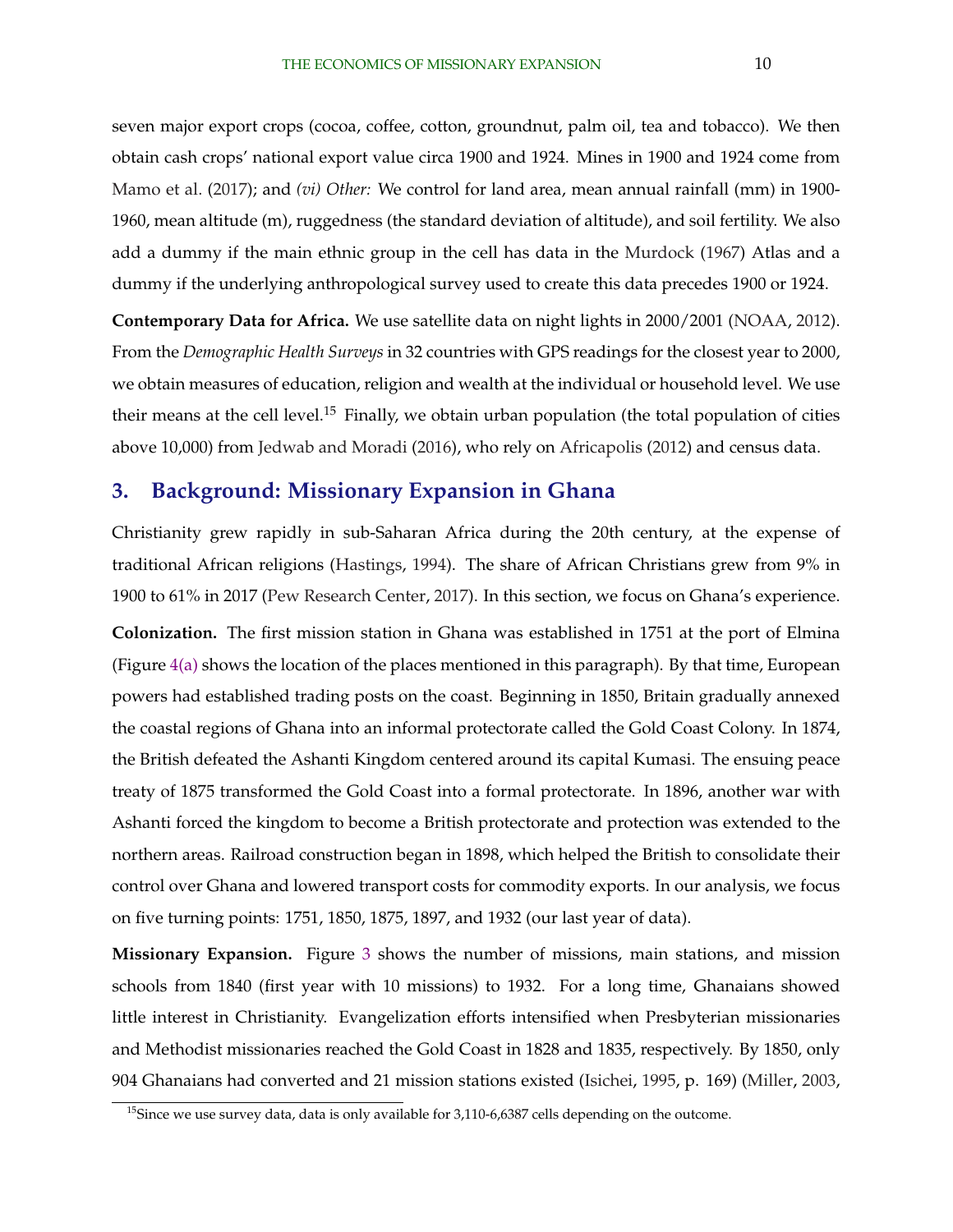p. 23). Mass evangelization did not take off until the 1870s, when 67 missions served about 6,000 Ghanaians. Catholic missions started their conversion efforts from 1880 onwards. Missions provided the majority of formal schooling in colonial Ghana [\(Cogneau and Moradi,](#page-33-0) [2014\)](#page-33-0). By 1932, the number of missions had expanded to 1,775 with about 340,000 followers (9% of Ghana's population). The Christian share has since grown to 41% in 1960 [\(Ghana Census Office,](#page-33-0) [1960\)](#page-33-0) and 71% in 2010 [\(Ghana Statistical Service,](#page-33-0) [2012\)](#page-33-0). As indicated by Figure [3,](#page-37-0) early missions qualitatively differ from later missions in that many were main stations and had a school.

**Constraints.** Most missions were initially established along the coast (see Figures [4\(a\)-4\(b\)\)](#page-37-0). The Ashanti Kingdom was hostile to missionary activities and their boundary acted as an institutional barrier. Missions expanded into the interior after the peace treaty of 1875 (Figures [4\(b\)-4\(c\)\)](#page-37-0). Access to the interior was also facilitated by rail and road building from the early 20th century onwards (Figure [4\(d\)\)](#page-37-0). Malaria inhibited the diffusion of the gospel. Malaria struck Europeans soon after arrival, earning the West African coast its reputation as the "White Man's Grave" [\(Curtin,](#page-33-0) [1961\)](#page-33-0). This changed after the 1840s, when quinine became the cure and prophylaxis for malaria.<sup>16</sup> Figure  $5(a)$  confirms the very high mortality rates among European missionaries. In the post-quinine era, defined here as post-1840, we observe a marked decline in European mortality. As shown in Figure [5\(b\),](#page-38-0) the likelihood of European missionaries surviving more than three years during the pre-quinine era in Ghana was about 30%, whereas in the post-quinine era it was over 75%. Missions responded to quinine and increased the presence of European mission staff post-1840 (Figure [5\(a\)\)](#page-38-0). However, despite quinine, the number of European missionaries remained below 100 until 1932 [\(Cardinall,](#page-33-0) [1932\)](#page-33-0). With this small European representation, it is difficult to imagine how 1.2 million Ghanians were evangelized by 1960. Employing African converts as missionaries was a cost-efficient strategy to spread the gospel. Firstly, Africans acquired immunity to malaria during childhood [\(Curtin,](#page-33-0) [1973,](#page-33-0) p.197). As Figure [5\(b\)](#page-38-0) reveals, African missionary mortality was significantly lower than for Europeans in both pre- and post-quinine eras. Secondly, their salaries were lower and they spread the gospel in the local vernacular [\(Schlatter,](#page-35-0) [1916;](#page-35-0) [Agbeti,](#page-31-0) [1986,](#page-31-0) p. 57). By 1890, there were four African missionaries for every European.<sup>17</sup>

 $16$ [Fischer](#page-33-0) [\(1991,](#page-33-0) p.73-76) notes that a Basel missionary carried quinine in his medical chest as early as 1833. [Curtin](#page-33-0) [\(1973,](#page-33-0) p.355) explains that European soldiers in West Africa took quinine from 1847 onwards. [Sill](#page-35-0) [\(2010,](#page-35-0) p. 86) mentions that quinine became a regular medication after 1854.

 $17By$  1918, European missionaries constituted 2% and 8% of total Methodist and Presbyterian mission staff respectively [\(Parsons,](#page-35-0) [1963,](#page-35-0) p. 4), [\(Sundkler and Steed,](#page-35-0) [2000,](#page-35-0) p. 717). Using our databases of missions and missionaries, we find that the ratio of mission stations to European missionaries increased substantially over time. For this reason, it may be misleading to rely on measures of European missionary activities only.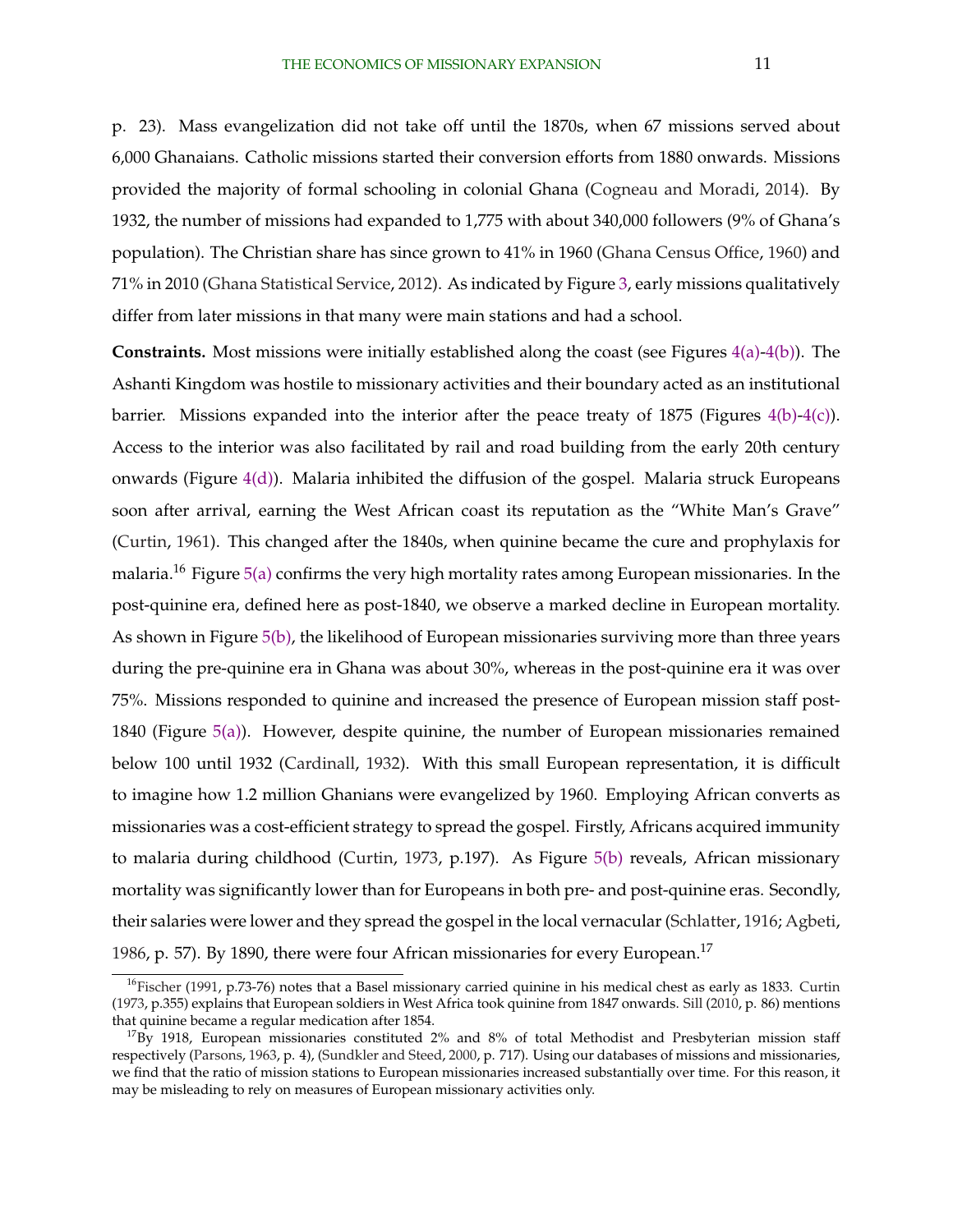<span id="page-12-0"></span>**Financing the Mission.** Protestant missionary societies initially depended on private donations. These were coming from Western congregations and philanthropists [\(Miller,](#page-34-0) [2003;](#page-34-0) [Quartey,](#page-35-0) [2007\)](#page-35-0). However, this source of income was limited. Moreover, the societies' declared goal was to develop self-supporting African churches, so African congregations had to contribute to the costs. The construction and operation of missions was often financed exclusively by the local community and school fees constituted a substantial part of the mission-school budget [\(Frankema,](#page-33-0) [2012\)](#page-33-0).<sup>18</sup>

Missionary expansion became associated with trade, and the cultivation of cash crops: cocoa, kola, palm oil/kernels and rubber [\(Debrunner,](#page-33-0) [1967,](#page-33-0) p.54, 132 and 203). For example, cocoa farming dramatically increased incomes from the 1890s onwards [\(Hill,](#page-34-0) [1963a;](#page-34-0) [Austin,](#page-32-0) [2003\)](#page-32-0). By 1911, Ghana was the world's leading producer. [Debrunner](#page-33-0) [\(1967,](#page-33-0) p. 54) made it clear: "Cocoa money helped the African Christians to pay school fees and church taxes and to pay off old debts from the building of schools and chapels". Consequently, the "Ghana Churches and the Christians became very dependent on cocoa for their economic support" [\(Sundkler and Steed,](#page-35-0) [2000,](#page-35-0) p. 216).

## **4. Specifications for the Determinants and Effects of Missions**

For both Ghana and Africa, we first analyze the *determinants* of missionary expansion. We then study the *contemporary effects* of the missions, depending on which controls are included. Our hypothesis is that not including the right controls leads to overestimating the effects of missions.

**Determinants: Cross-Sectional Regressions for Ghana.** For 2,091 cells and the periods 1751-1850, 1850-1875, 1875-1897, and 1897-1932, we run repeated regressions of the form:

$$
M_{c,t} = \alpha + \rho M_{c,t-s} + X_c \beta_t + u_{c,t} \tag{1}
$$

 $M_{c,t}$  is a dummy equal to one if there is a mission in cell c in the end year  $t = \{1850, 1875, 1897,$ 1932}. Other measures of missionary activity are the log number of missions (+1 to avoid dropping cells with none) and dummies equal to one if there is a main station or a mission school.  $X_c$  is our vector of *time-invariant* locational factors. As we control for missions in the start year t-s (M<sub>c,t−s</sub>), the coefficients  $\beta_t$  capture the long-difference effects of the factors on missionary expansion in each period. Note that we do not capture causal effects with this analysis. Our goal is to identify factors that may have driven missionary expansion over time. In particular, we develop identification strategies for selected factors in this cross-sectional framework.

**Determinants: Panel Regressions for Ghana.** For the same 2,091 cells and selected *time-varying*

 $18$ Catholic mission societies only expanded from the 1880s onwards and were financially less constrained as they partially relied on the financial backing of the Vatican [\(Spitz,](#page-35-0) [1924;](#page-35-0) [Debrunner,](#page-33-0) [1967\)](#page-33-0).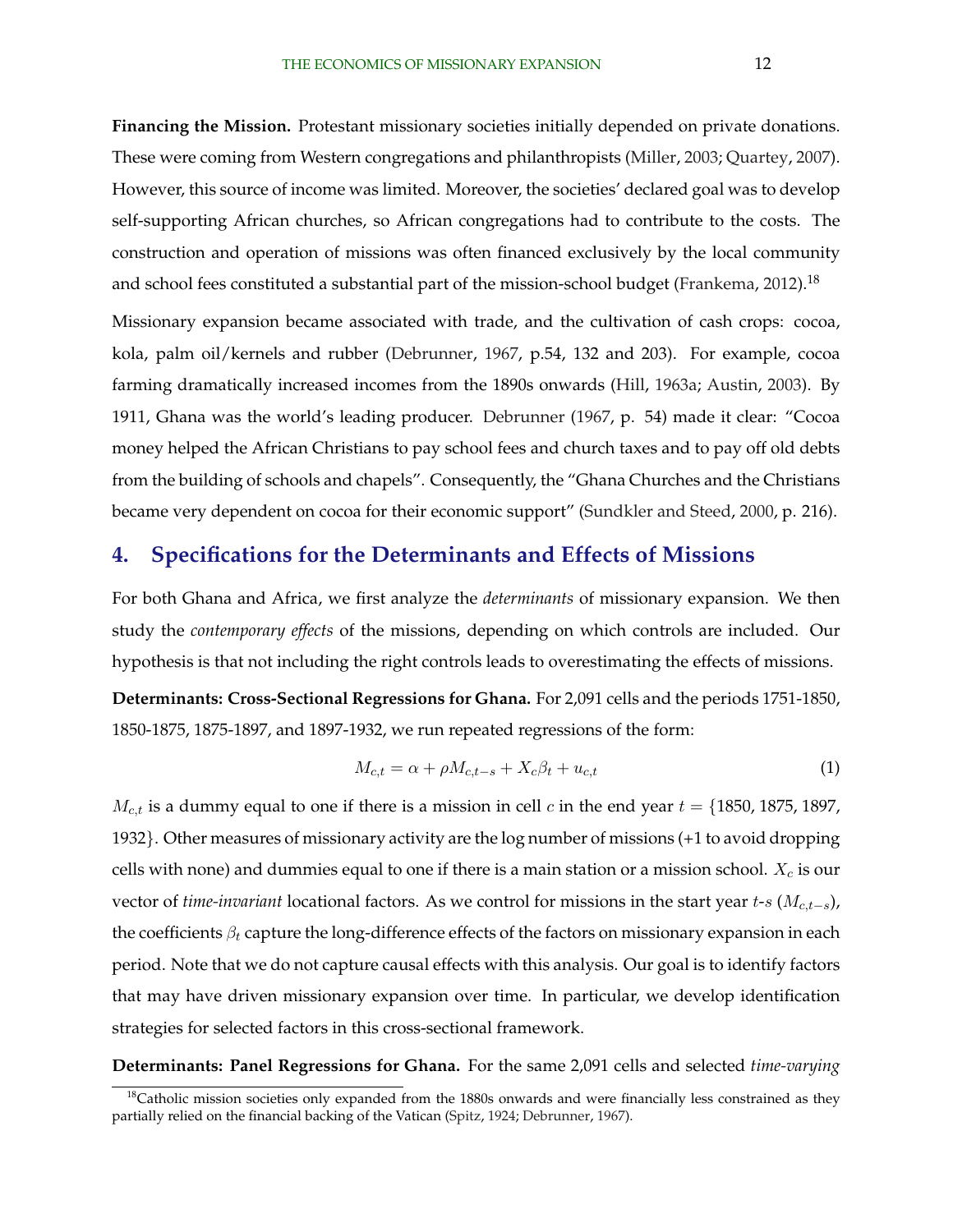<span id="page-13-0"></span>locational factors  $X_{c,t}$ , we run these regressions for the mission variable  $M_{c,t}$ :

$$
M_{c,t} = \alpha' + \beta' X_{c,t} + \omega_c + \lambda_t + v_{c,t}
$$
\n<sup>(2)</sup>

 $\omega_c$  and  $\lambda_t$  are cell fixed effects and year fixed effects respectively. They control for time-invariant heterogeneity at the cell level and national trends over time. Given the cell fixed effects, we study what causes changes in missions *within* cells over time. We also develop identification strategies to obtain causal effects in this panel framework. Standard errors are clustered at the cell level.

**Determinants: Cross-Sectional Regressions for Africa.** For 203,574 cells in 43 sub-Saharan African countries, we have cross-sectional data only. For cells  $c$  in country  $g$ , we study the effects of *time-invariant* factors  $X_{c,g}$  on a dummy equal to one if there is a mission ( $M_{c,g}$ ) in 1900 or 1924:

$$
M_{c,g} = \alpha'' + X_{c,g} \beta_{SSA} + \kappa_g + u_{c,g}
$$
\n<sup>(3)</sup>

We include country fixed effects  $(\kappa_g)$  to account for national characteristics. We also develop identification strategies for selected factors in this cross-sectional framework.

**Long-Term Effects: Cross-Sectional Regressions for Ghana and Africa.** We run a regression analogous to earlier studies, correlating a dummy equal to one if the location had a mission  $(M_{c,q})$ in 1900 or 1924 and present-day measures of local economic development ( $D_{c,g,totalay}$ ):

$$
D_{c,g,today} = a''' + \rho M_{c,g} + X_{c,g}\zeta + \kappa'_g + w_c \tag{4}
$$

We then examine how the coefficient  $\rho$  varies when we include: (i) No controls  $X_{c,g}$ ; (ii) The controls used in studies on Africa; and (iii) Our full set of determinants from equation [1](#page-12-0) or 3.

### **5. Main Results on the Determinants of Missions**

We now study the factors that determined missionary expansion. In line with our conceptual framework, mission societies chose healthier, safer, more accessible, and more developed areas.

#### **5.1. Cross-Sectional Results for Ghana**

Table [1](#page-39-0) presents the long-difference effects of the variables of interest on missionary expansion in four periods: 1751-1850 (column 1), 1850-1875 (2), 1875-1896 (3) and 1897-1932 (4).

**Geography.** In the earliest periods, missions avoided high-risk malaria areas and settled at their port of entry, in close proximity to the coast (columns 1 and 2). While coastal proximity remained a crucial factor for missionary expansion throughout all periods (columns 1-4), malaria ceased to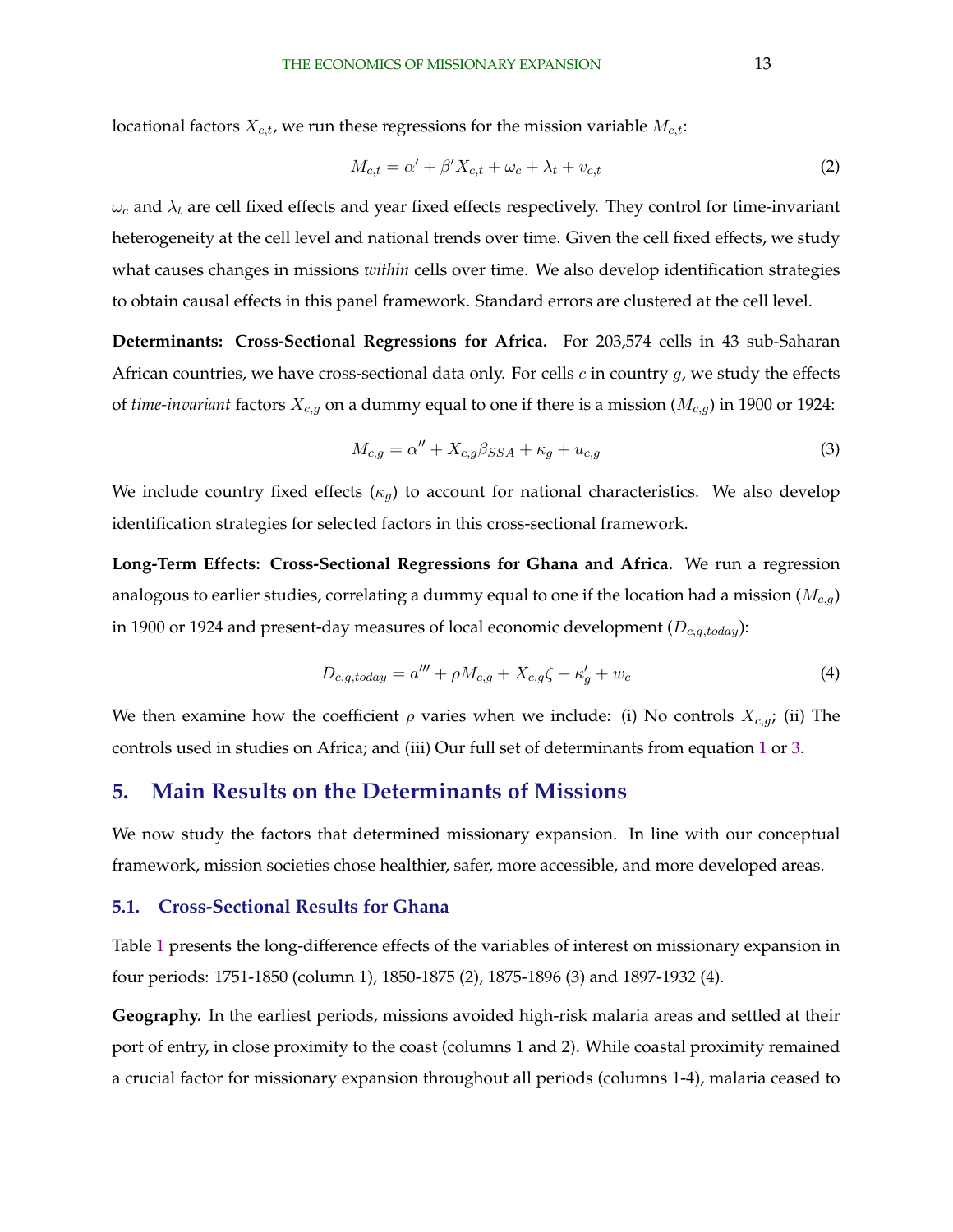be a significant barrier to missionary expansion in the late 19th century (columns 3-4).<sup>19</sup>

**Political Conditions.** African resistance to British colonialism obstructed missionary advancement. It was only after the British had defeated the Ashanti Kingdom and annexed its territory in 1875 that missionaries expanded northwards outside the Gold Coast Colony (columns 3-4). Once pacified, the cross followed the flag. Missionaries also avoided large pre-colonial cities.

**Transportation.** While earlier missions expanded along trade routes during the 19th century (columns 1-2), later missions opened in proximity to railroads and roads once built in the late 19th century (columns 3-4). The negative effects for rivers in the early years (columns 1-2) mirror the effects for malaria, since river floodplains provide breeding grounds for mosquitoes.

**Population.** Missions concentrated in dense urban areas (columns 1-4). Missionary expansion appears to have followed urban population patterns between 1891, 1901 and 1931. Once urban demand was partly satisfied, missions spread into densely populated rural areas (columns 3-4).

**Economic Activities.** Former slave markets/activities did not attract missions (columns 1-3). Instead, expansion took place in cash crop growing areas, around palm oil and kola plantations and cocoa farms. By the 20th century, missions also settled around mines (column 4).

**Summary.** Results suggest that mission placement was not random (R-squared as high as 0.61 in columns 2 and 4) and that locational choices were driven by costs and benefits. These effects are not necessarily causal, so their causality will be investigated in the next subsection.

**Intensive Margin.** Conditional on a dummy for having a mission, cells with better locational factors saw an increase in number of missions (Web Appendix Table [2\)](#page-40-0) or the likelihood of having a main station (Web Appendix Table [3\)](#page-40-0) or a school (Web Appendix Table [4\)](#page-41-0). In particular, we find more missions/main stations/schools in more accessible, populated and developed areas.

**Denomination-Level Data.** Results generally hold if we run the same regression but transform the data set into a pooled data set of missionary expansion for four Christian denominations ( $N =$  $2,091 \times 4 = 8,364$ : Methodist, Presbyterian, Catholic and other. This allows us to add denomination fixed effects and four dummies for whether there was a mission of the same denomination or a different denomination in the cell or a neighboring cell in the start year of each period (see Web Appendix Table [5\)](#page-42-0). We then extend this model to study if local characteristics have different effects for Catholics and Protestants by interacting the characteristics with a dummy if the dependent variable captures Catholic expansion. We also examine the differential effects of

 $19$ Malaria and the tsetse index from [Alsan](#page-32-0) [\(2015\)](#page-32-0) are strongly correlated (0.86). We thus do not control for tsetse.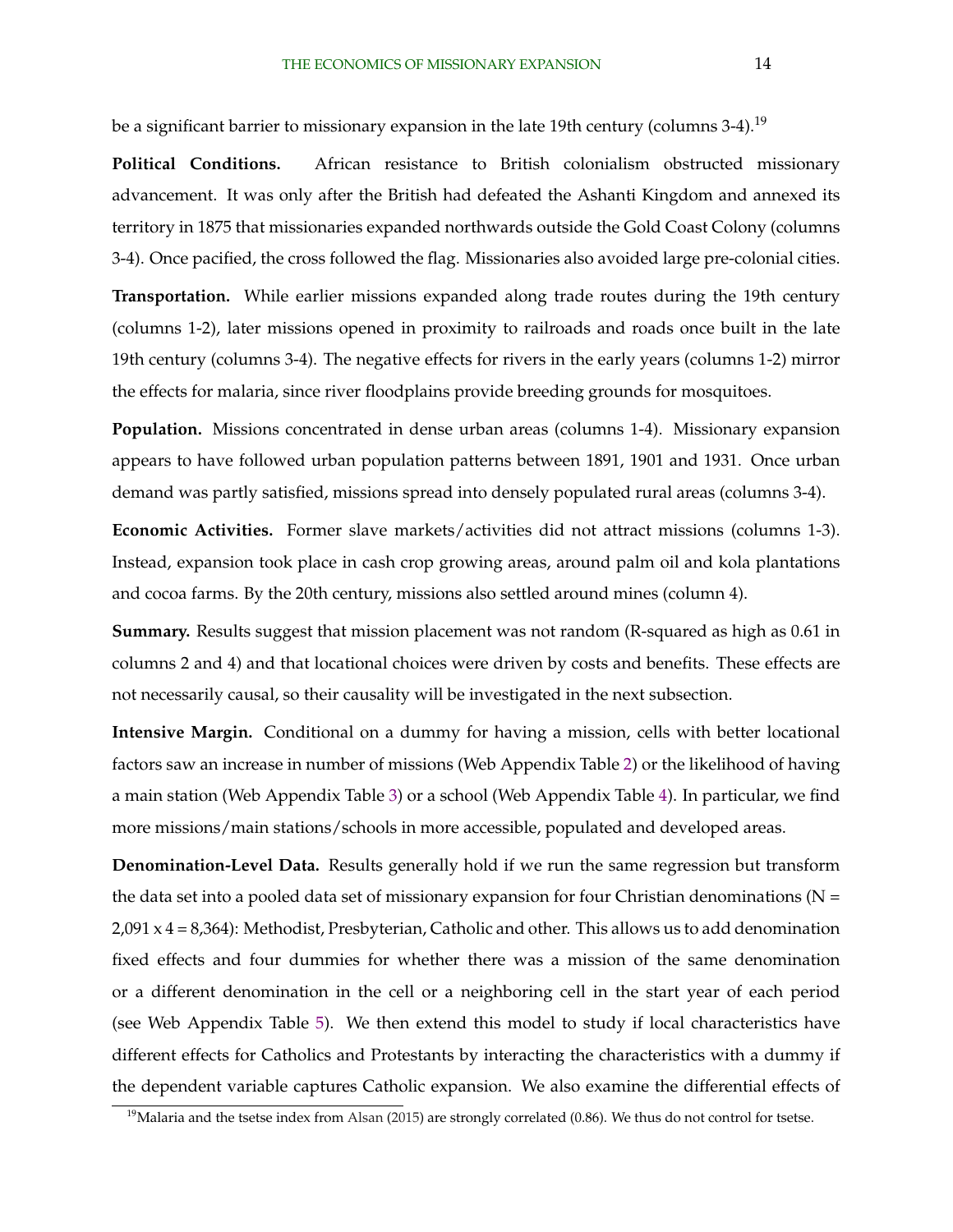local characteristics across Protestant denominations. Web Appendix Table [6](#page-43-0) shows significant differences. This suggests that in Ghana at least, comparing the mission locations of different denominations may not inform on the causal contemporary effects of missions.

#### **5.2. Investigation of Causality**

#### **5.2.1. Cross-Sectional Results**

**Pre-Determined Variables.** Most expansion occurred after 1875 (see Figure [3\)](#page-37-0). By then, many variables in Table [1,](#page-39-0) such as historical malaria, coastal and hydrological geography, African resistance, historical trade routes or slave-exporting activities, were exogenous by construction (e.g., distance to the coast) or pre-determined (e.g., historical malaria).<sup>20</sup>

**Within-Ethnic Group Variation.** Another strategy used in the literature is to include ethnic group fixed effects  $(N = 35$ , from the [Murdock](#page-35-0) [\(1967\)](#page-35-0) map) so as to control for pre-colonial conditions [\(Michalopoulos and Papaioannou,](#page-34-0) [2014\)](#page-34-0). Web Appendix Table [7](#page-43-0) shows results generally hold when doing so. Since neighboring cells could still differ in unobservables, we use the following identification strategies for malaria, railroads, and cash crops. $21$ 

**Difference-in-Difference (DiD) for Malaria.** Section [3.](#page-10-0) described how European missionary mortality dropped after quinine was introduced circa 1840. We test this pattern more formally in Table [2.](#page-40-0) For 2,091 cells  $c$  and 115 years  $t$  from 1783-1897, we regress a dummy if there is a mission in cell  $c$  in year  $t$  on the historical malaria index of cell  $c$  interacted with a dummy if the year  $t$  is after 1840, while simultaneously including cell fixed effects and year fixed effects. We choose our third turning point – 1897 – as the final year of the post-treatment window, and to have a pre-treatment window of equal length we chose 1783 as our start year. Due to the fixed effects, historical malaria and the post-1840 dummy are dropped from the regression.

Missions expanded in higher-risk malaria areas after 1840 (column 1). In column 2, malaria is also interacted with a dummy if the year  $t$  is between 1810 and 1839. This separates the pre-treatment window into two subperiods of 30 years, and shows malaria had no differential effect between the two, thus implying parallel trends. The effect holds but is lower when adding ethnic group-year

 $^{20}$ Almost all trade routes circa 1850 were surveyed by colonial administrators. The only exception is a route surveyed by a missionary in 1886. This route is endogenous if the establishment of a mission motivated the survey. Also, trade routes differed from slave routes, so they do not capture the particular effects of the slave trade. Web Appendix Table [8](#page-0-0) shows results hold if we drop the route surveyed by a missionary and control for proximity to slave routes.

<sup>&</sup>lt;sup>21</sup>While historical malaria from [Depetris-Chauvin and Weil](#page-33-0) [\(2018\)](#page-33-0) was by construction determined before colonization, there could be reverse causality between rail/cash crops and missions. For example, missionaries could have used their influence to alter the lay out of the railroads built by the colonial government and could have pushed for the cultivation of crops in their areas. There are also obvious omission biases, even if we include all our controls.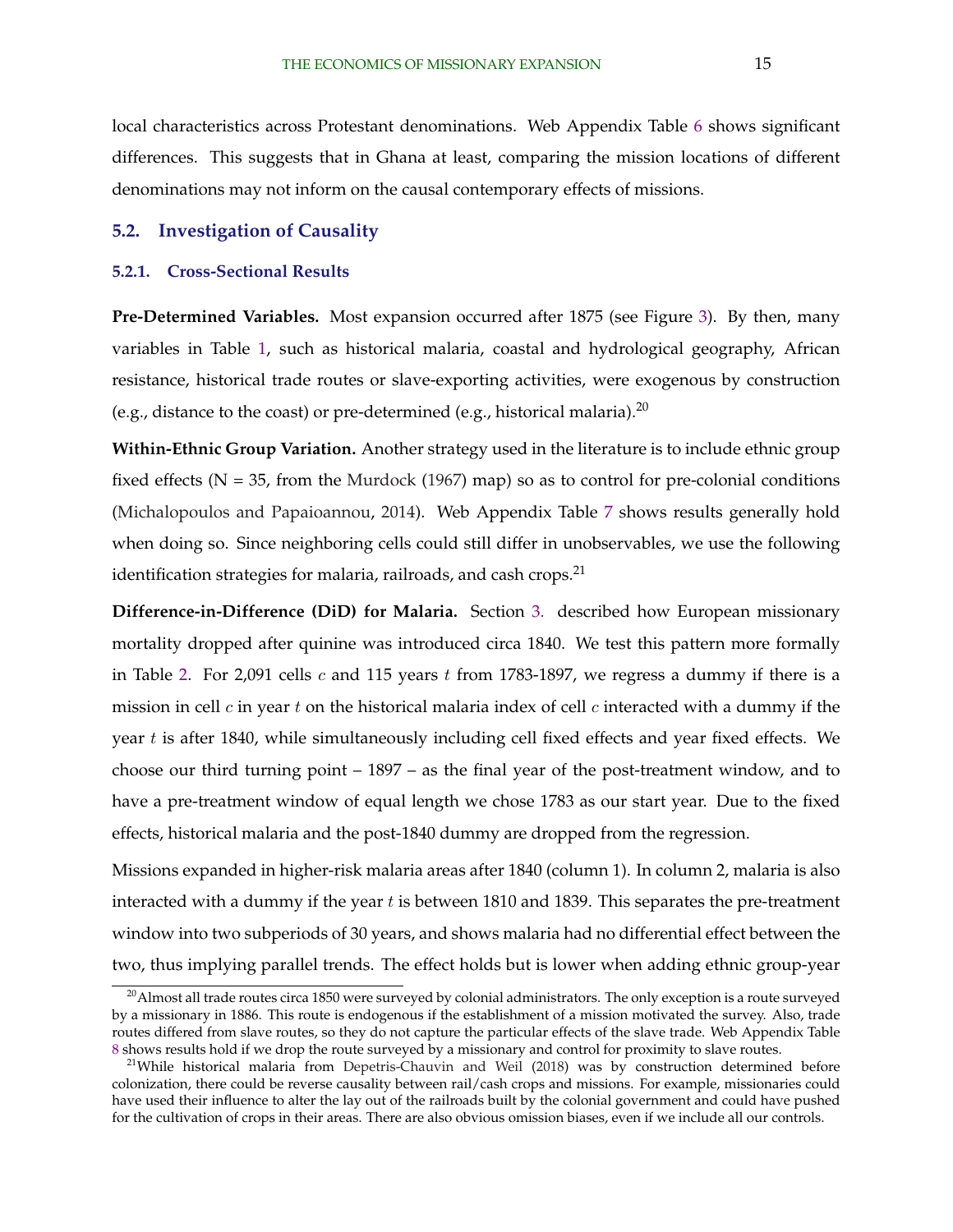or district (as of 1931)-year fixed effects to compare neighboring cells over time (columns 3-4).

For the 2,091 cells and the years 1846-90, we also know whether a European or African missionary was serving at each mission. We run the same DiD model as before. However, because we need enough pre-treatment years, we use 1850 as the cut-off year instead of 1840. Doing so, we explore if European or African missionaries disproportionately entered higher malaria areas in the later (1850-90) versus early (1846-49) years. While we do not have the data to capture the pre-quinine vs. post-quinine years, the results from columns 4-6 suggest that expansion into malarial areas was driven by African missionaries. This is in line with the fact that relying on African missionaries was more cost-efficient for mission societies. The introduction of quinine was important because it allowed enough European missionaries to live on the coast, from where they could routinely visit and supervise African missionaries in areas that were previously too lethal for Europeans.<sup>22</sup>

**Cross-Sectional Strategies for the Railroads.** Once the British had consolidated their control over Ghana in 1896, they sought to build transport infrastructure to permit military domination and boost trade [\(Gould,](#page-34-0) [1960;](#page-34-0) [Luntinen,](#page-34-0) [1996\)](#page-34-0). By 1932, they had built three railroad lines (see Web Appendix Figure [1\)](#page-36-0): (i) A western line in 1898-1903: British capitalists lobbied to connect two gold fields to the port of Sekondi (see Figure  $4(a)$  for the location of the cities mentioned here). The line was later extended to Kumasi, the capital of the annexed Ashanti Kingdom, to facilitate quick dispatch of troops; (ii) An eastern line in 1908-1923: The goal of the line was to connect the colonial capital Accra on the coast to Kumasi. Several additional motivations were cited for its construction: the export of cash crops, the exploitation of goldfields, and the development of tourism; and (iii) A central line in 1927: The line was built parallel to the coast to connect fertile land as well as a diamond mine. Evangelization was never mentioned as a determining factor.

Five alternative routes were proposed before the first line was built. We can address concerns regarding endogeneity by using these lines as a placebo check of our identification strategy. Presumably random events such as a war and the retirement or premature death of colonial governors explain why the construction of these routes did not go ahead.<sup>23</sup>

Web Appendix Table [9](#page-0-0) runs the same regression model as Table [1](#page-39-0) except we now include four

 $22$ Results are robust to using other cut off years (not shown, but available upon request).

<sup>&</sup>lt;sup>23</sup>See Web Appendix Figure [1](#page-36-0) for a map of these. Cape Coast-Kumasi (1873): Proposed to link Cape Coast to Kumasi to send troops fight the Ashantis. The project was dropped because the war came to a halt. Saltpond-Kumasi (1893): Advocated by Governor Griffith who retired, and his successor had other ideas. Apam-Kumasi and Accra-Kumasi (1897): A conference was to be held in London to discuss the proposals by Governor Maxwell, but he died on the boat to London. Accra-Kpong (1898): Advocated by Governor Hodgson who retired, and his successor had other ideas.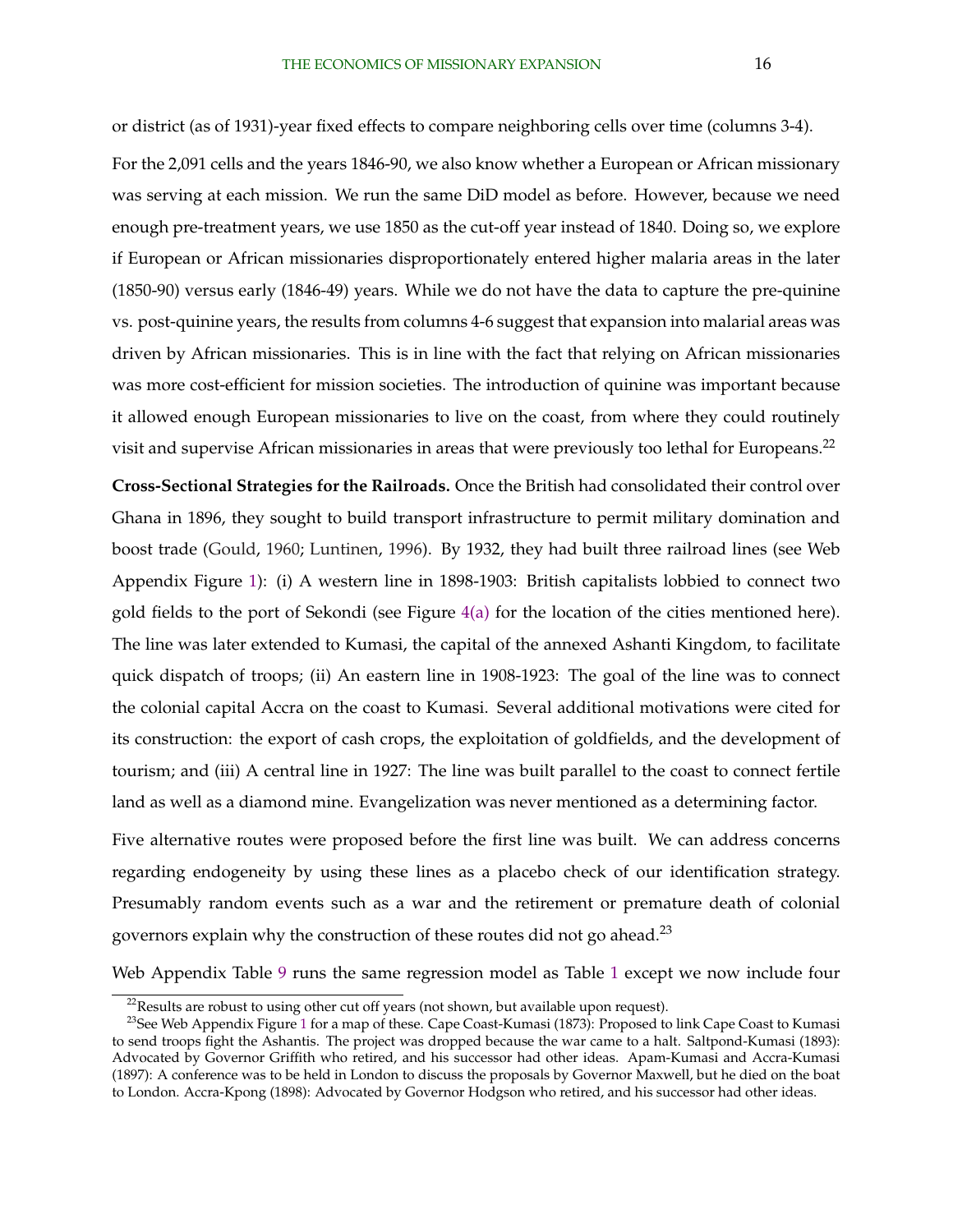dummies for whether the cell was within 0-10, 10-20, 20-30 and 30-40 km from a railroad built in 1897-1932 (instead of one 0-10 km dummy). Results show that railroads had an effect until 30 km in 1897-1932, but no effect before, thus confirming parallel trends. In Panel A of Table [3,](#page-40-0) we use the same model but now aggregate the rail dummies into one 0-30 km dummy. Row 1 shows a baseline effect of 0.082\*\*. There is no effect of the 0-30 km rail dummy in the periods before 1897- 1932 (rows 2-4). The main result is robust to: (i) Adding 34 ethnic group or 38 district (1931) fixed effects (rows 5-6); (ii) Confining the rail dummy to the more exogenous western line only (row 7). Its goal was to connect a port, two mines, and the Ashanti capital Kumasi, without consideration for locations in between. Since we include the controls of Table [1](#page-39-0) – dummies for whether there is a port / mine / large city – we capture the independent effects of these locations, and identification relies on cells connected by chance; (iii) Using cells within 0-30 km of a placebo line, for which no spurious effect is found (row 8); and (iv) Instrumenting the 0-30 km rail dummy by a dummy equal to 1 if the cell is within 30 km from the Euclidean minimum spanning tree between the main nodes of the triangular rail network: Sekondi, Kumasi and Accra (see Figure [4\(a\)\)](#page-37-0). We drop the nodes and control for the log distance to those cities to rely on cells connected by chance (row 9).

**Timing of Rail Building.** In Panel B of Table [3,](#page-40-0) for 2,091 cells c in years 1897-1932, we study the effect of the 0-30 km rail dummy for cell  $c$  in year  $t$  on whether the same cell  $c$  has a mission in year t, while adding cell fixed effects and year fixed effects (standard errors clustered at the cell level). Row 1 shows a strong effect (0.179\*\*\*). Rows 2-3 show there is no effect when adding one or two leads of the rail dummy (rows 2-3). Rows 4-5 show the contemporaneous effect of railroads in  $t$  on missions in  $t$  is captured by lags of the rail dummy. These results suggest that missions followed railroads. Rows 6-7 show results hold when adding 34 ethnic group or 38 district fixed interacted with year effects, to compare connected and unconnected neighboring cells over time.

**Timing of Cash Crop Expansion.** Cash crops destined for export were an important source of income during the colonial era [\(Austin,](#page-32-0) [2003\)](#page-32-0). [Dickson](#page-33-0) [\(1969,](#page-33-0) p. 143-178) explains that Ghana has experienced various commodity export booms and busts, mostly as a result of new crop diffusion and changing world demand: palm oil (1860s-1910s), rubber (1890s-1910s), kola (1900s-1920s), gold (1900s-1930s) and cocoa (1900s-1930s). Data on exports for the period 1846-1932 (no data available before) confirms this (see Web Appendix Figure [2\)](#page-36-0). We thus explore the relationship between cash crop cultivation, as a proxy for African incomes, and the expansion of missions. The fact that each commodity boom happened at different times and affected different areas of Ghana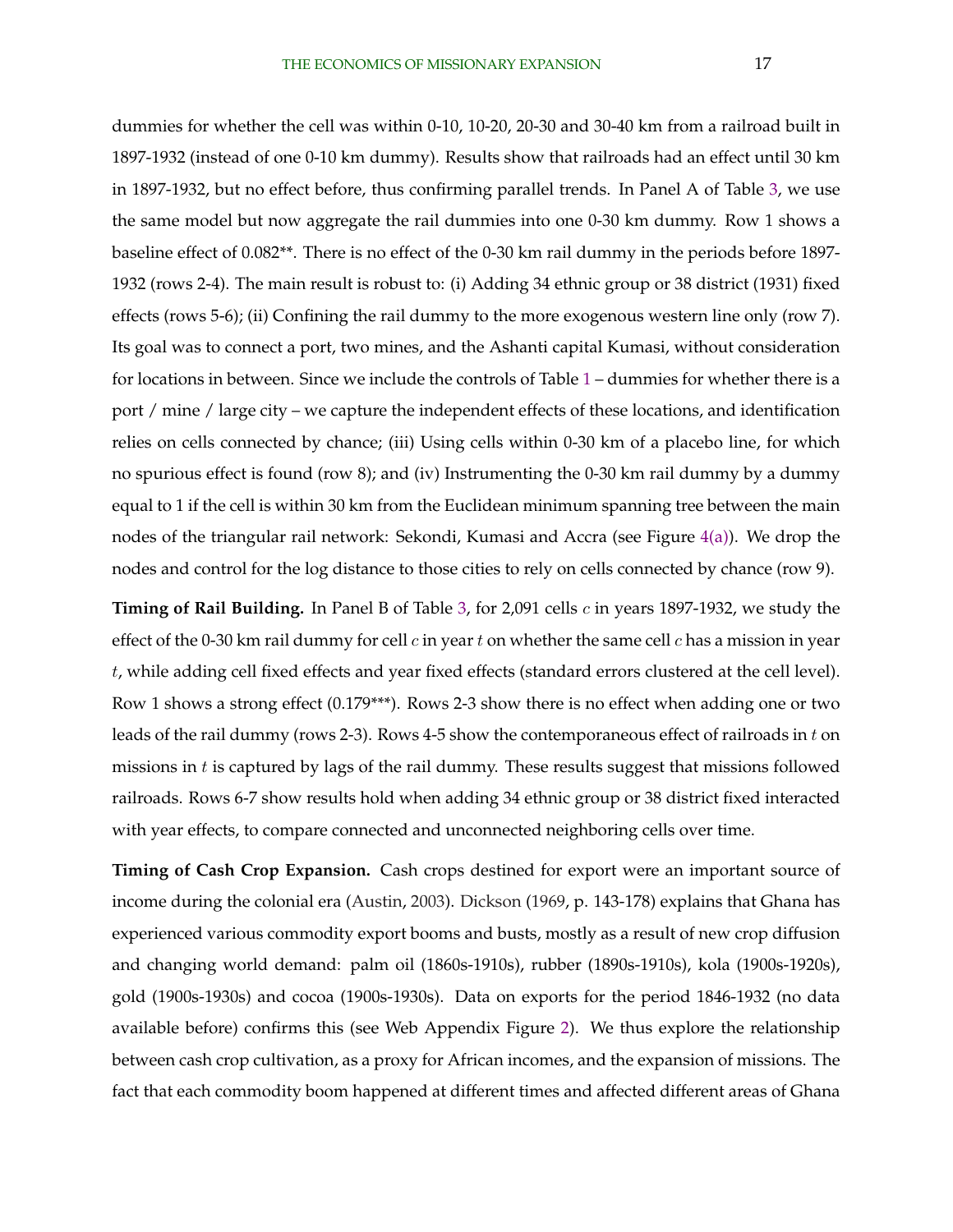<span id="page-18-0"></span>facilitates identification. We exclude gold in our baseline analysis because gold mines were owned by Europeans, so African incomes did not increase as much.

In the absence of data on annual crop production in each cell, we study the reduced-form effects of a Bartik-type instrumental variable (IV) predicting labor demand for each cash crop sector  $s$  in cell  $c$  and year  $t$ . Bartik IVs are used to generate exogenous labor demand shocks by averaging national employment growth across sectors using local sectoral employment shares as weights [\(Bartik,](#page-32-0) [1991;](#page-32-0) [Goldsmith-Pinkham et al.,](#page-34-0) [2018\)](#page-34-0). We use a modified version of Bartik IVs: (i) We know the national export value of crop  $s$  in year  $t$  for the 1846-1932 period (earlier data not available); (ii) We know in which cells  $c$  crop  $s$  was produced at one point in 1846-1932. Since there are four crops, there are four production dummies; (iii) We know the number of producing cells for crop s; (iv) Assuming that each producing cell was producing an equal amount, we predict the export value of crops s in cell c in year t; (v) Our exogenous measure of crop income in cell s and year t is then log export value of *all* crops s in cell c and year t; and (vi) When studying its effects on missions, we add cell fixed effects, which capture the time-invariant production dummies, and year fixed effects, which capture the variations in national export values.

Row 1 of Table [4](#page-41-0) shows a strong positive effect (0.028\*\*\*) of log predicted cash crop export value. Results hold if we: (i) Use each crop's export value, and thus each crop's boom and bust, one by one (palm oil, rubber, kola and cocoa; see rows 2-5); and (ii) Substitute the production dummies with suitability dummies (no suitability map found for kola) when constructing the Bartik (row 6). No spurious effects are found when adding one or two leads of the Bartik (rows 7-8), but the contemporaneous effect of cash crops in t on missions in t are captured by lags of the Bartik (rows 9-10). This suggests missions followed cash crops. Rows 11-12 show results hold when adding ethnic group or 1931 district fixed effects interacted with year fixed effects. In row 13 we use first-differences to show that the effect was driven by positive changes in cash crops rather than negative changes.<sup>24</sup> Cash crop booms led to the establishment of missions. Once there was a bust, missions did not disappear, possibly due to sunk costs.<sup>25</sup>

<sup>&</sup>lt;sup>24</sup>We transform the fixed effects model into a first-difference model, keeping the year fixed effects (the cell fixed effects are removed by the first-difference transformation). We then interact the log change in cash crop value with a dummy if it is negative, and report in the table the cumulative effects for both positive and negative changes.

 $^{25}$ Results hold if we (Web Appendix Table [10\)](#page-0-0): (i) Add gold; (ii) Control for distance to the Presbyterian mission of Aburi (and the Presbyterian sphere of influence), which encouraged Ghanaians to grow cash crops [\(Hill,](#page-34-0) [1963a\)](#page-34-0); (iii) Use other measures of suitability; and (iv) Use alternative deflator series to construct cash crop value at constant prices.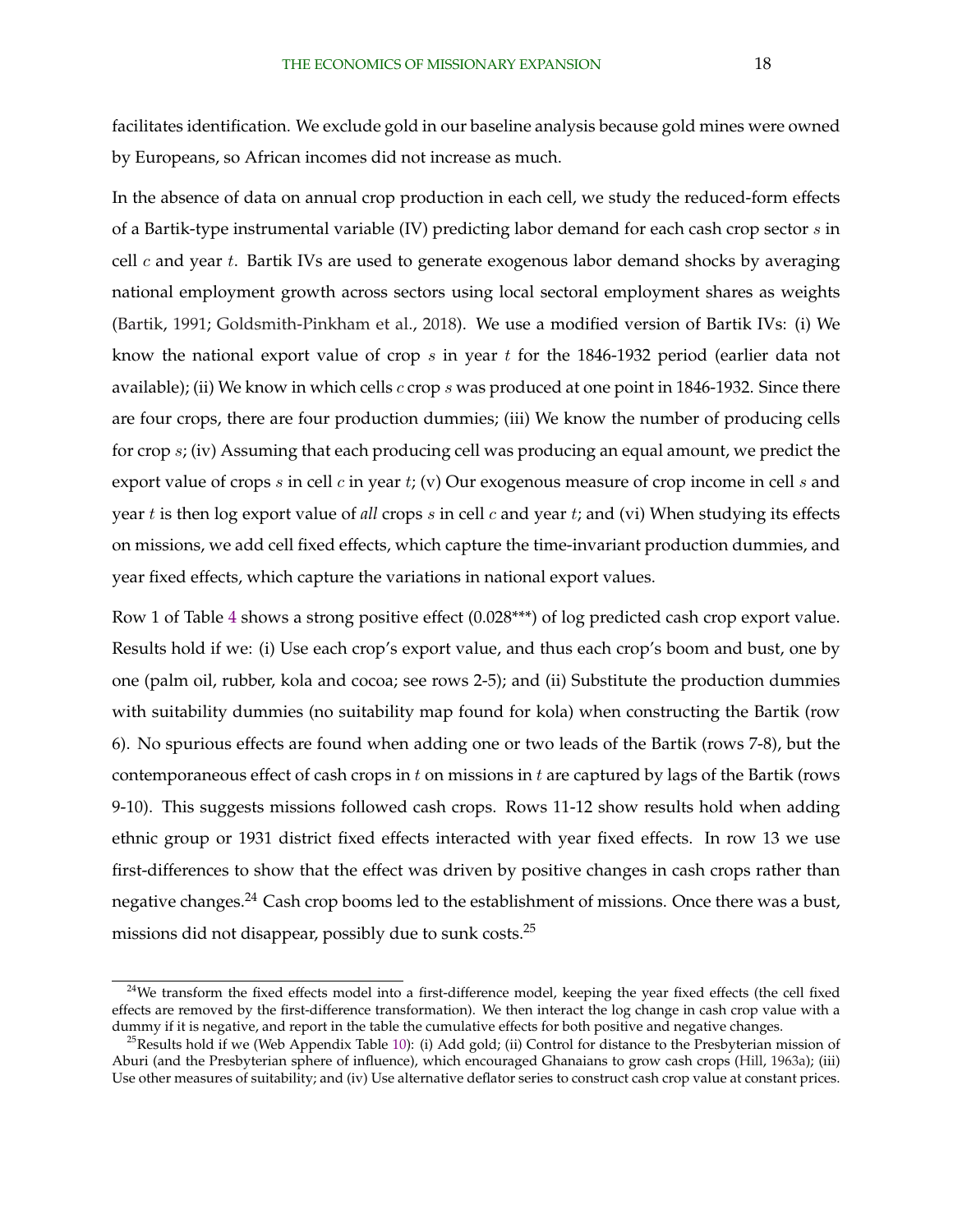#### **5.3. Dynamics of Missionary Expansion**

The previous section investigated the causal effects of malaria, railroads, and cash crops. This section highlights the spatio-economic dynamics of missionary expansion.

We construct a measure that summarizes how "attractive" a location was to missionaries. More precisely, for the 2,091 cells, we regress the mission dummy in 1932,  $M_{c,1932}$ , on the determinants of mission placement  $X_c$  of Table [1.](#page-39-0) We then obtain the predicted probability  $\tilde{M}_{c,1932} = X_cB$ , or *locational score*, that the cell had a mission in 1751-1932. The regression coefficients B serve as weights of how important each factor has been over the period 1751-1932. Figure [6\(a\)](#page-38-0) then plots a quadratic fit of the average score for four groups of cells in 1840-1932 (we use 1840 because it is the first year with 10 missions): i) cells with a mission in both  $t - 1$  and  $t$  ("remains 1"); ii) cells with no missions in  $t-1$  but a mission opening in t ("becomes 1"); (iii) cells with a mission in  $t-1$ that exits in t ("becomes 0"); and (iv) cells with no missions in both  $t - 1$  and t ("remains 0").

We find that the best locations received missions first, and that marginally less good locations were increasingly added to the existing stock of mission locations. Indeed, cells with surviving missions ("remains 1") rank consistently higher than cells that gain or lose missions ("becomes 1" or "becomes 0") and their scores significantly exceed those of the "remains 0" group. Scores decrease over time, because cells of the "becomes 1" group become less and less attractive over time. Because switchers are among the best locations of the cells with no missions, the scores of the "remains  $0$ " group also decrease over time.<sup>26</sup> Note that results are not mechanically driven by the choice of the year 1932 to determine the regression coefficients/weights. We verify results hold if we (not shown, but available upon request): (i) Use the period 1751-1840 to estimate the importance of each factor and then study the predicted scores in 1840-1932; and (ii) Use the urbanization rate in 1931 as the dependent variable instead of the mission dummy in 1932.

### **5.4. Cross-Sectional Results for Africa**

**Cross-Sectional Results.** In Table [5,](#page-42-0) for 203,574 cells in 43 sub-Saharan African countries, we regress a dummy if there is a mission in the mission maps of [Beach](#page-32-0) [\(1903\)](#page-32-0), supposedly representing the year 1900 (column 1), or [Roome](#page-35-0) [\(1925\)](#page-35-0), supposedly representing the year 1924 (column 3), on various characteristics proxying for geography, political conditions, transportation, population, and economic activities, as well as country fixed effects.

<sup>&</sup>lt;sup>26</sup>When regressing the scores of the "remains 1", "becomes 1", "becomes 0", and "remains 0" groups on the year, we find a significant negative effect: -0.003\*\*\* ( $R^2$  = 0.90), -0.005\*\*\* (0.46), -0.006\*\*\* (0.44), and -0.001\*\*\* (0.89), respectively. The high R2 values imply that the best-ness of a location is predicted by the year it gained or lost a mission.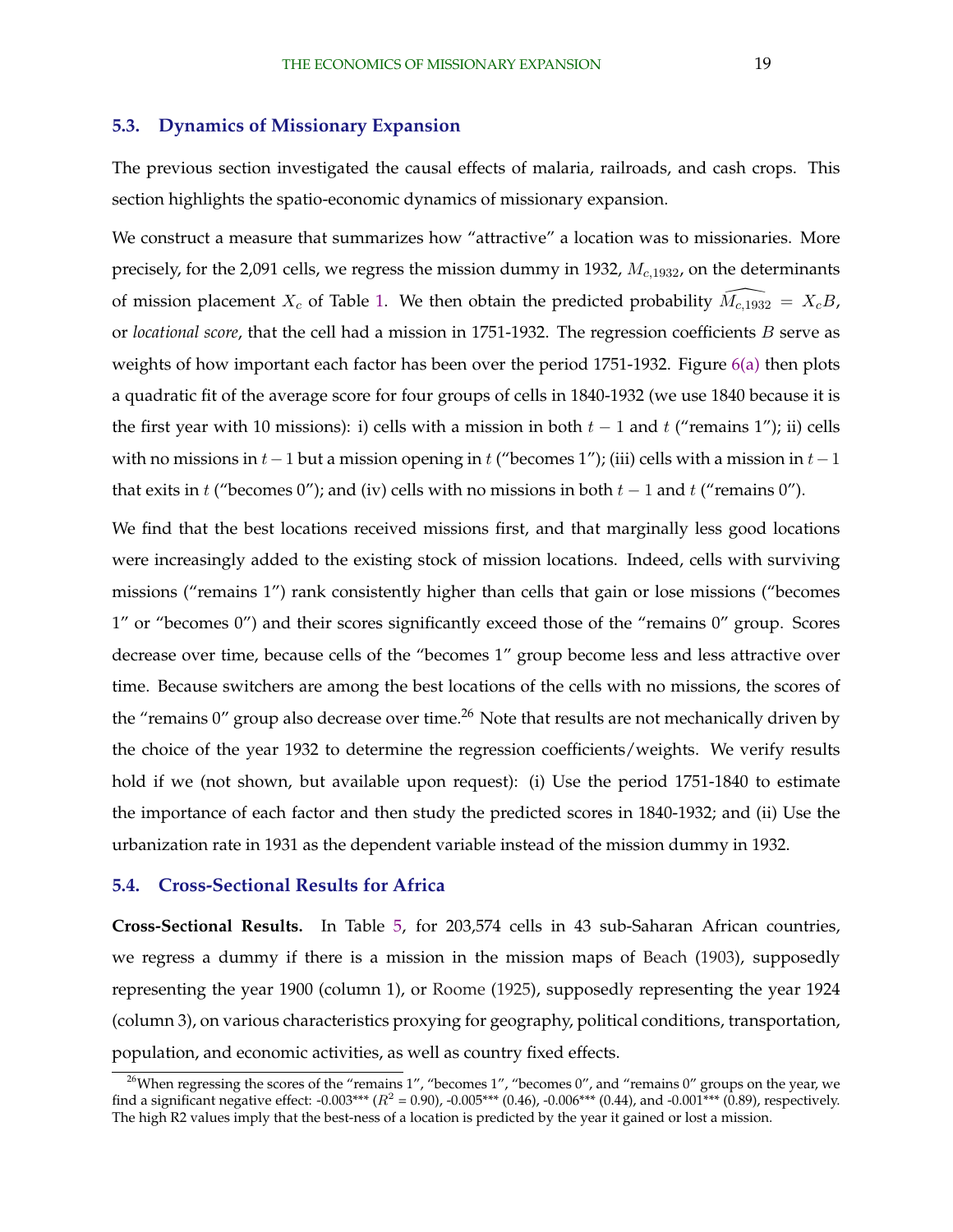As explained in Section [2.,](#page-7-0) the controls used for Africa are as close as possible to those for Ghana, even though they necessarily differ due to data availability issues. We find that: (i) Missionaries chose locations with healthier environments (malaria, tsetse); $^{27}$  (ii) Missionaries avoided large pre-colonial cities and ethnic areas that were colonized later, two potential measures of African resistance. They also avoided Muslim centers, our measure of religious resistance. They favored centralized ethnic areas in [Beach](#page-32-0) [\(1903\)](#page-32-0) but avoided them in [Roome](#page-35-0) [\(1925\)](#page-35-0); (iii) Transportation played an important role: ports and coastal proximity facilitated initial access, while navigable rivers, lake proximity, explorer routes, and railroads enabled internal diffusion; (iv) Missionaries preferred large colonial cities and dense urban areas, and to a lesser extent dense rural areas; and (v) We find positive effects for pre-colonial slavery and slave export intensity. Richer areas through cash crop exports and European mining also attracted missions.<sup>28</sup>

Overall, much like in Ghana, missionaries chose healthier, safer, more accessible, populated, and developed areas. However, the adjusted R-squared for these regressions are relatively low, at 0.03-0.06 vs. 0.35-0.61 for Ghana (see Table [1\)](#page-39-0). This is due to two reasons. First, the locations of the missions mapped in [Beach](#page-32-0) [\(1903\)](#page-32-0) and [Roome](#page-35-0) [\(1925\)](#page-35-0) are mismeasured due to inaccuracies in the georefencing of atlas missions.<sup>29</sup> This creates classical measurement error that reduces the explanatory power of our variables. When combining the cells into 2x2 and 3x3 cells, the adjusted R-squared increases to 0.14-0.15 (not shown). Second, our set of controls is not fully complete. For Ghana, we were able to compile a rich data set, but such data does not exist for the whole of Africa. When using the all-Africa regressions for Ghanaian observations only, the R-squared remains low, at 0.12-0.21 (not shown). However, if we use 2x2 and 3x3 cells for Ghanaian observations, the R-squared increases to 0.39-0.46 (not shown), closer to what we had before.<sup>30</sup>

**Pre-Determined Variables and Within-Ethnic Group Variation.** In Africa, some countries have seen major expansions of missions as early as the 1790s (Sierra Leone) and 1800s (South Africa), so the controls are not necessarily pre-determined for these countries. Web Appendix Table [11](#page-0-0)

 $27$ We include the tsetse fly index of [Alsan](#page-32-0) [\(2015\)](#page-32-0) for Africa because the correlation between malaria and tsetse is weaker in Africa (0.46) than in Ghana (0.86), thus suggesting that tsetse may have had an independent effect.

<sup>&</sup>lt;sup>28</sup>While it has been argued that missionaries valued converting polygamous communities, we find mixed results.

 $^{29}$ Taking a sample of 109 missions that were reported in both Beach and Roome and digitized by Cagé and Rueda [\(2016\)](#page-32-0) and [Nunn](#page-35-0) [\(2010\)](#page-35-0) respectively, we found an average distance of 20.3 km between their georeferenced locations (see Web Appendix Figure [4\)](#page-37-0). In a grid level analysis this distance amounts to 2 cells.

 $30$ For example, we use the pre-colonial explorer routes digitized by [Nunn and Wantchekon](#page-35-0) [\(2011\)](#page-35-0). This is an imperfect measure of pre-missionary era trade routes. For Ghana, this database returns 581 km of explorer routes (percentage of grids within 10 km of a route  $= 4.8\%$ ), whereas our sources indicate 6,526 km of trade routes (30.0%). For Madagascar, [Nunn and Wantchekon](#page-35-0) [\(2011\)](#page-35-0) do not record any explorer routes, whereas a different source suggests that all mission stations are clustered along explorer routes and the coast (see Web Appendix Figure [3\)](#page-37-0).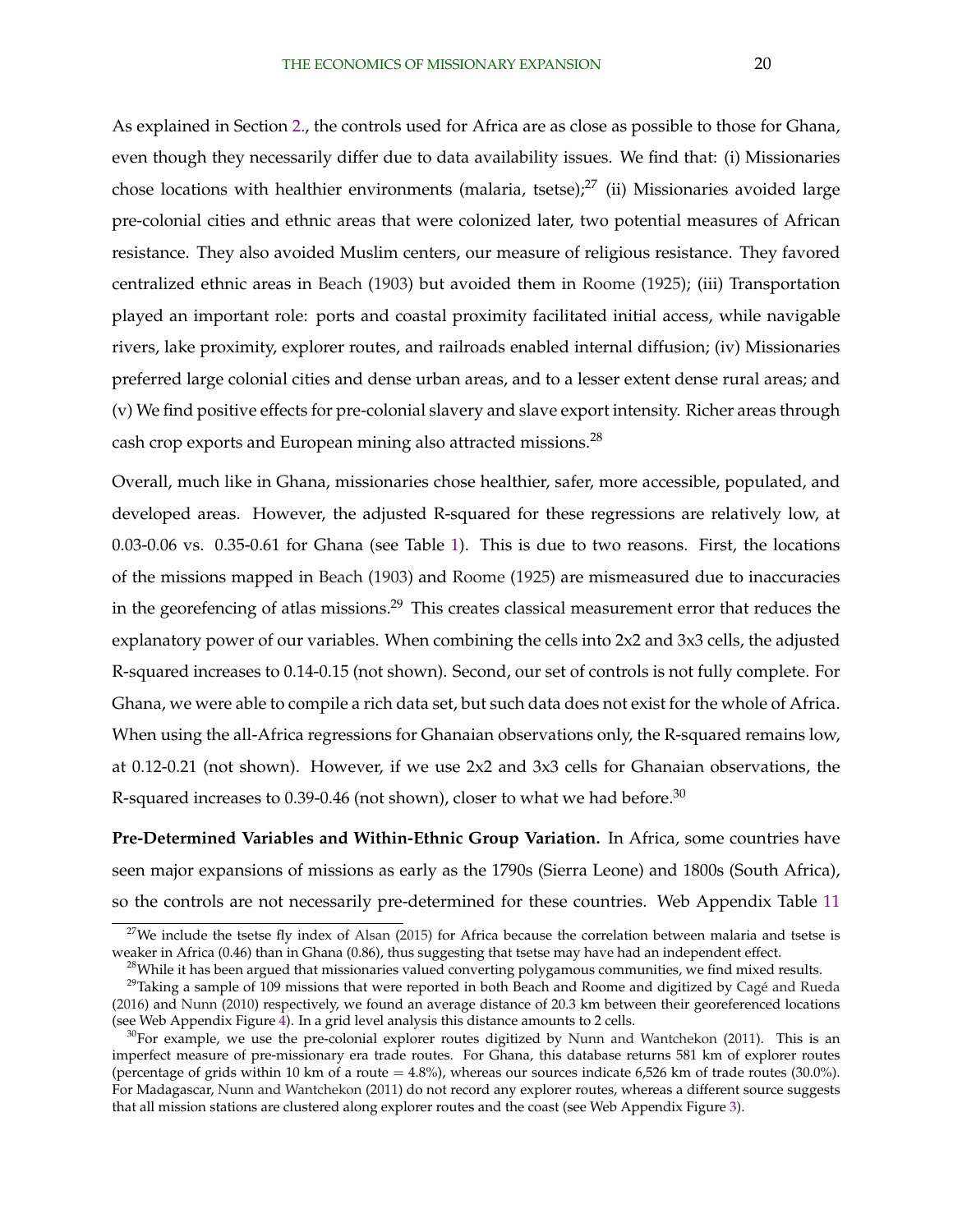shows most results hold when dropping the ten countries that we have identified as early mission fields (see the notes under the table for details), to focus on countries that received missions late enough. Another strategy is to include 1,158 country-ethnic group fixed effects (variables defined at the group level are then dropped). When doing so, most significant effects remain so and a few effects become insignificant (see columns (2) and (4) of Table [5\)](#page-42-0).

**Causal Effects for Malaria, Railroads and Cash Crops.** For the whole of Africa we cannot implement the same identification strategies as for Ghana because we do not have panel data. With respect to malaria, quinine became the regular treatment around the same time for all colonies. Regarding railroads, Web Appendix Table [13](#page-0-0) shows that the results of Table [5](#page-42-0) hold if we use a 0-30 km rail dummy (instead of a 0-10 km rail dummy) as well as the same identification strategies as for Ghana (spatial fixed effects, military and mining lines, placebo lines, instrumentation with Euclidean minimum spanning tree between the major cities).<sup>31</sup> Regarding cash crops, we already use Bartik-based measures of log predicted cash crop export value. More precisely, for seven important cash crops in Africa (cocoa, coffee, cotton, groundnut, palm oil, tea and tobacco), we define each cell as suitable for cultivation if the land suitability index from [IIASA](#page-34-0) [and FAO](#page-34-0) [\(2012\)](#page-34-0) reports a value higher than 0. We then proceed using the country's total export value for each colony circa 1900 or 1924.<sup>32</sup>

**Denomination-Level Data.** Web Appendix Table [12](#page-0-0) shows that cross-sectional results hold if we repeat the analysis but transform the data set into a pooled data set of missionary expansion for two denominations in 1924 ( $N = 203,574 \times 2 = 407,148$ ): Protestants and Catholics. This allows us to add denomination fixed effects. Using the same model, we then study locational differences between Catholics and Protestants by interacting the locational characteristics with a dummy if the dependent variable captures Catholic expansion. The table shows significant

<sup>&</sup>lt;sup>31</sup>Most lines were built late, hence the larger (longer-term) effects for 1924. These effects hold if we (Web Appx. Table [13\)](#page-0-0): (i) Include country-ethnic group or district (2000) fixed effects; (ii) Use military or mining lines only, since their goal was to connect two locations without consideration for locations in between, for example a large pre-colonial city/mine and a port. Since we add the controls of [5,](#page-42-0) we capture the independent effects of locations that mattered for military domination or mining, and identification relies on cells connected by chance; and (iii) Instrument the rail dummy by a dummy if the cell is within 30 km from the Euclidean minimum spanning tree between the capital, largest and second largest cities circa 1900, while simultaneously dropping these cities and controlling for the log distance to them. We also find no spurious effects when using placebo lines planned in 1916-1922 but never built (they have a significant effect on the [Roome](#page-35-0) [\(1925\)](#page-35-0) missions in 1924 but the effect is ten times smaller than the effect for the lines built).

<sup>&</sup>lt;sup>32</sup>We estimate the export value of crop s in cell c in colony d in year t as the total export value of crop s in colony d in year t divided by the number of suitable cells for crop s in colony d. We then obtain for each cell c in year t the sum of export values across all crops s. One caveat is that land suitability is based on current conditions, so suitability has changed over time. However, it is unlikely that missions were behind such changes. Since the Bartiks are constructed using suitability maps, we verify results hold when simultaneously controlling for the suitability indexes of the seven crops (not shown). The country fixed effects then capture the aggregate effects of the export of each crop in each year.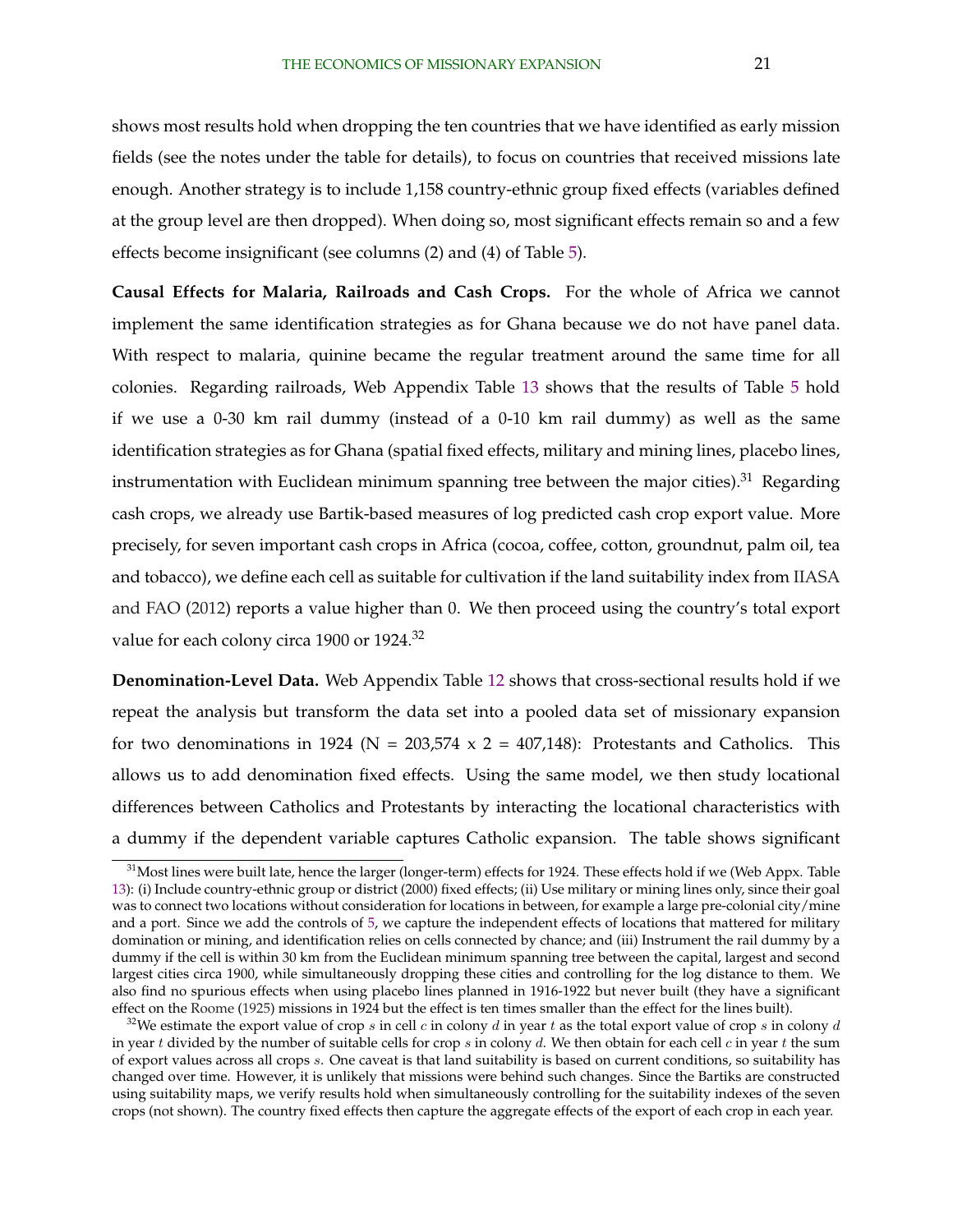differences. This finding suggests that for Africa at least, comparing the mission locations of different denominations may not inform on their causal long-term effects.

## **6. Implications for Long-Run Economic Development**

A large strand of the literature uses Christian missions in the past as a source of exogenous local variation in religion and human capital to study their long-term effects. In addition, historical atlases have become the standard source of mission data (see Web Appendix Table [1\)](#page-39-0). However, we showed they only cover a small fraction of mission activities. What are the implications of our findings for the study of long-run development? In this section, we shed light on two sources of endogeneity, omitted variable bias and measurement error, and show how they interact, thereby leading to upward-biased estimates of the long-term effects of missions in the past.

#### **6.1. Omitted Variable Bias**

Omitted variable bias is always a concern for identification. We showed that missionaries chose where to locate. How developed and central a locality was played an important role for missionary settlement. We believe previous studies underestimated the complexity of the missionary expansion process, and they did not have the same wealth of data at their disposal, which limited their set of controls. We also showed that missionary choices are time dependent. More thought thus needs to be put into the timing of control variables.<sup>33</sup> The timing issue is particularly difficult to address in studies covering the entire continent. The onset of Christian expansion varied across countries and the distribution of missions at any given point in time reflects different stages of the diffusion process. This also relates to the study of denominations. Catholics were a latecomer to the religious market in Africa. We showed for Ghana that denominations differ in location characteristics. This may reflect the different timing of entry. In such context, comparing denominations may not be a valid identification strategy. However, we also found that missions stay on after busts, which may provide a good context for identification.

#### **6.2. Endogenous Measurement Error**

Mission atlases significantly underreport missions. We focus on two widely used atlases: [Beach](#page-32-0)  $(1903)$ , showing Protestant missions in 1900 (first used by Cagé and Rueda, [2016\)](#page-32-0), and [Roome](#page-35-0) [\(1925\)](#page-35-0), reporting Catholic and Protestant missions in 1924 (introduced by [Nunn,](#page-35-0) [2010\)](#page-35-0). For Ghana,

<sup>&</sup>lt;sup>33</sup>For example, we showed that railroads attracted missions only once they were built. Hence, it is important to accurately align the timing of the transportation network to the missions. Similarly, malaria is an important control only until quinine became widely used and African missionaries were recruited.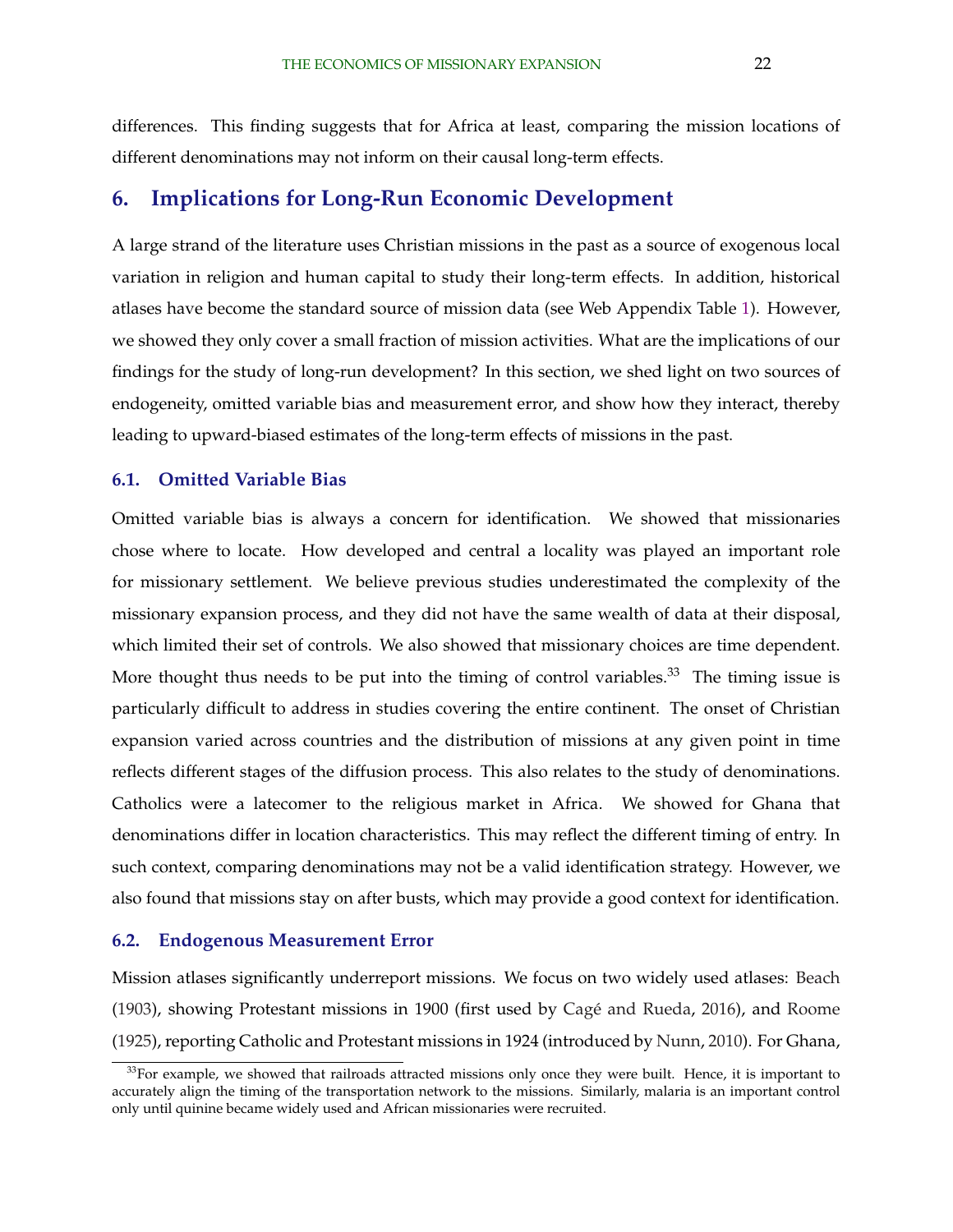both atlases show far fewer missions than our data obtained from ecclesiastical census returns: 26 vs. 304 (i.e., 91% are missing) in 1900 and 23 vs. 1,213 (98%) in 1924 (see Figures [2\(a\)-2\(b\)\)](#page-36-0). For sub-Saharan Africa, the extent of misreporting is of a similar scale: [Beach](#page-32-0) [\(1903\)](#page-32-0) and [Roome](#page-35-0) [\(1925\)](#page-35-0) omitted 93% and 98% of missions (see Figure [1\(b\)\)](#page-36-0).<sup>34</sup>

How may relying on mission atlases cause identification issues? For any model  $y = \alpha + \beta M + \beta$  $X\gamma + \epsilon$ , let M be based on the location of missions in our data, while M is obtained from atlases. We consider  $M$  as the actual reflection of missions measured without error, whereas  $M$  represents the same construct measured with error, so that  $\widetilde{M} = M + u$  with u being the measurement error. The classical errors in variables model assumes that  $u$  is uncorrelated with; i) the true value of  $M$ ; ii) the true values of other variables  $X$ , and; iii) the equation error  $\epsilon$ .

If the omissions of missions are random, measurement error is classical, which leads to attenuation bias and gives conservative estimates of the contemporary effect of missions. In our case and in most studies, a mission dummy is used. With a misclassified binary variable, the measurement error and the true values of the variable are mechanically correlated [\(Aigner,](#page-31-0) [1973;](#page-31-0) [Bollinger,](#page-32-0) [1996\)](#page-32-0). If the true mission dummy is one (zero), measurement error can only be negative (positive). However, this case of non-classical measurement error also leads to attenuation bias. Now, if the measurement error – in our case, the misclassification of missions – is correlated with omitted variables that are themselves correlated with present-day outcomes  $(cov(u, \epsilon) \neq 0)$ , estimated contemporary effects could be upward-biased [\(Mahajan,](#page-34-0) [2006;](#page-34-0) [Nguimkeu et al.,](#page-35-0) [2017\)](#page-35-0). For example, atlases could have selected mission locations that were better for Europeans in ways unobserved by the econometrician, and these factors that attracted Europeans could also make these locations more attractive to locals today. Finally, if there is already an omitted variable bias, and if the measurement error is correlated with the omitted variables causing this bias, the omitted variable bias will be magnified by the endogenous measurement error.

For Ghana, we have unique data on atlas missions and ecclesiastical (census) missions, and an extensive set of controls. First, we shed light on selection biases in mission atlases.

**Selection Bias.** Which missions find their way into atlases? Examining the distribution of missions in Ghana reveals two stylized facts that point to non-random selection (see Figures [2\(a\)](#page-36-0) and [2\(b\)\)](#page-36-0). First, the atlases miss most hinterland missions. Second, [Roome](#page-35-0) [\(1925\)](#page-35-0) does not capture

<sup>34</sup>Omissions are also high across movements and denominations: [Beach](#page-32-0) [\(1903\)](#page-32-0) misses 89% of Methodist missions and 92% of Presbyterian missions whereas [Roome](#page-35-0) [\(1925\)](#page-35-0) misses 97% of Protestant missions and 99% of Catholic missions. Other atlases compare as follows: 25 vs. 432 Protestant missions (i.e., 94% of missions are missing) in 1908 [\(Bartholomew et al.,](#page-32-0) [1911\)](#page-32-0) and 6 vs. 49 Catholic missions (88%) in 1913 [\(Streit,](#page-35-0) [1913\)](#page-35-0).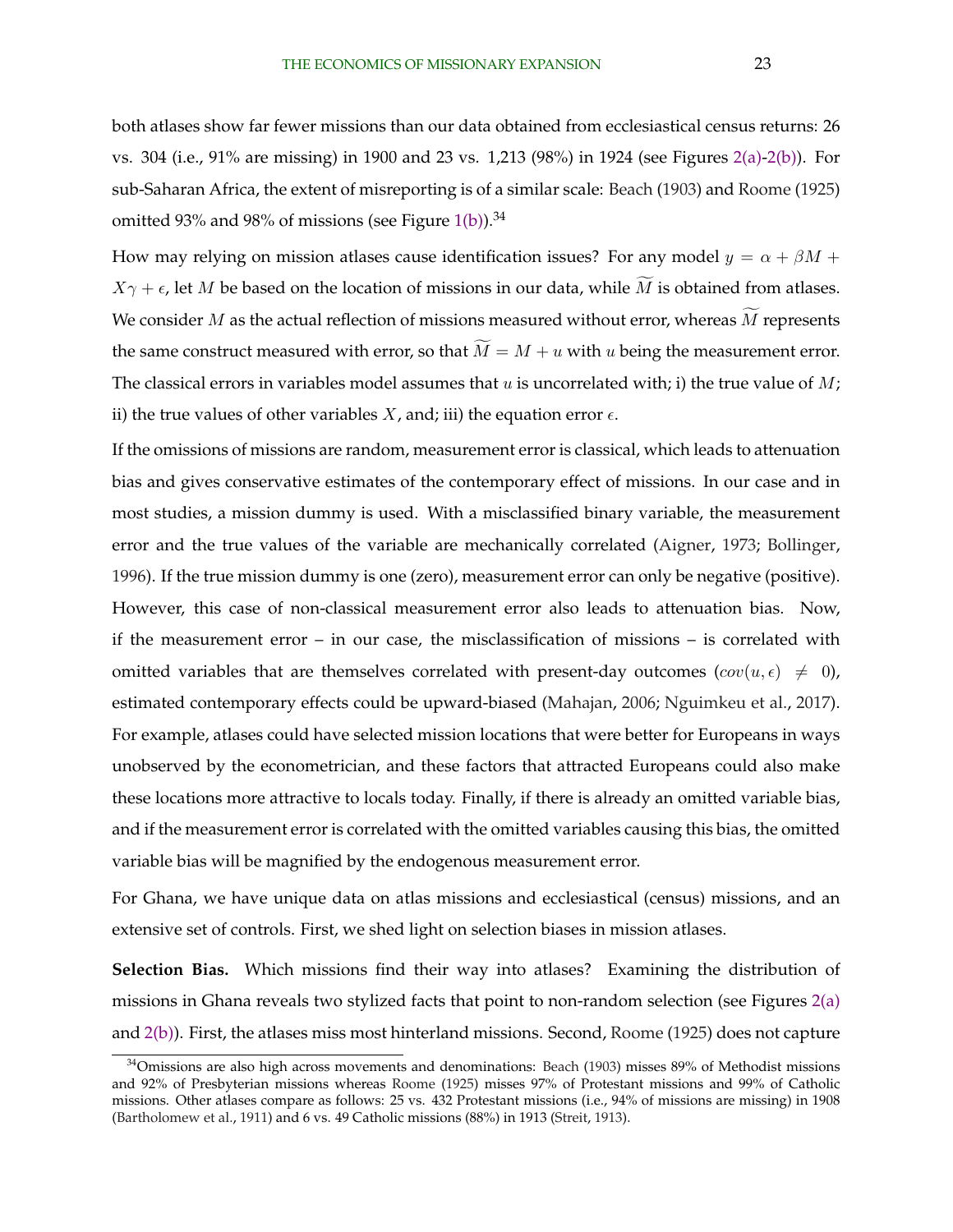the strong expansion of missions between 1900 and 1924. It is as if atlases did not update their data. We investigate this further. Figure  $6(b)$  plots the coefficients of correlation between a dummy equal to one if there is an atlas mission (1900, 1924) and a dummy equal to one if there is a mission in our data in each year (1840-1932) for the 2,091 cells. Correlations are high for earlier years, at 0.8 for [Beach](#page-32-0) [\(1903\)](#page-32-0) and 0.4 for [Roome](#page-35-0) [\(1925\)](#page-35-0).<sup>35</sup> While the atlases indicate to show missions in 1900 and 1924, they actually show the early missions. Atlas missions also differ qualitatively. In Web Appendix Table [14,](#page-0-0) for the 2,091 cells, we regress a dummy equal to one if there is an atlas mission on cell-level mission characteristics derived from our data for the years 1900 and 1924. The correlations indicate that atlases do not only capture early missions, but also main mission stations and those with schools. Overall, atlases endogenously select "better" missions. One would therefore expect that atlas-based data lead to higher contemporary effects.

#### **6.3. Omitted Variables, Measurement Error and Contemporary Effects in Ghana**

How do omitted variables and measurement error affect contemporary effects? We run a regression analogous to earlier studies, correlating a dummy equal to one if the location had a mission in the colonial past on a contemporary measure of local economic development (see eq. [4](#page-13-0) in Section [4.\)](#page-12-0). Given the lack of data on incomes at the local level, we use log average night light intensity in 2000-01, as it is now standard in the literature [\(Henderson et al.,](#page-34-0) [2012;](#page-34-0) [Michalopoulos](#page-34-0) [and Papaioannou,](#page-34-0) [2013\)](#page-34-0). Unlike most studies, we have data on all missions in many years.

We first investigate whether contemporary effects vary with the observation date of the missions when missions are measured correctly. While the reference to the year 1900 and 1924 in the mission atlases is factually wrong, it may still be correct that early missions have a larger causal effect than the missions that follow thereafter. For example, missions may promote growth, and growth effects could have accumulated over a longer period of time for early missions. Alternatively, early missions may have received more investments, i.e. they could have been main stations or had a school. In contrast, a possibility consistent with upward bias is that early missions were created in better locations and these remain more developed today relative to other locations. Better mission locations may have in turn endogenously received more investments.

We thus study how the effect of our mission dummy varies depending on the year in which it is defined, from 1840 (first year with 10 missions) to 1932. Figure  $6(c)$  shows that unconditional

 $35$ When combining cells into 2x2 or 3x3 cells to account for inaccuracies in the geocoding of atlas missions, the correlation of earlier years is 0.9 for [Beach](#page-32-0) [\(1903\)](#page-32-0) and 0.7-0.8 for [Roome](#page-35-0) [\(1925\)](#page-35-0) (not shown but available upon request).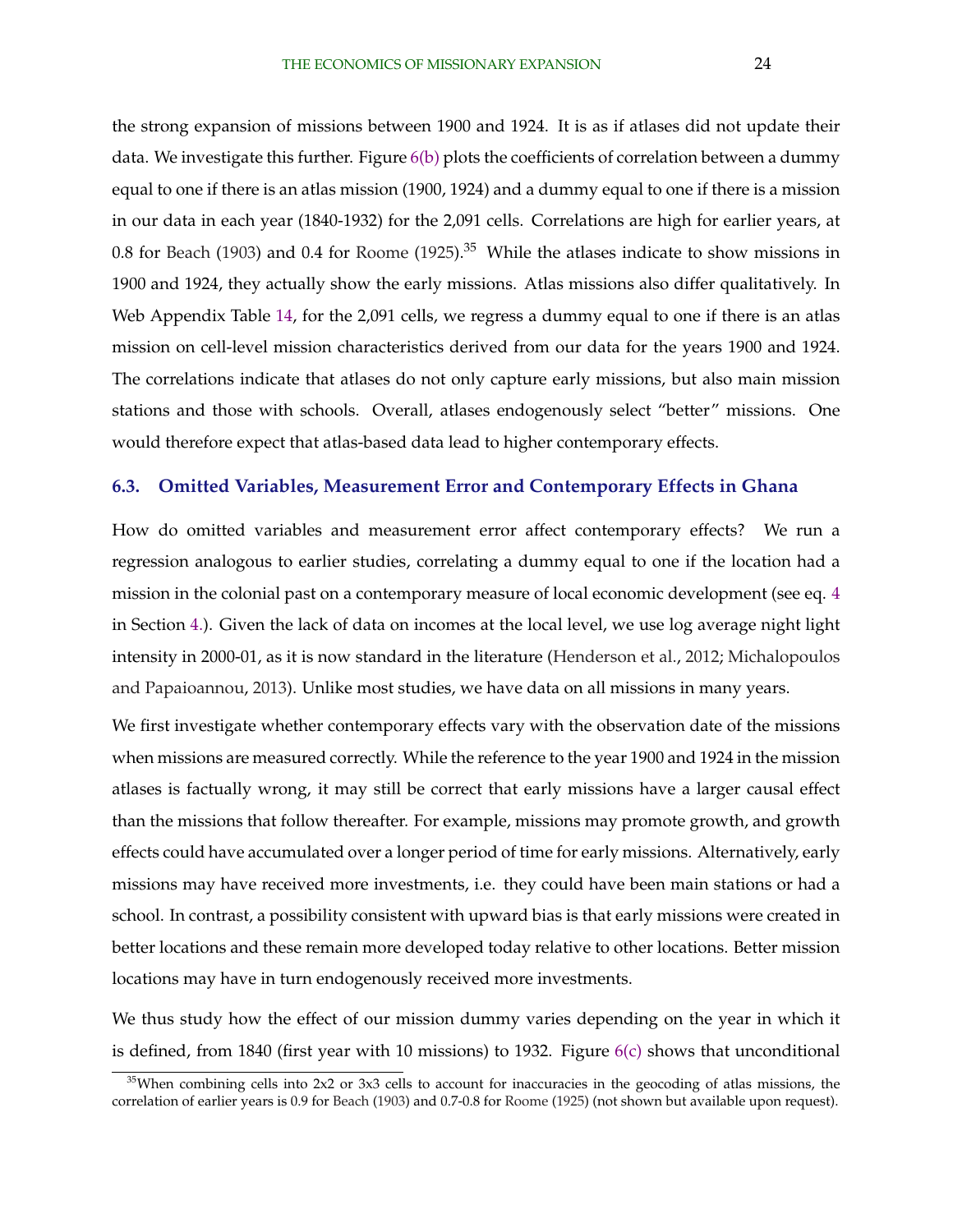effects are high, at 4.2 on average (mean  $=$  -3.3). In other words, having a mission increases night lights by 420%. Alternatively, one standard deviation in the mission dummy is associated with a 0.48 standard deviation in log night lights. Effects are also higher for earlier years. However, once we add the controls from Table [1,](#page-39-0) the effects are much lower, mostly insignificant, and not downward-sloping. Thus, the stronger effects for earlier missions are likely because better locations received missions first, which is underlined by our results in Section [5.3..](#page-18-0)

Table [6](#page-43-0) shows the effects on night lights for the actual mission dummy (row 1) and for the atlas mission dummy (row 2), both defined in 1900 (columns (1)-(3); same year as [Beach](#page-32-0) [\(1903\)](#page-32-0)) and in 1924 (columns (4)-(6); [Roome](#page-35-0) [\(1925\)](#page-35-0)). We study how point estimates vary when we add: (i) no controls; (ii) the standard controls used in the literature; $36$ ; and (iii) our controls from Table [1.](#page-39-0)

Using the actual mission dummy (row 1), we find large unconditional effects, at 3.39-4.01 (columns (1) and (4)). Alternatively, one standard deviation in the mission dummy is associated with a 0.39- 0.46 standard deviation in log night lights. Adding the standard controls reduces these effects by 20-30%, to 2.74-2.84 (columns (2) and (5)). Finally, adding our controls reduces the effects by 80-90%, to 0.41-0.68 (columns (3) and (6)). Having a mission thus increases night lights by 41-68%, which may appear as strong effects. However, one standard deviation in the mission dummy is only associated with a 0.05-0.08 standard deviation in log night lights.

Comparing the unconditional effects in rows 1 and 2, one can then see that atlas missions (row 2) have significantly stronger effects than census missions (row 1), by about 25% for [Beach](#page-32-0) [\(1903\)](#page-32-0) (column (1)) and 40% for [Roome](#page-35-0) [\(1925\)](#page-35-0) (column (4)). Had omissions been exogenous and given a binary regressor, they should have had smaller effects instead. Using the methodology of [Bound](#page-32-0) [et al.](#page-32-0) [\(2001\)](#page-32-0), we find that the effects should have been attenuated by 6% for [Beach](#page-32-0) [\(1903\)](#page-32-0) and 22% for [Roome](#page-35-0) [\(1925\)](#page-35-0) (not shown but available upon request). The difference implies endogenous measurement error. Adding the standard controls contributes to bridging the gap in the effects between the misclassified atlas dummy and the actual dummy (columns (2) and (5)). This indicates the importance of controls in correcting for endogenous measurement error when using

<sup>&</sup>lt;sup>36</sup>We merge the lists of controls from [Nunn](#page-35-0) [\(2010\)](#page-35-0) and Cagé and Rueda [\(2016\)](#page-32-0). Nunn (Table 1, [2010\)](#page-35-0) follows [Johnson](#page-34-0) [\(1967\)](#page-34-0) and uses: (i) *European explorer routes before colonization*; (ii) *19th century railroads*; (iii) *soil quality*; (iv) *access to a water source*; and (v) *slave exports*. For Ghana: (i) There were no explorers before official colonization, so there is no variation across cells; (ii) The first railroad was opened in 1901, so there is no variation across cells; (iii) We control for soil fertility; (iv) We add a dummy if the cell is within 10 km from a navigable river (there were no lakes then); and (v) We control for slave export intensity. Cagé and Rueda (Table 1, [2016\)](#page-32-0) use the controls from [Nunn](#page-35-0) [\(2010\)](#page-35-0) and: (vi) *rainfall*; (vii) *distance to the coast*; (viii) *malaria ecology*; (ix) *initial population density*; and (x) *dummies if large cities in 1400 or* 1800. For Ghana: (vi) We control for rainfall; (vii) We control for distance to the coast; (viii) We control for malaria; (ix) We control for population density in 1800; and (x) We add a dummy if there was a large city in 1800 (none in 1400).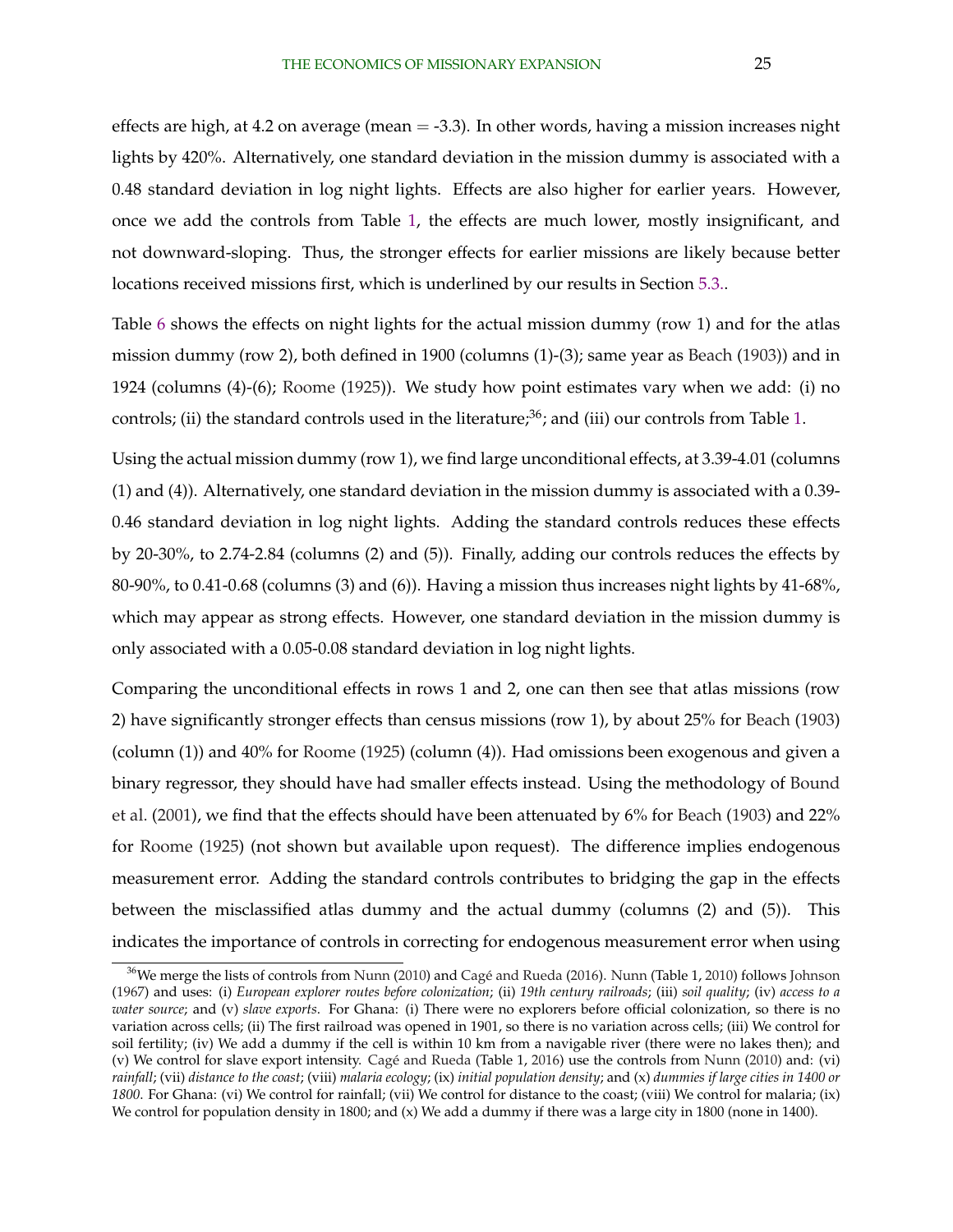atlases.<sup>37</sup> Adding our more complete set of controls further bridges the gap for [Roome](#page-35-0) [\(1925\)](#page-35-0) (column  $(6)$ ), but not for [Beach](#page-32-0) [\(1903\)](#page-32-0) (column  $(3)$ ).<sup>38</sup>

Overall, our controls noticeably reduce the effects of both the actual dummy (row 1) and the atlas dummy (row 2). Our controls thus have the double advantage of minimizing both omitted variable bias *and* endogenous measurement error. The effects remain significant in columns (3) and (6) of row 1, but that is for 1900 and 1924. Figure [6\(c\)](#page-38-0) already showed that the effects were often insignificant when using other years to define the dummy. Our controls are also incomplete and imperfectly measured so the effect could be lower with better controls.<sup>39</sup>

**Other Outcomes.** Web Appendix Table [16](#page-0-0) shows, for the atlas years 1900 and 1924, the effects of the actual mission dummy and the atlas dummy on other measures of local development: (i) The urbanization rate (%) of the cell in 2000, here defined as the population share of cities of more than 1,000 inhabitants; and (ii) The share of employment in non-agriculture (%) in 2000. Unconditional effects are stronger when using the misclassified atlas dummy. Adding our controls significantly reduces the gap in the effects between the atlas dummy and our mission dummy, consistent with endogenous measurement error, and the effects generally, consistent with omitted variable bias.

The literature identified Christianity and education as mechanisms by which missions affect development. In Table [7,](#page-43-0) we examine for the atlas years 1900 (columns (1)-(3)) and 1924 (columns (4)-(6)) the effects of the actual mission dummy (Panel A) and the atlas mission dummy (Panel B) on proxies of these mechanisms. Rows 1-2 show the effects on the population shares of Christians first including (mean =  $53.3\%$ ) and then excluding pentecostal denominations (mean =  $28.2\%$ ), which spread in Africa in the late 20th century [\(Jenkins,](#page-34-0) [2016\)](#page-34-0). We note that the contemporary effect on Christianity is weaker when including pentecostal denominations (columns (3) and (6) of row 1 in Panel A), which must have spread in areas without historical missions. Rows 3-4 show the effects on adult literacy (mean = 34.7%) and the share of adults having completed secondary education (mean = 7.5%). With exogenous measurement error, the unconditional effects should be

<sup>&</sup>lt;sup>37</sup>With exogenous measurement error, adding controls should lead to an even stronger attenuation bias [\(Bound et al.,](#page-32-0) [2001\)](#page-32-0). When adding the standard controls, the estimated attenuation bias increases to 23% for [Beach](#page-32-0) [\(1903\)](#page-32-0) and 49% for [Roome](#page-35-0) [\(1925\)](#page-35-0). The smaller effects with the controls are thus also consistent with endogenous measurement error.

 $38$ Alternatively, if we simultaneously include the actual mission dummy and the atlas mission dummy, the atlas dummy shows a stronger effect, at 2.44\*\*\*-2.97\*\*\* when no controls are included, 2.11-2.44\*\*\* when the standard controls are included, and 0.56\*\*\*-0.63\* when our controls are included (not shown but available upon request).

 $39$ Web Appendix Table [15](#page-0-0) shows, for 1900 and 1924, the unconditional effects and the conditional effects of the atlas dummy when adding four dummies for whether the missions in our data were created in the two pre-1875 periods and were main stations or had a school in 1900/1924. With the standard controls, there are direct effects of these measures on night lights. With our controls, these effects almost all disappear, so our controls capture endogenous mission quality.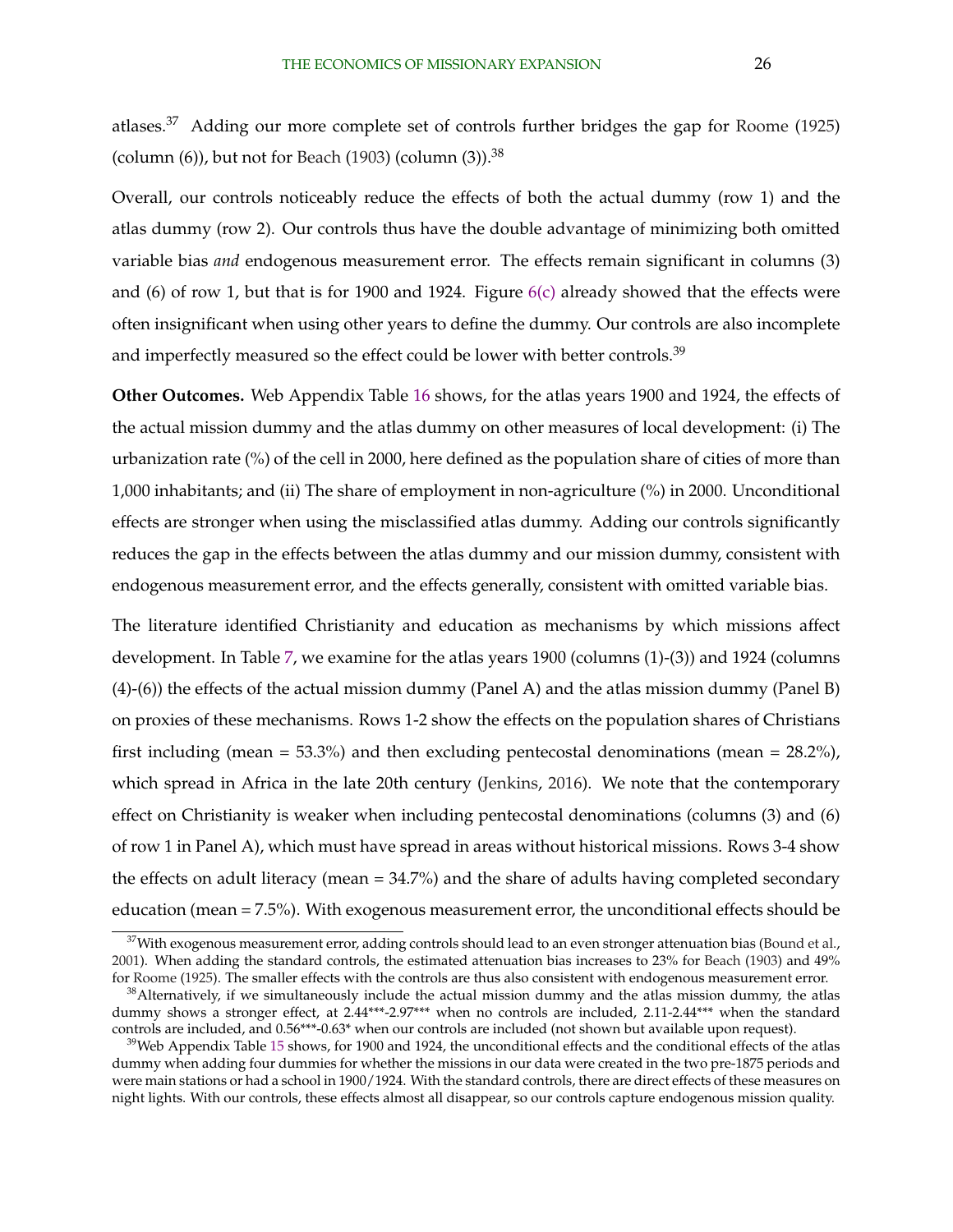smaller with the atlas dummy. On the contrary, they are not significantly different for Christianity and literacy and are significantly higher for secondary education (see columns (1) and (4) of Panel B vs. columns (1) and (4) of panel A), consistent with endogenous measurement error. Our controls also strongly reduce the effects, consistent with omitted variable bias.

#### **6.4. Omitted Variables, Measurement Error and Contemporary Effects in Africa**

We do not have the same comprehensive data on the location of all missions for the 43 African countries. We thus rely on atlas missions here, and study how contemporary effects vary for Africa when we add standard controls or our controls from Table [5](#page-42-0) (country fixed effects included;  $N = 203,574$ ). Row 3 of Table [6](#page-43-0) shows the results. The unconditional effects imply that a mission increases night lights by 2.1-2.2% (mean: -4.3). Alternatively, one standard deviation in the mission dummy is associated with a 0.10-0.14 standard deviation in log night lights. Adding standard controls reduces the effects by 10-15%, at 1.83-1.90 (columns (2) and (5)), whereas adding our controls reduces them by 40-45%, at 1.24-1.28 (columns (3) and (6)). Having a mission increases night lights by 124-128%, which may appear as strong effects. However, one standard deviation in the mission dummy is only associated with a 0.06 standard deviation in log night lights.

Overall, the unconditional effects with the atlas dummy are twice lower for Africa than for Ghana (2.1-2.2 vs. 4.7-5.0) but the conditional effects with our controls are higher (1.2-1.3 vs. 0.4-0.7). One reason could be the more imperfect set of controls used for Africa.<sup>40</sup>

**Other Outcomes.** Unlike for Ghana, for Africa, we only have data on cities above 10,000 inhabitants in 2000. We thus use the log total population of 10,000+ cities, dropping cells without a city. We also do not have data on structural change, but know average household wealth in each cell circa 2000 from the DHS. Using these development outcomes instead (see Web Appendix Table [16\)](#page-0-0), and the same variables as for Ghana to proxy for mechanisms (see Panel C of Table [7\)](#page-43-0), we find that contemporary effects are also reduced for the Africa sample when adding our controls, consistent with endogenous measurement error and omitted variable bias.

 $40$ For example, we use the pre-colonial explorer routes digitized by [Nunn and Wantchekon](#page-35-0) [\(2011\)](#page-35-0). This is an imperfect measure of pre-missionary era trade routes. For Ghana, this database returns 581 km of explorer routes (percentage of grids within 10 km of a route  $= 4.8\%$ ), whereas our sources indicate 6,526 km of trade routes (30.0%). For Madagascar, [Nunn and Wantchekon](#page-35-0) [\(2011\)](#page-35-0) do not record any explorer routes, whereas a different source suggests that all mission stations are clustered along explorer routes and the coast (see Web Appendix Figure [3\)](#page-37-0).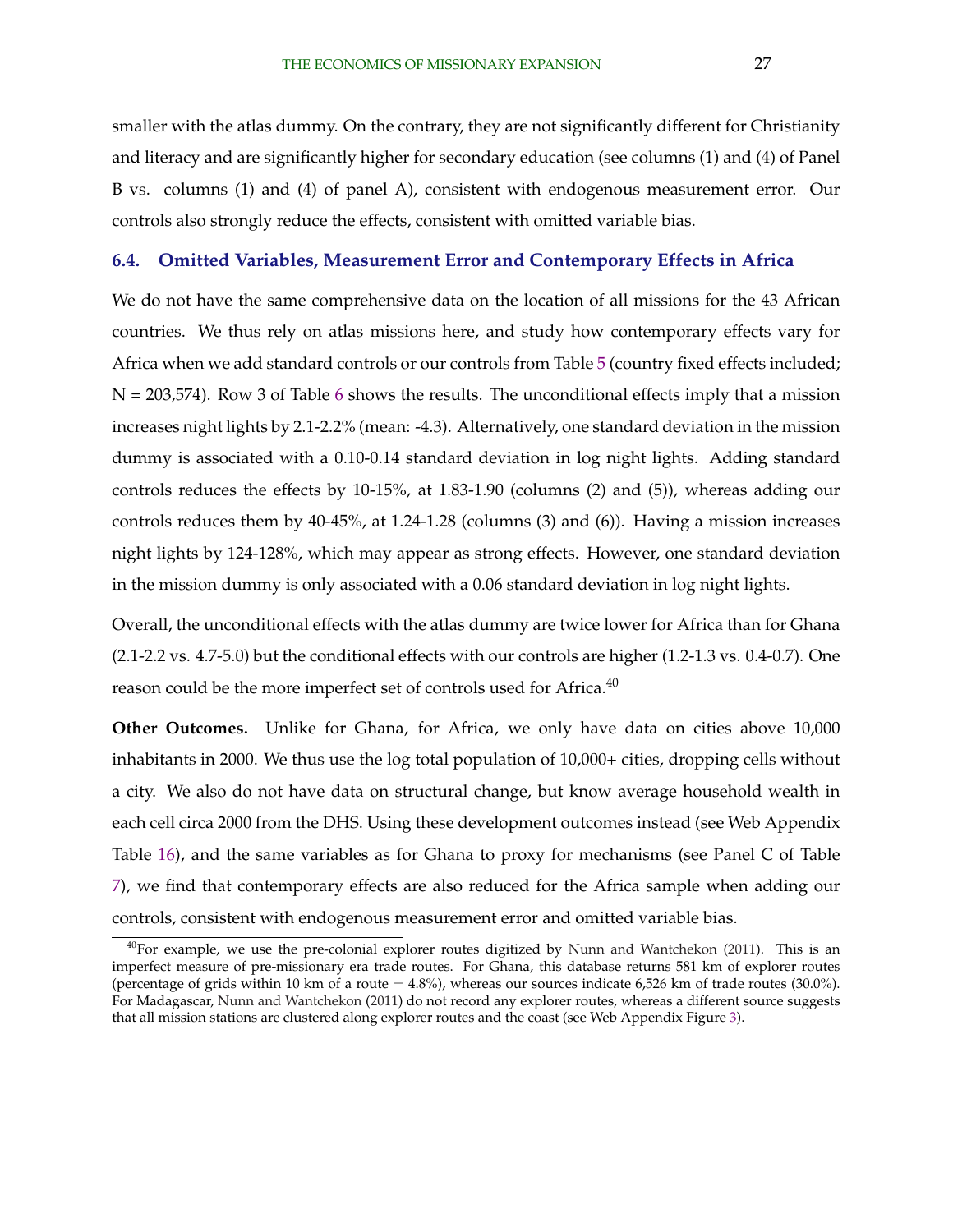#### **6.5. Discussion of Other Econometric Setups**

Several studies use individual-level data and examine whether coming from ethnic groups that were historically more exposed to missions is associated with contemporary outcomes. This analysis requires an identification strategy that provides exogenous variation in historical exposure across ethnicities. The territories occupied by the 780 ethnic groups in Africa are large (mean: 260 cells), so they are more likely to vary in unobservables. Moreover, it is unclear how to measure observable group-level differences driving the placement of missions. For example, it is not obvious how to measure railroad access for 260 cells. Ethnic homelands also have different shapes. For the 780 groups, the number of cells ranges from as low as 1 cell to as much as 3,505 cells. Finally, the studies control for historical missions in the locations where individuals live, capturing the effect of missions through their ancestors only. In itself, it endogenously selects migrants and does not address endogenous group-level differences in historical exposure.

## **7. Christianity, Modernization, and Economic Development in Africa**

Our results have several implications for the relationship between religion and development.

According to the secularization hypothesis, religiosity decreases with education, urbanization, and economic development [\(Weber,](#page-35-0) [1905\)](#page-35-0). Indeed, economic growth raises the opportunity costs of participating in time-intensive religious activities [\(McCleary and Barro,](#page-34-0) [2006b\)](#page-34-0). We find the opposite in Ghana and in Africa: more developed places adopted Christianity first. Ghana was relatively poor at the start of Christianization. Incomes grew significantly as Ghana transformed in the late 19th century into a cash-crop economy driven by growing demand from global markets [\(Hill,](#page-34-0) [1963b;](#page-34-0) [Austin,](#page-32-0) [2007\)](#page-32-0). Per capita incomes almost doubled between 1870 and 1913, and almost tripled by 1950 [\(Maddison,](#page-34-0) [2008\)](#page-34-0). Highly enterpreneurial African farmers migrated to new areas where cash crops could be grown, as well as to towns to exploit new economic opportunities [\(Hill,](#page-34-0) [1963b;](#page-34-0) [Dickson,](#page-33-0) [1969\)](#page-33-0). There are various interpretations that reconcile our results with the secularization hypothesis.

First, our results do not exclude the possibility that it was the poorest individuals in the richest places who converted to Christianity, which [Wantchekon et al.](#page-35-0) [\(2015\)](#page-35-0) shows for Benin. While we do not have data on who converted and why, this explanation seems unlikely. It may be true that in the beginnings, when the number of Christians was very small, converts often were ex-slaves and social outcasts [\(Hastings,](#page-34-0) [1994;](#page-34-0) [Maxwell,](#page-34-0) [2016\)](#page-34-0). By the mid-19th century, when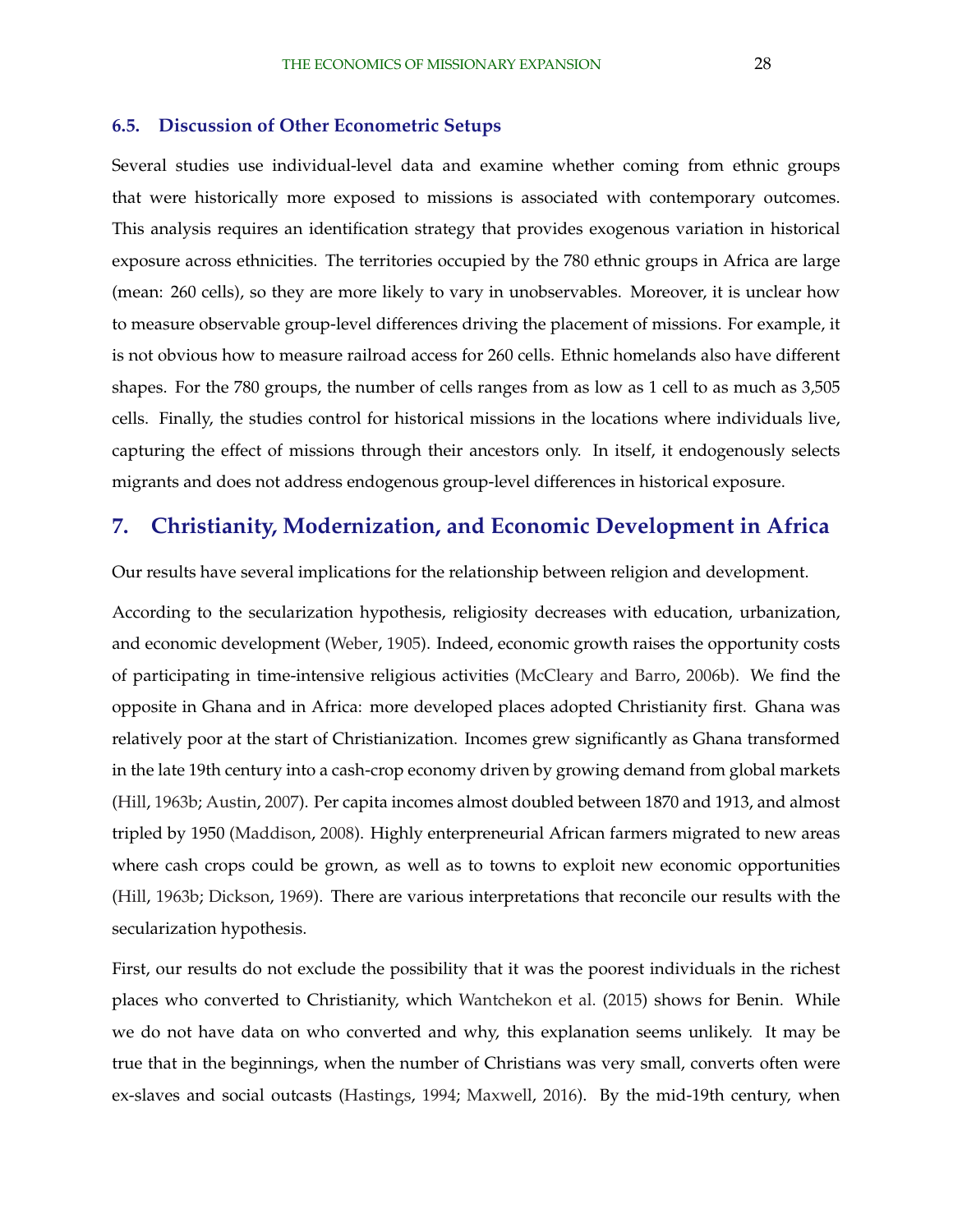evangelization efforts gradually led to mass conversions, Christianity had broadened its appeal, in particular among members of the commercial elite, such as cash crop farmers and merchants in Ghana [\(Debrunner,](#page-33-0) [1967\)](#page-33-0). Moreover, our conceptual framework explained that mission expansion required financially capable members to contribute to church activities.

Second, [Barro and McCleary](#page-32-0) [\(2003\)](#page-32-0) argue that if participating in religious activities increases wages, for example because religion and human capital are complements, growth and religiosity could go hand in hand. In Africa, colonial regimes ran few schools directly. Christian missions took on this role and provided the bulk of formal education (e.g., writing, reading and maths) which commanded a wage premium in the colonial economy [\(Frankema,](#page-33-0) [2012\)](#page-33-0). This meant that Christianity and education were complements in line with [Barro and McCleary](#page-32-0) [\(2003\)](#page-32-0). However, we showed that this complementarity weakened over time, as missions were increasingly opened without providing schooling of adequate levels, suggesting that Christianity indeed spread without African demand for formal education. Hence, this cannot be the full story. Missions also provided other services. For example, they expanded social networks for converts. In Christian communities of today, [Glaeser and Sacerdote](#page-33-0) [\(2008\)](#page-33-0) show how educated persons could be more religious if participating in religious services helps to build social capital. Similarly, [Auriol et al.](#page-32-0) [\(2017\)](#page-32-0) show how religious donations serve an insurance function.

Third, Christianity both disrupted the monopoly of, and spread at the expense of, African traditional religions. By switching religious beliefs, people may have remained as religious as they were before, or may have become even more religious, consistent with the religion-market model (see [McCleary and Barro](#page-34-0) [\(2006a\)](#page-34-0) for a survey).<sup>41</sup>

Fourth, African traditional religions reinforced the power of chiefs, making them the custodian of the well-being of the community.<sup>42</sup> Christianity offered in its ideology of individualism and its alliance with colonial rule a legitimization to escape the chiefs' and elders' traditional authority [\(Ekechi,](#page-33-0) [1971;](#page-33-0) [Der,](#page-33-0) [1974;](#page-33-0) [Maxwell,](#page-34-0) [2016;](#page-34-0) [Peel,](#page-35-0) [2000\)](#page-35-0). Our results are in line with this interpretation. We find that Christianity spread after the defeat of the Ashanti Kingdom in 1874, after which it became clear that European colonial rule would define the long-term political status quo. Over

<sup>&</sup>lt;sup>41</sup>Using cross-country data, [McCleary and Barro](#page-34-0) [\(2006b\)](#page-34-0) actually find that state religions tend to increase religiosity. However, they explain this effect by the subsidies that flow to organized religion.

 $^{42}$ For example, chiefs owned and could allocate land use rights in any way they saw fit. [Pauw](#page-35-0) [\(1996,](#page-35-0) p.375) writes: "Land is not individually owned, nor can land be sold by one individual to another. Land is the communal possession of all. The chief or leader is the custodian of the land who has the responsibility to designate portions for individual use. When no longer used, or if the land is abused, it reverts back to the leader for redistribution."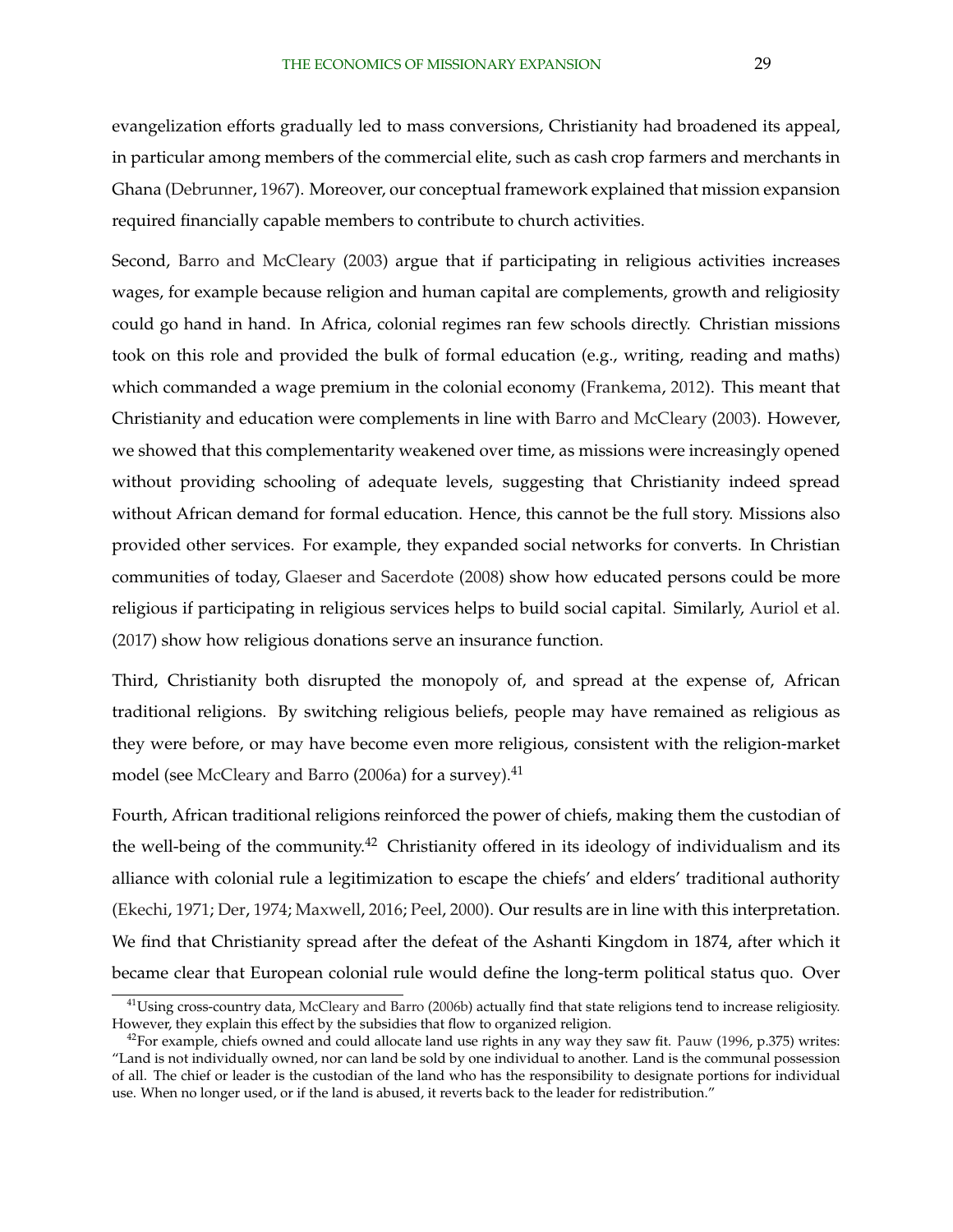time, Christianity became institutionalized and churches consolidated their grip on society by heavily relying on African missionaries.

Finally, there were spiritual needs in a world where established systems of meaning are disrupted by changing social and economic circumstances, and not the least by new technologies (e.g., steam locomotives). Africans sought a measure of conceptual control over these forces by turning to the new ideas and tools offered by Christianity [\(Maxwell,](#page-34-0) [2016\)](#page-34-0). It has been argued that African traditional religions, based on community and communitarian ownership, constrained individual ownership and restricted the pursuit of self-interest [\(Pauw,](#page-35-0) [1996;](#page-35-0) [Alolo,](#page-32-0) [2007\)](#page-32-0).<sup>43</sup> Therefore, Christianity may have been for converts a more this-worldly religion, possibly the same way Protestantism challenged the political monopoly and economic conservatism of Catholicism during the Reformation [\(Weber,](#page-35-0) [1905;](#page-35-0) [Ekelund et al.,](#page-33-0) [2002;](#page-33-0) [McCleary and Barro,](#page-34-0) [2006b\)](#page-34-0).

Another important finding is that the contemporary effects of colonial missions on religion, education and economic development in Africa are relatively small once endogenous location choices are more accurately taken into account. We do not doubt that there were benefits at the individual level. During colonial times, education was linked to mission schools [\(Frankema,](#page-33-0) [2012\)](#page-33-0) and Christian conversion was a factor of social mobility [\(Wantchekon et al.,](#page-35-0) [2015;](#page-35-0) [Meier zu](#page-34-0) [Selhausen et al.,](#page-34-0) [2018\)](#page-34-0). While we still find positive correlations between historical missions and religion as well as educational levels today, there are forces at play against economic persistence.

First, the post-World War II period saw a large expansion in public education, often in areas that did not have schools at independence. This considerably weakened the position of Christian churches as the gatekeepers of education.

Second, Pentecostalism is on the rise in Africa, where its largest number of followers can be found today [\(Jenkins,](#page-34-0) [2016\)](#page-34-0). We find positive correlations between historical missions and Christianity today, but correlations are much weaker when using a measure of Christianity that includes Pentecostals. This indicates that persistence is not transferred to new denominations. In addition, Pentecostalism may place less emphasis on investment in education than Mainline Protestantism [\(Barro and McCleary,](#page-32-0) [2017\)](#page-32-0). Consequently, newer Christian missions on the African continent might have even smaller economic benefits than the ones of the colonial period.

<sup>&</sup>lt;sup>43</sup>[Pauw](#page-35-0) [\(1996,](#page-35-0) p.374) writes: "An individual's behaviour is largely determined, one might even say pre-determined by the dictates of the community. [...] Ethical principles are spelt out in terms of the well being of the community and of the maintaining of harmony and equilibrium. Thus, taking too much initiative, or succeeding in reaping much better harvests than others, or becoming disproportionately rich through business enterprises, disturbs the cosmic balance."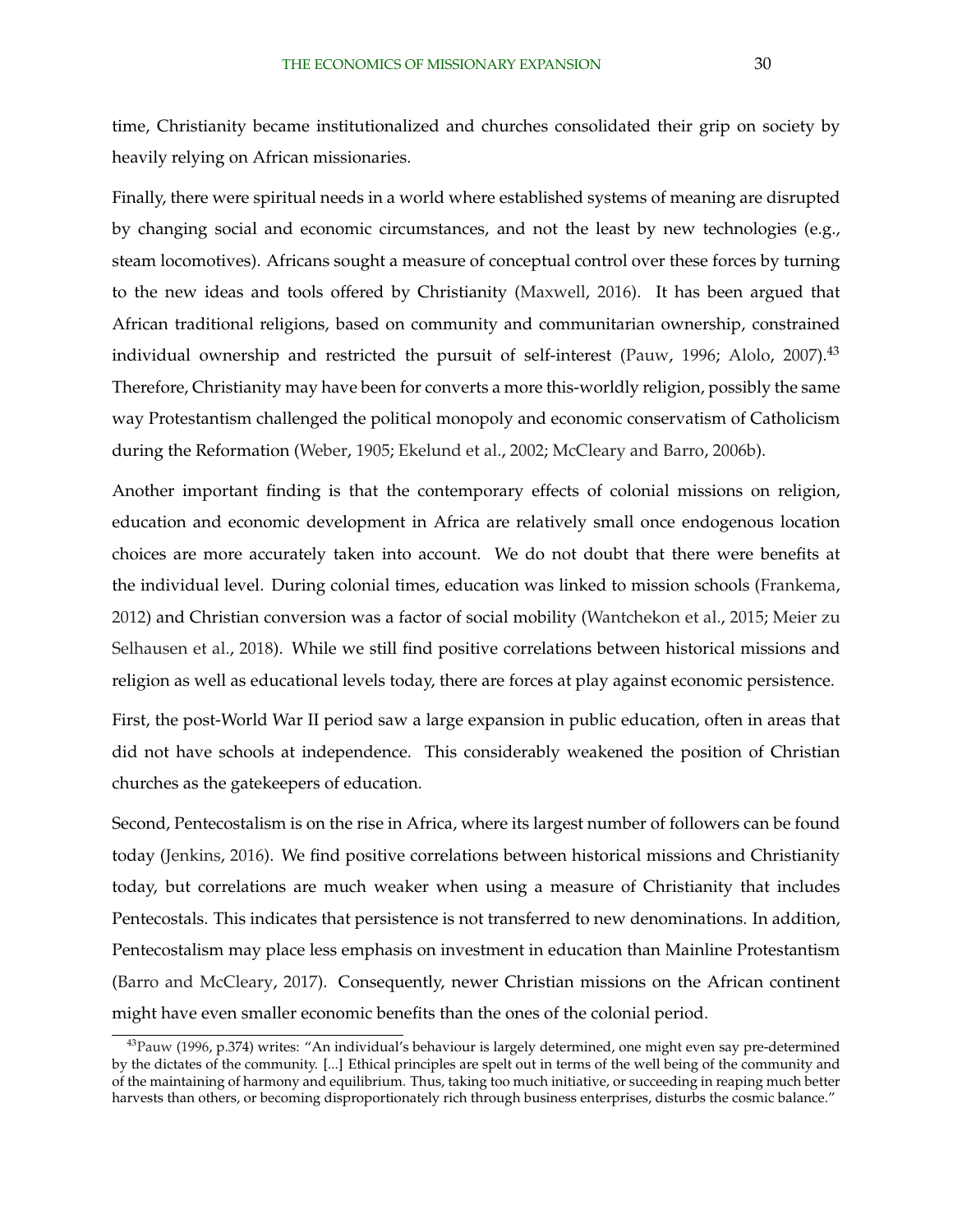<span id="page-31-0"></span>Third, even if we find positive correlations for the proposed mechanisms, it has been suggested that the link between those mechanisms and macroeconomic development indicators is weak at the country level. [Pritchett](#page-35-0) [\(2001\)](#page-35-0) does not find any effect of the post-independence expansion in education on GDP per capita, which stagnated or declined in Africa in the second half of the 20th century. The same can be said about Christianity. Despite the increase in Christianity, most African countries remained low-income countries.<sup>44</sup> They certainly have not experienced the same economic transformation which the Reformation eventually led to in Europe (e.g., [Weber,](#page-35-0) [1905\)](#page-35-0).

The bottom line of our results is that Christianization was driven by economics and went along with modernization in Africa. Religion itself, however, may not have substantially contributed to developmental differences within African countries today.

## **8. Concluding Discussion**

Extensive literature has emerged that uses the establishment of colonial missions as a natural experiment to study the effects of human capital, religion and culture on economic outcomes today. This literature belongs to broader literature studying the long-term effects of historical events and/or using historical shocks as a source of exogenous variation in institutions, human capital or culture. In this paper, we show that missions' spatial expansion was driven by various economic and non-economic factors in Ghana and Africa. Our results have several implications for economic development: (i) The diffusion of religion, education and culture appears to depend on spatial patterns of economic development; (ii) The use of endogenously located colonial missions as a historical shock may lead to an overly optimistic account of the importance of colonial missions for contemporary development; and (iii) Endogenous measurement errors in historical data may have consequences for the analysis of the long-term effects of historical shocks.

## **References**

- Acemoglu, Daron, Francisco A. Gallego, and James A. Robinson, "Institutions, Human Capital, and Development ," *Annual Review of Economics*, August 2014, *6* (1), 875–912.
- , Simon Johnson, and James A. Robinson, "The colonial origins of comparative development: An empirical investigation," *American Economic Review*, 2001, *91* (5), 1369–1401.
- $-$ , Tristan Reed, and James A. Robinson, "Chiefs: Economic Development And Elite Control of Civil Society In Sierra Leone," *Journal of Political Economy*, 2014, *122* (2), 319–368.

Africapolis, *Africapolis I: Western Africa; Africapolis II: Central and Eastern Africa.* 2012.

- Agbeti, J. Kofi, *West African Church History*, Leiden: E.J. Brill, 1986.
- Aigner, Dennis J., "Regression with a binary independent variable subject to errors of observation," *Journal of Econometrics*, 1973, *1* (1), 49–59.
- Ajayi, Jacob Festus Ade and Michael Crowder, *History of West Africa*, London: Longman, 1974.

Alesina, Alberto, Sebastian Hohmann, Stelios Michalopoulos, and Elias Papaioannou, "Inequality and Intergenerational Mobility in Africa," *Mimeo Brown, Harvard, LBS*, 2018.

<sup>44</sup>[Barro and McCleary](#page-32-0) [\(2003\)](#page-32-0) finds that economic growth may respond positively or negatively on religiosity.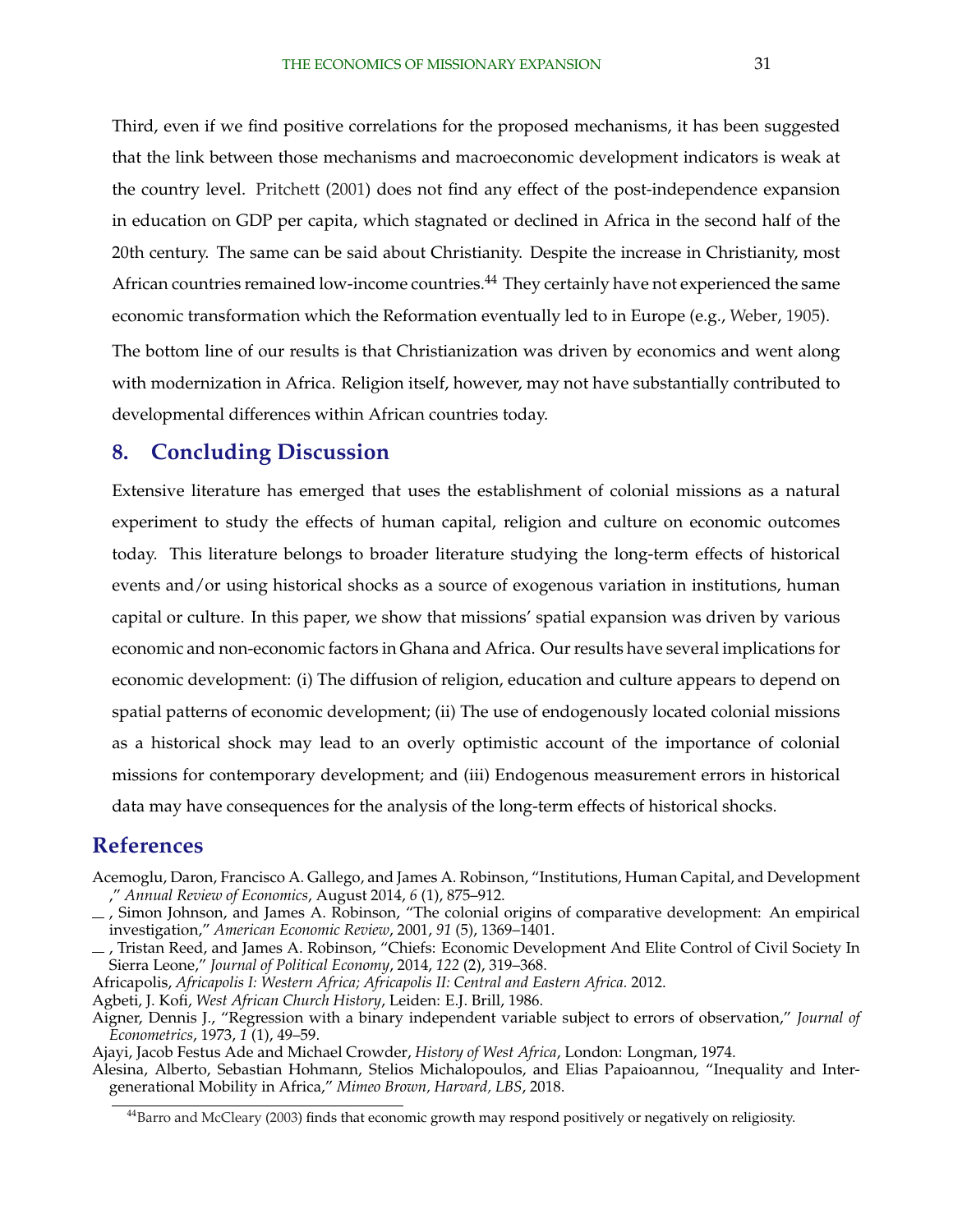<span id="page-32-0"></span>Alolo, Namawu Alhassan, *African Traditional Religion and Concepts of Development: A Background Paper* 2007.

- Alsan, Marcella, "The Effect of the TseTse Fly on African Development," *American Economic Review*, 2015, *105* (1), 382–410.
- Auriol, Emmanuelle, Julie Lassebie, Amma Panin, Eva Raiber, and Paul Seabright, "God insures those who pay? Formal insurance and religious offerings in Ghana," *TSE Working Papers 17-831, Toulouse School of Economics (TSE).*, 2017.
- Austin, Gareth, "African Rural Capitalism, Cocoa Farming and Economic Growth in Colonial Ghana," in Toyin Falola, ed., *Ghana in Africa and the world: essays in honor of Adu Boahen*, Trenton, NJ: Africa World Press, 2003, pp. 437–453.
- , "Labour And Land In Ghana, 1874-1939: A Shifting Ratio And An Institutional Revolution," *Australian Economic History Review*, 03 2007, *47* (1), 95–120.
- $-$ , "The Reversal of fortune thesis and the compression of history: Perspectives from African and comparative economic history," *Journal of International Development*, 2008, *20* (8), 996–1027.
- Bai, Ying and James Kai sing Kung, "Diffusing knowledge while spreading God's message: Protestantism and economic prosperity in China, 1840-1920," *Journal of the European Economic Association*, 2015, *13* (4), 669–698.
- Ballard, Martin, *White men's God: the extraordinary story of missionaries in Africa*, Oxford: Greenwood World Pub., 2008.
- Barro, Robert J. and Rachel M. McCleary, "Religion and Economic Growth across Countries," *American Sociological Review*, 2003, *68* (5), 760–781.
- and , "Which Countries Have State Religions?," *The Quarterly Journal of Economics*, 2005, *120* (4), 1331–1370.
- and  $\mu$ , "Protestants and Catholics and educational investment in Guatemala," AEI Economics Working Papers 928714, American Enterprise Institute May 2017.
- Bartels, Francis L., *The Roots of Ghana Methodism*, Cambridge: Cambridge University Press, 1965.
- Bartholomew, J. G., James S. Dennis, Harlan P. Beach, and Charles H. Fahs, *World Atlas of Christian Missions: containing a directory of missionary societies, a classified summary of statistics, an index of mission stations, and maps showing the location of mission stations throughout the world*, New York: Student Volunteer Movement for Foreign Missions, 1911.
- Bartik, Timothy, *Who Benefits from State and Local Economic Development Policies?* 1991.
- Beach, Harlan P., *A Geography and Atlas of Protestant Missions: their environment, forces, distribution, methods, problems, results and prospects at the opening of the twentieth century*, Vol. 2, New York: Student Volunteer Movement for Foreign Missions, 1903.
- Becker, Sascha O. and Ludger Woessmann, "Was Weber Wrong? A Human Capital Theory of Protestant Economic History," *The Quarterly Journal of Economics*, 2009, *124* (2), 531–596.
- and  $\overline{\phantom{a}}$ , "Not the opium of the people: Income and secularization in a panel ofPrussian counties," *American Economic Review: Papers and Proceedings*, 2013, *103* (3), 539544.
- $-$  and  $-$ , "Social Cohesion, Religious Beliefs, and the Effect of Protestantism on Suicide," *Review of Economics and Statistics*, forthcoming.
- , Markus Nagler, and Ludger Woessmann, "Education and religious participation: city-level evidence from Germany's secularization period 1890-1930," *Journal of Economic Growth*, 2017, *22* (3), 273–311.
- Bisin, Alberto and Thierry Verdier, ""Beyond the Melting Pot": Cultural Transmission, Marriage, and the Evolution of Ethnic and Religious Traits," *The Quarterly Journal of Economics*, 2000, *115* (3), 955–988.
- Bollinger, Christopher R., "Bounding mean regressions when a binary regressor is mismeasured," *Journal of Econometrics*, August 1996, *73* (2), 387–399.
- Bound, John, Charles Brown, and Nancy Mathiowetz, "Measurement error in survey data," in J. J. Heckman and E. E. Leamer, eds., *Handbook of Econometrics*, Vol. 5, Elsevier, 2001, book section 59, pp. 3705–3843.
- Bryan, Gharad T., James J. Choi, and Dean Karlan, "Randomizing Religion: The Impact of Protestant Evangelism on Economic Outcomes," Working Paper 24278, National Bureau of Economic Research 2018.
- Buser, Thomas, "The Effect of Income on Religiousness," *American Economic Journal: Applied Economics*, 2015, *7* (3), 178–95.
- Cage, Julia and Valeria Rueda, "The Long-Term Effects of the Printing Press in Sub-Saharan Africa," ´ *American Economic Journal: Applied Economics*, 2016, *8* (3), 69–99.
- Caicedo, Felipe Valencia, "The Mission: Human Capital Transmission, Economic Persistence and Culture in South America," *Unpublished manuscript Vancouver School of Economics*, 2017.
- Calvi, Rossella and Federico G. Mantovanelli, "Long-Term Effects of Access to Health Care: Medical Missions in Colonial India," *Journal of Development Economics*, 2018.
- Campante, Filipe and David Yanagizawa-Drott, "Editor's Choice Does Religion Affect Economic Growth and Happiness? Evidence from Ramadan," *The Quarterly Journal of Economics*, 2015, *130* (2), 615–658.
- Cantoni, Davide, "Adopting a New Religion: the Case of Protestantism in 16th Century Germany," *The Economic*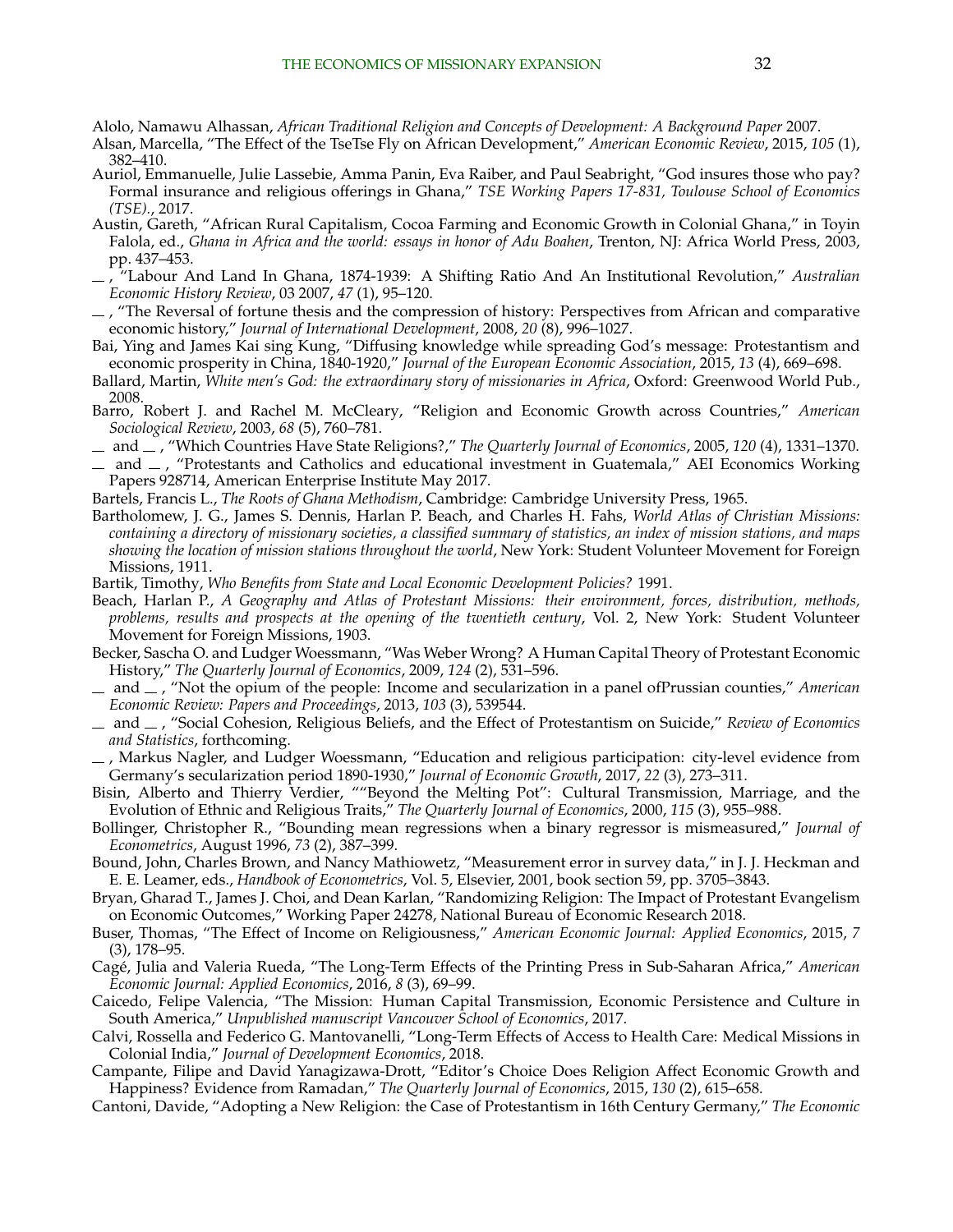<span id="page-33-0"></span>*Journal*, 2012, *122* (560), 502–531.

- , "The Economic Effects of the Protestant Reformation: Testing the Weber Hypothesis in the German Lands," *Journal of the European Economic Association*, 2015, *13* (4), 561–598.
- , Jeremiah E. Dittmar, and Noam Yuchtman, "Religious competition and reallocation: the political economy of secularization in the Protestant Reformation," *Quarterly Journal of Economics*, forthcoming.
- Cardinall, Allan Wolsey, *The Gold Coast, 1931: a review of the conditions in the Gold Coast in 1931 as compared with those of 1921, based on figures and facts collected by the Chief Census Officer of 1931, together with a historical, ethnographical and sociological survey of the people of that country* 1932.
- Castelló-Climent, Amparo, Latika Chaudhary, and Abhiroop Mukhopadhyay, "Higher Education and Prosperity: From Catholic Missionaries to Luminosity in India," *Economic Journal*, 2018.
- Chandler, Tertius, *Four Thousand Years of Urban Growth: An Historical Census*, Lewiston, NY: St. David's University Press, 1987.
- Chaney, Eric, "Religion and the Rise and Fall of Islamic Science," *Mimeo, Harvard*, 2016.
- Chen, Xiaohong, Han Hong, and Denis Nekipelov, "Nonlinear Models of Measurement Errors," *Journal of Economic Literature*, 2011, *49* (4), 901–937.
- Cogneau, Denis and Alexander Moradi, "Borders That Divide: Education and Religion in Ghana and Togo Since Colonial Times," *The Journal of Economic History*, 2014, *74* (3), 694–729.
- Curtin, Philip D., ""The White Man's Grave", Image and Reality, 1780-1850," *Journal of British Studies*, 1961, *1* (1), 94–110.
- , *The Image of Africa: British Ideas and Action, 1780-1850, Volume 2*, Madison: University of Wisconsin Press, 1973. Debrunner, Hans W., *A History of Christianity in Ghana*, Accra: Waterville Publishin g House, 1967.
- Dell, Melissa, "The Persistent Effects of Peru's Mining Mita," *Econometrica*, 2010, *78* (6), 1863–1903.
- Depetris-Chauvin, Emilio and David N. Weil, "Malaria and Early African Development: Evidence from the Sickle Cell Trait," *The Economic Journal*, 2018.
- Der, Benedict, "Church-State Relations in Northern Ghana, 1906-1940," *Transactions of the Historical Society of Ghana*, 1974, *15* (1), 41–61.
- Dickson, Kwamina B., *A historical geography of Ghana*, London: Cambridge University Press, 1969.
- Dittmar, Jeremiah E., "Information Technology and Economic Change: The Impact of The Printing Press," *The Quarterly Journal of Economics*, 2011, *126* (3), 1133–1172.
- Ekechi, F. K., "Colonialism and Christianity in West Africa: The Igbo Case, 1900-1915," *The Journal of African History*, 1971, *12* (1), 103–115.
- Ekelund, Robert B., Robert F. Hebert, and Robert D. Tollison, "An Economic Analysis of the Protestant Reformation," *Journal of Political Economy*, June 2002, *110* (3), 646–671.
- Fahs, Charles H., "On Making a Missionary Atlas," *International Review of Mission*, 1925, *14* (2), 260–273.
- FAO, "Soil fertility index for Africa (GeoLayer)," 2015.
- Fenske, James, "African polygamy: Past and present," *Journal of Development Economics*, 2015, *117*, 58–73.
- Feyrer, James and Bruce Sacerdote, "Colonialism and Modern Income: Islands as Natural Experiments," *The Review of Economics and Statistics*, May 2009, *91* (2), 245–262.
- Fischer, Friedrich Hermann, *Der Missionsarzt Rudolf Fisch und die Anfnge medizinischer Arbeit der Basler Mission an* der Goldküste, Herzogenrath: Verlad Murken-Altrogge, 1991.
- Frankema, Ewout, "The Origins of Formal Education in sub-Saharan Africa: Was British Rule More Benign?," *European Review of Economic History*, 2012, *16* (4), 335–355.
- , Jeffrey G. Williamson, and Peter Woltjer, "An Economic Rationale for the West African Scramble? The Commercial Transition and the Commodity Price Boom of 1835-1885," *The Journal of Economic History*, 2018, *78* (2).
- Gallego, Francisco A. and Robert D. Woodberry, "Christian Missionaries and Education in Former African Colonies: How Competition Mattered," *Journal of African Economies*, 2010, *19* (3), 294–329.
- Gennaioli, Nicola and Ilia Rainer, "The modern impact of precolonial centralization in Africa," *Journal of Economic Growth*, 2007, *12* (3), 185–234.
- Ghana Census Office, *Population & Housing Census 1960*, Accra: Government Printer, 1960.
- Ghana Statistical Service, *Population & Housing Census 2000*, Accra: Government Printer, 2000.
- , *Population & Housing Census 2010*, Accra: Government Printer, 2012.
- Glaeser, Edward L. and Bruce I. Sacerdote, "Education and Religion," *Journal of Human Capital*, 2008, *2* (2), 188– 215.
- , Rafael La Porta, Florencio Lopez de Silanes, and Andrei Shleifer, "Do Institutions Cause Growth?," *Journal of Economic Growth*, September 2004, *9* (3), 271–303.
- Globcover, *Globcover Regional: Africa* 2009.

Goldewijk, Kees Klein, Arthur Beusen, and Peter Janssen, "Long-term dynamic modeling of global population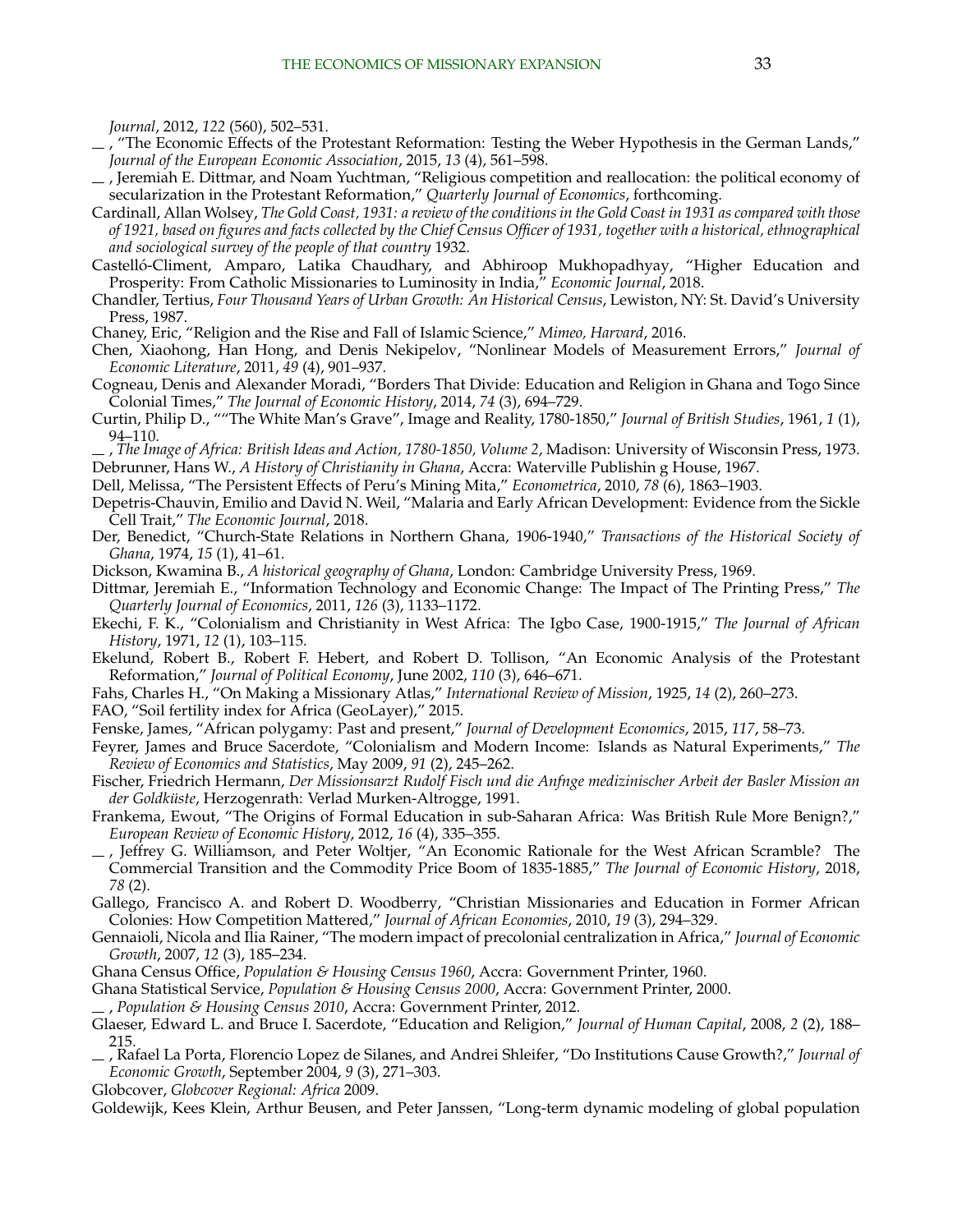<span id="page-34-0"></span>and built-up area in a spatially explicit way: HYDE 3.1," *The Holocene*, 2010, *20* (4), 565–573.

- Goldsmith-Pinkham, Paul, Isaac Sorkin, and Henry Swift, "Bartik Instruments: What, When, Why, and How," Working Paper 24408, National Bureau of Economic Research 2018.
- Gould, Peter R., *The Development of the Transportation Pattern in Ghana* 1960.
- Guggisberg, Frederick Gordon, *Index to the 1:125,000 Map of the Gold Coast Colony and Ashanti*, London: W. & A.K. Johnston Limited, 1908.
- Guiso, Luigi, Paola Sapienza, and Luigi Zingales, "People's opium? Religion and economic attitudes," *Journal of Monetary Economics*, January 2003, *50* (1), 225–282.
- , , and , "Does Culture Affect Economic Outcomes?," *Journal of Economic Perspectives*, 2006, *20* (2), 23–48.
- Gyasi, E.A., "Emergence of a New Oil Palm Belt in Ghana," *Tijdschrift voor economische en sociale geografie*, 1992, *83* (1), 39–49.
- Hastings, Adrian, *The Church in Africa, 1450-1950*, Oxford: Clarendon Press, 1994.
- Henderson, J. Vernon, Adam Storeygard, and N. Weil David, "Measuring Economic Growth from Outer Space," *American Economic Review*, 2012, *102* (2), 994–1028.
- Henderson, Morgan and Warren Whatley, "Pacification and Gender in Colonial Africa: Evidence from the Ethnographic Atlas," *MPRA Paper 61203*, 2014.
- Hill, Polly, *The migrant cocoa-farmers of southern Ghana: a study in rural capitalism*, Cambridge: Cambridge University Press, 1963.
- , *The Migrant Cocoa-Farmers of Southern Ghana: a Study in Rural Capitalism* 1963.
- IIASA and FAO, "GAEZ Global Agro-Ecological Zones (GAEZ v3.0)," 2012.
- Isichei, Elizabeth Allo, *A History of Christianity in Africa: From Antiquity to the Present*, London: SPCK, 1995.
- Iyer, Sriya, "The new economics of religion," *Journal of Economic Literature*, 2016, *54* (2), 395–441.
- Jedwab, Remi and Alexander Moradi, "The Permanent Effects of Transportation Revolutions in Poor Countries: Evidence from Africa," *Review of Economics and Statistics*, 2016, *98* (2), 268–284.
- , Edward Kerby, and Alexander Moradi, "History, Path Dependence and Development: Evidence from Colonial Railways, Settlers and Cities in Kenya," *The Economic Journal*, 2017, *127* (603), 1467–1494.
- Jenkins, Philip, *How Africa Is Changing Faith Around the World* 2016.
- Johnson, Hildegard Binder, "The Location of Christian Missions in Africa," *Geographical Review*, 1967, *57* (2), 168–202.
- Johnston, Harry H., "The Political Geography of Africa before and after the War," *The Geographical Journal*, 1915, *45* (4), 273–294.
- Kretzmann, Paul E., *John Ludwig Krapf: the explorer-missionary of northeastern Africa*, Columbus (Ohio): The Book Concern, 1923.
- Luntinen, Pertti, *Railway on the Gold Coast: A Meeting of Two Cultures : a Colonial History* 1996.
- Maddison, Angus, *Statistics on World Population, GDP and Per Capita GDP, 1-2008 AD* 2008.
- Mahajan, Aprajit, "Identification and Estimation of Regression Models with Misclassification," *Econometrica*, May 2006, *74* (3), 631–665.
- Mamo, Nemera, Sambit Bhattacharyya, Alexander Moradi, and Rabah Arezki, "Intensive and Extensive Margins of Mining and Development: Evidence from Sub-Saharan Africa," *CSAE Working Paper WPS-2017/05*, 2017. Maxwell, David, *Christianity* 2016.
- McCleary, Rachel M. and Robert J. Barro, "Religion and Economy," *Journal of Economic Perspectives*, June 2006, *20* (2), 49–72.
- and , "Religion and Political Economy in an International Panel," *Journal for the Scientific Study of Religion*, 2006, *45* (2), 149–175.
- Meier zu Selhausen, Felix, Marco Van Leeuwen, and Jacob Weisdorf, "Social Mobility among Christian Africans: Evidence from Anglican Marriage Registers in Uganda, 1895-2011," *Economic History Review*, 2018.
- Michalopoulos, Stelios, Alireza Naghavi, and Giovanni Prarolo, "Trade and geography in the spread of Islam," *The Economic Journal*, forthcoming.
- and Elias Papaioannou, "Pre-Colonial Ethnic Institutions and Contemporary African Development," *Econometrica*, 2013, *81* (1), 113–152.
- and , "National Institutions and Subnational Development in Africa," *Quarterly Journal of Economics*, 2014, *129* (1), 151–213.
- and , "The Long-Run Effects of the Scramble for Africa," *American Economic Review*, 2016, *106* (7), 1802–48.
- and , "Historical Legacies and African Development," *Journal of Economic Literature*, forthcoming.
- , Louis Putterman, and David N. Weil, "The Influence of Ancestral Lifeways on Individual Economic Outcomes in Sub-Saharan Africa," *Journal of the European Economic Association*, 2018.
- Miller, Jon, *Missionary zeal and institutional control: organizational contradictions in the Basel Mission on the Gold Coast, 1828-1917*, Grand Rapids, Michigan ; Cambridge, U.K.: William B. Eerdmans, 2003.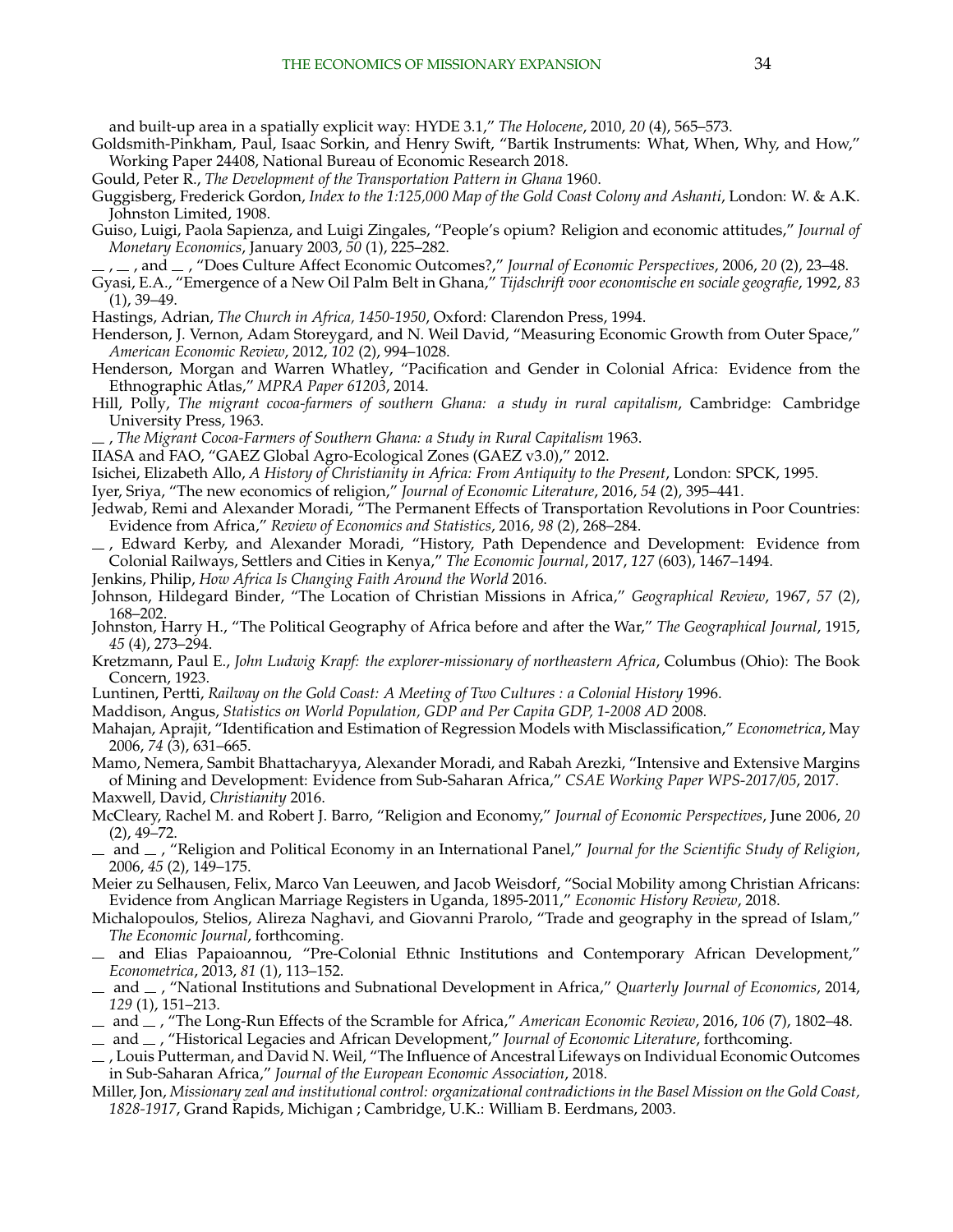<span id="page-35-0"></span>Murdock, George Peter, "Ethnographic Atlas: A Summary," *Ethnology*, 1967, *6* (2), 109–236.

- Nguimkeu, Pierre, Augustine Denteh, and Rusty Tchernis, "On the Estimation of Treatment Effects with Endogenous Misreporting," NBER Working Papers 24117, National Bureau of Economic Research, Inc December 2017.
- NOAA, "Average Visible, Stable Lights, and Cloud Free Coverages," 2012.
- Nunn, Nathan, "The Long-term Effects of Africa's Slave Trades," *Quarterly Journal of Economics*, 2008, *123* (1), 139–176.
- , "Religious Conversion in Colonial Africa," *American Economic Review Papers and Proceedings*, 2010, *100* (2), 147–152.
- , "Chapter 7 Historical Development," in Philippe Aghion and Steven N. Durlauf, eds., *Handbook of Economic Growth*, Vol. 2, Elsevier, 2014, pp. 347–402.
- , "Gender and Missionary Influence in Colonial Africa," in Emmanuel Akyeampong, Robert H. Bates, Nathan Nunn, and James Robinson, eds., *Africa's Development in Historical Perspective*, New York: Cambridge University Press, 2014, pp. 489–512.
- and Leonard Wantchekon, "The Slave Trade and the Origins of Mistrust in Africa," *American Economic Review*, 2011, *101* (7), 3221–3252.
- Osei, Samuel Kwesi, "Combining Geo-Historical Information with GIS Techniques: An Example of the Historical Slave Route Heritage in Ghana," in James Anquandah, Benjamin Kankpeyeng, and Wazi Apoh, eds., *Current Perspectives in the Archeology of Ghana*, Legon: University of Ghana Readers, 2014.

Park, Chris C., *Sacred worlds: an introduction to geography and religion*, London: Routledge, 1994.

Parsons, Robert Thomas, *The Churches and Ghana Society 1918-1955*, Leiden: E. J. Brill, 1963.

- Pauw, Christoff M., "Traditional African Economies in Conflict With Western Capitalism," *Mission Studies*, 1996, *14* (1), 203–222.
- Peel, J. D. Y., *Religious Encounter and the Making of the Yoruba*, Bloomington: Indiana University Press, 2000.
- Pew Research Center, *The Changing Global Religious Landscape* 2017.

Pritchett, Lant, "Where has all the education gone?," *World Bank Economic Review*, 2001, *15* (3), 367–391.

- Quartey, Seth, *Missionary practices on the Gold Coast, 1832-1895: discourse, gaze, and gender in the Basel Mission in pre-colonial West Africa*, Youngstown, N.Y.: Cambria Press, 2007.
- Roome, William R. M., *Ethnographic Survey of Africa: Showing the Tribes and Languages; also the Stations of Missionary Societies*, London: Edward Stanford Ltd., 1925.
- Rubin, Jared, "Printing and Protestants: An Empirical Test of the Role of Printing in the Reformation," *The Review of Economics and Statistics*, 2014, *96* (2), 270–286.
- Rubin, Jared T., *Rulers, religion, and riches: why the West got rich and the Middle East did not*, New York: Cambridge University Press,, 2017.
- Schlatter, Wilhelm, *Geschichte der Basler Mission, 1815-1915*, Basel: Missionsbuchhandlung, 1916.
- Sill, Ulrike, *Encounters in quest of Christian womanhood: the Basel Mission in pre- and early colonial Ghana* Studies in Christian mission, Boston: Brill, 2010.
- Sluglett, Peter, *Atlas of Islamic History*, New York: Routledge, 2014.
- Spitz, Dom Maternus, "The Growth of Roman Catholic Missions in Africa," *International Review of Missions*, 1924, *13* (3), 360–372.
- Streit, Karl, *Atlas Hierarchicus: descriptio geographica et statistica Sanctae Romanae Ecclesiae tum occidentis tum orientis juxta statum praesentum accedunt nonnullae notae historicae necnon ethnographicae*, Paderborn: Typographiae Bonifacianae, 1913.
- Sundkler, Bengt and Christopher Steed, *A history of the church in Africa*, Cambridge, UK: Cambridge University Press, 2000.
- Thauren, P. Johannes, *Die Missionen der Gesellschaft des Göttlichen Wortes in den Heidenländern*, Vol. 1. Die Mission in der ehemaligen deutschen Kolonie Togo, Post Kaldenkirchen: Missionsdruckerei Steyl, 1931.
- Voigtlander, Nico and Hans-Joachim Voth, "Persecution Perpetuated: The Medieval Origins of Anti-Semitic ¨ Violence in Nazi Germany," *The Quarterly Journal of Economics*, 2012, *127* (3), 1339–1392.
- Waldinger, Maria, "The long-run effects of missionary orders in Mexico," *Journal of Development Economics*, 2017, *127*, 355–378.
- Wantchekon, Leonard, Natalija Novta, and Marko Klašnja, "Education and Human Capital Externalities: Evidence from Colonial Benin," *The Quarterly Journal of Economics*, 2015, *130* (2), 703–757.
- Weber, Max, *The Protestant Ethic and the Spirit of Capitalism* 1905.
- Williamson, S.G., "Missions and Education in the Gold Coast," *International Review of Missions*, 1952, *41* (3), 364– 373.
- Woodberry, Robert D., "The Missionary Roots of Liberal Democracy," *American Political Science Review*, 2012, *106* (2), 244–274.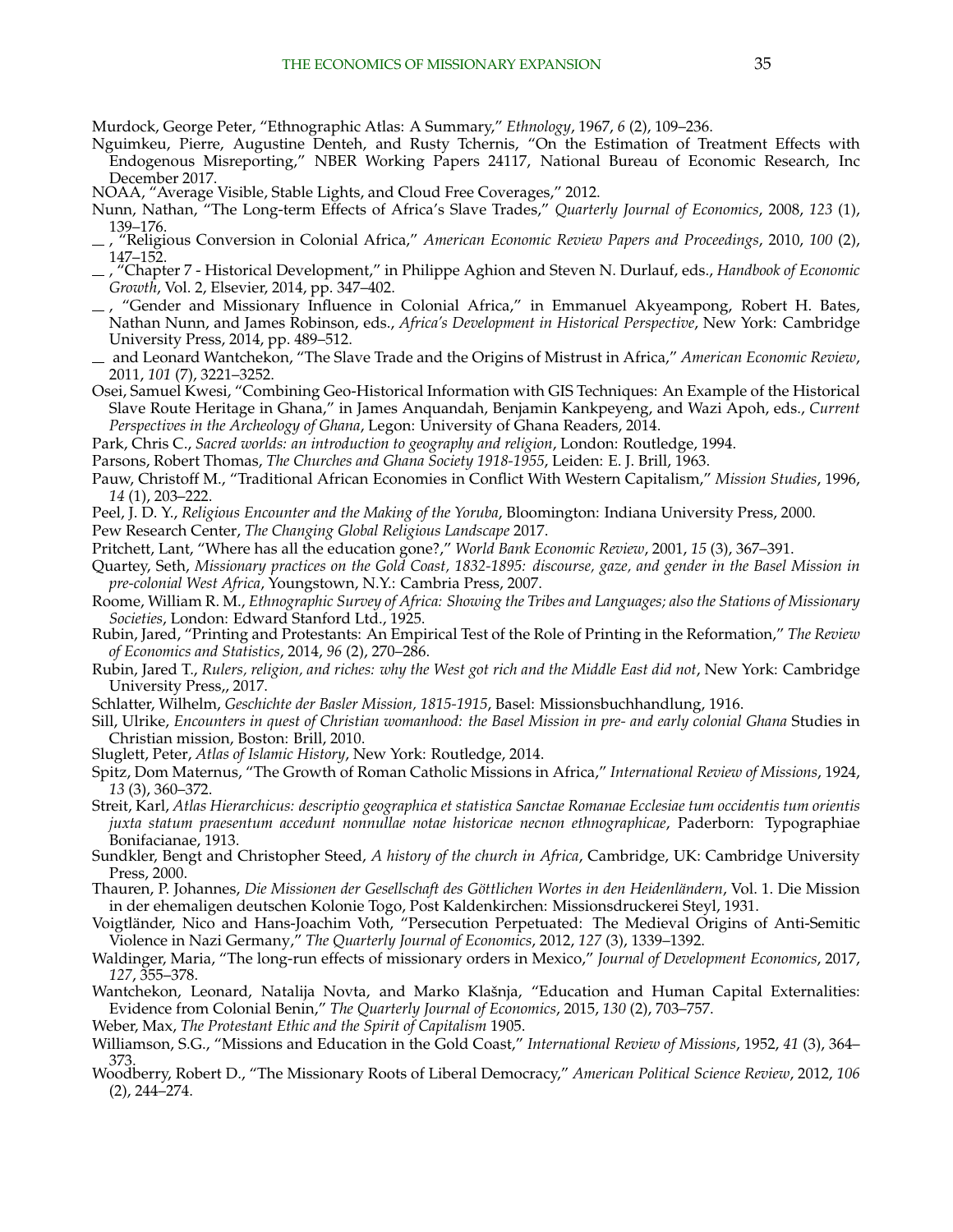<span id="page-36-0"></span>

#### Figure 1: Missions in Sub-Saharan Africa: Mission Atlases vs. Official Sources

*Notes:* Subfigure 1(a) shows for 43 sub-Saharan African countries the Protestant missions in 1900 from [Beach](#page-32-0) [\(1903\)](#page-32-0) (N  $= 677$ ) and the Protestant and Catholic missions in 1924 from [Roome](#page-35-0) [\(1925\)](#page-35-0) (N = 1,212). Subfigure 1(b) shows when the data is available the share of missions in official sources that are missing in [Beach](#page-32-0) [\(1903\)](#page-32-0) (for Protestants only in 1900) and [Roome](#page-35-0) [\(1925\)](#page-35-0) (for both Protestants and Catholics in 1924). See Web Data Appendix for data sources.





*Notes:* Subfigure  $2(a)$  shows the 1900 missions in [Beach](#page-32-0) [\(1903\)](#page-32-0) ( $N = 24$ ) and in our data (304). Subfigure  $2(b)$  shows the 1924 missions in [Roome](#page-35-0) [\(1925\)](#page-35-0) ( $N = 24$ ) and in our data (1,213). See Web Appendix for data sources.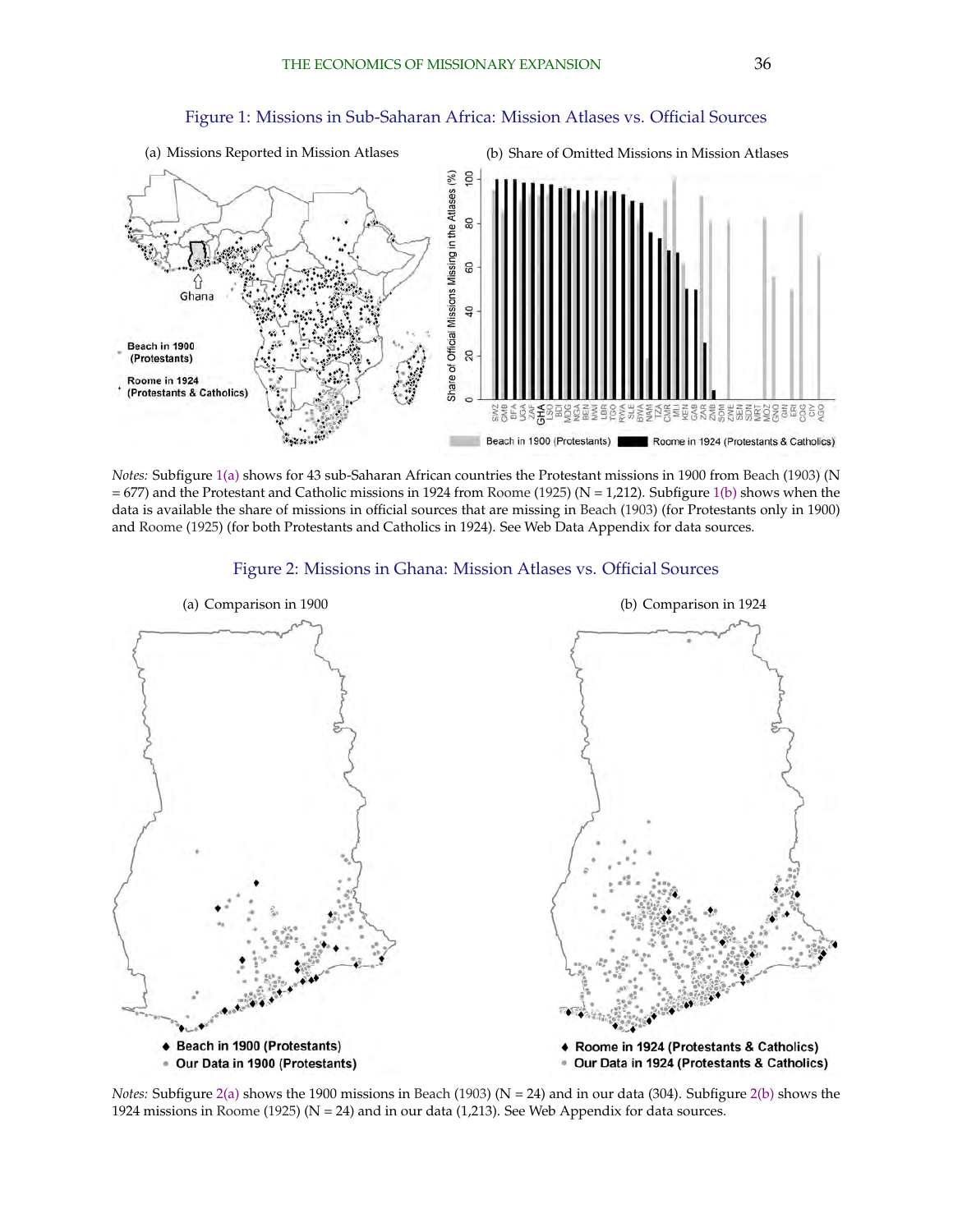<span id="page-37-0"></span>Figure 3: Evolution of the Number of Missions and their Types in Ghana, 1840-1932



*Notes:* The figure shows for Ghana the evolution of the total number of missions / main mission stations / mission schools, annually from 1840 to 1932. Ghana consists of 2,091 cells. See Web Appendix for data sources.





*Notes:* The subfigures show the location of all missions (Protestant and Catholic) in Ghana for selected turning points in the history of Ghana: 1850, 1875, 1897 and 1932. See Web Data Appendix for data sources.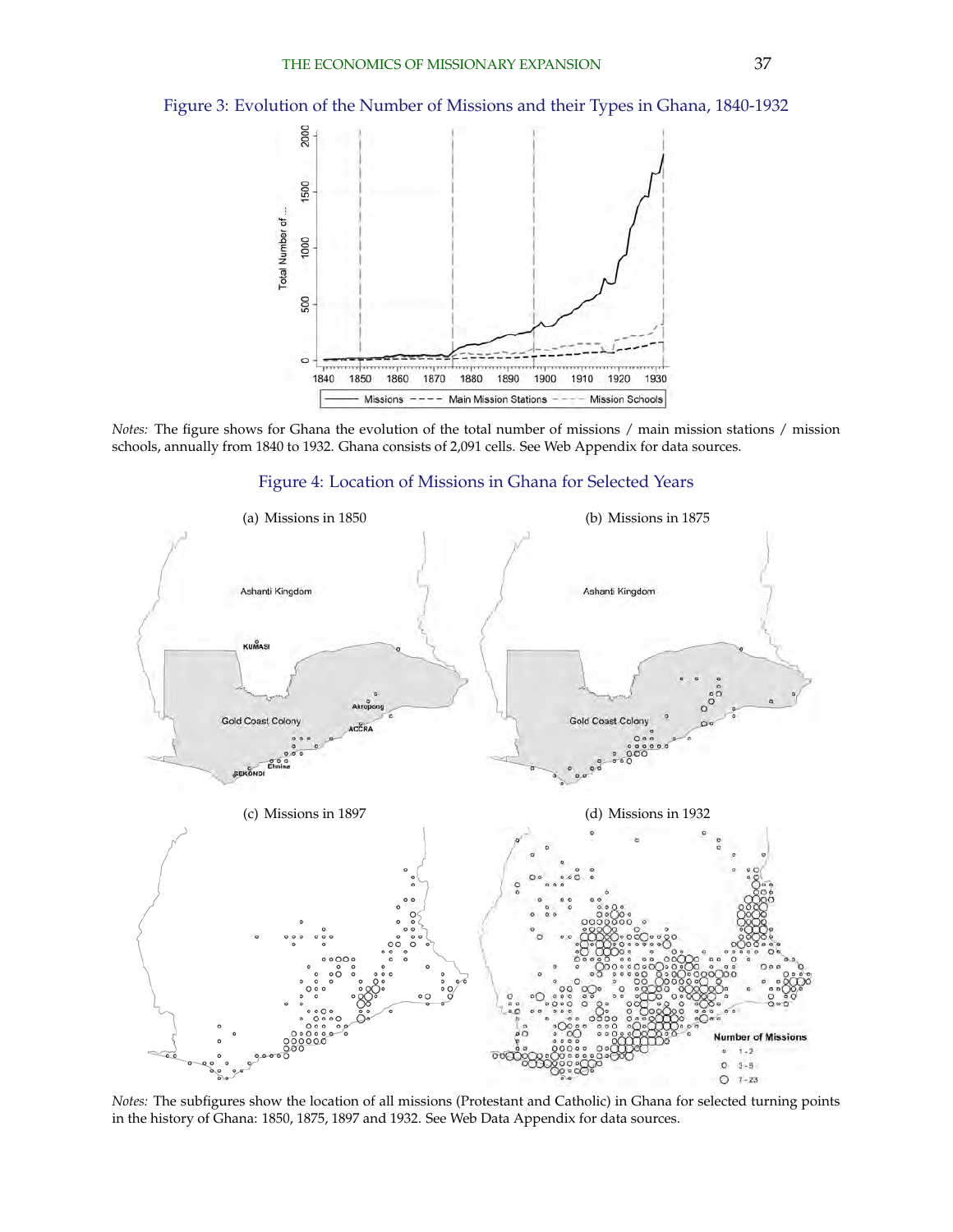#### Figure 5: Mortality of European and Native Missionaries in Ghana, 1750-1890

<span id="page-38-0"></span>(a) Mortality and Number of European Missionaries (b) Kaplan-Meier Survival Analysis of Missionaries



*Notes:* Subfigure 5(a) shows mortality rates and the number of European male missionaries in 1751-1890. The postquinine era is defined as post-1840. Subfigure 5(b) shows survival probabilities of European and African missionaries pre- and post-quinine (data for 1751-1890 period). See Web Appendix for data sources.

#### Figure 6: Omitted Variable Bias and Endogenous Measurement Error in Ghana

(a) Locational Factors and Likelihood of Having Missions (b) Correlation between Atlas Missions and Our Missions



#### (c) Long-Term Effects of the True Mission Dummy



*Notes:* Subfigure 6(a) shows a quadratic fit of the mean predicted locational score for four groups of cells in each year. Subfigure 6(b) shows the coefficient of correlation between a dummy if there is a mission in the cell in 1900 in [Beach](#page-32-0) [\(1903\)](#page-32-0) or 1924 in [Roome](#page-35-0) [\(1925\)](#page-35-0) and the true mission dummy in year t. Subfigure  $6(c)$  shows the effect of the true mission dummy defined in year  $t$  on log avg. night light intensity in 2000-01. See Web Appendix for data sources.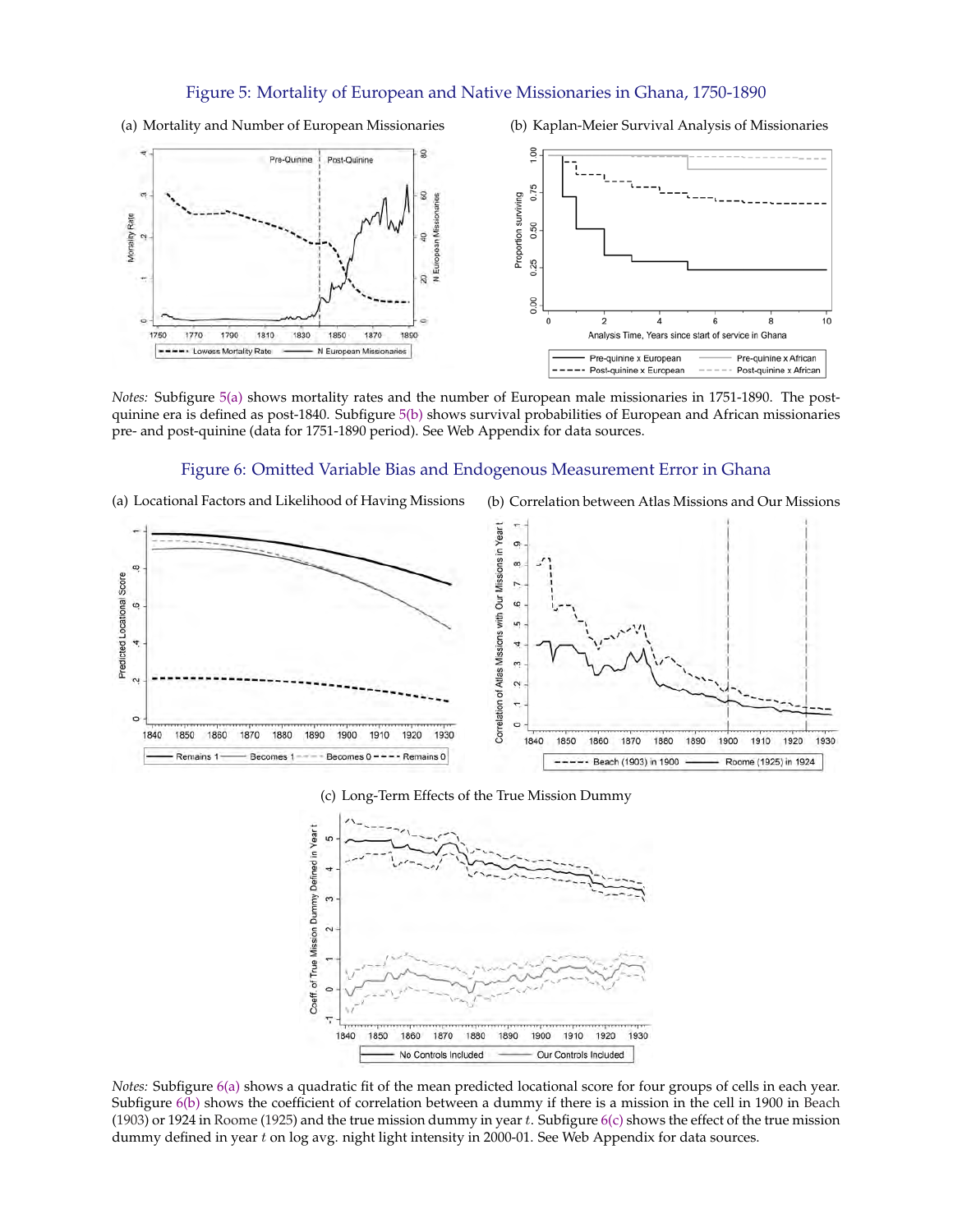#### Table 1: CORRELATES OF MISSIONARY EXPANSION, LONG-DIFFERENCES

<span id="page-39-0"></span>

| Dependent Variable:                              |                      | Dummy if Mission in the Cell in Selected Year: |                       |                          |
|--------------------------------------------------|----------------------|------------------------------------------------|-----------------------|--------------------------|
|                                                  | 1850                 | 1875                                           | 1897                  | 1932                     |
|                                                  | (1)                  | (2)                                            | (3)                   | (4)                      |
| Dummy if Any Mission in  / 1850 / 1875 / 1897    |                      | $0.602***$                                     | $0.392***$            | $0.232***$               |
|                                                  |                      | [0.069]                                        | [0.080]               | [0.037]                  |
| Historical Malaria Index                         | $-0.004**$           | $-0.005**$                                     | $0.008*$              | $-0.010$                 |
|                                                  | [0.002]              | [0.002]                                        | [0.005]               | [0.006]                  |
| Dummy if Port in the Cell 1850                   | 0.166                | $0.212**$                                      | 0.129                 | $-0.159**$               |
| Log Distance to Coast                            | [0.107]<br>$-0.017*$ | [0.101]<br>$-0.027***$                         | [0.079]<br>$-0.035*$  | $[0.075]$<br>$-0.102***$ |
|                                                  | [0.009]              | [0.010]                                        | [0.018]               | [0.020]                  |
| Dummy if Large Pre-Colonial City 1800            | 0.018                | $-0.230*$                                      | 0.001                 | $-0.341***$              |
|                                                  | [0.043]              | [0.121]                                        | [0.152]               | $[0.047]$                |
| Dummy if Headchief Town 1901                     | $-0.007$             | 0.053                                          | $-0.011$              | 0.008                    |
|                                                  | [0.032]              | [0.041]                                        | [0.044]               | [0.038]                  |
| Dummy if Outside Gold Coast Colony 1850          | 0.004                | 0.009                                          | $0.040*$              | $0.135***$               |
|                                                  | [0.008]              | [0.008]                                        | [0.022]               | [0.036]                  |
| Dummy if Largest or 2nd Largest City 1901        | $0.761***$           | $-0.327**$                                     | 0.132                 | 0.015                    |
|                                                  | [0.076]              | [0.131]                                        | [0.176]               | [0.055]                  |
| Dummy if Navigable River 10 Km                   | $-0.024***$          | $-0.023***$                                    | $0.037**$             | 0.022                    |
|                                                  | [0.006]              | [0.008]                                        | [0.019]               | [0.024]                  |
| Dummy if Ashanti Trade Route 1850 10 Km          | $0.011*$             | $0.014**$                                      | $-0.004$              | 0.006                    |
|                                                  | [0.006]              | [0.006]                                        | [0.011]               | [0.015]                  |
| Dummy if Non-Ashanti Trade Route 1850 10 Km      | $0.012***$           | $0.012**$                                      | 0.002                 | $0.026*$                 |
| Dummy if Railroad 1932 10 Km                     | [0.004]<br>$-0.018$  | [0.005]<br>$-0.017$                            | [0.011]<br>$0.067*$   | [0.015]<br>$0.079**$     |
|                                                  | [0.011]              | [0.019]                                        | $[0.040]$             | [0.040]                  |
| Dummy if Road 1930 10 Km                         | $-0.003$             | $-0.004$                                       | 0.010                 | $0.034**$                |
|                                                  | [0.002]              | [0.004]                                        | [0.008]               | [0.015]                  |
| Log Urban Population 1891                        | $0.015***$           | $0.026***$                                     | 0.008                 | 0.001                    |
|                                                  | [0.005]              | [0.006]                                        | [0.008]               | [0.006]                  |
| Log Urban Population 1901                        | $-0.000$             | $0.007**$                                      | $0.024***$            | $-0.011*$                |
|                                                  | [0.003]              | [0.003]                                        | [0.006]               | [0.006]                  |
| Log Urban Population 1931                        | 0.001                | 0.001                                          | $0.007**$             | $0.033***$               |
|                                                  | $[0.001]$            | [0.001]                                        | [0.003]               | [0.004]                  |
| Log Rural Population 1901                        | 0.001<br>[0.002]     | 0.000<br>[0.002]                               | $0.017***$<br>[0.004] | $0.032***$               |
| Log Rural Population 1931                        | $-0.001**$           | $-0.002***$                                    | $-0.002*$             | [0.006]<br>$0.016***$    |
|                                                  | [0.000]              | [0.001]                                        | [0.001]               | [0.002]                  |
| Log Normalized Slave Exports 15th-19th Centuries | 0.000                | $-0.004*$                                      | $-0.004$              | $0.041***$               |
|                                                  | [0.002]              | [0.002]                                        | [0.006]               | [0.007]                  |
| Dummy if Slave Market 1800 50 Km                 | 0.005                | $-0.008*$                                      | $-0.035***$           | 0.003                    |
|                                                  | [0.003]              | [0.004]                                        | [0.010]               | [0.015]                  |
| Dummy if Palm Oil Plantation 1900-1936 50 Km     | 0.018                | $0.029*$                                       | $0.089***$            | $0.082**$                |
|                                                  | [0.013]              | [0.017]                                        | [0.033]               | [0.036]                  |
| Dummy if Kola-Producing Cell 1932                | $-0.025***$          | $-0.017$                                       | $0.042*$              | $0.073**$                |
|                                                  | [0.009]              | [0.011]                                        | [0.025]               | [0.035]                  |
| Dummy if Rubber Plantation 1900-1936 50 Km       | 0.004                | 0.008                                          | 0.005                 | 0.048                    |
| Dummy if Cocoa-Producing Cell 1927               | [0.013]<br>0.006     | [0.012]<br>0.008                               | [0.032]<br>$0.073***$ | [0.035]<br>$0.096***$    |
|                                                  | [0.011]              | $[0.010]$                                      | [0.025]               | [0.035]                  |
| Dummy if Mine (Central Location) 1932 50 Km      | $-0.016$             | $-0.006$                                       | $-0.042*$             | $0.148***$               |
|                                                  | [0.011]              | [0.013]                                        | [0.025]               | [0.036]                  |
| R-squared                                        | 0.35                 | 0.61                                           | 0.50                  | 0.61                     |

*Notes:* For 2,091 cells and period [t-1;t], we regress a dummy if there is a mission in t on a dummy if there is a mission in t-1 and characteristics proxying for geography, political conditions, transportation, population and economic activities (separated by dashed horizontal lines). We do not report the coefficients of land area, rainfall, altitude, ruggedness, soil fertility, and a dummy if it was surveyed by the 1901 Census. Robust SE's: \* p<0.10, \*\* p<0.05, \*\*\* p<0.01. See Web Appendix for data sources.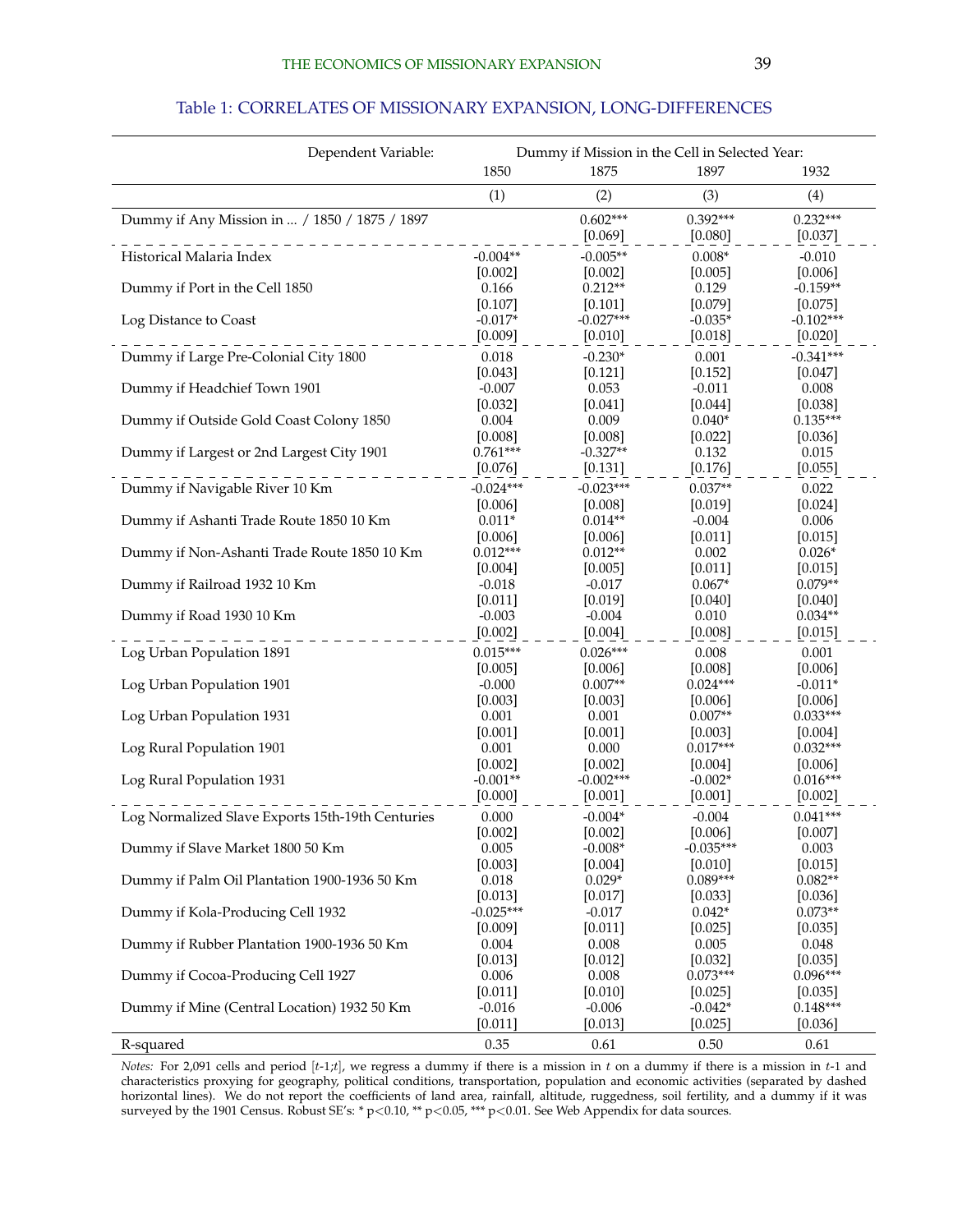### <span id="page-40-0"></span>Table 2: MALARIA AND MISSIONARY EXPANSION, INVESTIGATION OF CAUSALITY

| Dep. Var.: Dummy if  in Cell $c$ in Year $t$ : | Mission (Period: 1783-1897) |            |                 |                   |             |         | Missionary (Period: 1846-1890) |  |
|------------------------------------------------|-----------------------------|------------|-----------------|-------------------|-------------|---------|--------------------------------|--|
|                                                |                             |            |                 | Any               | European    | African |                                |  |
|                                                | (1)                         | (2)        | (3)             | $\left( 4\right)$ | (5)         | (6)     | (7)                            |  |
| Historical Malaria $\times$ Dummy Post-1840    | $0.018***$                  | $0.018***$ | $0.006***$      | $0.006***$        |             |         |                                |  |
|                                                | [0.002]                     | [0.002]    | [0.000]         | [0.002]           |             |         |                                |  |
| Historical Malaria $\times$ Dummy 1810-1840    |                             | 0.000      |                 |                   |             |         |                                |  |
|                                                |                             | [0.000]    |                 |                   |             |         |                                |  |
| Historical Malaria $\times$ Dummy Post-1850    |                             |            |                 |                   | $0.012***$  | 0.001   | $0.012***$                     |  |
|                                                |                             |            |                 |                   | [0.001]     | [0.001] | [0.001]                        |  |
| Cell Fixed Effects                             |                             | Υ          | $_{\mathsf{v}}$ | Y                 | $\check{ }$ |         | Υ                              |  |
| Year Fixed Effects                             |                             | Υ          | $\check{ }$     | $\check{~}$       | $\check{~}$ |         | Υ                              |  |
| 34 Ethnic Group FE x 115 Year FE               | N                           | N          | Y               | N                 | N           | N       | N                              |  |
| 38 District 1931 FE x 115 Year FE              | N                           | N          | N               |                   | N           | N       | N                              |  |

*Notes:* Columns (1)-(4): For 2,091 cells c and 115 years t (1783-1897), we regress a dummy if there is a mission in cell c in t on historical malaria interacted with a dummy if the year is after 1840 (incl.). Column (2): We interact historical malaria with a dummy if year is between 1810 (incl.) and 1840 (excl.). Columns (5)-(7): For 2,091 cells c and 40 years t (1846-1890), we regress a dummy if there is a missionary / European missionary / African missionary in cell  $c$  in  $t$  on historical malaria interacted with a dummy if the year is after 1850 (incl.). Robust SE's clustered at the cell level: \* p<0.10, \*\* p<0.05, \*\*\* p<0.01. See Web Appendix for data sources.

#### Table 3: RAILROADS AND MISSIONARY EXPANSION, INVESTIGATION OF CAUSALITY

| Dependent Variable: Dummy if Mission in 1932: |         |                                                                                                         |  |  |
|-----------------------------------------------|---------|---------------------------------------------------------------------------------------------------------|--|--|
|                                               |         |                                                                                                         |  |  |
| Coeff.                                        | SE.     | Obs.                                                                                                    |  |  |
| $0.082**$                                     | [0.040] | 2,091                                                                                                   |  |  |
| $-0.008$                                      | [0.015] | 2.091                                                                                                   |  |  |
| 0.008                                         | [0.015] | 2,091                                                                                                   |  |  |
| $-0.011$                                      | [0.028] | 2,091                                                                                                   |  |  |
| $0.103**$                                     | [0.045] | 2.091                                                                                                   |  |  |
| $0.092**$                                     | [0.045] | 2,091                                                                                                   |  |  |
| $0.119**$                                     | [0.052] | 2,091                                                                                                   |  |  |
| 0.028                                         | [0.037] | 2,091                                                                                                   |  |  |
| $0.163*$                                      | [0.087] | 2,088                                                                                                   |  |  |
|                                               |         | Effect of Dummy Railroad 1932 0-30 Km (Including the Controls of Table 1 Incl. Dummy if Mission in 1897 |  |  |

*Panel B:* Panel Analysis **Dependent Variable: Dummy if Mission in Year t:** Dependent Variable: Dummy if Mission in Year t:

Effect of Dummy Railroad 0-30 Km in Year t (Including Cell Fixed Effects and Year Fixed Effects)

|                                                                  | Coeff.     | SE        | Obs.   |
|------------------------------------------------------------------|------------|-----------|--------|
| 1. Baseline Effect in Year t                                     | $0.179***$ | [0.019]   | 75,276 |
| 2. Overall Effect of Leads if Adding 1 Lead                      | 0.011      | [0.019]   | 73,185 |
| 3. Overall Effect of Leads if Adding 2 Leads                     | 0.014      | $[0.022]$ | 71,094 |
| 4. Baseline Effect in Year $t$ if Adding 1 Lag                   | 0.010      | [0.018]   |        |
| Overall Effect of Lags if Adding 1 Lag                           | $0.171***$ | [0.021]   | 73,185 |
| 5. Baseline Effect in Year t if Adding 2 Lags                    | 0.006      | [0.019]   | 71,094 |
| Overall Effect of Lags if Adding 2 Lags                          | $0.178***$ | [0.021]   |        |
| 6. Including Ethnic Group FE ( $N = 34$ ) x Year FE (T = 36)     | $0.143**$  | [0.021]   | 75,276 |
| 7. Including District in 1931 FE ( $N = 38$ ) x Year FE (T = 36) | $0.122***$ | [0.024]   | 75,276 |

*Notes: Panel A:* For 2,091 cells, we regress a dummy if there is a mission in 1932 on a dummy if there is a mission in 1897 and the other controls of Table [1.](#page-39-0) Row 6: The instrument is a dummy if the cell is within 30 Km from the straight lines Sekondi-Kumasi and Accra-Kumasi (dropping these three nodes + controlling for log Euclidean distance to these three nodes). *Panel B:* For 2,091 cells c and 36 years  $t$  (1897-1932), we regress a dummy if there is a mission in cell c in t on a dummy if cell c is within 30 km of a railroad in t. Robust SE's (clustered at the cell level in Panel B): \* p<0.10, \*\* p<0.05, \*\*\* p<0.01. See Web Appendix for data sources.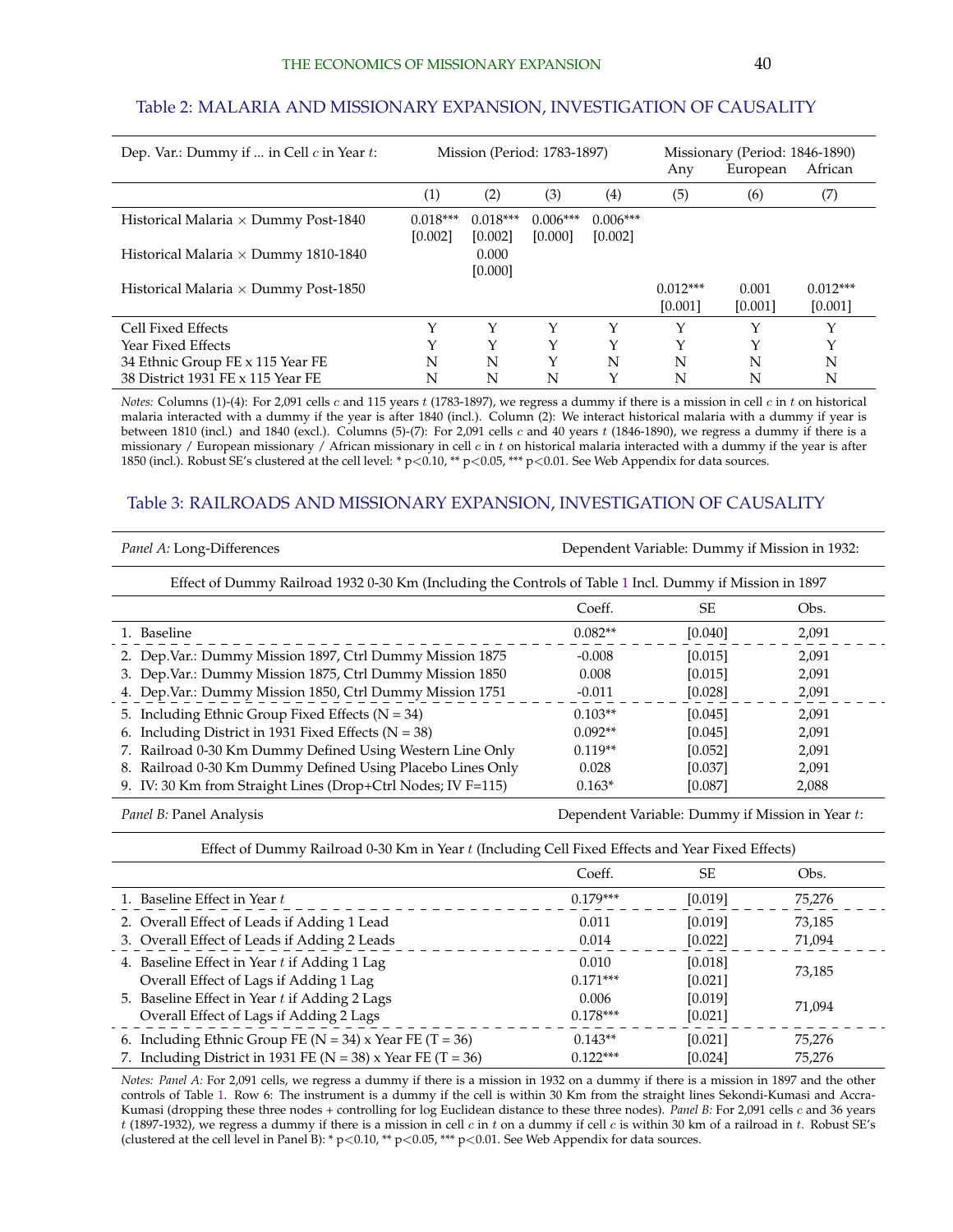| Dependent Variable:                                                                                      | Dummy if Mission in Year t: |           |         |  |  |
|----------------------------------------------------------------------------------------------------------|-----------------------------|-----------|---------|--|--|
| Effect of Log Predicted Cash Crop Export Value in Year t (Including Cell Fixed Effects and Year Effects) |                             |           |         |  |  |
|                                                                                                          | Coeff.                      | <b>SE</b> | Obs.    |  |  |
| 1. Based on Palm Oil, Rubber, Kola & Cocoa Production                                                    | $0.028***$                  | [0.002]   | 181,917 |  |  |
| Based on Palm Oil Production Only                                                                        | $0.031***$                  | [0.005]   | 181,917 |  |  |
| Based on Rubber Production Only<br>3.                                                                    | $0.020***$                  | [0.002]   | 181,917 |  |  |
| Based on Kola Production Only                                                                            | $0.043***$                  | [0.004]   | 181,917 |  |  |
| 5. Based on Cocoa Production Only                                                                        | $0.042***$                  | [0.002]   | 181,917 |  |  |
| 6. Based on Palm Oil, Rubber & Cocoa Suitability                                                         | $0.023***$                  | [0.002]   | 181,917 |  |  |
| Overall Effect of Leads when Leads Added: 1 Lead<br>7.                                                   | $-0.003$                    | [0.002]   | 179,826 |  |  |
| 8. Overall Effect of Leads when Leads Added: 2 Leads                                                     | $-0.002$                    | $[0.002]$ | 177,735 |  |  |
| 9. Baseline Effect in Year $t$ when Lags Added: 1 Lag                                                    | $-0.001$                    | [0.002]   |         |  |  |
| Overall Effect of Lags when Lags Added: 1 Lag                                                            | $0.030***$                  | [0.002]   | 179,826 |  |  |
| 10. Baseline Effect in Year t when Lags Added: 2 Lags                                                    | $-0.002$                    | [0.002]   | 177,735 |  |  |
| Overall Effect of Lags when Lags Added: 2 Lags                                                           | $0.029***$                  | [0.002]   |         |  |  |
| 11. Including Ethnic Group FE ( $N = 34$ ) x Year FE (T = 87)                                            | $0.024***$                  | [0.002]   | 181,917 |  |  |
| 12. Including District in 1931 FE (N = 38) x Year FE (T = 87)                                            | $0.027***$                  | [0.003]   | 181,917 |  |  |
| 13. 1st Difference: Effect if Non-Negative Change                                                        | $0.003***$                  | [0.001]   |         |  |  |
| 1st Difference: Effect if Negative Change                                                                | 0.002                       | [0.002]   | 179,826 |  |  |

### <span id="page-41-0"></span>Table 4: CASH CROPS AND MISSIONARY EXPANSION, INVESTIGATION OF CAUSALITY

*Notes:* For 2,091 cells c and 87 years t (1846-1932), we regress a dummy if there is a mission in cell c in t on log predicted cash crop export value in cell  $c$  in  $t$ . Rows 1-6: Using alternative ways to construct the predicted value of cash crop exports. Rows 7-10: Adding leads or lags of cash crop value. Row 13: Regressing the change in a dummy if there is a mission in cell c on the change in log predicted cash crop export value in cell c, interacting the change in cash crop value with a dummy if the change is negative. Robust SE's clustered at the cell level: \* p<0.10, \*\* p<0.05, \*\*\* p<0.01. See Web Appendix for data sources.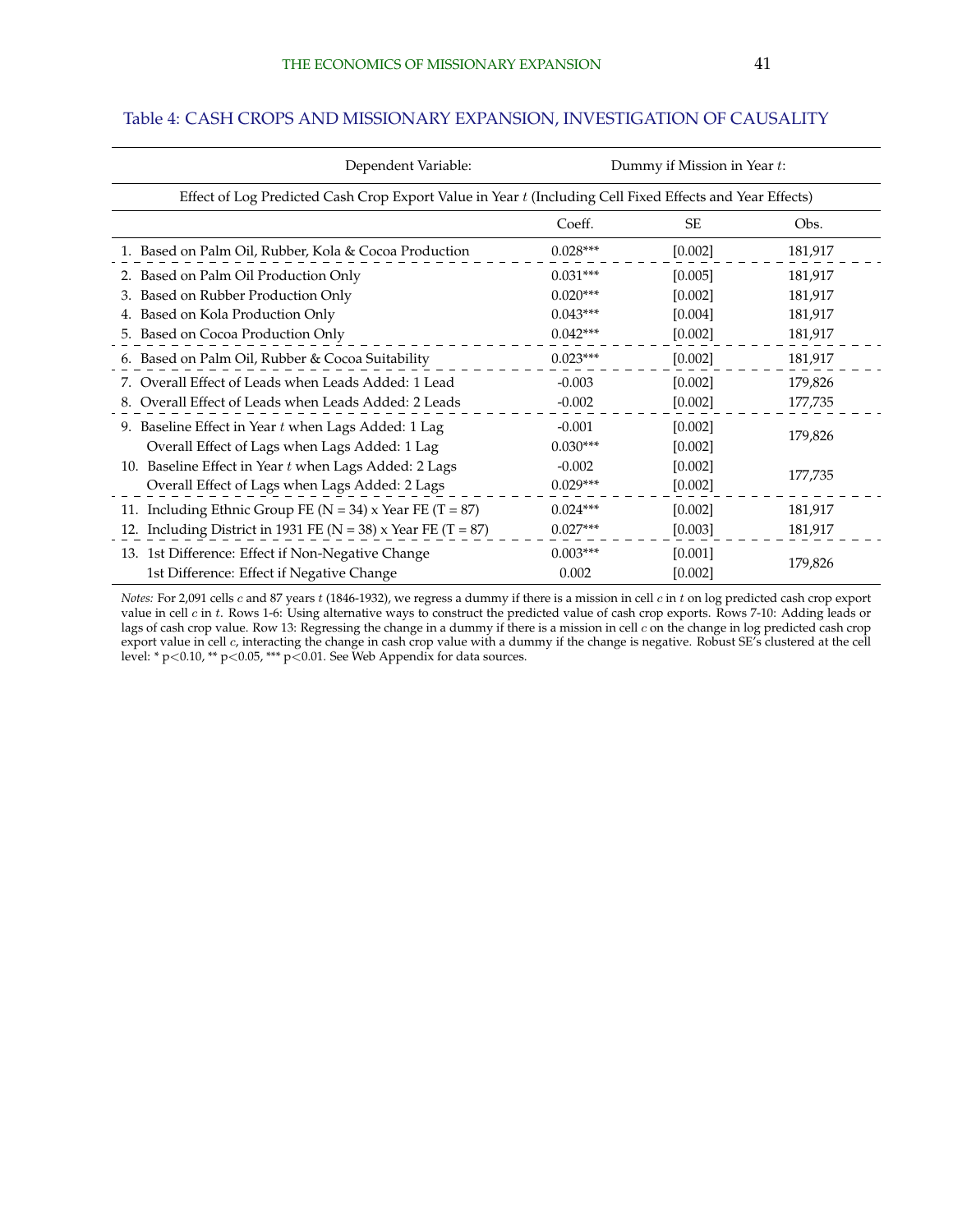<span id="page-42-0"></span>

| Dependent Variable:                              | Dummy if Mission in the Cell in: |                       |                       |                       |  |
|--------------------------------------------------|----------------------------------|-----------------------|-----------------------|-----------------------|--|
|                                                  |                                  | Beach in 1900         | Roome in 1924         |                       |  |
|                                                  | (1)                              | (2)                   | (3)                   | (4)                   |  |
| Historical Malaria Index                         | $-0.025***$                      | 0.032                 | $-0.048***$           | $-0.002$              |  |
|                                                  | [0.006]                          | [0.030]               | [0.011]               | [0.029]               |  |
| <b>Tsetse Index</b>                              | $-0.003**$                       | $-0.004$              | $-0.008***$           | $-0.011**$            |  |
|                                                  | [0.001]<br>$0.046**$             | [0.005]               | [0.002]<br>$0.131***$ | [0.005]<br>$0.122***$ |  |
| Dummy if Slave Port in the Cell 1800-1900        | [0.022]                          | $0.041*$<br>[0.022]   | [0.031]               | [0.031]               |  |
| Log Distance to Coast                            | $-0.003***$                      | $-0.003***$           | $-0.003***$           | $-0.003***$           |  |
|                                                  | [0.000]                          | [0.001]               | [0.000]               | [0.001]               |  |
| Dummy if Large Pre-Colonial City 1400            | $-0.031***$                      | $-0.030***$           | 0.050                 | 0.047                 |  |
|                                                  | [0.008]                          | [0.009]               | [0.042]               | [0.037]               |  |
| Dummy if Large Pre-Colonial City 1800            | 0.015                            | 0.020                 | 0.068                 | $0.079*$              |  |
|                                                  | [0.026]                          | [0.021]               | [0.044]               | [0.043]               |  |
| Dummy if Largest or 2nd Largest City 1901        | $0.058***$                       | $0.058***$            | $0.173***$            | $0.173***$            |  |
|                                                  | [0.020]                          | [0.020]               | [0.029]               | [0.024]               |  |
| Year of Colonization                             | $-0.000$                         |                       | $-0.000***$           |                       |  |
|                                                  | [0.000]                          |                       | [0.000]               |                       |  |
| Dummy if Centralized State (Murdock)             | $0.002***$                       |                       | $-0.001**$            |                       |  |
| Log Distance to Muslim Center                    | [0.000]<br>$-0.001$              | 0.000                 | [0.001]<br>$0.002***$ | $0.002**$             |  |
|                                                  | [0.000]                          | [0.001]               | [0.000]               | [0.001]               |  |
| Dummy if Navigable River 10 Km                   | $0.003***$                       | $0.003**$             | $0.012***$            | $0.011***$            |  |
|                                                  | [0.001]                          | [0.001]               | [0.002]               | [0.003]               |  |
| Dummy if Lake 10 Km                              | 0.001                            | 0.001                 | $0.011***$            | $0.010***$            |  |
|                                                  | [0.002]                          | $[0.002]$             | [0.003]               | [0.004]               |  |
| Dummy if Explorer Route 10 Km                    | 0.001                            | $0.001*$              | $0.002**$             | 0.001                 |  |
|                                                  | [0.001]                          | [0.001]               | [0.001]               | [0.001]               |  |
| Dummy if Railroad 1900 / 1924 10 Km              | $0.014***$                       | $0.014***$            | $0.023***$            | $0.022***$            |  |
|                                                  | [0.004]                          | [0.005]               | [0.002]               | [0.003]               |  |
| Log Population Density 1800                      | $-0.000$                         | $-0.000**$            | 0.000                 | $0.000*$              |  |
|                                                  | [0.000]                          | [0.000]               | [0.000]               | [0.000]               |  |
| Log City Pop. ca 1900 (Loc.≥10,000)              | $0.011***$                       | $0.010***$            | 0.002<br>[0.003]      | 0.002                 |  |
| Log Urban Population 1900                        | [0.003]<br>$0.002***$            | [0.003]<br>$0.002***$ | $0.006***$            | [0.003]<br>$0.007***$ |  |
|                                                  | [0.000]                          | [0.000]               | [0.001]               | $[0.001]$             |  |
| Log Rural Population 1900                        | $0.001***$                       | $0.001***$            | $0.000***$            | $0.001***$            |  |
|                                                  | [0.000]                          | [0.000]               | [0.000]               | [0.000]               |  |
| Dummy if Slavery (Murdock)                       | $0.001**$                        |                       | $0.003***$            |                       |  |
|                                                  | [0.001]                          |                       | [0.001]               |                       |  |
| Log Normalized Slave Exports 15th-19th Centuries | 0.001                            |                       | $0.006***$            |                       |  |
|                                                  | [0.001]                          |                       | [0.001]               |                       |  |
| Log Predicted Cash Crop Export Value 1900 / 1924 | $0.001***$                       | $0.001*$              | $0.000**$             | $-0.000$              |  |
|                                                  | [0.000]                          | [0.000]               | [0.000]               | [0.000]               |  |
| Dummy if Mine 1900 / 1924 50 Km                  | $-0.001$                         | $-0.000$              | $0.004*$              | 0.003                 |  |
|                                                  | [0.002]                          | [0.002]               | [0.002]               | [0.002]               |  |
| Dummy if Polygamy (Murdock)                      | $-0.001***$                      |                       | $0.001**$             |                       |  |
|                                                  | [0.000]                          |                       | $[0.001]$             |                       |  |
| <b>Fixed Effects</b>                             | Country                          | Cntry-Ethnic          | Country               | Cntry-Ethnic          |  |
| Adj. R-squared                                   | 0.03                             | 0.05                  | 0.04                  | 0.06                  |  |

*Notes:* For 203,574 cells in 43 sub-Saharan Africa countries, we regress a dummy if there is a mission in Beach in 1900 (columns (1)-(2)) or a mission in Roome in 1924 (columns (3)-(4)) on characteristics proxying for geography, political conditions, transportation, population and economic activities (separated by dashed horizontal lines). We do not report the coefficients of land area, rainfall, altitude, ruggedness, soil fertility, a dummy if the main ethnic group in the cell before colonization according to Murdock (1959) does not have information on state centralization, slavery and polygamy in Murdock (1959), a dummy if we know the year of the anthropological study used by Murdock (1959) to create his data, and a dummy if the year of the study strictly precedes 1900 / 1924. Robust SE's (clustered at the country-ethnic group level in columns (2) and (4)):  $*$  p<0.10,  $**$  p<0.05,  $***$  p<0.01. See Web Appendix for data sources.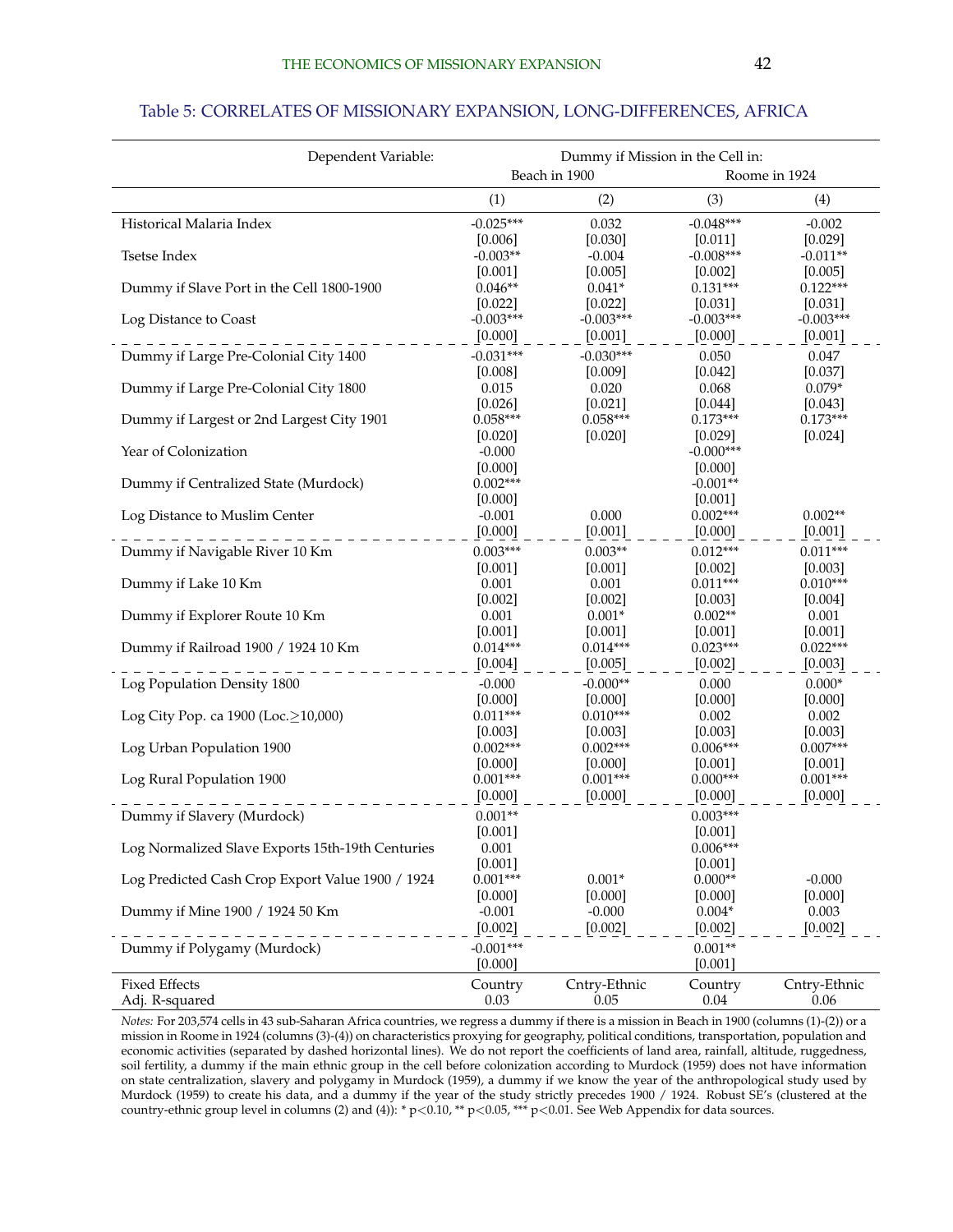<span id="page-43-0"></span>

|                                                         | Dependent Variable: Log Night Light Intensity in the Cell circa 2000: |                                  |           |                                  |           |           |
|---------------------------------------------------------|-----------------------------------------------------------------------|----------------------------------|-----------|----------------------------------|-----------|-----------|
| Controls Included:                                      | None                                                                  | Standard                         | Ours      | None                             | Standard  | Ours      |
|                                                         | $\left( 1\right)$                                                     | (2)                              | (3)       | (4)                              | (5)       | (6)       |
| <i>Panel A:</i> Effect of Actual Mission Dummy (Ghana): | Col. $(1)-(3)$ : 1900<br>Col. $(4)-(6)$ : 1924                        |                                  |           |                                  |           |           |
| 1. Ghana Sample $(N = 2,091)$                           | $4.01***$                                                             | $2.84***$                        | $0.41**$  | $3.39***$                        | $2.74***$ | $0.68***$ |
|                                                         | [0.15]                                                                | [0.17]                           | [0.20]    | [0.12]                           | [0.14]    | [0.17]    |
| <i>Panel B:</i> Effect of Atlas Mission Dummy (Ghana):  |                                                                       | Col. (1)-(3): 1900 (Beach, 1903) |           | Col. (4)-(6): 1924 (Roome, 1925) |           |           |
| 2. Ghana Sample ( $N = 2,091$ )                         | $4.98***$                                                             | $3.14***$                        | $0.69**$  | $4.68***$                        | $3.21***$ | $0.67*$   |
|                                                         | [0.23]                                                                | [0.23]                           | [0.29]    | [0.25]                           | [0.26]    | [0.38]    |
| 3. Africa Sample: All Countries (N = 203,574)           | $2.12***$                                                             | $1.83***$                        | $1.28***$ | $2.18***$                        | $1.90***$ | $1.24***$ |
|                                                         | [0.11]                                                                | [0.10]                           | [0.09]    | [0.08]                           | [0.08]    | [0.07]    |
| <b>Country Fixed Effects</b>                            | Yes                                                                   | Yes                              | Yes       | Yes                              | Yes       | Yes       |

#### Table 6: Long-Term Economic Effects of Missions for Mission Map Years

*Notes: Ghana sample*: Sample of 2,091 cells in Ghana. *Africa sample*: Sample of 203,574 cells in 43 sub-Saharan African countries. "Standard": Controls identified as regularly used in the literature. "Ours": All controls of Table [1](#page-39-0) for Ghana and all controls of Table [5](#page-42-0) for Africa. Robust SE's: \* p<0.10, \*\*  $p$  <0.05, \*\*\* p<0.01. See Web Appendix for data sources.

#### Table 7: Long-Term Effects of Missions for Mission Map Years, Religion and Education

| Controls Included:                               | None<br>(1)           | Standard<br>(2)                  | Ours<br>(3) | None<br>(4)        | Standard<br>(5)                  | Ours<br>(6) |
|--------------------------------------------------|-----------------------|----------------------------------|-------------|--------------------|----------------------------------|-------------|
| Panel A: Effect of Actual Mission Dummy (Ghana): | Col. $(1)-(3)$ : 1900 |                                  |             |                    | Col. $(4)-(6)$ : 1924            |             |
| 1. Population Share of Christians (Broad) 2000   | $30.4***$             | $6.6***$                         | 2.2         | $33.4***$          | $8.0***$                         | $2.4*$      |
|                                                  | $[1.1]$               | $[1.3]$                          | $[1.6]$     | [0.9]              | $[1.0]$                          | $[1.2]$     |
| 2. Population Share of Christians (Strict) 2000  | 13.4***               | $6.8***$                         | $5.5***$    | $13.6***$          | $6.4***$                         | $6.8***$    |
|                                                  | $[1.0]$               | $[1.4]$                          | $[1.5]$     | $[0.7]$            | $[1.0]$                          | $[1.2]$     |
| 3. Literacy Rate of Adults 2000                  | $30.7***$             | $12.0***$                        | $3.0*$      | $30.0***$          | $13.7***$                        | $4.1***$    |
|                                                  | $[1.1]$               | $\left[1.4\right]$               | [1.6]       | [0.7]              | [0.9]                            | $[1.1]$     |
| 4. Completion Rate Sec. Educ. of Adults 2000     | $8.6***$              | $5.5***$                         | $1.9**$     | $6.6***$           | $4.3***$                         | $1.5***$    |
|                                                  | $[0.6]$               | $[0.6]$                          | $[0.7]$     | $[0.3]$            | $[0.4]$                          | $[0.5]$     |
| Panel B: Effect of Atlas Mission Dummy (Ghana):  |                       | Col. (1)-(3): 1900 (Beach, 1903) |             |                    | Col. (4)-(6): 1924 (Roome, 1925) |             |
| 1. Population Share of Christians (Broad) 2000   | $30.0***$             | $4.8**$                          | 4.8         | 28.7***            | 3.8                              | 0.7         |
|                                                  | [1.4]                 | $[2.4]$                          | $[3.4]$     | $[2.5]$            | [3.1]                            | $[3.6]$     |
| 2. Population Share of Christians (Strict) 2000  | 11.9***               | $4.9**$                          | 1.5         | $14.0***$          | $7.0**$                          | 3.5         |
|                                                  | $[2.0]$               | $[2.5]$                          | $[2.9]$     | $[3.0]$            | $[3.4]$                          | $[3.2]$     |
| 3. Literacy Rate of Adults 2000                  | $30.8***$             | $8.3***$                         | 3.4         | $30.1***$          | $10.4***$                        | 4.8         |
|                                                  | $[2.7]$               | $[2.8]$                          | $[3.7]$     | $[2.8]$            | $[3.1]$                          | $[3.0]$     |
| 4. Completion Rate Sec. Educ. of Adults 2000     | $12.0***$             | $7.7***$                         | 3.2         | $9.6***$           | $6.1***$                         | 2.0         |
|                                                  | $[1.8]$               | $[1.7]$                          | $[2.1]$     | $[1.5]$            | $[1.4]$                          | $[1.3]$     |
| Panel C: Effect of Atlas Mission Dummy (Africa): |                       | Col. (1)-(3): 1900 (Beach, 1903) |             |                    | Col. (4)-(6): 1924 (Roome, 1925) |             |
| 1. Population Share of Christians (Broad) 2000   | $10.7***$             | $7.1***$                         | $3.7*$      | $7.5***$           | $4.7***$                         | 2.1         |
|                                                  | $[2.1]$               | $[2.1]$                          | $[2.0]$     | $\left[1.4\right]$ | $[1.3]$                          | $[1.4]$     |
| 2. Population Share of Christians (Strict) 2000  | $6.3***$              | 3.3                              | 2.0         | $6.0***$           | $3.9***$                         | $3.1**$     |
|                                                  | $[2.1]$               | $[2.3]$                          | $[2.3]$     | $[1.4]$            | $[1.5]$                          | $[1.5]$     |
| 3. Literacy Rate of Adults 2000                  | 23.8***               | $10.5**$                         | $-1.6$      | 38.6***            | 28.5***                          | $18.8***$   |
|                                                  | [4.5]                 | [4.1]                            | $[4.5]$     | $[2.7]$            | $[2.6]$                          | $[2.7]$     |
| 4. Completion Rate Sec. Educ. of Adults 2000     | $10.1***$             | $5.7***$                         | 0.7         | $17.1***$          | $13.3***$                        | $9.3***$    |
|                                                  | $[1.8]$               | [1.8]                            | $[1.8]$     | $[1.0]$            | $[1.0]$                          | $[1.0]$     |

*Notes:* Panels A-B (Ghana): Sample of 1,895 cells (rows 1-4). Panel C (32 African countries): Sample of 5,967 cells (rows 1-2), 4,391 cells (row 3) and 6,387 cells (row 4). "Standard": Controls identified as regularly used in the literature. "Ours": Controls of Table [1](#page-39-0) for Ghana and controls of Table [5](#page-42-0) for Africa. Robust SE's: \* p<0.10, \*\* p<0.05, \*\*\* p<0.01. See Web Appendix for data sources.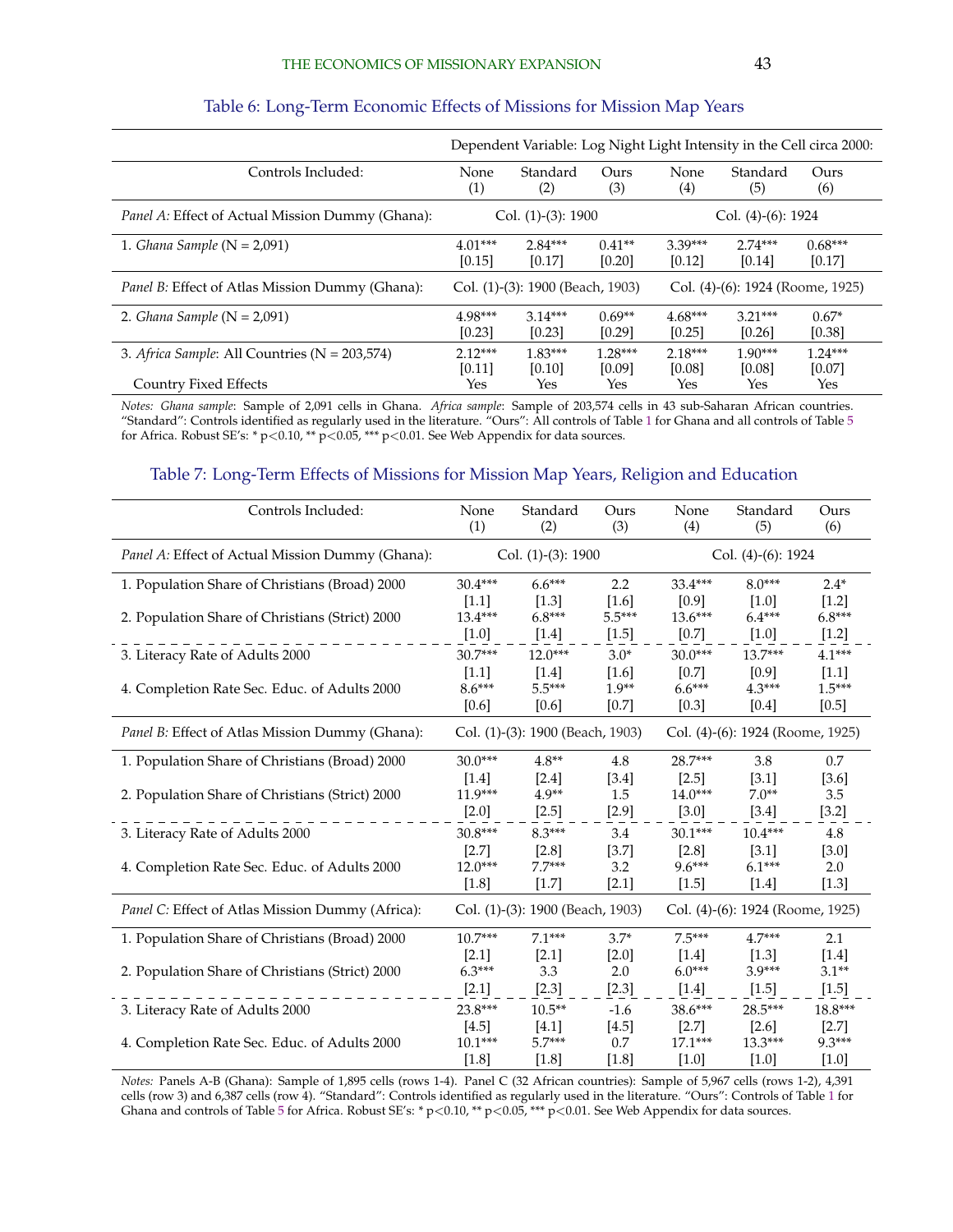## **WEB APPENDIX NOT FOR PUBLICATION** 1

## **WEB APPENDIX: NOT FOR PUBLICATION**

## **Contents**

|  | 1. Web Data Appendix                                                          |  |
|--|-------------------------------------------------------------------------------|--|
|  |                                                                               |  |
|  |                                                                               |  |
|  |                                                                               |  |
|  |                                                                               |  |
|  |                                                                               |  |
|  |                                                                               |  |
|  |                                                                               |  |
|  |                                                                               |  |
|  | 1.9. Number of Missions in Sub-Saharan Africa and in the World 7              |  |
|  | 1.10. Determinants of Mission Locations and Outcomes for Sub-Saharan Africa 7 |  |

## **1. Web Data Appendix**

## **1.1. Spatial Units for Ghana**

We assemble data for 2,091 grid cells of 0.1x0.1 degrees (11x11 km).

## **1.2. Mission Location Data for Ghana**

Our main source of mission church data are the *Ecclesiastical Returns* that missionary societies submitted to the colonial administration on an annual basis and that were published in the *Blue Books of the Gold Coast* 1844-1932 [\(Gold Coast,](#page-54-0) [various years\)](#page-54-0). Hence, the data refers to "officially" recognised mission stations. Information is incomplete for some years and denominations:

**Missing Ecclesiastical Returns.** For certain years ecclesiastical returns are unavailable:

- 1751-1843: The Blue Books of the Gold Coast start in 1844. However, the early beginnings of missionary work in Ghana are particularly well-documented and we reconstructed the period 1751-1843 from a variety of secondary sources [\(Schlatter,](#page-56-0) [1916;](#page-56-0) [Wiltgen,](#page-56-0) [1956;](#page-56-0) [Bartels,](#page-53-0) [1965;](#page-53-0) [Odamtten,](#page-55-0) [1978;](#page-55-0) [Hastings,](#page-54-0) [1994;](#page-54-0) [Isichei,](#page-54-0) [1995\)](#page-54-0).
- 1862-66: Blue Books were not available at The National Archives in the United Kingdom. This was a time of a rather stable environment for missionary work - despite the Second Anglo-Ashanti War (1863-1864) that did not see much fighting. Most of the mission stations in 1861 also existed in 1867, which we took. We consulted [Wesleyan Methodist Church](#page-56-0) [\(various years\)](#page-56-0), [Schlatter](#page-56-0) [\(1916\)](#page-56-0) and [Schreiber](#page-56-0) [\(1936\)](#page-56-0) for the Methodist, Basel and Bremen Missions respectively, to confirm dates of new openings and closures.
- 1873-74: During the Third Anglo-Ashanti war (1873-74), many mission stations were abandoned and destroyed. We reconstructed the history of each mission station using a variety of sources [\(Hay,](#page-54-0) [1874;](#page-54-0) [Schlatter,](#page-56-0) [1916;](#page-56-0) [Debrunner,](#page-54-0) [1967\)](#page-54-0).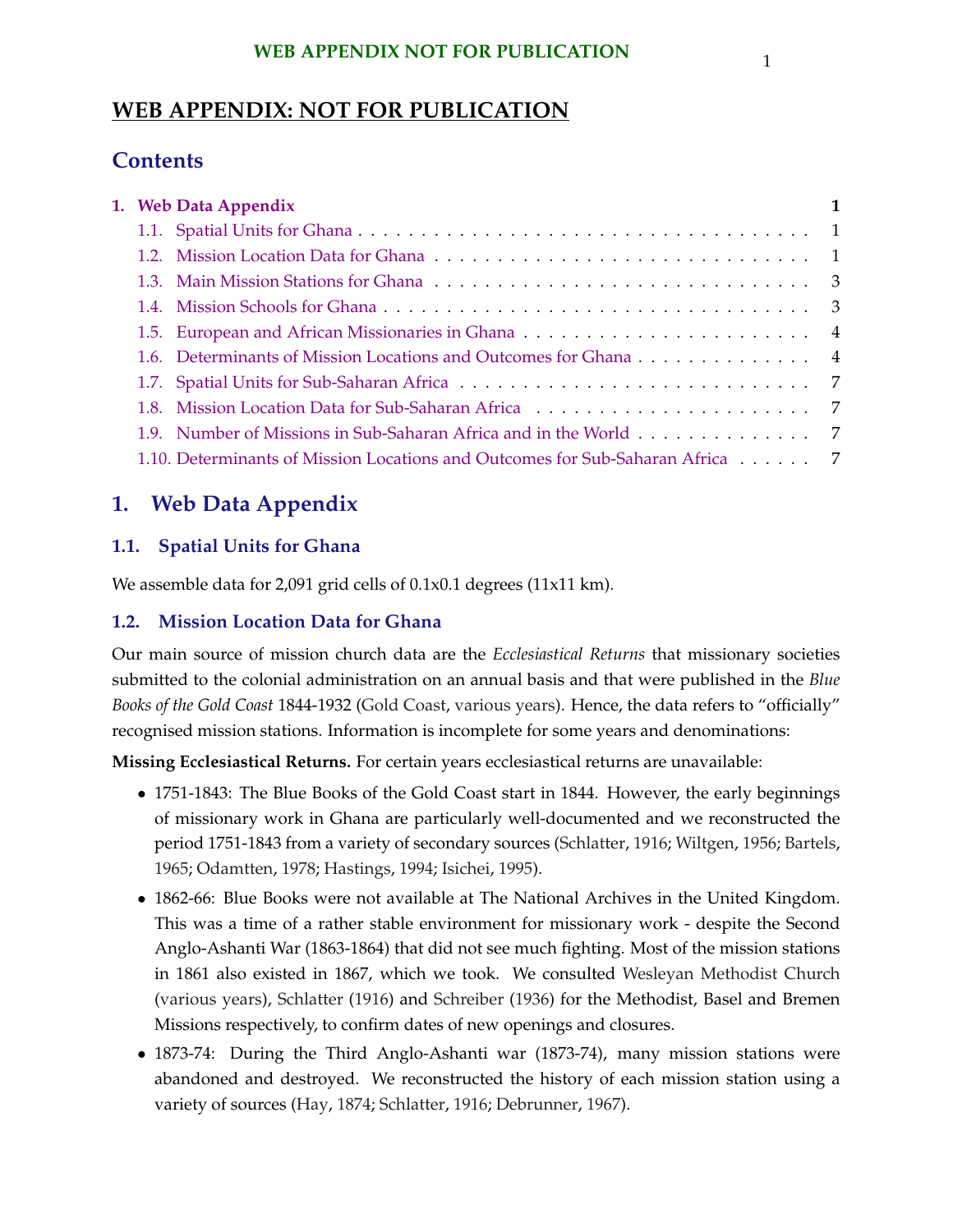• 1917-1919: The Blue Books did not publish ecclesiastical returns. It was impossible to reconstruct the history of each mission station from secondary sources. In 1916, the number of missions already exceeded 700. We therefore interpolated assuming that missions that existed in 1916 and 1920 also existed 1917-1919. The number of Methodist missions stagnated to 311 and 322 in 1916 and 1920 respectively. The assumption seems therefore unproblematic in this case. As for the Basel and Bremen Missions, German and Swiss priests and missionaries were interned during World War I and deported when the war came to an end. The Scottish Mission then took over their missions in 1920. We observe a fall in the number of missions between 1914 and 1915, from 302 to 215. However, we believe that most of these churches operated during the 1917-1919 period, even if under difficult conditions, under the supervision of African personnel. The number of Catholic missions, in contrast, increased from 154 to 256 in 1916 and 1920 respectively. In this case, we ignore the expansion underestimating the number of Catholic missions in 1917-1919.

**Incomplete Ecclesiastical Returns.** For some years, the Blue Books report the main stations but do not report the outstations (Basel Mission: 1882, 1885-1887, 1891-1896; Methodist Mission: 1847- 56, 1880-1887, 1900-1903). We reconstructed the missing information following three simple rules. Firstly, we assume that missions exist if according to the Blue Books they existed in the year before and the year after the gap in the reporting.<sup>1</sup> Secondly, if any mission school was reported in the Blue Books, we assume that the corresponding mission station was also in operation.<sup>2</sup> This assumption is unproblematic, because this is what we overwhelmingly observe: we only found 256 location-years where a school was reported without a mission station out of a total of 6,342 location-years where both a school and a mission were reported. Thirdly, we complemented the Blue Book data with information reported in the Minutes of the Methodist Conferences [\(Wesleyan](#page-56-0) [Methodist Church,](#page-56-0) [various years\)](#page-56-0). We did not add more church locations from this source, but rather restricted the coding to those missions reported in the Blue Books at least once.

**Obsolete Ecclesiastical Returns.** We checked whether mission societies updated their returns on a yearly basis and found that this did apparently not occur for the Basel Mission 1911-1913 and the Methodist Mission for the years 1911-12, 1913-14, 1923-24, 1925-27 and 1930-31. We did not attempt to rectify this. In the case of the Basel Mission, 1911-1913 was a time of stagnation, hence measurement errors will be small. In the Methodist case, it was a time of expansion, hence the years 1912, 1914, 1924, 1926, 1927 and 1931 may suffer from underreporting.

**Missing Mission Societies.** The Catholic White Fathers in the Northern Territories started reporting only in 1930. We reconstructed their mission locations in 1906-1929 using detailed qualitative evidence provided in [Debrunner](#page-54-0) [\(1967\)](#page-54-0) and [Der](#page-54-0) [\(1974\)](#page-54-0).

**British Togoland.** German Togoland was occupied by British forces in 1914 and the Western part came under British administration in 1922. British Togoland were only included in the Gold Coast Blue Books from 1920 onwards. We reconstructed the mission stations located in later British

 $^1$ For example, the Methodist mission of Komenda was listed in the ecclesiastical returns for the year 1899 and 1904, but not for 1900-1903, as it was an outstation of Elmina. It is likely that Komenda continued to exist, particularly because the period 1900-03 was a time of expansion.

<sup>&</sup>lt;sup>2</sup>The church data comes from the Ecclesiastical Returns published in the Blue Books. The school data is listed separately. In addition, the school data comes from the reports of the Education Department [\(Coast,](#page-54-0) [various years\)](#page-54-0).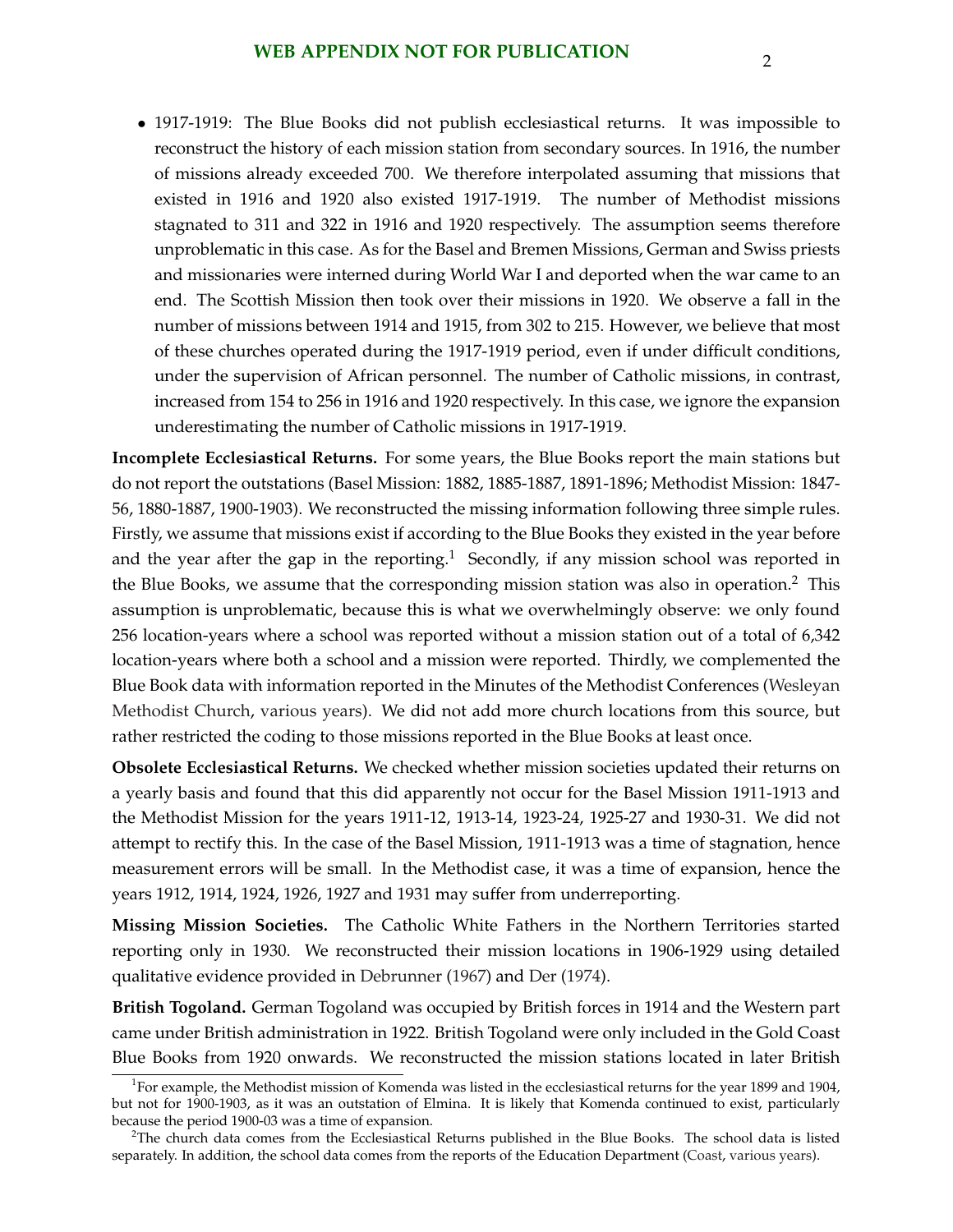<span id="page-46-0"></span>Togoland from a wide range of German sources. For the years 1890, 1893-1896, 1899-1904, 1918 we used information from the "Deutsches Kolonialblatt" (des Auswärtigen Amtes, [various years\)](#page-54-0) and the "Deutsches Kolonial-Handbuch [\(Fitzner,](#page-54-0) [1901\)](#page-54-0). For the year 1911, we used a map that showed the location of Bremen mission stations [\(Reimer,](#page-55-0) [1911\)](#page-55-0). We assumed that all those mission stations also existed 1912-14. We complemented the remaining years using the information of when mission stations were established from [Schreiber](#page-56-0) [\(1936\)](#page-56-0). We assumed that mission stations existed unless [Schreiber](#page-56-0) [\(1936\)](#page-56-0) or the other sources such as [Groves](#page-54-0) [\(1955\)](#page-54-0) pointed to the contrary.

**Data Quality Checks and Robustness.** We assessed data quality by comparing our data with information in [Bartels](#page-53-0) [\(1965\)](#page-53-0), [Debrunner](#page-54-0) [\(1967\)](#page-54-0) and the *Encyclopedia of Missions* by [Dwight et al.](#page-54-0) [\(1904\)](#page-54-0) for the period 1840-1900. We were able to match 38 missions. The sources largely agree. The difference in the start-up year averages 3 years, which means that churches show up earlier in the Blue Books (the standard deviation being 10.7). We also compared the Blue Book data with stations recorded in the*Minutes of the Wesleyan Methodist Conference* in 1846, 1857, 1867 and 1879 for which the ecclesiastical returns in the Blue Books are complete. We found 104 agreements and 95 deviations, 79 of which are due to the Blue Books listing stations that the Minutes did not list and this is mostly due to the year 1879 when the Minutes stopped comprehensive reporting of out-stations. From the 18 stations that the Minutes reported (and the Blue Books did not), 9 were classified as "vacant, agent wanted". This points to the Blue Books as a source of missions where clerical services were actually offered rather than planned to be offered. For the remaining 8 stations, the sources diverged in the start-up-year. Only one place was never listed in the Blue Books (Heginewah - which incidentally might rather be a misspelled place name).

Geographic Coordinates. We georeferenced the location of the churches using [Agency](#page-53-0) [\(2016\)](#page-53-0), a map indexing localities in the 1901 Census [\(Guggisberg,](#page-54-0) [1908\)](#page-54-0) and map drawings of missionaries [Basel Mission](#page-53-0) [\(2016\)](#page-53-0). Overall, we could identify 2,096 of the 2,161 church locations. The attrition rate of 3% is concentrated in the late years (27 mission stations with missing geographic coordinates were established after 1929) and is likely due to issues of changes and misspellings of location names, a frequent issue in Ghanaian Census taking [\(Cogneau and Moradi,](#page-54-0) [2014\)](#page-54-0).

### **1.3. Main Mission Stations for Ghana**

We retrieved main mission stations using the information in the ecclesiastical returns published in the Blue Books of the Gold Coast. The sources use the term "out-station" explicitly until the 1870s when terms like circuit or district became standard. Typically, the main station ("circuit town", or "principal town of the area in which the other villages are situated") is listed first and printed in capital letters. Mission circuits generally do not follow administrative boundaries. We find that the number of out-stations per main station generally increases over time. We also find that the average distance to the main station remains relatively stable over time. Hence, over time the system of out-stations becomes generally denser within the area of a circuit.

### **1.4. Mission Schools for Ghana**

The data on mission schools 1846-1932 comes from the Blue Books and the annual reports of the Education Department. From 1878 until 1887 the Gold Coast administration supported schooling activities with lump sum payments to mission societies. Afterwards, grants were paid to schools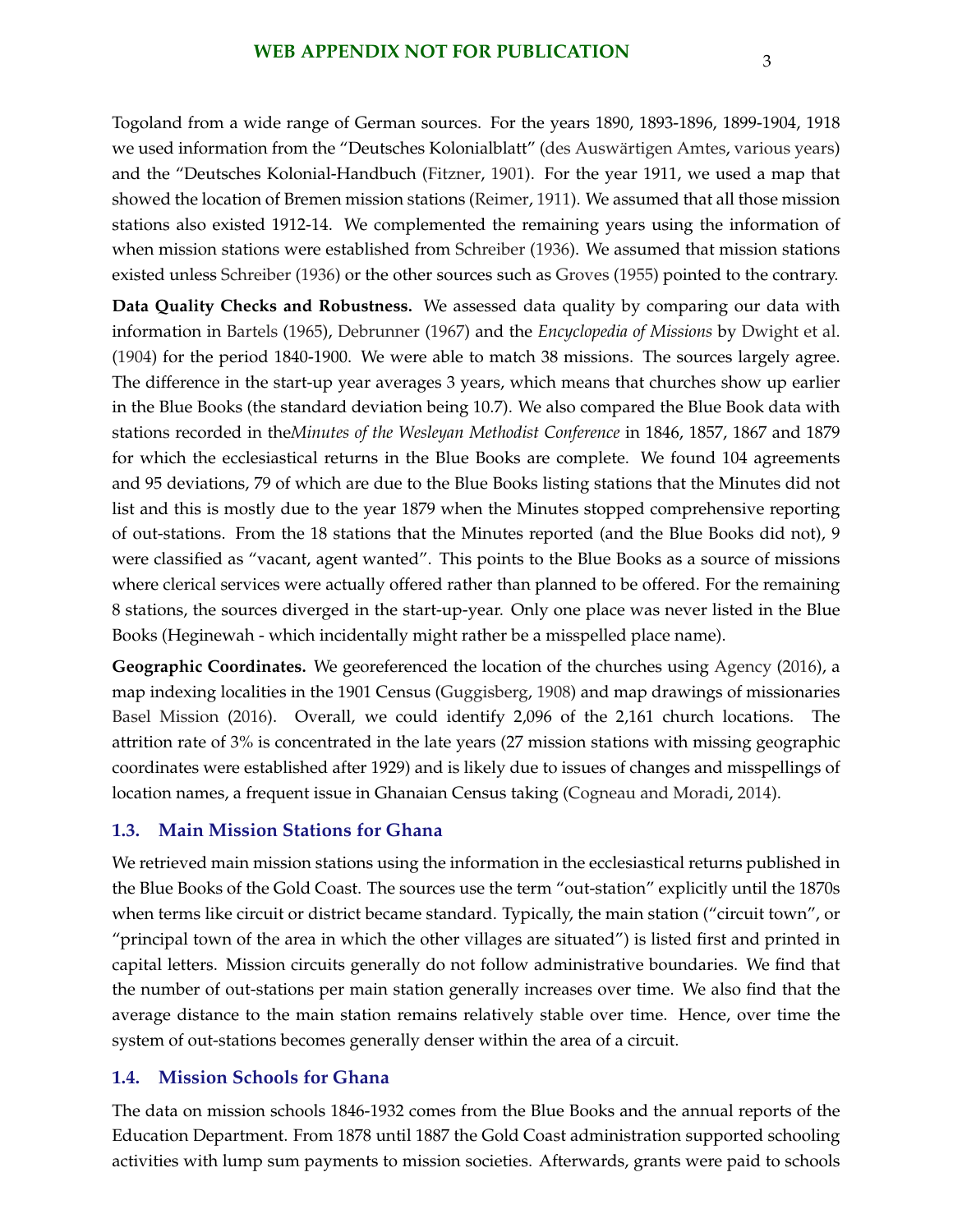<span id="page-47-0"></span>individually [\(Williamson,](#page-56-0) [1952\)](#page-56-0). As of the Education Ordinance of 1882, schools were inspected annually. From 1888 capitation grants were paid proportional to average attendance and students' grades in "Reading and Writing of the English Language and Arithmetic" [\(Coast,](#page-54-0) [1920\)](#page-54-0). Later on, more subjects had to be taught, the syllabus was regulated and teachers were required to have minimum qualifications. With the Education Ordinance No 21 of 1925 stricter requirements for "unassisted schools" came into effect in 1927. We created three school variables. The first variable includes all schools that were listed in the Blue Books 1844-1905. On the one hand, this variable is affected by omissions, because mission societies were not required to report to the government. On the other hand, it also includes schools of dubious quality - those that did not meet the minimum requirements and therefore remained unassisted. The second variable includes assisted schools only. In 1885 the Blue Books started to name the assisted schools of the Wesleyan Methodist Mission. In 1888 the Basel Mission, Catholic Mission and other missions followed. The data can be considered very reliable, grants were even stated for each assisted school separately. We combined the two school series at the starting date of the "assisted school only" variable. We dealt with a number of inconsistencies that arose. Between 1875 and 1879 the Methodist Mission reported a very large and implausible increase in schools. We believe that these were schools of poor quality. A low salary teacher was often listed as the only expense of those schools. Most of them disappeared in 1880 and they were not meeting minimum requirements to gain the assisted status in 1885. Hence, we dropped those Methodist mission schools that were not reported in 1872 and 1880. Similarly, in 1887 the Basel Mission reported 69 schools, but in 1888 only 39 became assisted. We dropped those schools that did not exist 1883-87 and were not assisted in 1888.<sup>3</sup>

#### **1.5. European and African Missionaries in Ghana**

We created a database of missionaries stationed in the Gold Coast 1751-1890 from a variety of sources [\(Schott,](#page-56-0) [1879;](#page-56-0) [Reindorf and Christaller,](#page-55-0) [1895;](#page-55-0) [Schlatter,](#page-56-0) [1916;](#page-56-0) [Schreiber,](#page-56-0) [1936;](#page-56-0) [Martin and](#page-55-0) [Sheldon,](#page-55-0) [1964;](#page-55-0) [Debrunner,](#page-54-0) [1967;](#page-54-0) [Agbeti,](#page-53-0) [1986;](#page-53-0) [Anderson,](#page-53-0) [1999;](#page-53-0) [Altena,](#page-53-0) [2003;](#page-53-0) [Miller,](#page-55-0) [2003;](#page-55-0) [Sill,](#page-56-0) [2010;](#page-56-0) Société des Missions Africaines, [2016;](#page-53-0) [Basel Mission,](#page-53-0) 2016; [Gold Coast,](#page-54-0) [various years\)](#page-54-0). In particular, we recorded male missionaries' name, period of service, year of birth, year and country of death, and the mission society. Observations stop in 1890, because the Blue Books discontinue reporting names of missionaries. Data on every European missionary of the Methodist Mission, Basel Mission, Bremen Mission, Anglican Church SPG, United Brethren, Moravian Mission and the Roman Catholic SMA are complete. African missionaries (i.e. catechists, evangelists, teachers and priests/pastors) are less well-documented and possibly not entirely representative. Overall, we compiled a database of 338 European missionaries and 172 African missionaries.

#### **1.6. Determinants of Mission Locations and Outcomes for Ghana**

#### *Geography*

• **Disease Ecology:** We use the historical malaria index created by [Depetris-Chauvin and Weil](#page-54-0) [\(2018\)](#page-54-0) and the tsetse-fly suitability index created by [Alsan](#page-53-0) [\(2015\)](#page-53-0). Using GIS we estimate average historical malaria intensity and tsetse-fly suitability for each cell.

 $3$ For the years 1847-1918 we did not find adequate sources to reconstruct school locations of those parts of German Togoland that became British Togoland.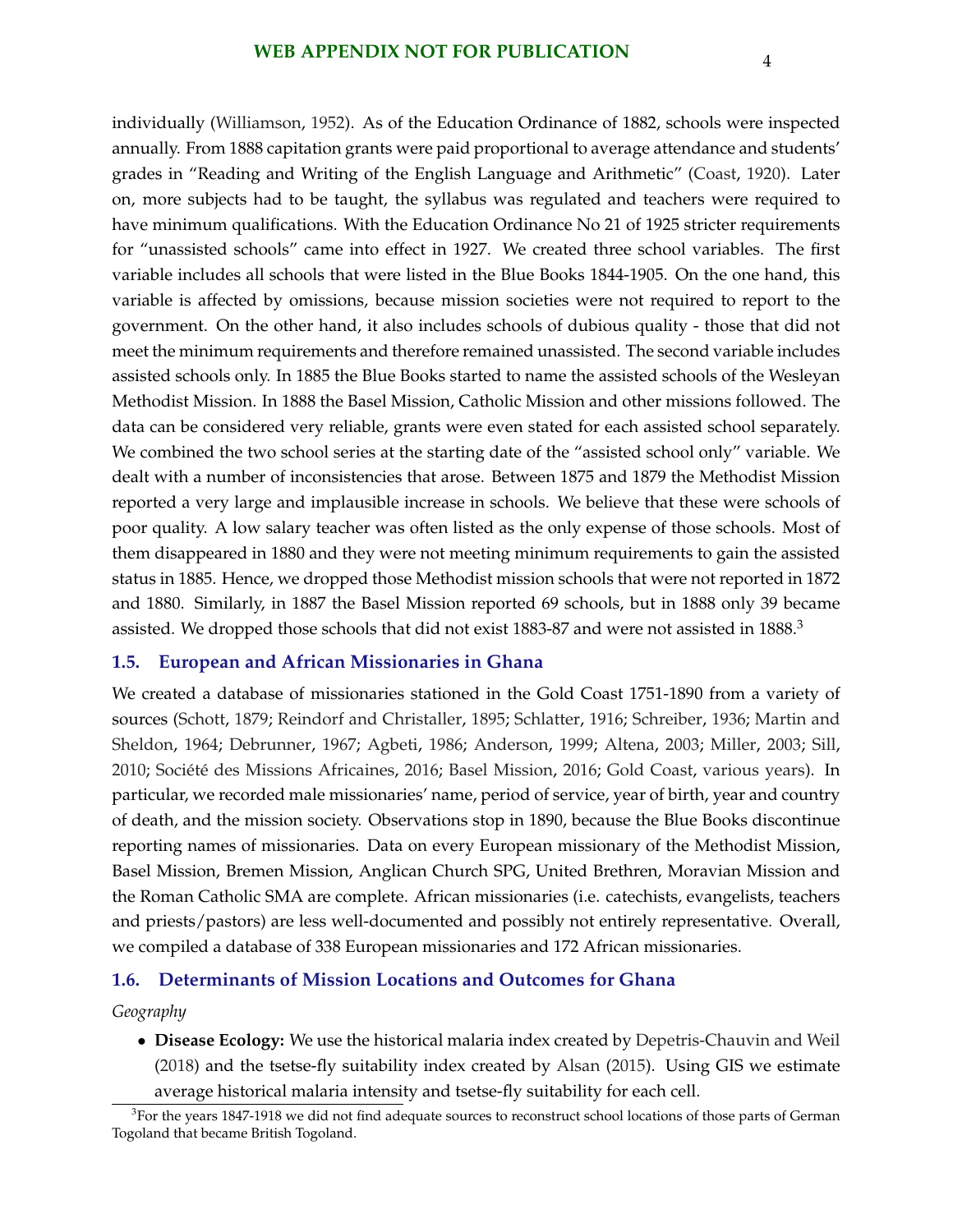- **Ports:** The locations of ports circa 1850 are obtained from [Dickson](#page-54-0) [\(1969\)](#page-54-0). We create a dummy equal to one if a cell contains a port circa 1850.
- **Distance to the Coast:** We use GIS to obtain the Euclidean distance (km) to the coast.

### *Political Conditions*

- **Pre-Colonial Cities:** Large pre-colonial cities circa 1800 are described in [Chandler](#page-54-0) [\(1987\)](#page-54-0). We create a dummy equal to one if the cell contains a large pre-colonial city circa 1800.
- **Headchief Town:** We obtain a map of head-chief towns in 1901 from [Guggisberg](#page-54-0) [\(1908\)](#page-54-0). We then create a dummy equal to one if the cell contains a head-chief town.
- **Colonial Boundaries:** From [Dickson](#page-54-0) [\(1969\)](#page-54-0) we derive the boundary of the Gold Coast Colony established by the British circa 1850. We create a dummy equal to one if the cell is outside the Gold Coast Colony circa 1850.
- **Largest Colonial Cities:** We obtain the largest and second largest cities from the 1901 *Population Census*. We create a dummy equal to one if the cell contains one of these cities.

#### *Transportation*

- **Rivers:** The southern part of Ghana is not short of water sources and almost every grid cell contains a river or stream. We therefore focused on measures that exhibit variation. We thus obtained and recreated in GIS a map of the "major rivers" of Ghana from [Dickson](#page-54-0) [\(1969,](#page-54-0) p.237). As not all major rivers are in fact navigable, we then select in the map rivers that are classified as navigable using the transport technologies of 1850-1930 (steamship, canoe) all year or part of the year. Finally, we use GIS to calculate the Euclidean distance (km) from each grid cell centroid to the closest navigable river in 1890.
- **Historical Trade Routes:** We obtained from [\(Dickson,](#page-54-0) [1969\)](#page-54-0) maps of Ashanti and non-Ashanti trade routes circa 1850. We then recreated these maps in GIS and calculated the Euclidean distances (km) from each cell centroid to the closest trade routes.
- **Colonial Railroads and Roads:** Roads and railroads are largely drawn from the GIS database used in [\(Jedwab and Moradi,](#page-54-0) [2016\)](#page-54-0). For each railway line, we know when construction started and finished, and when each station was opened. From the same sources, we know the lines that were planned but not built. We calculate for each cell the Euclidean distance (km) from the cell centroid to each real or placebo line. We calculate for each cell the Euclidean distance (km) from the cell centroid to each real or placebo line. Lastly, we create a set of cell dummies equal to one if the cell centroid is less than X km away from the line: 0-10, 10-20, 20-30 and 30-40 km (or 0-30 km). We also create a dummy if the cell is within 30 km from the straight lines Sekondi-Kumasi and Accra-Kumasi. We also have a GIS database of the road network circa 1930 (Survey H.Q. Accra 1930). We calculated the distance from each grid cell's centroid to a class 1/2/3 road.

#### *Population*

• **Population:** Population data is taken from [Jedwab and Moradi](#page-54-0) [\(2016\)](#page-54-0). Using census gazetteers, we compiled a GIS database of towns above 1,000 inhabitants in 1891, 1901 and 1931. We also collected rural population data for 1901 and 1931. While we have exhaustive urban data for all years, we only have georeferenced rural population data for Southern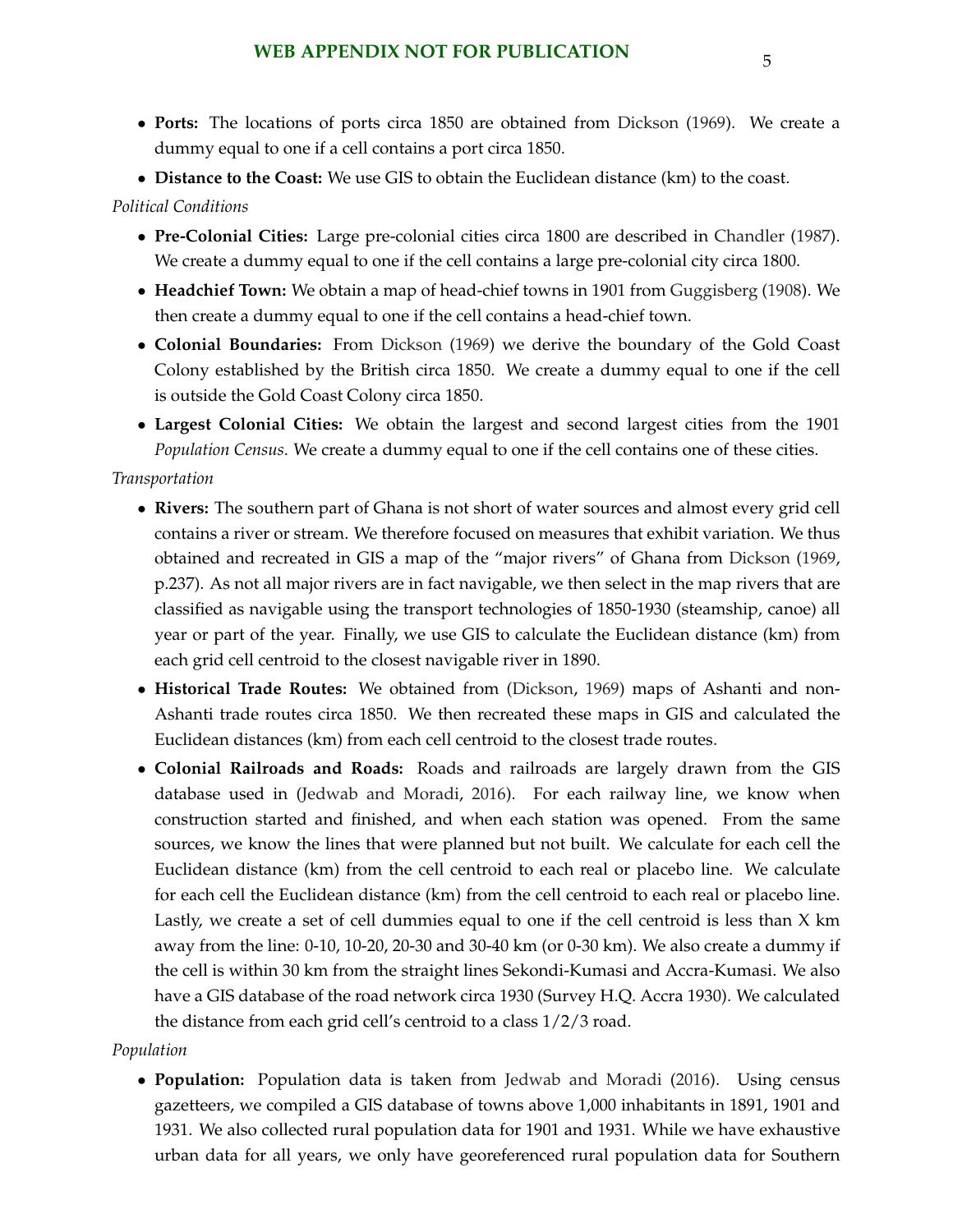Ghana in 1901. We thus create a dummy if any locality in the cell was surveyed by the 1901 census. We then used this data to obtain the urban population of each cell in 1891, 1901 and 1931 and the rural population of each cell in 1901 and  $1931<sup>4</sup>$ 

#### *Economic Activities*

- **Slavery:** We use the log number of slaves exported per land area during the Atlantic and Indian Ocean slave trades from [Nunn and Wantchekon](#page-55-0) [\(2011\)](#page-55-0) and create dummies if the cell is within 50 km of the location of slave markets in 1800 Ghana as mapped in [Osei](#page-55-0) [\(2014\)](#page-55-0). We also compute the log distances to slave markets and slave routes from [Osei](#page-55-0) [\(2014\)](#page-55-0).
- **Cash Crops:** From the Government of the Gold Coast (1928a) we obtained a precise map that displays dots for each 100 tons of cocoa production in  $1927.6$  We then use GIS to reconstruct total cocoa production (tons) for each cell in 1927. We then create a dummy if the cell produces cocoa. For the other crops, we obtain production areas from [Dickson](#page-54-0) [\(1969,](#page-54-0) p.149,p.153). For palm oil and rubber, we create a dummy equal to one if the cell is within 50 km from an important palm oil/rubber plantation. For Kola, we know if the cell belongs to a kola-producing area. We obtain soil suitability from the *1958 Survey of Ghana Classification Map of Cocoa Soils for Southern Ghana*, Survey of Ghana, Accra, as well as [Gyasi](#page-54-0) [\(1992,](#page-54-0) p.40) and [Globcover](#page-54-0) [\(2009\)](#page-54-0).<sup>7</sup> Finally, their total export value (in constant 1932 British Pounds) during the 1846-1932 period comes from [Frankema et al.](#page-54-0) [\(2018\)](#page-54-0).
- **Mining:** Location of mines is taken from [Dickson](#page-54-0) [\(1969\)](#page-54-0). The total export value (in constant 1932 British Pounds) of gold during the 1846-1932 period comes from [Frankema et al.](#page-54-0) [\(2018\)](#page-54-0).

#### *Other Controls*

- **Precipitation:** Climate data comes from *Terrestrial Air Temperature and Precipitation: 1900- 2007 Gridded Monthly Time Series, Version 1.01*, University of Delaware [\(Matsuura and](#page-55-0) [Willmott,](#page-55-0) [2015\)](#page-55-0). We obtain mean annual precipitation (mms) in 1900-1960 for each cell.
- **Altitude and Ruggedness:** Topography comes from SRTM3 data and is measured at 3 arcsecond resolution (ca. 90m x 90m). We estimate for each 0.1 x 0.1 grid cell the mean and standard deviation of altitude (meters). The standard deviation captures ruggedness.
- **Land Area:** We use GIS to obtain total land area in the cell.
- **Soil Fertility:** Soil fertility comes from [\(FAO,](#page-54-0) [2015\)](#page-54-0). We use GIS to obtain the cell mean.

<sup>4</sup>The 1891 census only reports towns of a certain size. Rural population is thus not available that year. For the year 1901, we know for each cell the number of large towns, towns (more than 500 inhabitants), head chief towns, large villages (100-500 inhabitants) and villages (less than 100 inhabitants). Using GIS, we can deduce for each cell the number of villages that are less than 100 inhabitants, the number of villages that have 100-500 inhabitants and the number of villages that have between 500-1,000 inhabitants. From the Ghana census, we know the average settlement size for each category and we reconstruct total rural population for each cell in 1901. For 1931, we have a map of the distribution of population for the whole country.<sup>5</sup> This map displays at a very fine spatial level settlements that have less than 500 inhabitants and settlements that have between 500 and 1,000 inhabitants. From the census, we know the average settlement size for each category, and we can reconstruct total rural population for each cell in 1931.

<sup>6</sup>We obtain 209,100 tons in total, which is very close to the national estimate of 210,600 tons [\(Gunnarsson,](#page-54-0) [1978\)](#page-54-0).

 $7$ Using the map, we defined a cell as suitable for cocoa if it contains cocoa soils and highly suitable if more than 50% of its area consists of forest ochrosols, the best cocoa soils. [Gyasi](#page-54-0) [\(1992,](#page-54-0) p.40) reproduces the "palm oil belt" from the 1935 *Gold Coast Atlas: Agricultural Products sheet*. Note that we also use the *Global Agro-Ecological Zones* (GAEZ) database compiled by [\(FAO,](#page-54-0) [2015\)](#page-54-0) to define an additional measure of land suitability for both cocoa and palm oil cultivation.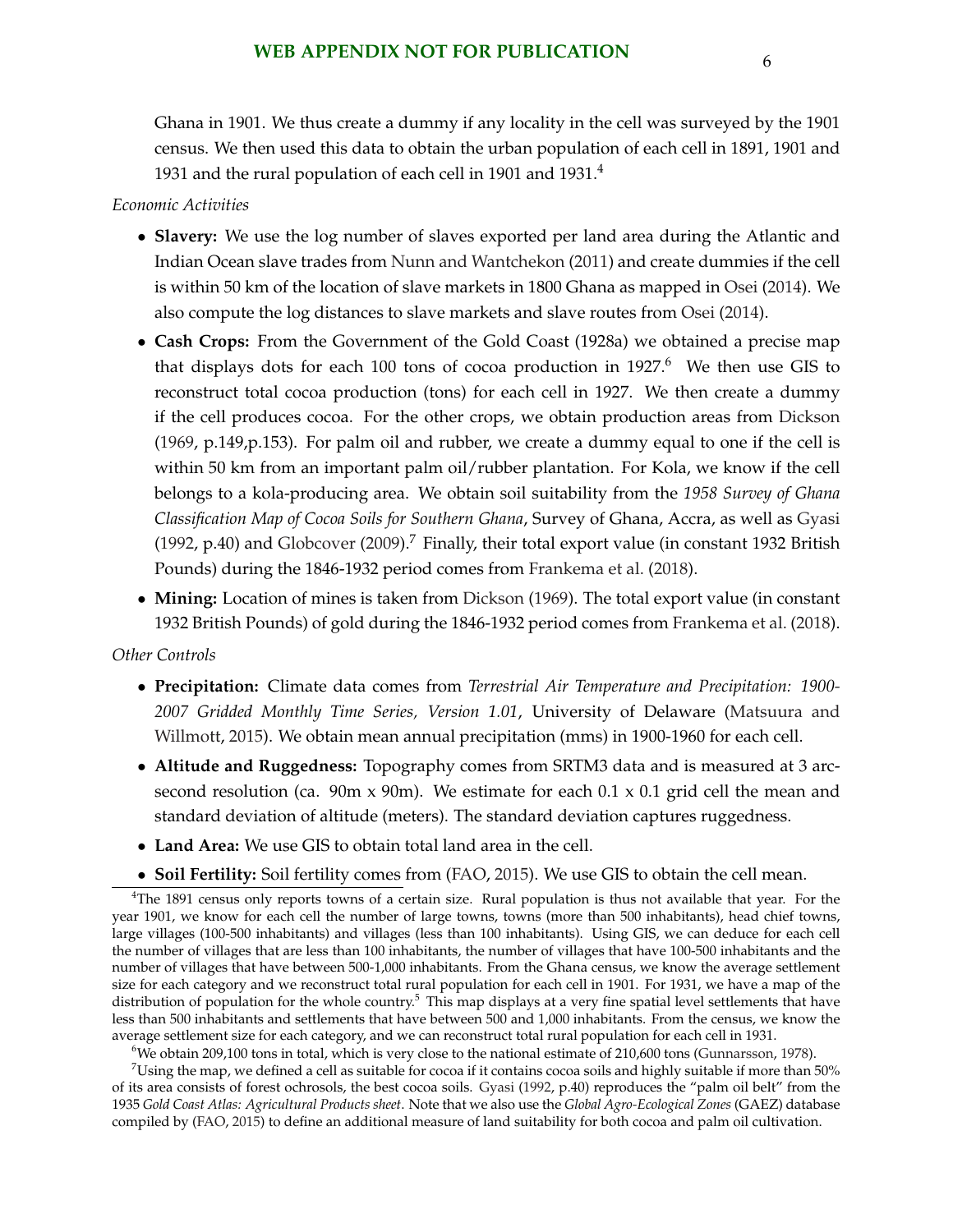- <span id="page-50-0"></span>• **Ethnic Group:** The cells belong to 35 ethnic group boundaries using the [Murdock](#page-55-0) [\(1967\)](#page-55-0) map recreated in GIS by [Nunn and Wantchekon](#page-55-0) [\(2011\)](#page-55-0).
- **District (1931):** The cells belong to 38 districts based on the district boundaries reported in the reports of the 1931 *Population Census*. We recreate these boundaries in GIS.
- **Aburi and the Basel Mission:** We also create a dummy equal to one if the cell is within 50 km from the Basel Mission established at Aburi (ca 1856) or is located within the "sphere of influence"of the Basel Mission in 1873 [\(Riis,](#page-56-0) [1879\)](#page-56-0).

### *Present-day Outcomes for Ghana*

- **Satellite data on night lights:** The source of the satellite data on night lights is [\(NOAA,](#page-55-0) [2012\)](#page-55-0). We then estimate average light intensity for each cell, for the year 2000-2001 (we use two years due to measurement errors coming from clouds).
- **Social and economic development:** We also derive various socio-economic development outcomes using mostly individual-level data from the 2000 Population Census [\(Ghana](#page-54-0) [Statistical Service,](#page-54-0) [2000\)](#page-54-0), including: (i) the urbanization rate (%) of the cell, here defined as the population share of cities of more than 1,000 inhabitants; (ii) the share of employment in non-agriculture for each cell; (iii) the population shares of Christians broadly defined (excluding evangelists) or strictly defined (included evangelists); (iv) the literacy rate of adults; and (v) the share of adults that have completed secondary education.<sup>8</sup>

## **1.7. Spatial Units for Sub-Saharan Africa**

We assemble data for 203,674 grid cells of 0.1x0.1 degrees (11x11 km) in 43 countries.

## **1.8. Mission Location Data for Sub-Saharan Africa**

We derive the location of Christian mission stations in Sub-Saharan Africa from two mission atlases widely used in the literature: (1) [Roome](#page-56-0) [\(1925\)](#page-56-0) shows Protestant and Catholic European residence missions in 1924, digitized and geocoded by [Nunn](#page-55-0) [\(2010\)](#page-55-0). (2) [Beach](#page-53-0) [\(1903\)](#page-53-0) shows Protestant European residence missions in 1900, compiled by Cagé and Rueda [\(2016\)](#page-53-0). We then create two dummies if there is a mission in a cell in mission map year 1900 and 1924.

## **1.9. Number of Missions in Sub-Saharan Africa and in the World**

Using multiple sources, we obtain the number of missions for 37 Sub-Saharan African countries circa 1900 and 1924 and 4 Asian countries circa 1911-13.9

## **1.10. Determinants of Mission Locations and Outcomes for Sub-Saharan Africa**

*Geography*

• **Disease Ecology:** We use the historical malaria index created by [Depetris-Chauvin and Weil](#page-54-0) [\(2018\)](#page-54-0) and the tsetse-fly suitability index created by [Alsan](#page-53-0) [\(2015\)](#page-53-0). Using GIS we estimate average historical malaria intensity and tsetse-fly suitability for each cell.

<sup>&</sup>lt;sup>8</sup>Since we only have data for 10% of the population census, the most rural cells of our sample do not have enough observations to correctly estimate these shares. Data is available for 1,895 cells only (= 2,091 - 196 missing cells).

<sup>9</sup>The sources are: [Cape of Good Hope](#page-54-0) [\(various years\)](#page-54-0), [Gold Coast](#page-54-0) [\(various years\)](#page-54-0), [Basutoland](#page-53-0) [\(various years\)](#page-53-0), [Bathurst](#page-53-0) [\(various years\)](#page-53-0), [Kenya](#page-55-0) [\(various years\)](#page-55-0), [Nigeria](#page-55-0) [\(various years\)](#page-55-0), [Rhodesia](#page-56-0) [\(various years\)](#page-56-0), [Nyasaland](#page-55-0) [\(various](#page-55-0) [years\)](#page-55-0), [Leone](#page-55-0) [\(various years\)](#page-55-0), [Tanganyika](#page-56-0) [\(various years\)](#page-56-0), [Uganda](#page-56-0) [\(various years\)](#page-56-0), [Fitzner](#page-54-0) [\(1901\)](#page-54-0), [Dwight](#page-54-0) [\(1905\)](#page-54-0), [Belge](#page-53-0) [\(1925\)](#page-55-0), [of Nations](#page-55-0) (1925), Institut Géographique du Congo Belge [\(1949\)](#page-54-0), [Dunn](#page-54-0) [\(1992\)](#page-54-0), [Froise](#page-54-0) [\(1996\)](#page-54-0), [Bonfils](#page-53-0) [\(1999\)](#page-53-0), [Nangula](#page-55-0) [\(2013\)](#page-55-0), [Jones](#page-54-0) [\(2017\)](#page-54-0) and [Assoumou Nsi](#page-55-0) [\(2017\)](#page-55-0).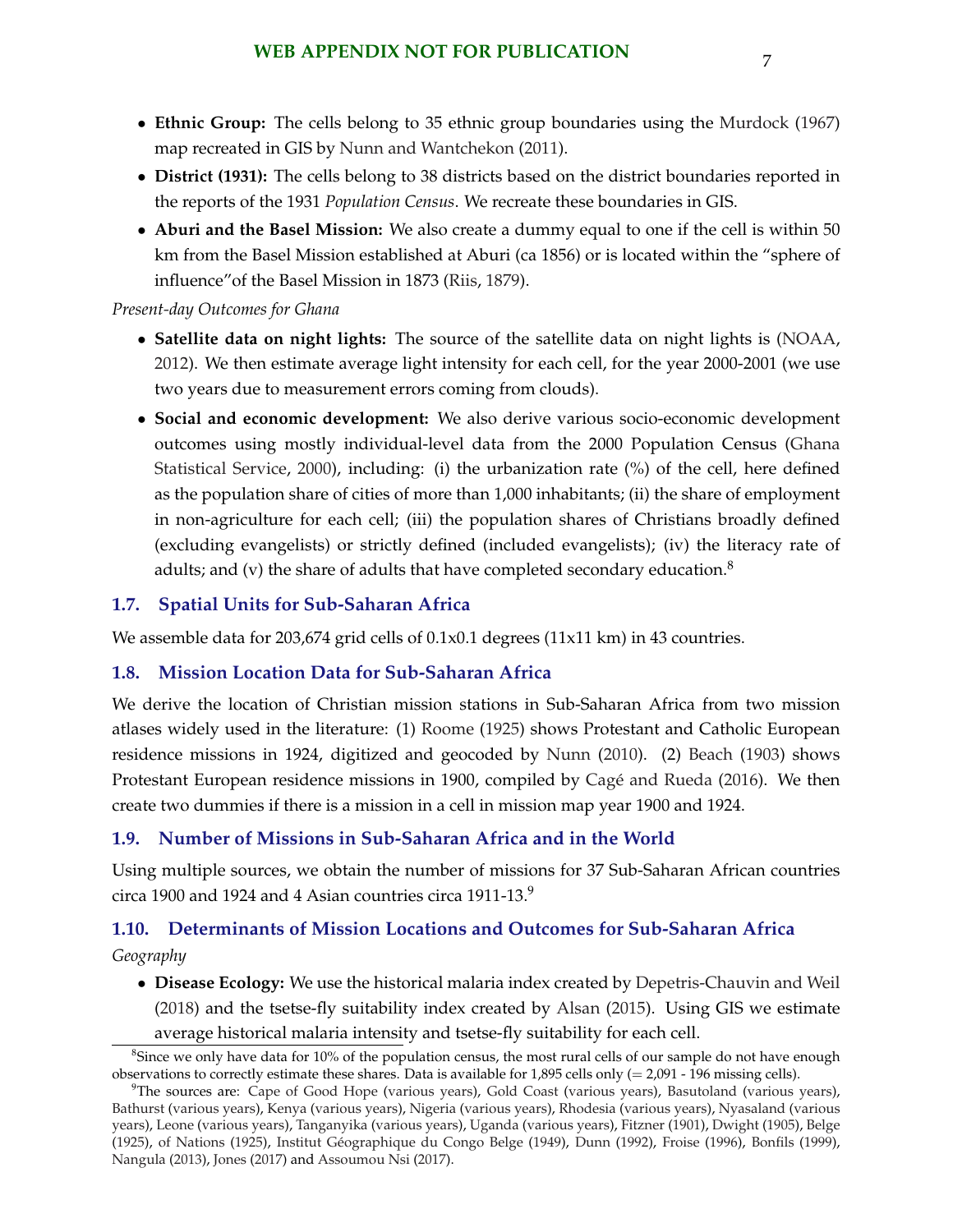• **Slave Ports:** The location of slave ports in the 1800-1900 period is constructed from the 2016 version of the *Trans-Atlantic Slave Trade Database* in [Nunn and Wantchekon](#page-55-0) [\(2011\)](#page-55-0). We create a dummy equal to one if a cell contains a slave port.

• **Distance to the Coast:** We use GIS to obtain the Euclidean distance (km) to the coast.

## *Political Conditions*

- **Pre-colonial Cities:** Large pre-colonial cities circa 1400 and 1800 are described in [Chandler](#page-54-0) [\(1987\)](#page-54-0). We create dummies if the cell contains a large pre-colonial city circa 1400 and 1800.
- **Major Cities:** Data on the capital, largest and second largest cities of each country circa 1900 comes from [\(Jedwab and Moradi,](#page-54-0) [2016\)](#page-54-0). We then create for each cell a dummy equal to one if the cell contains the largest city, the second largest city or the capital city.
- **Year of Colonization:** The year of colonization of each ethnic group [\(Murdock,](#page-55-0) [1967\)](#page-55-0) is derived from [\(Henderson and Whatley,](#page-54-0) [2014\)](#page-54-0). Using the [Murdock](#page-55-0) [\(1967\)](#page-55-0) map of ethnic boundaries from [Nunn](#page-55-0) [\(2008\)](#page-55-0), we assign a year of colonization to each cell.
- **State Centralization:** We use the data from [Murdock](#page-55-0) [\(1967\)](#page-55-0) and create a dummy equal to one if the cell was in an ethnic area with a centralized state before colonization (using the same definition as [Gennaioli and Rainer](#page-54-0) [\(2007\)](#page-54-0)).
- **Distance to Muslim Centers:** The locations of historical Muslim centers (incl. jihad towns) are derived from [Sluglett](#page-56-0) [\(2014\)](#page-56-0) and [Ajayi and Crowder](#page-53-0) [\(1974\)](#page-53-0). We then use GIS to obtain the Euclidean distance from each cell centroid to a Muslim Center.

## *Transportation*

- **Rivers and Lakes:** We create two dummies equal to one if the cell is within 10 km from a "major navigable river" and a lake as mapped by [Johnston](#page-54-0) [\(1915\)](#page-54-0).
- **Explorer Routes:** Pre-colonial explorer routes are taken from [Nunn and Wantchekon](#page-55-0) [\(2011\)](#page-55-0). We create a dummy if the cell is within 10 km of an explorer route.
- **Railroads:** Railroads in 1900 and 1924 are obtained from [Jedwab and Moradi](#page-54-0) [\(2016\)](#page-54-0) who recreated a GIS database on the history of each railroad line that was built or planned but not built. We create a dummy equal to one if the cell is within 10 km of a railroad line.

## *Population*

- **Population Density:** We obtain population density circa 1800 and urban and rural population circa 1900 from the *History Database of the Global Environment* (HYDE 3.1) by [\(Klein Goldewijk et al.,](#page-54-0) [2010\)](#page-54-0). [Klein Goldewijk et al.](#page-54-0) [\(2010\)](#page-54-0) do not rely on census data for earlier centuries, since there were no censuses then. Its population estimates are highly unreliable. We nonetheless use it for three controls to be consistent with the literature.
- **City Population:** We use the database of [Jedwab and Moradi](#page-54-0) [\(2016\)](#page-54-0) to obtain the list of cities above 10,000 inhabitants circa 1900. [Jedwab and Moradi](#page-54-0) [\(2016\)](#page-54-0) use colonial administrative sources. We then estimate the total urban population of each cell.

## *Economic Activities*

• **Slavery:** We use the log number of slaves exported per land area during the Atlantic and Indian Ocean slave trades from [Nunn and Wantchekon](#page-55-0) [\(2011\)](#page-55-0). From [Murdock](#page-55-0) [\(1967\)](#page-55-0), we also know if slavery was practiced by the dominant ethnic group in the cell.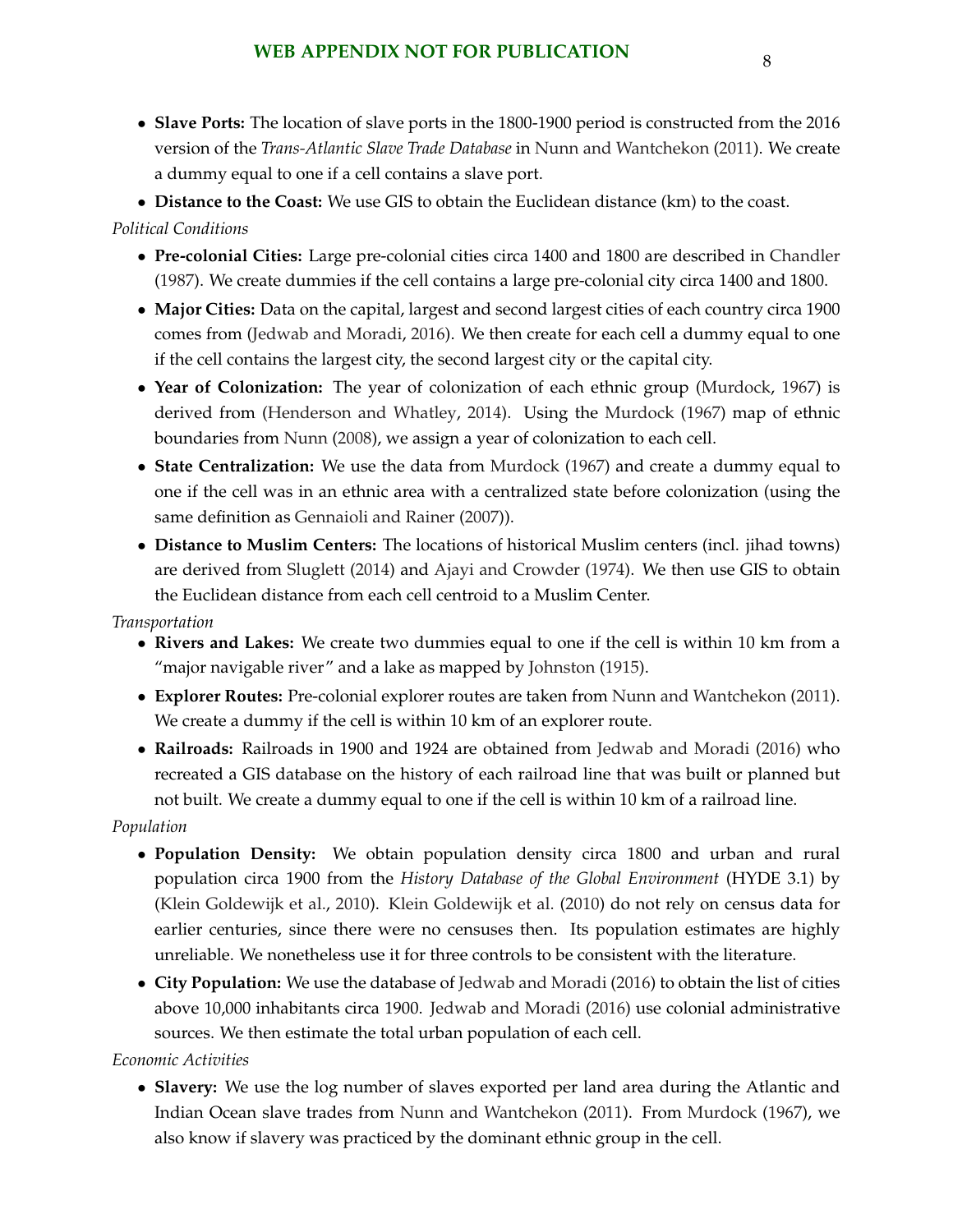- **Predicted Cash Crop Export Value:** We obtain from the *Global Agro-Ecological Zones* (GAEZ) database compiled by [\(FAO,](#page-54-0) [2015\)](#page-54-0) land suitability measures for seven major export crops: cocoa, coffee, cotton, groundnut, palm oil, rubber, tea and tobacco. We then obtain cash crops' national export value (in British Pounds) circa 1900 and 1924 from [of Nations](#page-55-0) [\(1925\)](#page-55-0); [Francais](#page-54-0) [\(1925\)](#page-54-0); [Jewsiewicki](#page-54-0) [\(1977\)](#page-54-0); [Frankema et al.](#page-54-0) [\(2018\)](#page-54-0); [Alexopoulou](#page-53-0) [\(2018\)](#page-53-0).
- **Mining:** The locations of mines in 1900 and 1924 come from [Mamo et al.](#page-55-0) [\(2017\)](#page-55-0) We create a dummy equal to one if the cell is within 50 km from a mine in 1900 and 1924.

### *Other Controls*

- **Polygamy:** We create a dummy if the cell belongs to an ethnic group said to have practiced polygamy before colonization based on the data from [Murdock](#page-55-0) [\(1967\)](#page-55-0).
- **Murdock Data:** We create a dummy if the main ethnic group in the cell before colonization according to [Murdock](#page-55-0) [\(1967\)](#page-55-0) does not have information on state centralization, slavery and polygamy. We also create a dummy if we know the year of the anthropological study used by [Murdock](#page-55-0) [\(1967\)](#page-55-0) to create his data and two dummies for whether the anthropological survey he used to create his data strictly precedes 1900 or 1924.
- **Precipitation:** Climate data comes from *Terrestrial Air Temperature and Precipitation: 1900- 2007 Gridded Monthly Time Series, Version 1.01*, University of Delaware [\(Matsuura and](#page-55-0) [Willmott,](#page-55-0) [2015\)](#page-55-0). We estimate average annual precipitation (mms) in 1900-1960 for each cell.
- **Altitude and Ruggedness:** Topography comes from SRTM3 data and is measured at 3 arcsecond resolution (ca. 90m x 90m). We estimate for each 0.1 x 0.1 grid cell the mean and standard deviation of altitude (meters). The standard deviation captures ruggedness.
- **Land Area:** We use GIS to obtain total land area in the cell.
- **Soil Fertility:** Soil fertility comes from [\(FAO,](#page-54-0) [2015\)](#page-54-0). We use GIS to obtain the cell mean.

*Standard Historical Controls Used in the Literature:*

- We merge the lists of controls from [Nunn](#page-55-0) [\(2010\)](#page-55-0) and Cagé and Rueda [\(2016\)](#page-53-0) (see text above for a description of the sources used for each variable):
- **[Nunn](#page-55-0) (Table 1, [2010\)](#page-55-0)**: (i) *European explorer routes before colonization*; (ii) *19th century railroads*; (iii) *soil quality*; (iv) *access to a water source*; and (v) *slave exports*. For Ghana: (i) There were no European explorers before official colonization, so there is no variation across cells; (ii) The first railroad was opened in 1901, so there is no variation across cells; (iii) We control for soil fertility; (iv) We include a dummy if the cell is within 10 km from a navigable river (there were no lakes in Ghana then); and (v) We control for slave export intensity.
- **[Cag´e and Rueda](#page-53-0) (Table 1, [2016\)](#page-53-0)** use the controls from [Nunn](#page-55-0) [\(2010\)](#page-55-0) as well as: (vi) *rainfall*; (vii) *distance to the coast*; (viii) *malaria ecology*; (ix) *initial population density*; and (x) *dummies if large cities in 1400 or 1800*. For Ghana: (vi) We control for rainfall; (vii) We control for distance to the coast; (viii) We control for malaria ecology; (ix) We control for initial population density in 1800; and  $(x)$  We add a dummy if there was a large city in 1800 (none in 1400).

### *Present-day Outcomes for Sub-Saharan Africa*

• **Satellite data on night lights:** The source of the satellite data on night lights is [\(NOAA,](#page-55-0) [2012\)](#page-55-0). We then estimate average light intensity for each cell, for the year 2000-2001 (we use two years due to measurement errors coming from clouds).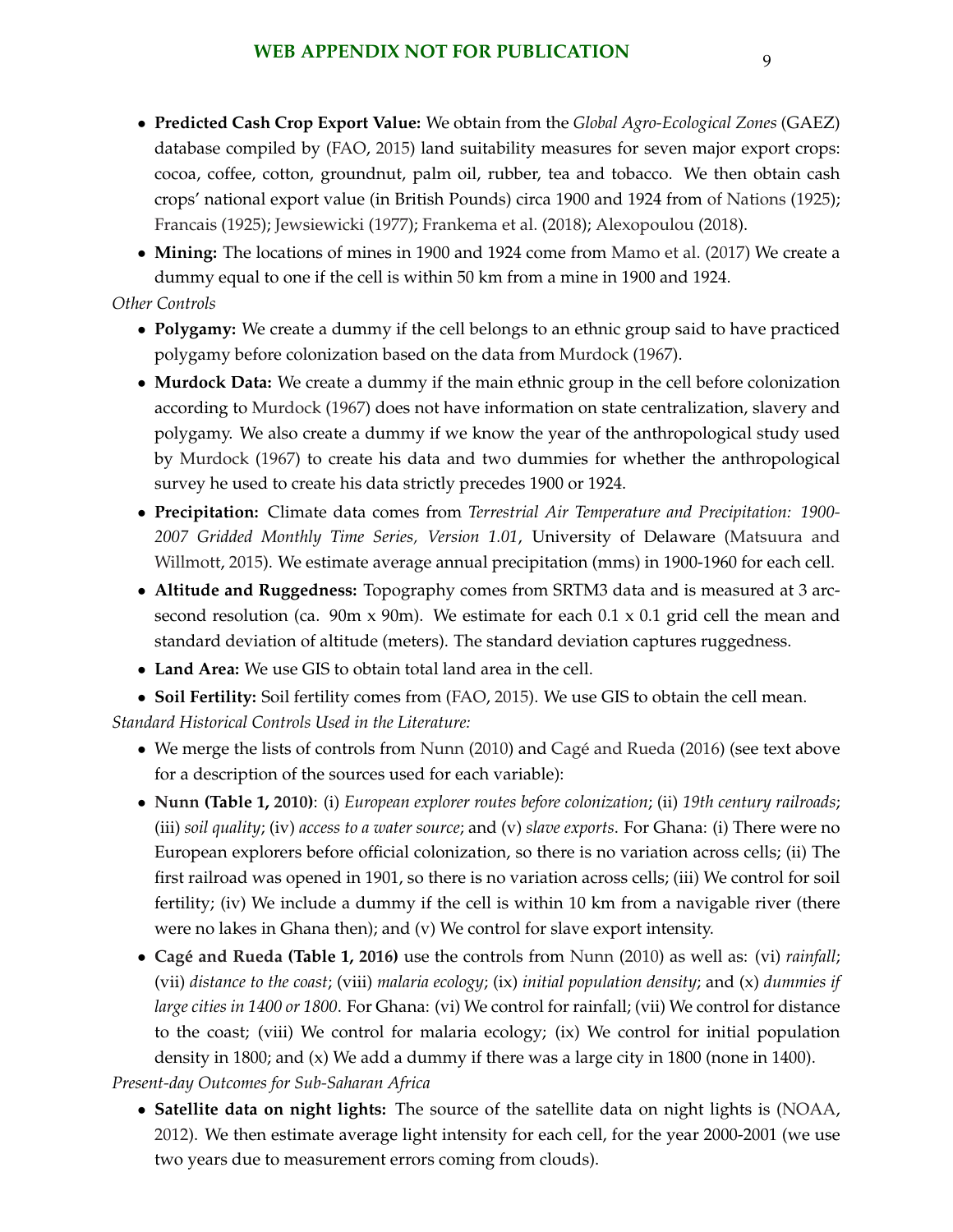<span id="page-53-0"></span>• **Social and Economic Development:** We also derive various socio-economic development outcomes for each cell. First, we use the database of [Jedwab and Moradi](#page-54-0) [\(2016\)](#page-54-0) to obtain the population of all cities above 10,000 inhabitants circa 2000. We then recreate total urban population for each cell. Second, we use the DHS individual-level data. Second, we recreate cell-level outcomes using individual-level data from the *Demographic and Health Surveys* (DHS) of 32 sub-Saharan African countries with GPS readings for the closest year to  $2000$ .<sup>10</sup> The outcomes are the mean of the asset-based wealth index in the cell (the index goes from 1 to 5 where 1 is the poorest quintile and 5 is the richest quintile), the population shares of Christian (broadly and strictly defined, thus including and excluding evangelists), and the literacy rate and the secondary school completion rate of adults.

## **REFERENCES**

- Acemoglu, Daron, Francisco A. Gallego, and James A. Robinson, "Institutions, Human Capital, and Development," *Annual Review of Economics*, 2014, *6* (1), 875–912.
- Agbeti, J. Kofi, *West African Church History*, Leiden: E.J. Brill, 1986.
- Agency, National Geospatial-Intelligence, "NGA GEOnet Names Server (GNS)," 2016.
- Ajayi, Jacob Festus Ade and Michael Crowder, *History of West Africa*, London: Longman, 1974.
- Alesina, Alberto, Sebastian Hohmann, Stelios Michalopoulos, and Elias Papaioannou, "Inequality and Inter-generational Mobility in Africa," *Mimeo Brown, Harvard, LBS*, 2018.
- Alexopoulou, Kleoniki, "Local conditions and metropolitan visions. Fiscal policies and practices in Portuguese Africa, 1850s-1970s," in Ewout Frankema and Anne Booth, eds., *Fiscal states in colonial Asia and Africa*, Cambridge: Cambridge University Press, 2018.
- Alpino, Matteo and Eivind M. Hammersmark, "Lighting the Path: The Influence of Historical Christian Missions on Modern-day Development Aid Allocation in Africa," *AidData Working Paper 47*, 2017.
- Alsan, Marcella, "The Effect of the TseTse Fly on African Development," *American Economic Review*, 2015, *105* (1), 382–410.
- Altena, Thorsten, "Ein Häuflein Christen mitten in der Heidenwelt des dunklen Erdteils": zum Selbst- und Fremdverständnis *protestantischer Missionare im kolonialen Afrika 1884-1918* Internationale Hochschulschriften, Munster: Waxmann, 2003. ¨
- Anderson, Gerald H., *Biographical dictionary of Christian missions*, Grand Rapids, Michigan: W.B. Eerdmans Pub., 1999.
- Anderson, Siwan, "Legal Origins and Female HIV," *American Economic Review*, forthcoming.
- Bai, Ying and James Kai sing Kung, "Diffusing knowledge while spreading God's message: Protestantism and economic prosperity in China, 1840-1920," *Journal of the European Economic Association*, 2015, *13* (4), 669–698.
- Barro, Robert J. and Rachel M. McCleary, "Protestants and Catholics and educational investment in Guatemala," AEI Economics Working Papers 928714, American Enterprise Institute May 2017.
- Bartels, Francis L., *The Roots of Ghana Methodism*, Cambridge: Cambridge University Press, 1965.
- Basel Mission, "Basel Mission Archives in Basel (Switzerland)," 2016.
- Basutoland, *Blue Book*, Maseru: Government Printer, various years.
- Baten, Jorg and Gabriele Cappelli, "The Evolution of Human Capital in Africa, 1730 -1970: A Colonial Legacy?," ¨ *CEPR Discussion Papers 11273*, May 2016.
- Bathurst, *Blue Book*, Bathurst: Government Printer, various years.
- Beach, Harlan P., *A Geography and Atlas of Protestant Missions: their environment, forces, distribution, methods, problems, results and prospects at the opening of the twentieth century*, Vol. 2, New York: Student Volunteer Movement for Foreign Missions, 1903.
- Belge, Gouvernement, *Rapport Ruanda-Urundi 1924*, Geneva: League of Nations, 1925.
- Boateng, Godfred O., Dozie Okoye, Jonathan Amoyaw, and Isaac Luginaah, "Six Decades after Independence: The Enduring Influence of Missionary Activities on Regional Wealth Inequalities in Ghana," *Unpublished manuscript*, 2017.
- Bonfils, Jean, *La Mission Catholique en Republique Benin*, Paris: Karthala, 1999.
- Buzasi, Katalin and Peter Foldvari, "The long-term roots of language development in Sub-Saharan Africa," *Unpublished manuscript Utrecht University*, 2015.
- Cage, Julia and Valeria Rueda, "The Long-Term Effects of the Printing Press in Sub-Saharan Africa," ´ *American Economic Journal: Applied Economics*, 2016, *8* (3), 69–99.
- $-$  and  $-$ , "Sex and the Mission: The conflicting effects of early Christian Investments on sub-Saharan Africas HIV epidemic," *CEPR Working paper DP12192*, 2017.
- Caicedo, Felipe Valencia, "The Mission: Human Capital Transmission, Economic Persistence and Culture in South America," *Unpublished manuscript Vancouver School of Economics*, 2017.
	- $10$ We use the following DHS: Angola (2006), Benin (2001), Burkina Faso (1998), Burundi (2010), Central African Republic (1994), Cameroon (2004), Chad (2014), Ivory Coast (1998), Democratic Republic of the Congo (2007), Ethiopia (2000), Gabon (2012), Ghana (1998), Guinea (1999), Kenya (2003), Lesotho (2004), Liberia (2007), Madagascar (1997), Malawi (2000), Mali (2001), Mozambique (2009), Namibia (2000), Niger (1998), Nigeria (2003), Rwanda (2005), Senegal (1997), Sierra Leone (2008), Swaziland (2006), Tanzania (1999), Togo (1998), Uganda (2000), Zambia (2007), and Zimbabwe (1999).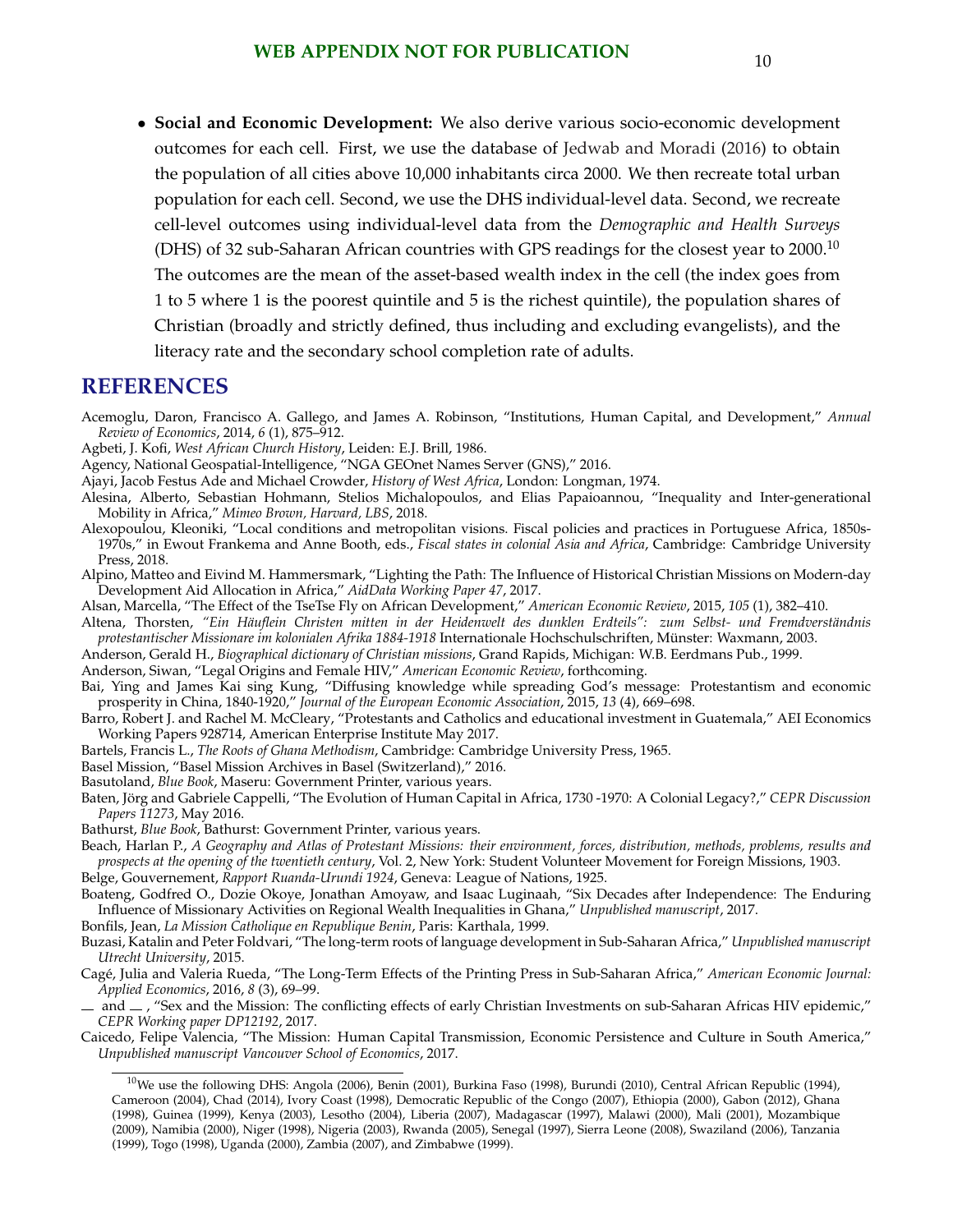<span id="page-54-0"></span>Calvi, Rossella and Federico G. Mantovanelli, "Long-Term Effects of Access to Health Care: Medical Missions in Colonial India," *Journal of Development Economics*, 2018.

Cape of Good Hope, *Blue Book*, Cape Town: Government Printer, various years.

Castelló-Climent, Amparo, Latika Chaudhary, and Abhiroop Mukhopadhyay, "Higher Education and Prosperity: From Catholic Missionaries to Luminosity in India," *Economic Journal*, 2018.

Chandler, Tertius, *Four Thousand Years of Urban Growth: An Historical Census*, Lewiston, NY: St. David's University Press, 1987.

Chen, Yuyu, Hui Wang, and Se Yan, "The Long-Term Effects of Protestant Activities in China," *CEH Discussion Papers*, 2014.

Coast, Gold, *Report of the Educationists' committee 1919/20*, Accra: Government Press, 1920.

, *Report on the Education Department*, London: Waterlow and Sons Limited, various years.

Cogneau, Denis and Alexander Moradi, "Borders That Divide: Education and Religion in Ghana and Togo Since Colonial Times," *The Journal of Economic History*, 2014, *74* (3), 694–729.

Dahlum, Sirianne and Tore Wig, "Educating Demonstrators: Education and Mass Protest in Africa," *Journal of Conflict Resolution*, 2017.

Dalton, John T. and Tin Cheuk Leung, "Why Is Polygyny More Prevalent in Western Africa? An African Slave Trade Perspective," *Economic Development and Cultural Change*, 2014, *62* (4), 599–632.

Debrunner, Hans W., *A History of Christianity in Ghana*, Accra: Waterville Publishin g House, 1967.

Depetris-Chauvin, Emilio and David N. Weil, "Malaria and Early African Development: Evidence from the Sickle Cell Trait," *The Economic Journal*, 2018.

Der, Benedict, "Church-State Relations in Northern Ghana, 1906-1940," *Transactions of the Historical Society of Ghana*, 1974, *15* (1), 41–61.

des Auswärtigen Amtes, Kolonialabteilung, Deutsches Kolonialblatt. Amtsblatt für die Schutzgebiete des Deutschen Reichs, Berlin: Ernst Siegfried Mittler & Sohn, various years.

Dickson, Kwamina B., *A historical geography of Ghana*, London: Cambridge University Press, 1969.

Dimico, Arcangelo, "Poverty trap and educational shock: evidence from missionary fields," *QUCEH Working Paper 7*, 2014.

Dunn, Elwood, *A History of the Episcopal Church in Liberia 1821-1980*, London: The Scarecrow Press, 1992.

Dwight, Henry Otis, *The Blue Book of Missions for 1905*, New York: Funk & Wagnalls, 1905.

, H. Allen Tupper, and Edwin Munsell Bliss, *The encyclopedia of missions : descriptive, historical, biographical, statistical*, 2nd ed., New York: Funk & Wagnalls, 1904.

FAO, "Soil fertility index for Africa (GeoLayer)," 2015.

Fenske, James, "African polygamy: Past and present," *Journal of Development Economics*, 2015, *117*, 58–73.

and Igor Zurimendi, "Oil and ethnic inequality in Nigeria," *Journal of Economic Growth*, 2017, *22* (4), 397–420.

Fitzner, Rudolf, *Deutsches Kolonial-Handbuch*, Berlin: Hermann Paetel, 1901.

Fourie, Johan and Christie Swanepoel, "When selection trumps persistence. The lasting effect of missionary education in South Africa," *The Low Countries Journal of Social and Economic History*, 2015, *117* (12), 1–30.

Francais, Gouvernement, *Rapport Annuel du Cameroun 1924*, Geneva: League of Nations, 1925.

Frankema, Ewout, Jeffrey G. Williamson, and Peter Woltjer, "An Economic Rationale for the West African Scramble? The Commercial Transition and the Commodity Price Boom of 1835-1885," *The Journal of Economic History*, 2018, *78* (2).

Froise, Marjorie, "150 Years of Mission-Churches in Swaziland, 1844-1994," 1996.

Gallego, Francisco A. and Robert D. Woodberry, "Christian Missionaries and Education in Former African Colonies: How Competition Mattered," *Journal of African Economies*, 2010, *19* (3), 294–329.

Gennaioli, Nicola and Ilia Rainer, "The modern impact of precolonial centralization in Africa," *Journal of Economic Growth*, 2007, *12* (3), 185–234.

Ghana Statistical Service, *Population & Housing Census 2000*, Accra: Government Printer, 2000.

Globcover, *Globcover Regional: Africa* 2009.

Gold Coast, *Blue Book*, Accra: Government Printer, various years.

Goldewijk, Kees Klein, Arthur Beusen, and Peter Janssen, "Long-term dynamic modeling of global population and built-up area in a spatially explicit way: HYDE 3.1," *The Holocene*, 2010, *20* (4), 565–573.

Groves, Charles P., *The planting of Christianity in Africa 1840-1878*, Vol. 2 of *Lutterworth library*, London: Lutterworth Press, 1955.

Guggisberg, Frederick Gordon, *Index to the 1:125,000 Map of the Gold Coast Colony and Ashanti*, London: W. & A.K. Johnston Limited, 1908.

Gunnarsson, Christer, *The Gold Coast Cocoa Industry 1900-1939: Production, Prices and Structural Change*, Lund: Economic History Association, 1978.

Gyasi, E.A., "Emergence of a New Oil Palm Belt in Ghana," *Tijdschrift voor economische en sociale geografie*, 1992, *83* (1), 39–49.

Hastings, Adrian, *The Church in Africa, 1450-1950*, Oxford: Clarendon Press, 1994.

Hay, John Charles Dalrymple, *Ashanti and the Gold Coast: and what we know of it. A sketch*, London: Stanford, 1874.

Heldring, Leander, "Violence and the State: Evidence from Rwandas Decade of Atrocities," *Working Paper*, 2016.

Henderson, Morgan and Warren Whatley, "Pacification and Gender in Colonial Africa: Evidence from the Ethnographic Atlas," *MPRA Paper 61203*, 2014.

Institut Geographique du Congo Belge, "Carte des missions Catholiques: Ruanda-Urundi," 1949. ´

Isichei, Elizabeth Allo, *A History of Christianity in Africa: From Antiquity to the Present*, London: SPCK, 1995.

Jedwab, Remi and Alexander Moradi, "The Permanent Effects of Transportation Revolutions in Poor Countries: Evidence from Africa," *Review of Economics and Statistics*, 2016, *98* (2), 268–284.

Jewsiewicki, Bogumil, "The Great Depression and the Making of the Colonial Economic System in the Belgian Congo," *African Economic History*, 1977, *4*, 153–176.

Johnston, Harry H., "The Political Geography of Africa before and after the War," *The Geographical Journal*, 1915, *45* (4), 273–294. Jones, Hilary, "Fugitive slaves and Christian evangelism in French West Africa: a protestant mission in late nineteenth-century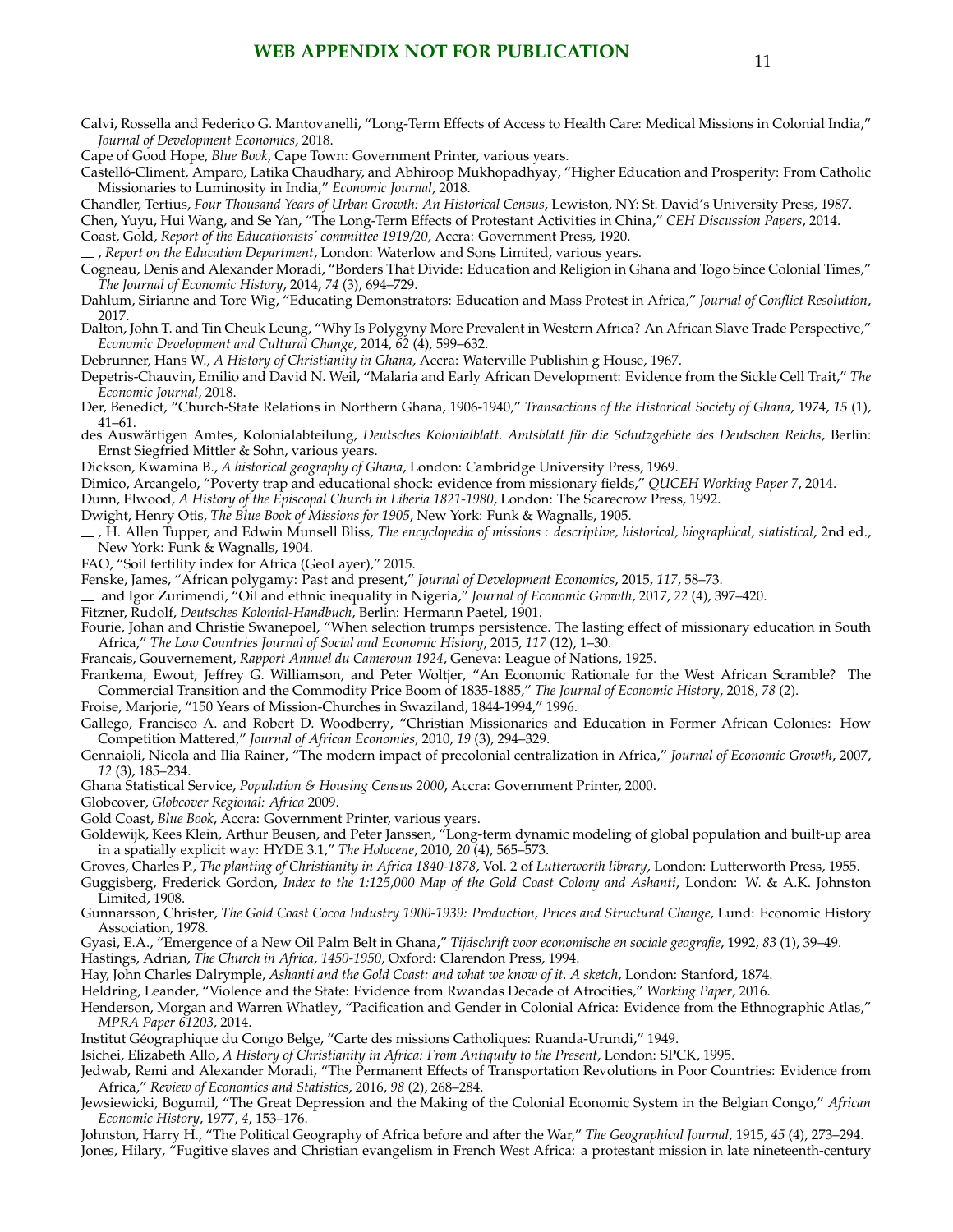<span id="page-55-0"></span>Senegal," *Slavery & Abolition*, 2017, *38* (1), 76–94.

Jones, Lauren Eden, "Killing the Indian, Saving the Man: The Long-run Cultural, Health, and Social Effects of Canada's Indian Residential Schools," *Working Paper*, 2014.

Kenya, *Blue Book*, Nairobi: Government Printer, various years.

Kudo, Yuya, "Missionary Influence on Marriage Practices: Evidence from the Livingstonia Mission in Malawi," *Journal of African Economies*, 2017, *26* (3), 372–431.

Lankina, Tomila and Lullit Getachew, "Mission or Empire, Word or Sword? The Human Capital Legacy in Postcolonial Democratic Development," *American Journal of Political Science*, 2012, *56* (2), 465–483.

Leone, Sierra, *Blue Book*, Freetown: Government Printer, various years.

- Lowes, Sara and Eduardo Montero, "Blood Rubber: The effects of labor coercion on institutions and culture in the DRC," *Unpublished manuscript Harvard University*, 2017.
- Mamo, Nemera, Sambit Bhattacharyya, Alexander Moradi, and Rabah Arezki, "Intensive and Extensive Margins of Mining and Development: Evidence from Sub-Saharan Africa," *CSAE Working Paper WPS-2017/05*, 2017.
- Mantovanelli, Federico G., "Christian Missions, HIV and Sexual Behavior in Sub-Saharan Africa," *Unpublished manuscript Boston College*, 2014.
- and Rossella Calvi, "Literacy and Economic Development: Evidence from Indian Districts," *Unpublished manuscript Rice University*, 2016.
- Martin, James Henry and J. Bernard Sheldon, *Ministers and probationers of the Methodist Church, formerly Wesleyan, Primitive, and United Methodist, with their appointments in chronological and alphabetical order; also lists of the presidents, vice-presidents, and the secretaries of the several conferences, together with an alphabetical list of deceased ministers*, London: Methodist Pub. House, 1964.
- Matsuura, Kenji and Cort J. Willmott, "Terrestrial Air Temperature and Precipitation: 1900-2007 Gridded Monthly Time Series, Version 4.01," 2015.

Menon, Nidhiya and Kathleen McQueeney, "Christianity and Infant Health in India," *Unpublished manuscript Brandeis University*, 2017.

- Michalopoulos, Stelios, Louis Putterman, and David N. Weil, "The Influence of Ancestral Lifeways on Individual Economic Outcomes in Sub-Saharan Africa," *Journal of the European Economic Association*, 2018.
- Miller, Jon, *Missionary zeal and institutional control: organizational contradictions in the Basel Mission on the Gold Coast, 1828-1917*, Grand Rapids, Michigan ; Cambridge, U.K.: William B. Eerdmans, 2003.
- Montgomery, Max, "Colonial Legacy of Gender Inequality: Christian Missionaries in German East Africa," *Politics & Society*, 2017, *45* (2), 225–268.
- Murdock, George Peter, "Ethnographic Atlas: A Summary," *Ethnology*, 1967, *6* (2), 109–236.
- Muscona, Jacob, Nathan Nunn, and James A. Robinson, "Keeping it in the family: linearge organization and the scope of trust in sub-Saharan Africa," *American Economic Review: Papers & Proceedings*, 2017, *107* (5), 565–571.
- Nangula, Eino, "The role of the Evangelical Lutheran Church in Namibia (ELCIN) as a pioneer of social development through Education in Ovamboland (18701970): A Church Historical Study," 2013.
- Nigeria, *Blue Book*, Lagos: Government Printer, various years.
- NOAA, "Average Visible, Stable Lights, and Cloud Free Coverages," 2012.
- Nsi, Michel Assoumou, *L'Eglise catholique au Gabon: De l'enterprise missionaire `a la mise en place d'une ´eglise locale 1844-1982 ´* , Saint-Denis: Connaissances et Savoirs, 2017.

Nunn, Nathan, "The Long-term Effects of Africa's Slave Trades," *Quarterly Journal of Economics*, 2008, *123* (1), 139–176.

, "Religious Conversion in Colonial Africa," *American Economic Review Papers and Proceedings*, 2010, *100* (2), 147–152.

- , "Gender and Missionary Influence in Colonial Africa," in Emmanuel Akyeampong, Robert H. Bates, Nathan Nunn, and James Robinson, eds., *Africa's Development in Historical Perspective*, New York: Cambridge University Press, 2014, pp. 489–512.
- and Leonard Wantchekon, "The Slave Trade and the Origins of Mistrust in Africa," *American Economic Review*, 2011, *101* (7), 3221–3252.
- Nyasaland, *Blue Book*, Zomba: Government Printer, various years.
- Obikili, Nonso, "The impact of the slave trade on literacy in West Africa: Evidence from the colonial era," *Journal of African Economies*, 2016, *25* (1), 1–27.

Odamtten, S. K., *The missionary factor in Ghana's development up to the 1880's*, 1st ed., Accra: Waterville Pub. House, 1978.

of Nations, League, *Rapport Annuel du Togo 1924*, Geneva: Gouvernement Francais, 1925.

- Okoye, Dozie, "Things Fall Apart? Missions, Institutions, and Interpersonal Trust," *Unpublished manuscript Dalhousie University*, 2017.
- and Roland Pongou, "Sea Changes: The Transatlantic Slave Trade and Missionary Activity in Africa," *Unpublished manuscript Dalhousie University and University of Ottawa*, 2017.
- $\ldots$ ,  $\ldots$ , and T. Yokossi, "On the dispensability of new transportation technologies: Evidence from the heterogeneous impact of railroads in Nigeria," *Unpublished manuscript Dalhousie University and University of Ottawa*, 2017.
- Osei, Samuel Kwesi, "Combining Geo-Historical Information with GIS Techniques: An Example of the Historical Slave Route Heritage in Ghana," in James Anquandah, Benjamin Kankpeyeng, and Wazi Apoh, eds., *Current Perspectives in the Archeology of Ghana*, Legon: University of Ghana Readers, 2014.
- Owolabi, Olukunle P., "Literacy and Democracy despite Slavery: Forced Settlement and Postcolonial Outcomes in the Developing World," *Journal of Comparative Politics*, 2015, *48* (1), 43–78.
- Pierskalla, Jan, Alexander De Juan, and Max Montgomery, "The Territorial Expansion of the Colonial State: Evidence from German East Africa 18901909," *British Journal of Political Science*, 2017, p. 127.
- Reimer, Dietrich, "Arbeitsgebiet der Norddeutschen Mission in Süd-Togo und auf der Goldküste. Stand beim 75-jährigen Jubilaum 1911," 1911. ¨
- Reindorf, Carl Christian and J. G. Christaller, *History of the Gold Coast and Asante: based on traditions and historical facts comprising a period of more than three centuries from about 1500 to 1860*, Basel: The author, 1895.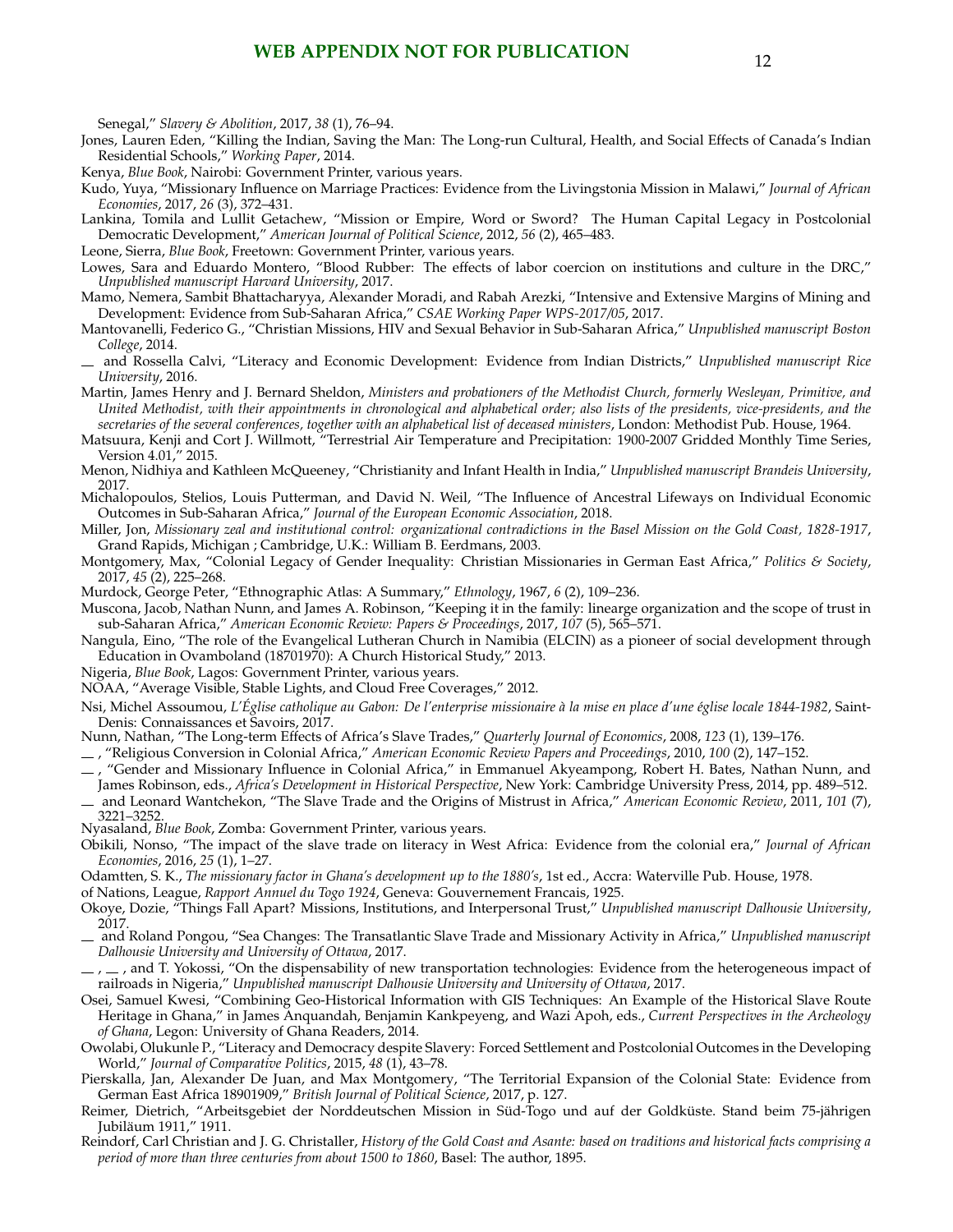## **WEB APPENDIX NOT FOR PUBLICATION** 13

<span id="page-56-0"></span>Rhodesia, Northern, *Blue Book*, Lusaka: Government Printer, various years.

Ricart-Huguet, Joan, "Who Governs? Colonial Education and Regional Political Inequality," *Unpublished manuscript Princeton University*, 2016.

, "The Origins of Colonial Investments in former British and French Africa," *Unpublished manuscript Princeton University*, 2017.

Roome, William R. M., *Ethnographic Survey of Africa: Showing the Tribes and Languages; also the Stations of Missionary Societies*, London: Edward Stanford Ltd., 1925.

Schlatter, Wilhelm, *Geschichte der Basler Mission, 1815-1915*, Basel: Missionsbuchhandlung, 1916.

- Schott, Otto, *The Basel mission on the Gold-Coast, Western Africa on the 1st January 1879: A Retrospect on Fifty Years of Mission Work*, Basel: Felix Schneider, 1879.
- Schreiber, D.A.W., *Bausteine zur Geschichte der Norddeutschen Missions-Gesellschaft*, Bremen: Verlag der Norddeutschen Missions-Gesellschaft, 1936.
- Sill, Ulrike, *Encounters in quest of Christian womanhood: the Basel Mission in pre- and early colonial Ghana* Studies in Christian mission, Boston: Brill, 2010.

Sluglett, Peter, *Atlas of Islamic History*, New York: Routledge, 2014.

Société des Missions Africaines, "Biographie des confréres défunts - decas par ordre alphabétique," 2016.

Sroemberger, Locher Hornberger Riis, *Die Goldkueste und westliche Sklavenkste sowie das suedliche Asante Reich in Westafrika*, Basel Mission Archive BMA ATL-31.010.004: Evangelischen Missionsgesellschaft Basel, 1879.

Tanganyika, *Blue Book*, Dar es Salam: Government Printer, various years.

Uganda, *Blue Book*, Entebbe: Government Printer, various years.

Waldinger, Maria, "The long-run effects of missionary orders in Mexico," *Journal of Development Economics*, 2017, *127*, 355–378.

- Wantchekon, Leonard, Natalija Novta, and Marko Klašnja, "Education and Human Capital Externalities: Evidence from Colonial Benin," *The Quarterly Journal of Economics*, 2015, *130* (2), 703–757.
- Wesleyan Methodist Church, *Minutes of Several Conversations at the ... Yearly Conference of the People Called Methodists*, London: Wesleyan Conference Office, various years.
- Wietzke, Frank-Borge, "Historical Origins of Uneven Service Supply in Sub-Saharan Africa. The Role of Non-State Providers," *Journal of Development Studies*, 2014, *50* (12), 1614–1630.
- , "Long-term consequences of colonial institutions and human capital investments: Sub-national evidence from Madagascar," *World Development*, 2015, *66*, 293–307.
- Williamson, S.G., "Missions and Education in the Gold Coast," *International Review of Missions*, 1952, *41* (3), 364–373.

Wiltgen, Ralph M., *Gold Coast mission history, 1471-1880*, Techny, Ill.: Divine Word Publications, 1956.

Woodberry, Robert D., "The Missionary Roots of Liberal Democracy," *American Political Science Review*, 2012, *106* (2), 244–274.

- Wuepper, David and Johannes Sauer, "Explaining the performance of contract farming in Ghana: The role of self-efficacy and social capital," *Food Policy*, 2016, *62* (2), 11–27.
- and , "Moving forward in rural Ghana: Investing in social and human capital mitigates historical constraints," *Economic History of Developing Regions*, 2017, *32* (2), 177–209.

#### Figure 1: Built Railroads and Placebo Railroads in Ghana, 1897-1932



*Notes:* The map displays railroads in 1932: (i) The *Western Line*: The line connects two gold fields (Tarkwa and Obuasi) and the Ashante capital Kumasi to the port of Sekondi; (ii) The *Eastern Line*: The line connects the colonial capital Accra to Kumasi; and (iii) The Huni-Valley-Kade line built in 1926-27: The line was built parallel to the coast to connect fertile land and a diamond mine (Kade). There are five *lines that were planned but not built*: Cape Coast-Kumasi 1873, Saltpond-Kumasi 1893, Apam-Kumasi 1897, Accra-Kumasi 1897 and Accra-Kpong 1898. (W), (E) and (C) show the western route, the eastern route, and the central route respectively. See Web Data Appendix for data sources.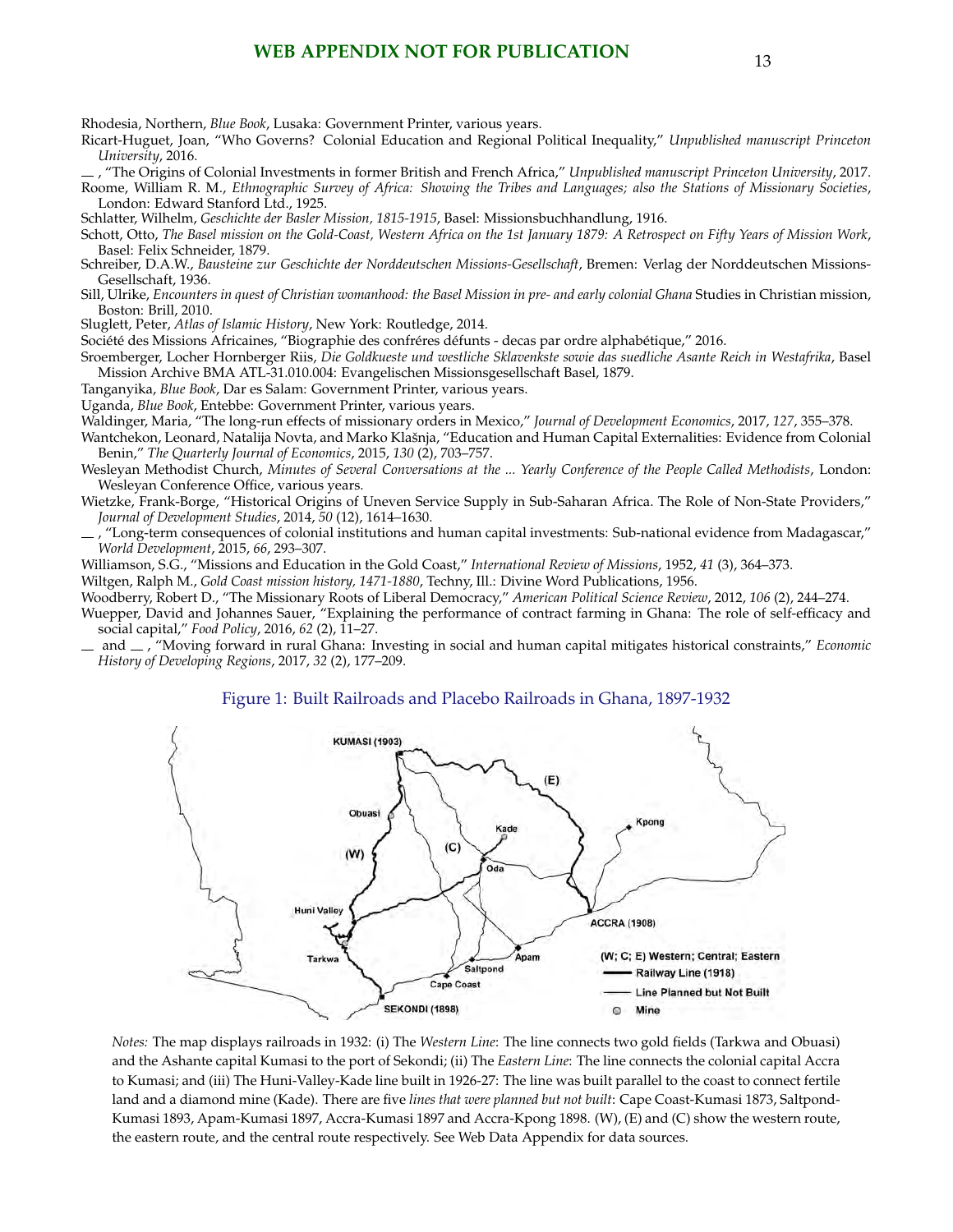Figure 2: Export Revenues of the Five Main Primary Commodities in Ghana, 1846-1932



*Notes:* The figure shows the annual total export value of Ghana's five main primary commodities in 1846-1932 (in constant British pounds; data not available for earlier years). See Web Data Appendix for data sources.





*Notes:* The figure shows the routes used by European explorers (dotted lines with an explorer's name attached to it) and the location of the mission stations (circles) circa 1924 (taken from [Roome](#page-56-0) [\(1925\)](#page-56-0)).



#### Figure 4: Measurement Error in the Georeferencing of Mission Locations, sub-Saharan Africa

*Notes:* This graph shows for 109 sub-Saharan African missions the distribution of the Euclidean distance (in km) between the true locations (based on the country and the name of the missions) and the locations georeferenced in ArcGIS by [Nunn](#page-55-0) [\(2010\)](#page-55-0) and Cagé and Rueda [\(2016\)](#page-53-0) based on the [Beach](#page-53-0) [\(1903\)](#page-53-0) and [Roome](#page-56-0) [\(1925\)](#page-56-0) atlas maps.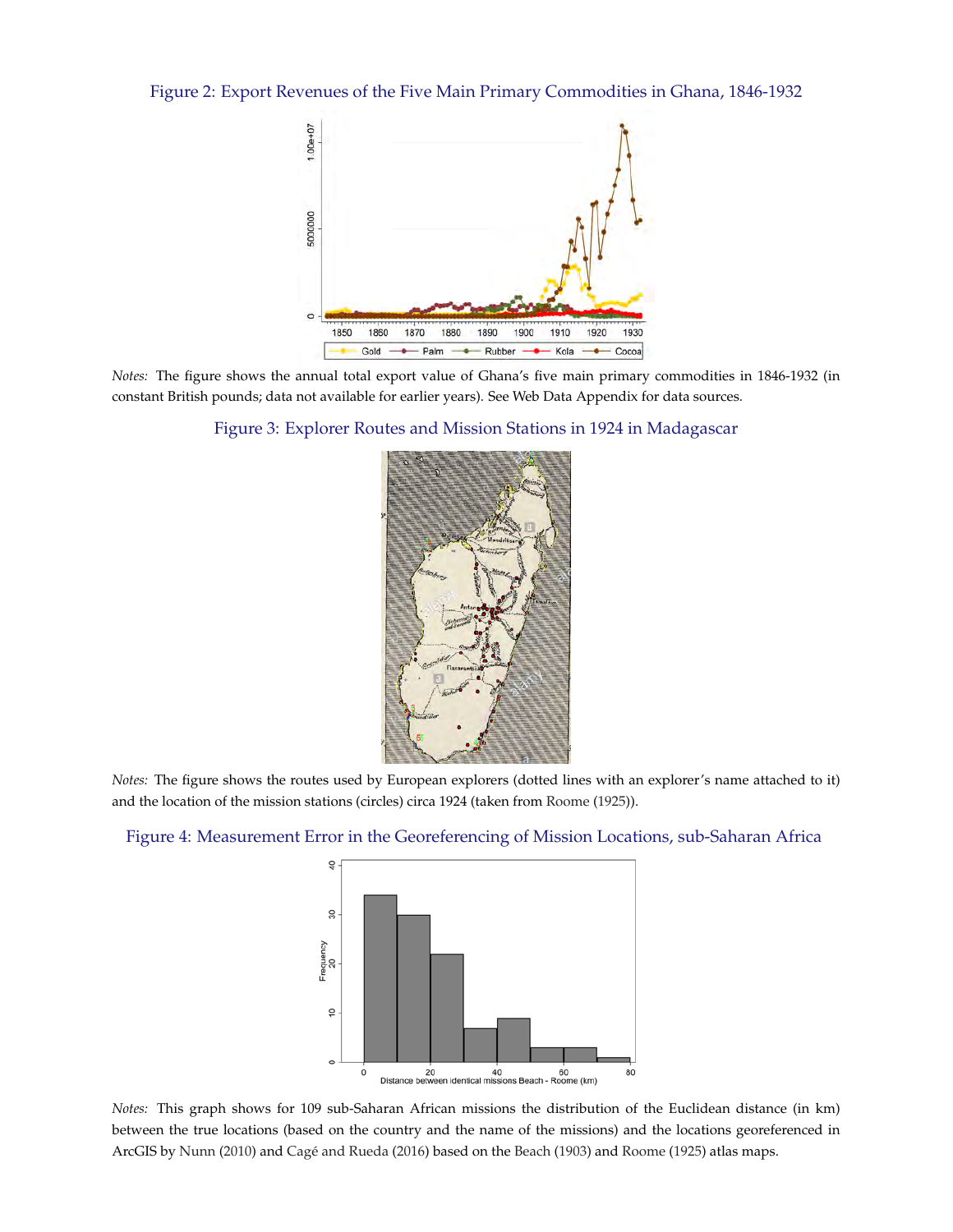<span id="page-58-0"></span>

| <b>Mission Years</b> | 1931<br>1921,<br>1938<br>1902, 1925, 1<br>1923<br>1911,<br>1923<br>[901,<br>924 <sup>†</sup><br>914.<br>1924†<br>1924<br>920<br>923                                                                                                                           | $1911+$<br>1924, 1928†<br>1923<br>920-1985<br>.849†<br>1908,<br>924<br>924†<br>924<br>924<br>1904<br>904<br>920                                                                                                                                                                                                                      | etrosp. interviews<br>1911+<br>1935†<br>542-1810†<br>1924<br>924†<br>1908.<br>924 <sub>1</sub><br>924,<br>1923<br>924<br>908<br>900                                                                                                                                                                                                                                                                                | 1925, 1938†<br>1953†<br>1924.<br>1928<br>928<br>1924<br>1928<br>1924<br>924<br>$\overline{5}$<br>1919-33<br>.900<br>914,<br>924,<br>924,<br>1902.<br>924.<br>924<br>924<br>908<br> 924 <br>914<br>897                                                                                                                                                                            | 1911†<br>900, 1929<br>1911<br>1<br>609-1767<br>880-2011<br>1908,<br>$1900+$<br>1908,<br>1924<br>1924                                                                                                                                                                                                                                  |
|----------------------|---------------------------------------------------------------------------------------------------------------------------------------------------------------------------------------------------------------------------------------------------------------|--------------------------------------------------------------------------------------------------------------------------------------------------------------------------------------------------------------------------------------------------------------------------------------------------------------------------------------|--------------------------------------------------------------------------------------------------------------------------------------------------------------------------------------------------------------------------------------------------------------------------------------------------------------------------------------------------------------------------------------------------------------------|----------------------------------------------------------------------------------------------------------------------------------------------------------------------------------------------------------------------------------------------------------------------------------------------------------------------------------------------------------------------------------|---------------------------------------------------------------------------------------------------------------------------------------------------------------------------------------------------------------------------------------------------------------------------------------------------------------------------------------|
| Outcome              | Christianity, years of educ., gender attitudes<br>GDP/c, years of educ., child mortality<br>iteracy, religion, height<br>iteracy, years of educ.<br>Historical polygamy<br>ears of educ<br>Jemocracy<br>iteracy<br>rust                                       | HIV infection rates, HIV-related sexual behavior<br>Polygamy, matrilineal descent, land inheritance<br>Religion, marriage, fertility, etc.<br>Jrbanization, industrial firms<br>anguage development<br>school supply, income<br>iteracy, democracy.<br>Child malnutrition<br>Private schooling<br>lears of educ.<br>Polygamy<br>rust | ears of educ., social mobility, political activism, etc.<br>Performance of contract farming<br>Violence prosecution, violent events, state presence<br>Jewspaper readership, trust, education, etc.<br>Polygamy, women's marriage age<br>iteracy, years of educ., religion<br>Numeracy growth<br>Post-colonial minister shares<br>lears of educ., wealth<br><b><i><u>dightlights</u></i></b><br>iteracy<br>iteracy | lears of educ, occupational choices, wealth, etc.<br>ears of educ, literacy, wealth, urban etc.<br>Development aid project allocation<br>iteracy, self-employment<br>Pre-colonial trading post<br>Rubber concession areas<br>Height-for-age z-scores<br>ears of educ., literacy<br>ineage system, trust<br>Colonial stations<br>Mass protests<br>Social capital<br>Educ., skills | ** Study uses mission locations. *** Study uses the share/number of Christian converts. † Study uses a mission atlas.<br>(ears of educ., literacy, income, skilled labor etc.<br>iteracy, School enrollment<br>BMI, height, health status<br>Education, wealth<br><b>HIV</b> prevalence<br>Social mobility<br>Common law<br>uminosity |
| Correlation          | $\circ$                                                                                                                                                                                                                                                       | $^{+/-}$<br>$\circ$<br>$\circ$<br>$\ddot{}$<br>$\circ$                                                                                                                                                                                                                                                                               | na<br>$\circ$<br>$^{+}$<br>$^{+}$<br>$\ddot{}$<br>$^{+}$<br>- 1                                                                                                                                                                                                                                                                                                                                                    | na<br>$\circ$                                                                                                                                                                                                                                                                                                                                                                    | $\,{}^+$<br>$\,{}^+$<br>$\circ$                                                                                                                                                                                                                                                                                                       |
| Unit                 | Cross-country<br>Cross-country<br>Individual<br>Individual<br>Individual<br>Regional<br>District<br>County<br>Ethnic                                                                                                                                          | Cross-counrty<br>Individual<br>Individual<br>ndividual<br>ndividua<br>District<br>District<br>District<br>County<br>Ethnic<br>Ethnic<br>Ethnic                                                                                                                                                                                       | Cross-country<br>Individual<br>ndividual<br>Individual<br>Individual<br>Individua<br>Individual<br>Province<br>Locality<br>District<br>District<br>District                                                                                                                                                                                                                                                        | Concession<br>ndividual<br>Individual<br>ndividual<br>ndividual<br>Individual<br>Individual<br>Individual<br>ndividual<br>Individual<br>Individua<br>Grid cell<br>District                                                                                                                                                                                                       | Municipality<br>Department<br>Individual<br>Individual<br>Individua<br>Grid cell<br>District<br>Iown                                                                                                                                                                                                                                  |
| Location             | Asia, LAC<br>Ghana<br>China<br>India<br>SSA<br><b>SSS</b><br>SSA<br>SSA,                                                                                                                                                                                      | Madagascar<br>South Africa<br>Madagascar<br>SSA<br>Nigeria<br>Developing<br>Canada<br>China<br>SSA<br>ASS<br><b>SSA</b><br><b>SSA</b>                                                                                                                                                                                                | Rwanda<br>Nigeria<br>Mexico<br>Malawi<br>Ghana<br>Ghana<br>Benin<br>India<br>India<br>SSA<br>SSA                                                                                                                                                                                                                                                                                                                   | Germ. East Afr.<br>DR Congo<br>Tanzania<br>Nigeria<br>Nigeria<br>Nigeria<br>SSA<br>Nigeria<br>Ghana<br>India<br>SSA<br>SSA<br>SSA                                                                                                                                                                                                                                                | Guatemala<br>3LAC<br>India<br>India<br>SSA<br>SSA<br>ASA<br>SSA                                                                                                                                                                                                                                                                       |
| Study                | ankina and Getachew (2012)***<br>Num and Wantchekon (2011)**<br>$(2010)*$<br>Cogneau and Moradi (2014)**<br>Acemoglu et al. (2014)*<br>Dalton ănd Leung (2014)**<br>Chen et al. (2014)***<br>Num (2010, 2014)**<br>Gallego and Woodberry<br>Woodberry (2012)* | Henderson and Whatley (2014)**<br>Fourie and Swanepoel (2015)**<br>Buzasi and Foldvari (2015)**<br>Okoye (2017)**<br>Bai and Kung (2015)***<br>Mantovanelli (2014)<br>Wietzke (2014)**<br>Wietzke (2015)**<br>Owólabi (2015)*<br>Fenske (2015)**<br>ones (2014)**<br>Dimico $(2014)$                                                 | Mantovanelli and Calvi (2016)**<br>Mantovanelli and Calvi (2016)**<br>Wuepper and Sauer $(2016)^{**}$<br>Heldring $(2016)^{**}$<br>Baten and Cappelli $(2016)^*$<br>Ricart-Huguet $(2016)^*$<br>Cagé and Rueda (2016)**<br>Wantchekon et al. (2015)<br>Boateng et al. (2017)**<br>Waldinger (2017)<br>Kudo (2017)**<br>Obikili (2016)                                                                              | Alpino and Hammersmark (2017)<br>Menon and McQueeney (2017)**<br>Okoye (2017)**<br>Dahlum and Wig (2017)**<br>Fenske and Zurimendi (2017)**<br>Muscona et al. (2017)**<br>Ricart-Huguet (2017)**<br>Lowes and Montero (2017)**<br>Wuepper and Sauer (2017)**<br>Okoye and Pongou (2017)**<br>Okoye et al. (2017)**<br>Pierskalla et al. (2017)**<br>Montgomery (2017)**          | Calvi and Mantovanelli (2018)**<br>Anderson (forthcoming)**<br>Castelló-Climent et al. (2018)**<br>3amo and McCleary (2017)***<br>Michalopoulos et al. (2018)**<br>Valencia Caicedo (2017)**<br>Cagé and Rueda (2017)**<br>Alesina et al. (2018)**                                                                                    |

Table 1: 55 SELECTED STUDIES ON THE LONG-TERM EFFECTS OF COLONIAL MISSIONS, 2010-2018 Table 1: 55 SELECTED STUDIES ON THE LONG-TERM EFFECTS OF COLONIAL MISSIONS, 2010-2018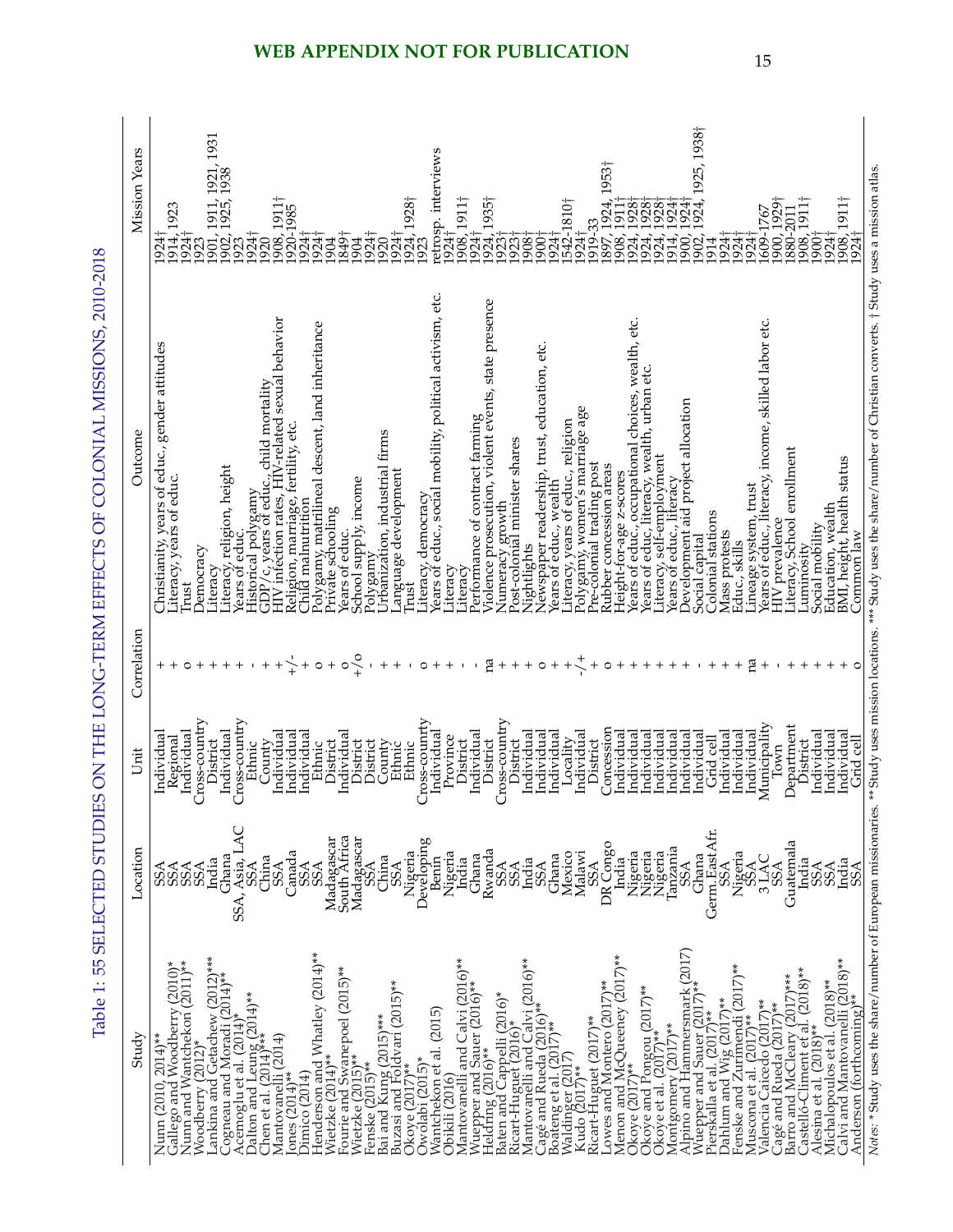### Table 2: CORRELATES OF THE TOTAL NUMBER OF MISSIONS, LONG-DIFFERENCES

| Dependent Variable:                              | Log Number of Missions in the Cell in Selected Year: |                       |                       |                        |  |
|--------------------------------------------------|------------------------------------------------------|-----------------------|-----------------------|------------------------|--|
|                                                  | 1850                                                 | 1875                  | 1897                  | 1932                   |  |
|                                                  | (1)                                                  | (2)                   | (3)                   | (4)                    |  |
| Log Number of Mission in  / 1850 / 1875 / 1897   |                                                      | $0.302**$             | $0.595***$            | $0.440***$             |  |
|                                                  |                                                      | [0.121]               | [0.076]               | [0.050]                |  |
| Dummy if Mission in Selected Year                | $0.740***$                                           | $0.772***$            | $0.832***$            | $0.983***$             |  |
|                                                  | [0.033]                                              | [0.040]               | [0.026]               | [0.028]                |  |
| Historical Malaria Index                         | $-0.000$<br>[0.000]                                  | 0.001<br>[0.001]      | $0.005***$<br>[0.002] | $-0.019***$<br>[0.006] |  |
| Dummy if Port in the Cell 1850                   | $-0.014$                                             | 0.078                 | $-0.120$              | 0.137                  |  |
|                                                  | [0.015]                                              | [0.057]               | [0.078]               | [0.112]                |  |
| Log Distance to Coast                            | $-0.001$                                             | 0.002                 | 0.013                 | $-0.068***$            |  |
|                                                  | [0.001]                                              | [0.003]               | [0.009]               | [0.021]                |  |
| Dummy if Large Pre-Colonial City 1800            | $-0.102$                                             | $-0.138$              | $-0.112$              | 0.061                  |  |
|                                                  | [0.076]                                              | [0.105]               | [0.089]               | [0.152]                |  |
| Dummy if Headchief Town 1901                     | 0.001                                                | 0.006                 | 0.004                 | $0.171**$              |  |
|                                                  | [0.004]                                              | $[0.024]$             | [0.027]               | $[0.072]$              |  |
| Dummy if Outside Gold Coast Colony 1850          | $-0.001$                                             | $-0.004$              | $-0.015*$             | $0.212***$             |  |
|                                                  | [0.001]                                              | [0.004]               | [0.009]               | [0.036]                |  |
| Dummy if Largest or 2nd Largest City 1901        | $0.258***$                                           | 0.194<br>[0.162]      | 0.132                 | $0.365*$               |  |
|                                                  | [0.083]                                              |                       | [0.174]               | [0.214]                |  |
| Dummy if Navigable River 10 Km                   | $-0.001$                                             | $-0.004*$             | $-0.004$              | 0.030                  |  |
| Dummy if Ashanti Trade Route 1850 10 Km          | [0.000]<br>0.000                                     | [0.002]<br>0.001      | [0.007]<br>0.002      | [0.022]<br>$0.044***$  |  |
|                                                  | [0.001]                                              | [0.003]               | [0.005]               | [0.015]                |  |
| Dummy if Non-Ashanti Trade Route 1850 10 Km      | 0.000                                                | $0.002*$              | 0.001                 | $-0.007$               |  |
|                                                  | [0.000]                                              | [0.001]               | [0.005]               | [0.014]                |  |
| Dummy if Railroad 1932 10 Km                     | $-0.001$                                             | 0.001                 | $-0.011$              | $0.092*$               |  |
|                                                  | [0.001]                                              | [0.006]               | [0.018]               | [0.049]                |  |
| Dummy if Road 1930 10 Km                         | $-0.000$                                             | $-0.001$              | $-0.001$              | $-0.012$               |  |
|                                                  | [0.000]                                              | [0.001]               | [0.002]               | [0.010]                |  |
| Log Urban Population 1891                        | 0.000                                                | 0.002                 | 0.001                 | 0.014                  |  |
|                                                  | [0.001]                                              | [0.002]               | [0.004]               | [0.009]                |  |
| Log Urban Population 1901                        | $-0.000$<br>[0.001]                                  | $-0.001$<br>$[0.002]$ | $0.005*$<br>[0.003]   | $-0.004$<br>[0.006]    |  |
| Log Urban Population 1931                        | 0.000                                                | 0.000                 | $-0.002*$             | $0.014***$             |  |
|                                                  | [0.000]                                              | [0.001]               | $[0.001]$             | $[0.004]$              |  |
| Log Rural Population 1901                        | $-0.000$                                             | 0.001                 | $0.003*$              | $0.023***$             |  |
|                                                  | $[0.000]$                                            | [0.001]               | $[0.002]$             | [0.005]                |  |
| Log Rural Population 1931                        | 0.000                                                | $-0.000**$            | $-0.001$              | $0.003*$               |  |
|                                                  | [0.000]                                              | [0.000]               | [0.000]               | [0.001]                |  |
| Log Normalized Slave Exports 15th-19th Centuries | $-0.000$                                             | $-0.003**$            | $-0.004$              | 0.010                  |  |
|                                                  | [0.000]                                              | [0.001]               | [0.003]               | [0.007]                |  |
| Dummy if Slave Market 1800 50 Km                 | 0.000                                                | 0.001                 | $-0.003$              | 0.005                  |  |
| Dummy if Palm Oil Plantation 1900-1936 50 Km     | [0.000]<br>0.000                                     | [0.002]<br>0.006      | [0.004]<br>$-0.001$   | [0.012]<br>$0.093**$   |  |
|                                                  | [0.001]                                              | [0.006]               | $[0.014]$             | [0.037]                |  |
| Dummy if Kola-Producing Cell 1932                | $-0.000$                                             | $-0.009**$            | 0.001                 | 0.039                  |  |
|                                                  | [0.001]                                              | [0.004]               | [0.011]               | [0.031]                |  |
| Dummy if Rubber Plantation 1900-1936 50 Km       | $-0.000$                                             | $-0.010$              | 0.001                 | $0.141***$             |  |
|                                                  | [0.002]                                              | [0.007]               | [0.014]               | [0.035]                |  |
| Dummy if Cocoa-Producing Cell 1927               | $-0.000$                                             | $0.009*$              | $0.029***$            | $0.144***$             |  |
|                                                  | [0.002]                                              | [0.005]               | [0.011]               | [0.032]                |  |
| Dummy if Mine (Central Location) 1932 50 Km      | $-0.003*$<br>[0.001]                                 | $-0.008*$<br>[0.004]  | $-0.014$<br>[0.011]   | 0.034<br>[0.034]       |  |
|                                                  | 0.97                                                 | 0.92                  | 0.92                  | 0.88                   |  |
| R-squared                                        |                                                      |                       |                       |                        |  |

*Notes:* For 2,091 cells and period [t-1;t], we regress the log number of missions in t on the log number of missions in t-1, a dummy if there is a mission in  $t$ , and the variables of Table [1.](#page-58-0) We omit the coefficients of area, rainfall, altitude, ruggedness, soil fertility, and a dummy if it was surveyed by the 1901 Census. Robust SE's: \* p<0.10, \*\* p<0.05, \*\*\* p<0.01. See Web Appendix for data sources.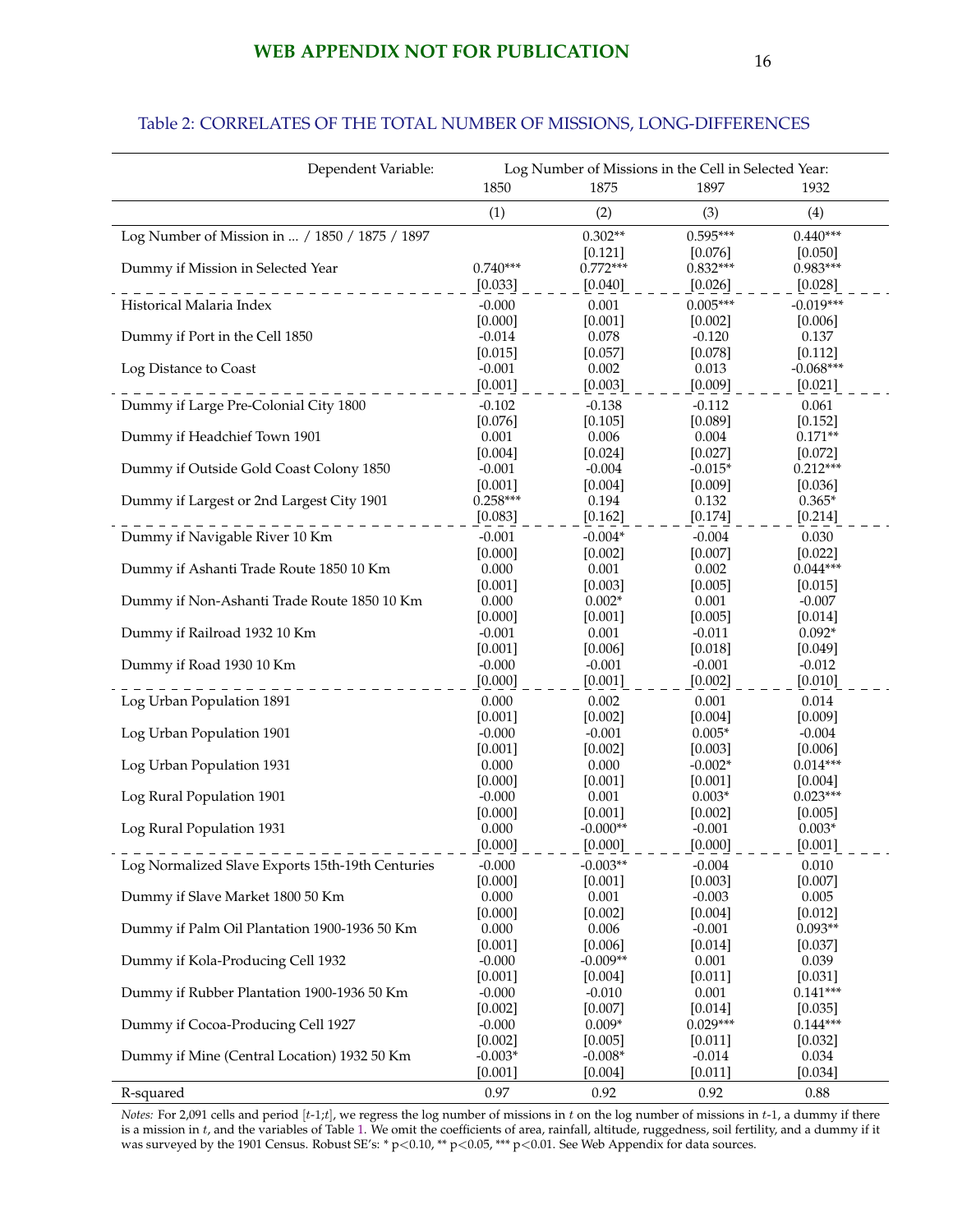## **WEB APPENDIX NOT FOR PUBLICATION** 17

#### Dependent Variable: Dummy if Main Station in the Cell in Selected Year: 1850 1875 1897 1932 (1)  $(2)$   $(3)$   $(4)$ Dummy if Main Station in ... / 1850 / 1875 / 1897 0.790\*\*\* 0.673\*\*\* 0.607\*\*\* 0.607\*\*\*  $[0.064]$   $[0.090]$   $[0.067]$ <br>0.201\*\*\* 0.073\*\*\* 0.088\*\*\* Dummy if Mission in Selected Year 0.308\*\*\*  $[0.110]$   $[0.064]$   $[0.022]$   $[0.018]$ Historical Malaria Index **0.001** 0.002 0.000 0.002 0.000 0.002  $[0.001]$   $[0.001]$   $[0.002]$   $[0.003]$ Dummy if Port in the Cell 1850 -0.034 0.045 0.226<sup>\*\*</sup> 0.110<br>
[0.113] 0.053] 0.053] 0.064] 0.101] 0.113]  $[0.101]$ Log Distance to Coast  $0.007*$  0.003 0.019<sup>\*\*</sup> 0.018  $[0.004]$   $[0.005]$   $[0.007]$   $[0.013]$ Dummy if Large Pre-Colonial City 1800 -0.019 -0.182 0.172 -0.091\*  $[0.013]$   $[0.138]$   $[0.154]$   $[0.054]$ Dummy if Headchief Town 1901 -0.023\* 0.047 0.028 0.088\* 0.047 0.028 0.088\*  $[0.041]$ Dummy if Outside Gold Coast Colony 1850 -0.009<sup>\*\*</sup> -0.007 -0.006 -0.004<br>[0.018] [0.018] [0.018] -0.007  $[0.005]$   $[0.005]$   $[0.010]$   $[0.018]$ Dummy if Largest or 2nd Largest City 1901 0.720\*\*\*  $0.241*$  0.247  $0.053$  $[0.103]$   $[0.141]$   $[0.172]$   $[0.066]$ Dummy if Navigable River 10 Km  $10 \text{ km}$  0.001  $0.007$  -0.002 0.002 0.002 0.002 0.002 0.002 0.002 0.002 0.002 0.002 0.002 0.002 0.002 0.002 0.002 0.002 0.002 0.002 0.002 0.002 0.002 0.002 0.002 0.002 0.002 0.002 0.002 0.00  $[0.001]$   $[0.006]$   $[0.008]$   $[0.012]$ Dummy if Ashanti Trade Route 1850 10 Km -0.000 0.001 -0.002 -0.003  $[0.003]$   $[0.004]$   $[0.005]$   $[0.009]$ Dummy if Non-Ashanti Trade Route 1850 10 Km  $0.002$  -0.000 0.006 0.008 0.008  $[0.001]$   $[0.002]$   $[0.004]$   $[0.009]$ <br>-0.008\* -0.003 -0.007 0.061\* Dummy if Railroad 1932 10 Km  $-0.008^*$   $-0.003$   $-0.007$   $0.061^*$ <br> $[0.010]$   $[0.017]$   $[0.034]$  $[0.004]$   $[0.010]$   $[0.017]$   $[0.034]$ <br>-0.001 0.001 -0.001 0.004 Dummy if Road 1930 10 Km  $-0.001$   $-0.001$   $-0.001$   $-0.001$   $-0.001$   $-0.004$  $[0.001]$   $\_\,\_\,\_\,\_\,\_$   $[0.001]$   $\_\,\_\,\_\,\_$   $[0.002]$   $\_\,\_\,\_\,\_$   $[0.005]$ Log Urban Population 1891 **-0.001** 0.001 0.001 0.004 0.013<sup>\*\*</sup>  $[0.002]$   $[0.002]$   $[0.004]$   $[0.006]$ <br>0.002 0.002 0.007\*\* 0.014\*\* Log Urban Population 1901  $[0.002]$   $[0.002]$   $[0.003]$   $[0.006]$ <br>-0.000 -0.001 -0.001 0.007\*\*\* Log Urban Population 1931 -0.000 -0.000 -0.001 -0.001 -0.001 -0.001 -0.007\*\*<br>[0.001] -0.001 -0.001 -0.001 -0.001  $[0.000]$   $[0.001]$   $[0.001]$   $[0.003]$ Log Rural Population 1901 **0.002\*** -0.002 0.002 -0.003 -0.003<br>[0.002] 0.002 0.002 0.003  $[0.001]$   $[0.002]$   $[0.002]$   $[0.003]$ <br>-0.000\* 0.000 -0.001\*\* -0.001 Log Rural Population 1931  $[0.000]$   $[0.000]$   $[0.000]$   $[0.000]$   $[0.001]$

#### Table 3: CORRELATES OF THE MAIN MISSION STATIONS, LONG-DIFFERENCES

*Notes:* For 2,091 cells and period  $[t-1,t]$ , we regress a dummy if there is a main station in t on a dummy if there is a main station in  $t-1$ , a dummy if there is a mission in t, and the variables of Table [1.](#page-58-0) We omit the coefficients of area, rainfall, altitude, ruggedness, soil fertility, and a dummy if it was surveyed by the 1901 Census. Robust SE's: \*  $p<0.10$ , \*\*  $p<0.05$ , \*\*\*  $p<0.01$ . See Web Appendix for data sources.

Log Normalized Slave Exports 15th-19th Centuries -0.000 -0.000 -0.000 -0.000 -0.006<br>[0.005] -0.000 -0.000 -0.000 -0.000 -0.000 -0.000 -0.000 -0.000 -0.000 -0.000 -0.000 -0.000 -0.000 -0.000 -0.

Dummy if Slave Market 1800 50 Km  $[0.002$   $-0.004$   $-0.001$   $-0.001$   $-0.008$ <br> $[0.003]$   $[0.004]$   $[0.008]$ 

Dummy if Palm Oil Plantation 1900-1936 50 Km  $0.008$  -0.007  $0.035***$  -0.001

Dummy if Kola-Producing Cell 1932 -0.008<sup>\*\*</sup> -0.001 -0.014 0.008

Dummy if Rubber Plantation 1900-1936 50 Km  $-0.011$   $-0.008$   $-0.013$   $-0.013$  0.026

R-squared 0.58 0.57 0.56 0.45

Dummy if Cocoa-Producing Cell 1927 0.014\*\* 0.009 0.004 0.009

Dummy if Mine (Central Location) 1932 50 Km

 $[0.001]$   $[0.002]$   $[0.002]$   $[0.005]$ 

 $[0.005]$   $[0.012]$   $[0.012]$   $[0.023]$ 

 $[0.004]$   $[0.006]$   $[0.010]$   $[0.023]$ 

 $[0.008]$   $[0.008]$   $[0.013]$   $[0.022]$ <br> $0.014***$   $0.004$   $0.009$   $0.064***$ 

 $[0.006]$   $[0.006]$   $[0.011]$   $[0.021]$ <br>  $-0.002$   $0.006$   $0.011$   $-0.041*$ 

 $[0.004]$   $[0.008]$   $[0.011]$   $[0.023]$ 

 $[0.003]$   $[0.004]$   $[0.008]$ <br>-0.007  $0.035***$  -0.001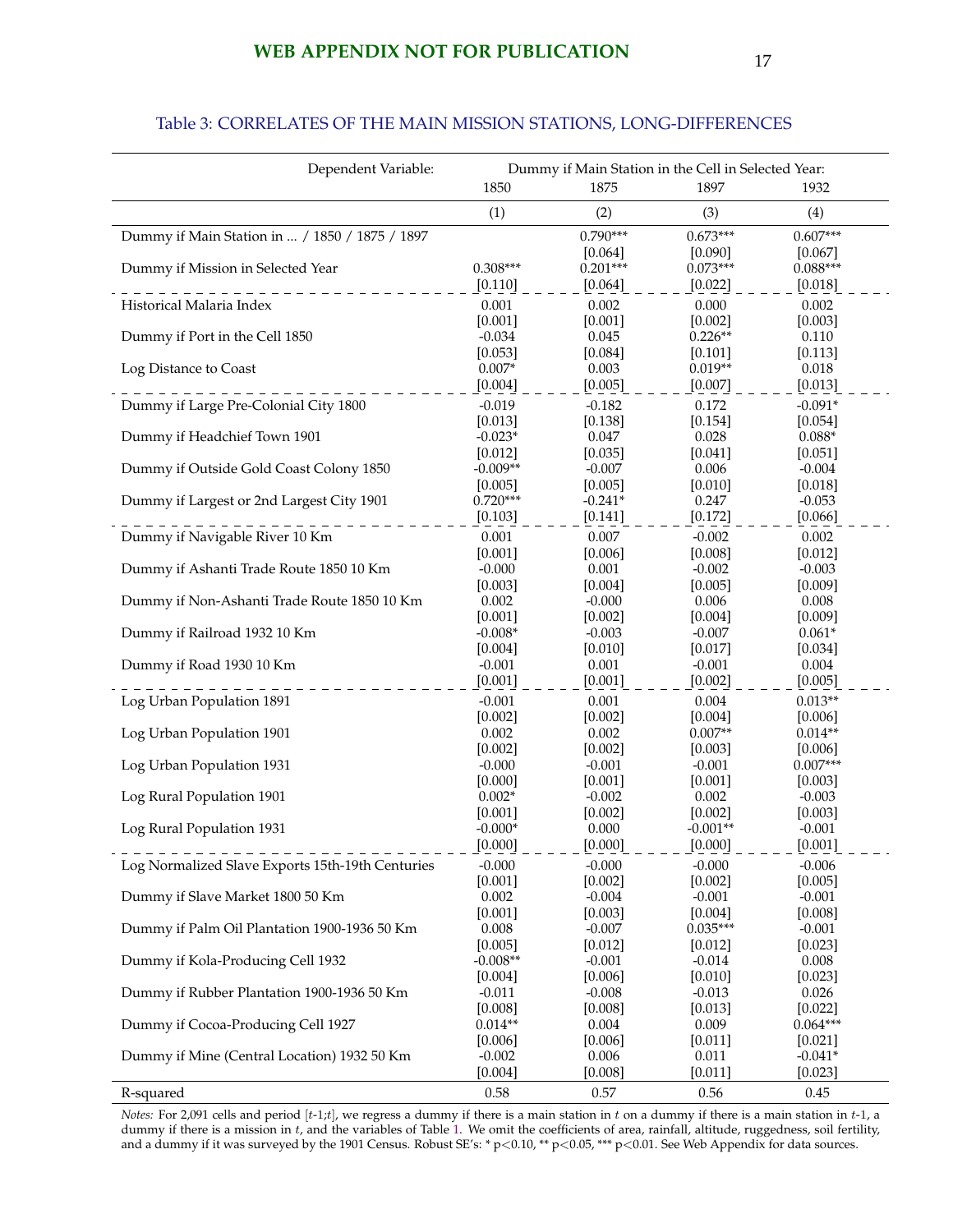#### Dependent Variable: Dummy if Mission School in the Cell in Selected Year: 1850 1875 1897 1932 (1)  $(2)$   $(3)$   $(4)$ Dummy if Mission School in ... / 1850 / 1875 / 1897 0.348\*\* 0.351\*\*\* 0.351\*\*\* 0.205\*\*\*  $[0.139]$   $[0.091]$   $[0.074]$ <br> $0.475***$   $0.198***$   $0.152***$ Dummy if Mission in Selected Year 0.677\*\*\*  $[0.109]$   $[0.091]$   $[0.036]$   $[0.020]$ Historical Malaria Index  $-0.000$  0.000  $-0.006*$  0.023\*\*\*  $[0.001]$   $[0.001]$   $[0.003]$   $[0.004]$ Dummy if Port in the Cell 1850 0.113\*\* -0.028 0.283\*\*\* 0.254\*\*\* 0.254\*\*\*<br>
[0.050] 0.100] 0.088] [0.094]  $[0.094]$ Log Distance to Coast  $-0.006$   $-0.000$   $0.005$   $0.052**$  $[0.004]$   $[0.006]$   $[0.012]$   $[0.016]$ Dummy if Large Pre-Colonial City 1800 0.033\* -0.125 -0.100 -0.088  $[0.019]$   $[0.105]$   $[0.064]$   $[0.084]$ Dummy if Headchief Town 1901 0.022<sup>\*\*</sup> -0.016 0.085<sup>\*\*</sup> 0.035<br>[0.041] 0.035 0.035 0.036] 0.046  $[0.041]$   $[0.035]$   $[0.056]$ <br>-0.002 -0.013 0.053\*\* Dummy if Outside Gold Coast Colony 1850 0.003 -0.002 -0.013 0.053\*\*  $[0.005]$   $[0.006]$   $[0.010]$   $[0.026]$ <br>0.289\*\*\* 0.025 -0.073 0.309\*\* Dummy if Largest or 2nd Largest City 1901  $[0.102]$   $[0.153]$   $[0.081]$   $[0.081]$   $[0.116]$ Dummy if Navigable River 10 Km  $[0.000]$   $[0.001$   $[0.001]$   $[0.011]$   $[0.016]$  $[0.001]$   $[0.005]$   $[0.011]$   $[0.016]$ Dummy if Ashanti Trade Route 1850 10 Km 0.003 -0.004 -0.001 -0.006  $[0.003]$   $[0.005]$   $[0.007]$   $[0.011]$ Dummy if Non-Ashanti Trade Route 1850 10 Km -0.003\*\* 0.006\* -0.002 -0.011  $[0.001]$   $[0.003]$   $[0.007]$   $[0.011]$ <br>0.007\* 0.003 -0.001 0.005 Dummy if Railroad 1932 10 Km  $0.007^*$   $0.003$   $0.001$   $0.005$   $0.03$   $0.003$   $0.003$   $0.005$   $0.038$  $[0.004]$   $[0.012]$   $[0.023]$   $[0.038]$ Dummy if Road 1930 10 Km 0.000 0.000 0.002 -0.007 0.010  $[0.001]$   $[0.002]$   $[0.004]$   $[0.007]$ Log Urban Population 1891 **0.000** 0.000 0.000 0.000 0.018\*\*\* 0.013\*  $[0.002]$   $[0.003]$   $[0.006]$   $[0.007]$ <br>-0.005\*\*\* -0.001 0.004 0.023\*\*\* Log Urban Population 1901  $[0.002]$   $[0.002]$   $[0.004]$   $[0.006]$ Log Urban Population 1931 **120 10001** 10.001 <sup>+</sup> 0.001 10.001 10.008<sup>\*\*\*</sup><br>
[0.001] 10.001 10.001 10.001 10.001 10.001 10.003  $[0.001]$   $[0.001]$   $[0.001]$   $[0.003]$ Log Rural Population 1901 **c** 0.002<sup>\*\*</sup> 0.001 0.002 0.008<sup>\*\*</sup>  $[0.001]$   $[0.001]$   $[0.002]$   $[0.004]$ <br>0.000 -0.000 -0.001 -0.003\*\*\* Log Rural Population 1931  $[0.000]$   $[0.000]$   $[0.000]$   $[0.001]$   $[0.001]$   $[0.001]$ Log Normalized Slave Exports 15th-19th Centuries  $0.000$   $-0.002$   $-0.006**$  0.003<br>[0.003] [0.003] [0.006]  $[0.001]$   $[0.002]$   $[0.003]$ Dummy if Slave Market 1800 50 Km  $[0.000$   $0.001$   $0.003$   $-0.003$   $-0.020**$ <br> $[0.003]$   $[0.005]$   $[0.010]$  $[0.002]$   $[0.003]$   $[0.005]$ Dummy if Palm Oil Plantation 1900-1936 50 Km  $-0.011*$  0.002 0.036\* 0.029  $[0.006]$   $[0.010]$   $[0.019]$   $[0.028]$ Dummy if Kola-Producing Cell 1932 0.004 -0.010 0.009 0.020  $[0.004]$   $[0.007]$   $[0.014]$   $[0.027]$ Dummy if Rubber Plantation 1900-1936 50 Km  $0.015*$  -0.016\* -0.027 0.070\*\*\*  $[0.008]$   $[0.010]$   $[0.017]$   $[0.026]$ <br>  $-0.003$   $0.009$   $-0.010$   $0.085***$ Dummy if Cocoa-Producing Cell 1927 -0.003 0.009 -0.010  $[0.006]$   $[0.008]$   $[0.013]$   $[0.025]$ <br>-0.008 -0.002 -0.027\* -0.050\*\* Dummy if Mine (Central Location) 1932 50 Km  $[0.006]$   $[0.010]$   $[0.016]$   $[0.024]$

#### Table 4: CORRELATES OF THE MISSION SCHOOLS, LONG-DIFFERENCES

*Notes:* For 2,091 cells and period  $[t-1,t]$ , we regress a dummy if there is a school in t on a dummy if there is a school in t-1, a dummy if there is a mission in  $t$ , and the variables of Table [1.](#page-58-0) We omit the coefficients of area, rainfall, altitude, ruggedness, soil fertility, and a dummy if it was surveyed by the 1901 Census. Robust SE's: \* p<0.10, \*\* p<0.05, \*\*\* p<0.01. See Web Appendix for data sources.

R-squared 0.79 0.65 0.57 0.45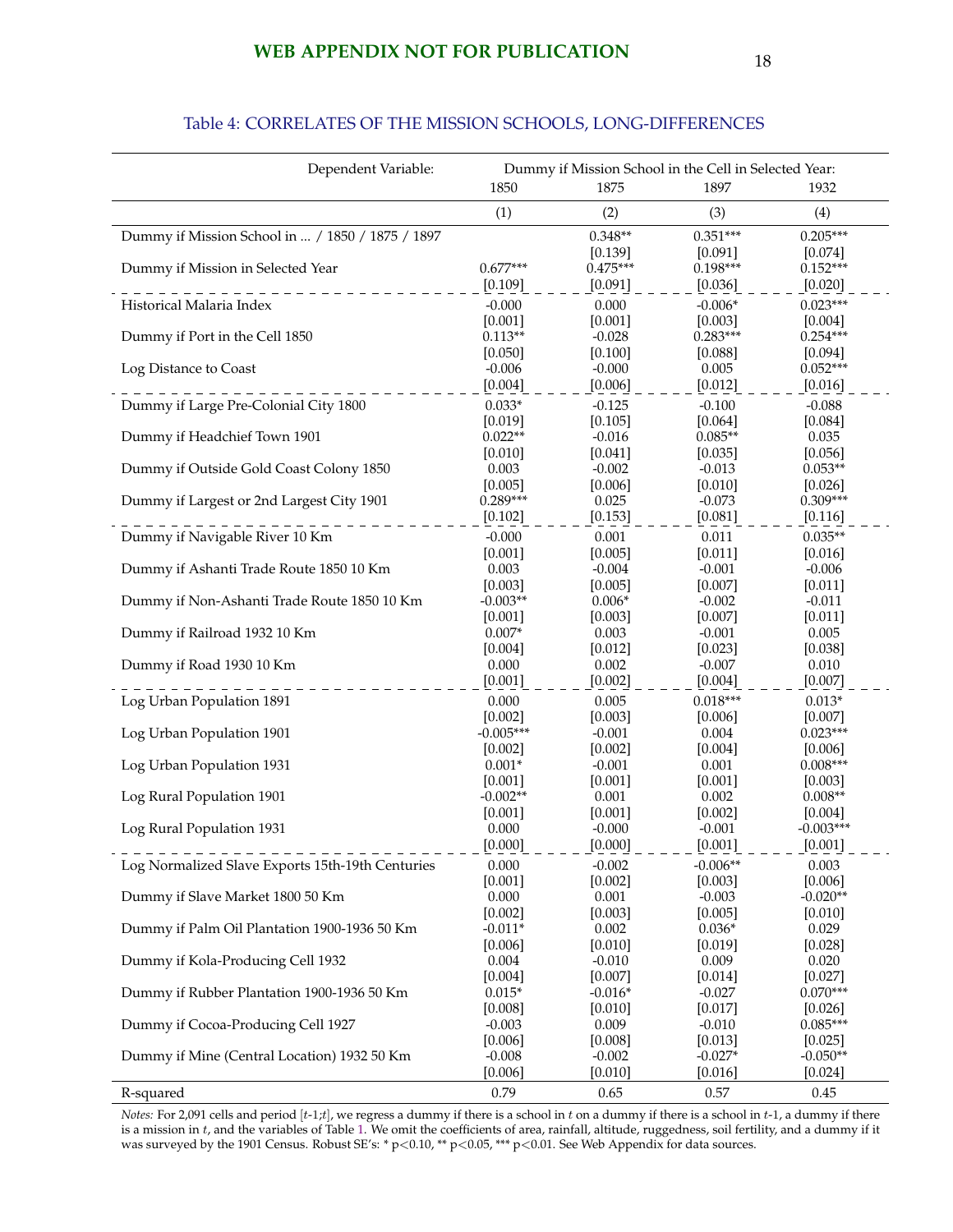## **WEB APPENDIX NOT FOR PUBLICATION** 19

## Table 5: CORRELATES OF MISSIONS, LONG-DIFF., DENOMINATION-LEVEL DATA

<span id="page-62-0"></span>

| Dependent Variable:                              | Dummy if Mission of Denomination in the Cell in Year: |                       |                         |                         |
|--------------------------------------------------|-------------------------------------------------------|-----------------------|-------------------------|-------------------------|
|                                                  | (1) 1850                                              | (2) 1875              | $(3)$ 1897              | $(4)$ 1932              |
| Dummy Mission Same Denom. /1850/1875/1897        |                                                       | $0.639***$            | $0.468***$              | $0.406***$              |
| Dummy Mission Other Denom.  / 1850/1875/1897     |                                                       | [0.073]<br>$-0.043*$  | [0.068]<br>$-0.016$     | [0.036]<br>$0.095***$   |
|                                                  |                                                       | [0.026]               | [0.025]                 | [0.026]                 |
| DummyMissionSameDenom.15Km/1850/1875/1897        |                                                       | $0.231***$<br>[0.060] | $0.295***$<br>$[0.050]$ | $0.220***$<br>$[0.030]$ |
| DummyMissionOtherDenom.15Km/1850/1875/1897       |                                                       | $-0.005$              | 0.012                   | $-0.154***$             |
|                                                  |                                                       | [0.025]               | [0.029]                 | [0.022]                 |
| Historical Malaria Index                         | $-0.001*$<br>[0.000]                                  | $-0.001*$<br>[0.001]  | $0.004***$<br>[0.001]   | $-0.001$<br>[0.003]     |
| Dummy if Port in the Cell 1850                   | $0.052*$                                              | 0.035                 | $0.078**$               | 0.031                   |
|                                                  | [0.028]                                               | [0.026]               | [0.033]                 | [0.057]                 |
| Log Distance to Coast                            | $-0.004*$<br>[0.002]                                  | $-0.002$<br>[0.002]   | 0.004<br>[0.005]        | $-0.022**$<br>[0.010]   |
| Dummy if Large Pre-Colonial City 1800            | $-0.027$                                              | $-0.097$              | $-0.105***$             | $-0.049$                |
|                                                  | [0.023]                                               | [0.062]               | [0.040]                 | [0.084]                 |
| Dummy if Headchief Town 1901                     | $-0.006$<br>[0.008]                                   | $0.019*$<br>[0.011]   | $-0.002$<br>[0.015]     | $0.075***$<br>[0.027]   |
| Dummy if Outside Gold Coast Colony 1850          | 0.001                                                 | $-0.002$              | 0.004                   | $0.088***$              |
|                                                  | [0.002]                                               | [0.002]               | [0.006]                 | $[0.018]$               |
| Dummy if Largest or 2nd Largest City 1901        | $0.284***$                                            | 0.009                 | $0.322***$              | $-0.022$                |
| Dummy if Navigable River 10 Km                   | $[0.054]$<br>$-0.006***$                              | [0.082]<br>$-0.003$   | [0.051]<br>$0.014**$    | [0.097]                 |
|                                                  | [0.002]                                               | [0.002]               | [0.006]                 | 0.013<br>[0.011]        |
| Dummy if Ashanti Trade Route 1850 10 Km          | $0.003**$                                             | $0.003*$              | $-0.003$                | $0.016**$               |
|                                                  | [0.001]                                               | [0.001]               | [0.003]                 | [0.008]                 |
| Dummy if Non-Ashanti Trade Route 1850 10 Km      | $0.003***$<br>[0.001]                                 | $0.002*$<br>[0.001]   | 0.000<br>[0.003]        | 0.006<br>[0.007]        |
| Dummy if Railroad 1932 10 Km                     | $-0.004$                                              | $-0.009*$             | 0.013                   | $0.094***$              |
|                                                  | [0.003]                                               | [0.005]               | [0.011]                 | [0.026]                 |
| Dummy if Road 1930 10 Km                         | $-0.001$<br>$[0.001]$                                 | $-0.001$<br>$[0.001]$ | 0.002<br>[0.002]        | 0.000<br>[0.006]        |
| Log Urban Population 1891                        | $0.004***$                                            | $0.007***$            | 0.002                   | 0.003                   |
|                                                  | [0.001]                                               | [0.001]               | [0.002]                 | [0.004]                 |
| Log Urban Population 1901                        | $-0.000$                                              | $0.003***$            | $0.009***$              | $-0.004$                |
| Log Urban Population 1931                        | [0.001]<br>0.000                                      | [0.001]<br>$-0.001$   | [0.002]<br>$0.004***$   | [0.003]<br>$0.019***$   |
|                                                  | $[0.001]$                                             | [0.000]               | $[0.001]$               | [0.003]                 |
| Log Rural Population 1901                        | 0.000                                                 | $-0.000$              | 0.001                   | $0.017***$              |
| Log Rural Population 1931                        | [0.000]<br>$-0.000*$                                  | [0.000]<br>$-0.000**$ | [0.001]<br>$-0.000$     | [0.002]<br>$0.005***$   |
|                                                  | $[0.000]$ -                                           | $-$ [0.000] $-$       | $[0.000]$ <sub>-</sub>  | [0.001]                 |
| Log Normalized Slave Exports 15th-19th Centuries | $-0.000$                                              | $-0.001$              | $-0.000$                | $0.012***$              |
|                                                  | [0.000]                                               | [0.001]               | [0.002]                 | $[0.004]$               |
| Dummy if Slave Market 1800 50 Km                 | 0.001<br>[0.001]                                      | $-0.002$<br>[0.001]   | $-0.010***$<br>[0.003]  | 0.001<br>[0.007]        |
| Dummy if Palm Oil Plantation 1900-1936 50 Km     | 0.003                                                 | 0.005                 | 0.014                   | $0.061***$              |
|                                                  | [0.003]                                               | [0.005]               | [0.010]                 | $[0.020]$               |
| Dummy if Kola-Producing Cell 1932                | $-0.006***$<br>[0.002]                                | $-0.003$<br>[0.003]   | $0.013*$<br>[0.008]     | $0.062***$<br>[0.018]   |
| Dummy if Rubber Plantation 1900-1936 50 Km       | 0.002                                                 | 0.000                 | 0.001                   | $0.041**$               |
|                                                  | [0.003]                                               | [0.004]               | [0.010]                 | [0.018]                 |
| Dummy if Cocoa-Producing Cell 1927               | 0.001<br>[0.003]                                      | 0.004<br>[0.003]      | $0.024***$<br>$[0.007]$ | $0.081***$<br>[0.018]   |
| Dummy if Mine (Central Location) 1932 50 Km      | $-0.005*$                                             | $-0.001$              | $-0.011$                | $0.086***$              |
|                                                  | [0.003]                                               | [0.003]               | [0.007]                 | [0.019]                 |
| Denomination Fixed Effects; Observations         | Y; 8,364                                              | Y; 8,364              | Y; 8,364                | Y; 8,364                |

*Notes:* Pooled regressions for 2,091 cells x 4 denominations (Methodist, Presbyterian, Catholic, and other) = 8,364 observations. We add four denomination fixed effects. We do not report the coefficients of land area, rainfall, altitude, ruggedness, soil fertility, and a dummy if it was surveyed by the 1901 Census. Robust SE's clustered at the cell level: \* p<0.10, \*\* p<0.05, \*\*\* p<0.01.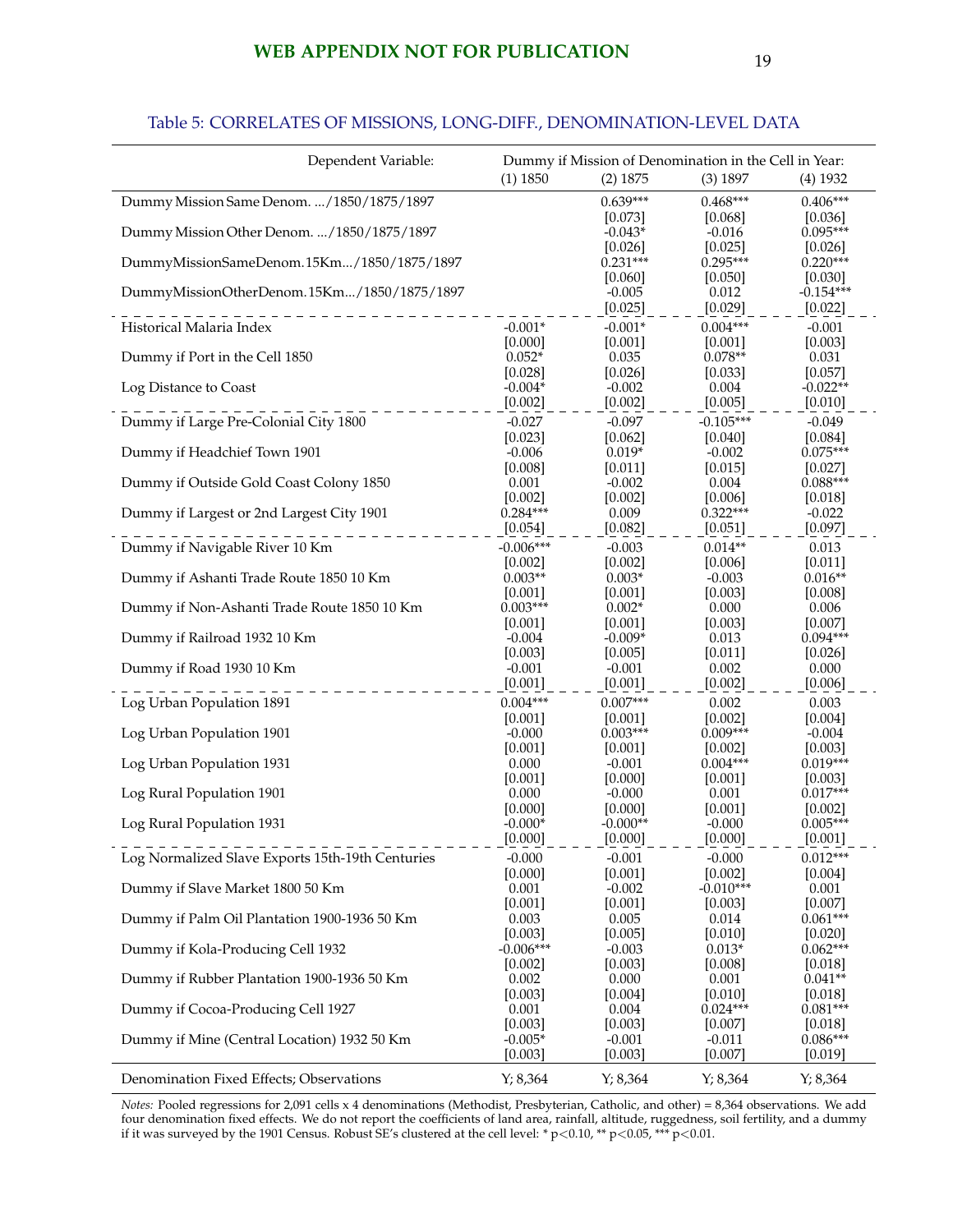#### Table 6: CORRELATES OF MISSIONS, LONG-DIFF., DENOMINATION-SPECIFIC EFFECTS

| Dependent Variable:                         | Dummy if Mission in the Cell in Selected Year: |                        |                     |                      |                      |                        |
|---------------------------------------------|------------------------------------------------|------------------------|---------------------|----------------------|----------------------|------------------------|
|                                             | 1897                                           | 1932                   | 1850                | 1875                 | 1897                 | 1932                   |
| Effect of Interaction with Dummy if:        | Catholic                                       | Catholic               | Presb.              | Presb.               | Presb.               | $\label{pres} Presb.$  |
|                                             | (1)                                            | (2)                    | (3)                 | (4)                  | (5)                  | (6)                    |
| Historical Malaria Index                    | $-0.005**$                                     | $-0.034***$            | $0.005***$          | $0.007***$           | $0.029***$           | $0.023***$             |
|                                             | [0.002]                                        | [0.007]                | [0.002]             | [0.002]              | [0.005]              | [0.007]                |
| Dummy if Port in the Cell 1850              | $0.328***$                                     | 0.025                  | $-0.174$            | $-0.222*$            | $-0.158$             | $-0.008$               |
|                                             | $[0.116]$                                      | [0.098]                | [0.113]             | [0.126]              | [0.123]              | [0.140]                |
| Log Distance to Coast                       | $-0.021**$                                     | $-0.080***$            | $0.028***$          | 0.011                | 0.032                | 0.021                  |
|                                             | [0.008]                                        | [0.022]                | [0.009]             | [0.011]              | [0.021]              | [0.023]                |
| Dummy if Large Pre-Colonial City 1800       | $-0.157$                                       | $-0.134***$            | $-0.179$            | 0.202                | 0.192                | $-0.117$               |
| Dummy if Headchief Town 1901                | [0.161]<br>0.013                               | $[0.051]$<br>$0.092*$  | [0.160]<br>$-0.041$ | [0.135]<br>$-0.000$  | [0.194]<br>$-0.017$  | [0.098]<br>$-0.009$    |
|                                             | [0.032]                                        | [0.055]                | [0.033]             | [0.052]              | [0.059]              | [0.064]                |
| Dummy if Outside Gold Coast Colony 1850     | $-0.007$                                       | $0.152***$             | $-0.024***$         | $-0.011$             | $0.044*$             | 0.027                  |
|                                             | [0.009]                                        | [0.038]                | [0.009]             | [0.008]              | [0.024]              | [0.045]                |
| Dummy if Largest or 2nd Largest City 1901   | $0.404*$                                       | $-0.135*$              | $-0.430$            | 0.245                | 0.140                | 0.071                  |
|                                             | [0.212]                                        | [0.075]                | [0.320]             | [0.159]              | [0.217]              | [0.147]                |
| Dummy if Navigable River 10 Km              | $-0.017*$                                      | $0.050**$              | $0.015**$           | $0.020**$            | $-0.001$             | 0.038                  |
|                                             | [0.010]                                        | [0.025]                | [0.006]             | [0.009]              | [0.022]              | [0.024]                |
| Dummy Ashanti Trade Route 1850 10 Km        | 0.004                                          | $-0.017$               | $-0.005$            | $-0.004$             | $-0.001$             | 0.001                  |
|                                             | [0.005]                                        | [0.017]                | [0.006]             | $[0.007]$            | [0.013]              | [0.018]                |
| Dummy Non-Ashanti Trade Route 1850 10 Km    | $-0.001$                                       | 0.003<br>[0.016]       | $-0.003$            | $-0.005$             | $-0.022*$<br>[0.012] | $-0.054***$<br>[0.017] |
| Dummy if Railroad 1932 10 Km                | [0.005]<br>$-0.033**$                          | $-0.039$               | [0.004]<br>0.004    | [0.005]<br>$0.050**$ | 0.072                | $-0.208***$            |
|                                             | [0.016]                                        | [0.049]                | [0.012]             | [0.023]              | [0.047]              | [0.060]                |
| Dummy if Road 1930 10 Km                    | $-0.002$                                       | $0.026*$               | $-0.000$            | 0.001                | $0.030***$           | $-0.006$               |
|                                             | [0.003]                                        | [0.013]                | [0.003]             | [0.003]              | [0.008]              | [0.014]                |
| Log Urban Population 1891                   | $-0.004$                                       | $-0.014*$              | $-0.012**$          | 0.000                | $-0.006$             | $-0.007$               |
|                                             | [0.004]                                        | [0.007]                | [0.005]             | [0.007]              | [0.009]              | [0.009]                |
| Log Urban Population 1901                   | $-0.007***$                                    | 0.010                  | $0.006*$            | $-0.002$             | 0.007                | $0.013*$               |
|                                             | $[0.003]$                                      | [0.007]                | [0.003]             | [0.003]              | [0.007]              | [0.007]                |
| Log Urban Population 1931                   | $-0.008***$                                    | $-0.004$               | 0.002               | $-0.003$             | 0.003                | $-0.012*$              |
| Log Rural Population 1901                   | $[0.002]$<br>$-0.001$                          | [0.006]<br>0.005       | [0.002]<br>$-0.001$ | [0.003]<br>$-0.001$  | [0.004]<br>0.005     | [0.007]<br>$-0.000$    |
|                                             | [0.001]                                        | [0.004]                | [0.001]             | [0.001]              | [0.003]              | [0.005]                |
| Log Rural Population 1931                   | 0.000                                          | $0.012***$             | $-0.000$            | $0.001*$             | $-0.001$             | $-0.001$               |
|                                             | [0.001]                                        | [0.002]                | [0.001]             | [0.001]              | [0.001]              | [0.002]                |
| Log Norm. Slave Exports 15th-19th Centuries | $0.005*$                                       | $0.042***$             | $-0.001$            | 0.001                | 0.003                | $0.013*$               |
|                                             | [0.003]                                        | [0.007]                | [0.002]             | [0.003]              | [0.007]              | [0.008]                |
| Dummy if Slave Market 1800 50 Km            | $0.020***$                                     | $0.079***$             | $-0.003$            | $-0.002$             | $-0.015$             | $-0.023$               |
|                                             | [0.005]                                        | [0.016]                | [0.004]             | [0.006]              | [0.011]              | [0.018]                |
| Dummy if Palm Oil Plantation 1900-36 50 Km  | $-0.046***$                                    | $-0.069*$              | 0.005               | $-0.042**$           | $-0.020$             | $-0.069$               |
| Dummy if Kola-Producing Cell 1932           | $[0.018]$                                      | [0.040]<br>$-0.167***$ | [0.014]             | [0.020]              | [0.038]              | [0.047]                |
|                                             | $-0.020*$<br>$[0.011]$                         | [0.036]                | 0.001<br>[0.009]    | $-0.006$<br>[0.013]  | 0.019<br>[0.029]     | $0.080*$<br>[0.047]    |
| Dummy if Rubber Plantation 1900-36 50 Km    | 0.013                                          | $0.184***$             | $-0.032**$          | 0.011                | 0.039                | $0.152***$             |
|                                             | [0.015]                                        | [0.039]                | [0.015]             | [0.013]              | [0.035]              | [0.045]                |
| Dummy if Cocoa-Producing Cell 1927          | $-0.030***$                                    | 0.047                  | 0.015               | 0.012                | 0.027                | $-0.005$               |
|                                             | $[0.010]$                                      | [0.035]                | [0.011]             | [0.012]              | [0.027]              | [0.044]                |
| Dummy if Mine (Central Loc.) 1932 50 Km     | 0.015                                          | $-0.062$               | 0.011               | $-0.012$             | $-0.002$             | $-0.189***$            |
|                                             | [0.011]                                        | $[0.041]$              | [0.011]             | [0.016]              | [0.029]              | $[0.046]$              |
| Denomination FE; Observations               | Y; 8,364                                       | Y; 8,364               | Y; 8,364            | Y; 8,364             | Y; 8,364             | Y; 8,364               |

*Notes:* Columns (1)-(2): Pooled regressions for 2,091 cells x 4 denominations (Methodist, Presbyterian, Catholic, other). We interact the locational characteristics with a dummy equal to one if the dependant variable is for Catholic missions (Catholic). Columns (3)-(6): Pooled regressions for 2,091 cells x 2 denominations (Methodist, Presbyterian). We interact the locational characteristics with a dummy equal to one if the dependant variable is for Presbyterian missions ( $\hat{P}resh$ ). Columns (1)-(6): We add four/two denomination fixed effects. We do not report the coefficients of four dummies for whether there was a mission of the same denomination or a different denomination in the cell or a neighboring cell in the start year, land area, rainfall, altitude, ruggedness, soil fertility, and a dummy if it was surveyed by the 1901 Census. Robust SE's clustered at the cell level: \* p<0.10, \*\* p<0.05, \*\*\* p<0.01.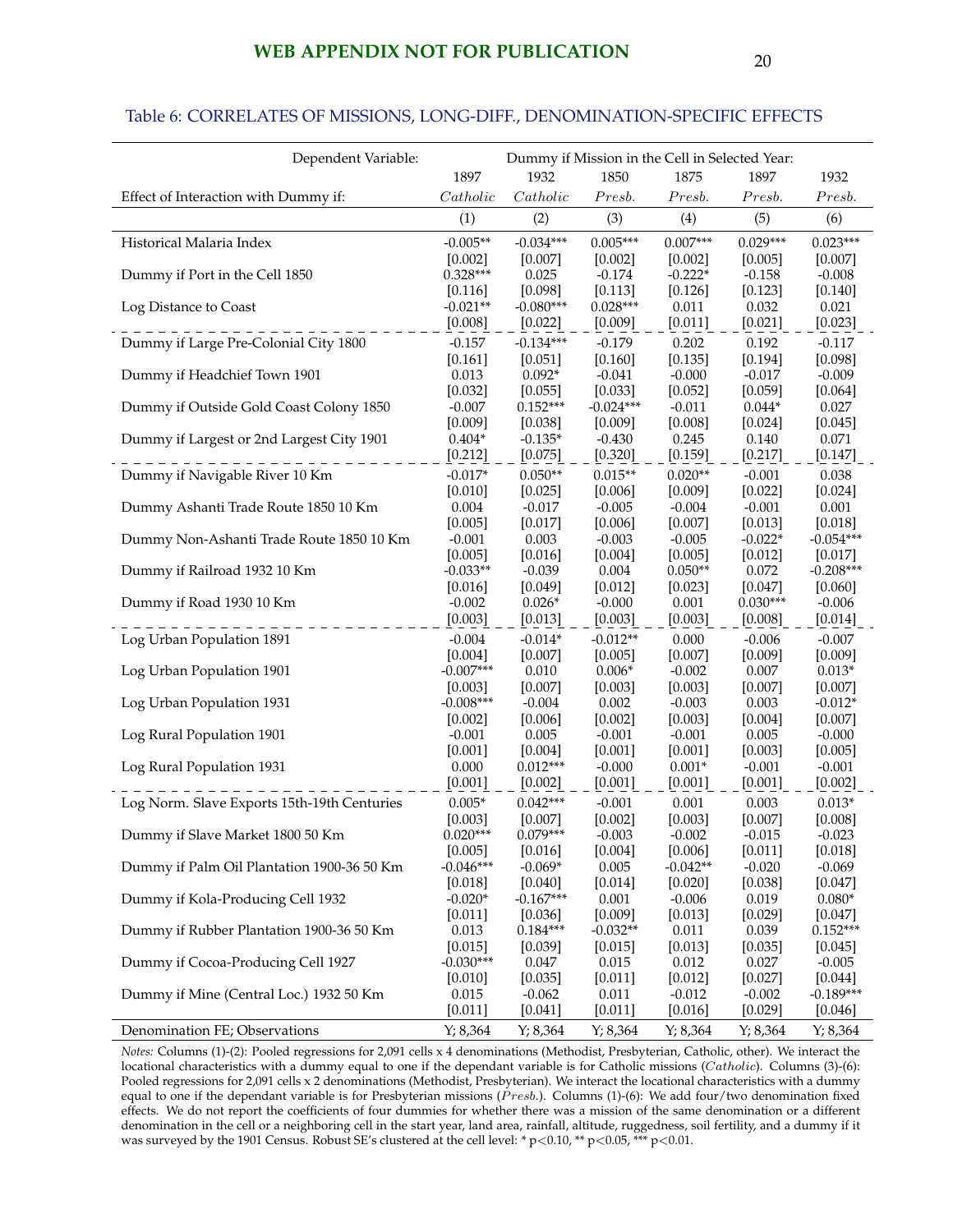## **WEB APPENDIX NOT FOR PUBLICATION** 21

| Dependent Variable:                              | Dummy if Mission in the Cell in Selected Year: |                  |                      |                       |  |  |  |
|--------------------------------------------------|------------------------------------------------|------------------|----------------------|-----------------------|--|--|--|
|                                                  | 1850                                           | 1875             | 1897                 | 1932                  |  |  |  |
|                                                  | (1)                                            | (2)              | (3)                  | (4)                   |  |  |  |
| Dummy if Any Mission in  / 1850 / 1875 / 1897    |                                                | $0.573***$       | $0.390***$           | $0.211***$            |  |  |  |
|                                                  |                                                | [0.074]          | [0.080]              | [0.037]               |  |  |  |
| Historical Malaria Index                         | $-0.007***$                                    | $-0.005$         | 0.012                | $-0.025**$            |  |  |  |
|                                                  | [0.003]                                        | [0.004]          | [0.008]              | [0.012]               |  |  |  |
| Dummy if Port in the Cell 1850                   | 0.158                                          | $0.200**$        | 0.134                | $-0.137*$             |  |  |  |
|                                                  | [0.102]                                        | [0.101]          | [0.083]              | [0.073]               |  |  |  |
| Log Distance to Coast                            | $-0.018$                                       | $-0.037**$       | $-0.018$             | $-0.065***$           |  |  |  |
|                                                  | [0.013]                                        | [0.016]          | [0.026]              | [0.025]               |  |  |  |
| Dummy if Large Pre-Colonial City 1800            | 0.035                                          | $-0.216*$        | 0.023                | $-0.311***$           |  |  |  |
|                                                  | [0.047]                                        | [0.116]          | [0.163]              | [0.047]               |  |  |  |
| Dummy if Headchief Town 1901                     | $-0.007$                                       | 0.058            | $-0.008$             | 0.009                 |  |  |  |
|                                                  | [0.029]                                        | [0.040]          | [0.044]              | [0.036]               |  |  |  |
| Dummy if Outside Gold Coast Colony 1850          | 0.011                                          | $0.015*$         | $0.039*$             | $0.101***$            |  |  |  |
|                                                  | [0.010]                                        | [0.009]          | [0.023]              | [0.036]               |  |  |  |
| Dummy if Largest or 2nd Largest City 1901        | $0.742***$                                     | $-0.318**$       | 0.097                | $-0.049$              |  |  |  |
|                                                  | [0.072]                                        | [0.130]          | [0.185]              | [0.055]               |  |  |  |
| Dummy if Navigable River 10 Km                   | $-0.015***$                                    | $-0.018**$       | $0.040**$            | 0.034                 |  |  |  |
|                                                  | [0.005]                                        | [0.008]          | [0.019]              | [0.025]               |  |  |  |
| Dummy if Ashanti Trade Route 1850 10 Km          | 0.009                                          | $0.012**$        | $-0.003$             | 0.013                 |  |  |  |
|                                                  | [0.006]                                        | [0.006]          | [0.011]              | [0.016]               |  |  |  |
| Dummy if Non-Ashanti Trade Route 1850 10 Km      | $0.010***$                                     | $0.010*$         | 0.006                | $0.033**$             |  |  |  |
|                                                  | [0.004]                                        | [0.005]          | $[0.011]$            | [0.015]               |  |  |  |
| Dummy if Railroad 1932 10 Km                     | $-0.012$                                       | $-0.024$         | $0.081**$            | $0.076*$              |  |  |  |
|                                                  | [0.012]                                        | [0.018]          | $[0.041]$            | $[0.042]$             |  |  |  |
| Dummy if Road 1930 10 Km                         | $-0.003$                                       | $-0.002$         | 0.003                | 0.009                 |  |  |  |
|                                                  | [0.003]                                        | [0.004]          | [0.009]              | [0.015]               |  |  |  |
| Log Urban Population 1891                        | $0.014***$                                     | $0.025***$       | 0.008                | 0.004                 |  |  |  |
|                                                  | [0.004]                                        | [0.006]          | [0.007]              | [0.006]               |  |  |  |
| Log Urban Population 1901                        | $-0.001$                                       | $0.008**$        | $0.023***$           | $-0.010*$             |  |  |  |
|                                                  | [0.003]                                        | [0.003]          | [0.006]              | [0.006]               |  |  |  |
| Log Urban Population 1931                        | 0.001                                          | $-0.001$         | $0.019***$           | $0.032***$            |  |  |  |
|                                                  | [0.002]<br>0.001                               | [0.002]<br>0.001 | [0.004]<br>$0.007**$ | [0.006]<br>$0.035***$ |  |  |  |
| Log Rural Population 1901                        | [0.001]                                        | [0.001]          | [0.003]              | $[0.004]$             |  |  |  |
| Log Rural Population 1931                        | $-0.001$                                       | $-0.001**$       | $-0.001$             | $0.015***$            |  |  |  |
|                                                  | [0.001]                                        | [0.001]          | [0.001]              | [0.002]               |  |  |  |
| Log Normalized Slave Exports 15th-19th Centuries |                                                |                  |                      |                       |  |  |  |
|                                                  |                                                |                  |                      |                       |  |  |  |
| Dummy if Slave Market 1800 50 Km                 | 0.005                                          | $-0.008$         | $-0.032***$          | $-0.004$              |  |  |  |
|                                                  | [0.005]                                        | [0.005]          | [0.011]              | [0.017]               |  |  |  |
| Dummy if Palm Oil Plantation 1900-1936 50 Km     | 0.010                                          | 0.027            | $0.078**$            | $0.067*$              |  |  |  |
|                                                  | [0.014]                                        | [0.019]          | [0.035]              | [0.039]               |  |  |  |
| Dummy if Kola-Producing Cell 1932                | $-0.028***$                                    | $-0.023*$        | 0.031                | $0.114***$            |  |  |  |
|                                                  | [0.010]                                        | [0.012]          | [0.025]              | [0.036]               |  |  |  |
| Dummy if Rubber Plantation 1900-1936 50 Km       | 0.008                                          | $0.023*$         | $-0.027$             | 0.019                 |  |  |  |
|                                                  | [0.015]                                        | [0.014]          | [0.033]              | [0.039]               |  |  |  |
| Dummy if Cocoa-Producing Cell 1927               | $-0.003$                                       | 0.007            | $0.059**$            | $0.088**$             |  |  |  |
|                                                  | [0.011]                                        | [0.011]          | [0.025]              | $[0.037]$             |  |  |  |
| Dummy if Mine (Central Location) 1932 50 Km      | $-0.015$                                       | $-0.014$         | $-0.015$             | $0.139***$            |  |  |  |
|                                                  | [0.010]                                        | [0.016]          | [0.029]              | $[0.041]$             |  |  |  |
| Ethnic Group Fixed Effects ( $N = 34$ )          | $\mathbf Y$                                    | Y                | $\mathbf Y$          | Y                     |  |  |  |

### Table 7: CORRELATES OF MISSIONARY EXPANSION, LONG-DIFFERENCES, ETHNIC FE

*Notes:* For 2,091 cells and period  $[t-1,t]$ , we regress a dummy if there is a mission in t on a dummy if there is a mission in  $t-1$  and characteristics proxying for geography, political conditions, transportation, population and economic activities (separated by dashed horizontal lines). We do not report the coefficients of land area, rainfall, altitude, ruggedness, soil fertility, and a dummy if it was surveyed by the 1901 Census. Robust SE's: \* p<0.10, \*\* p<0.05, \*\*\* p<0.01. See Web Appendix for data sources.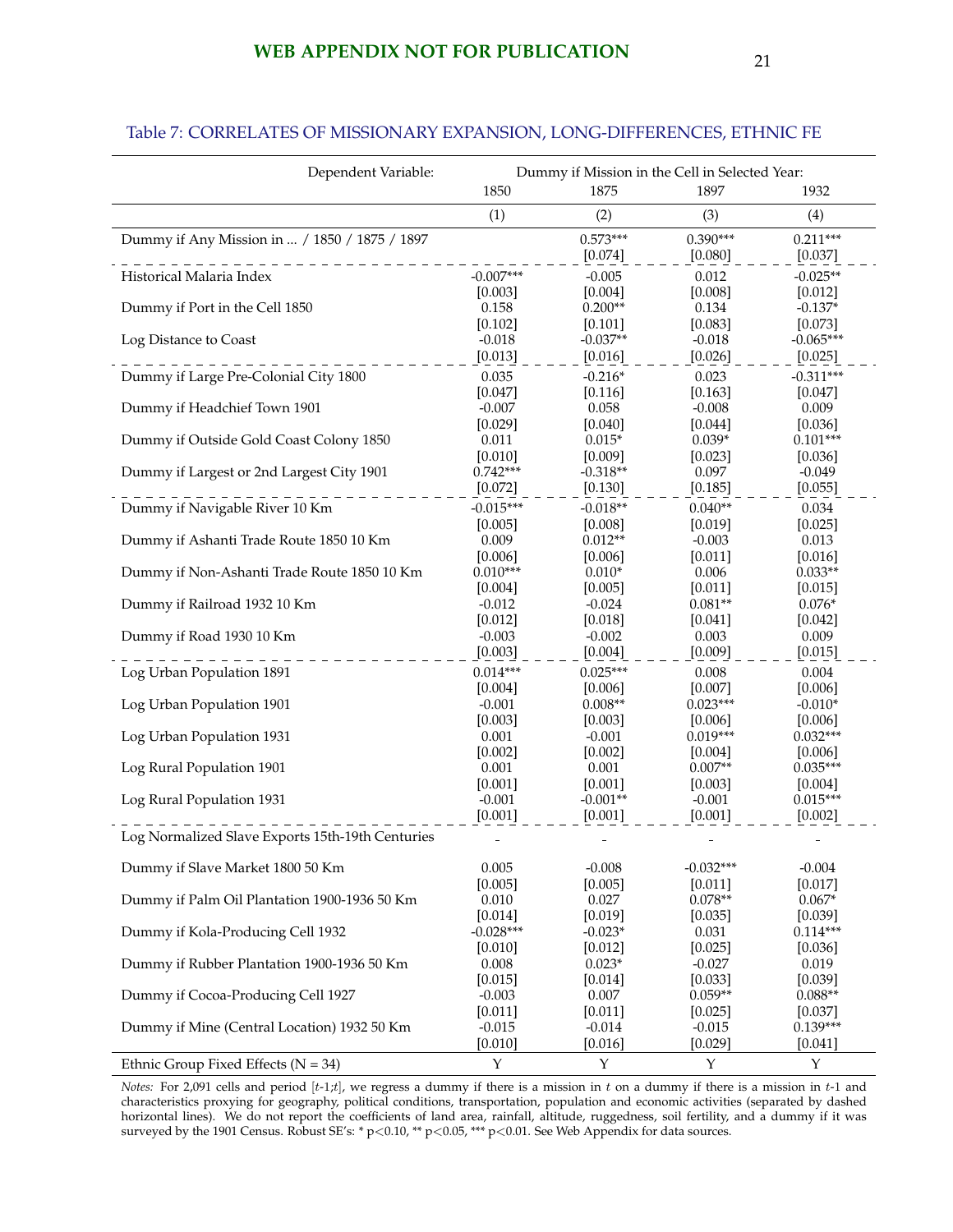#### Table 8: HISTORICAL TRADE ROUTES AND MISSIONARY EXPANSION, ROBUSTNESS

| Dependent Variable:                                                                       | Dummy if Any Mission in the Cell in Selected Year: |            |            |            |  |  |  |  |
|-------------------------------------------------------------------------------------------|----------------------------------------------------|------------|------------|------------|--|--|--|--|
|                                                                                           | (1) 1850                                           | $(2)$ 1875 | $(3)$ 1897 | $(4)$ 1932 |  |  |  |  |
| <i>Panel A: Excl. Trade Route Surveyed by Missionary + Extra Controls for Slave Trade</i> |                                                    |            |            |            |  |  |  |  |
| Dummy if Ashanti Trade Route 1850 10 Km                                                   | 0.011                                              | $0.012**$  | $-0.007$   | 0.005      |  |  |  |  |
|                                                                                           | [0.0065]                                           | [0.0059]   | [0.0111]   | [0.0156]   |  |  |  |  |
| Dummy if Non-Ashanti Trade Route 1850 10 Km                                               | $0.013***$                                         | $0.012**$  | 0.000      | $0.030*$   |  |  |  |  |
|                                                                                           | [0.0045]                                           | [0.0052]   | [0.0109]   | [0.0157]   |  |  |  |  |
| Other Controls from Table 1                                                               |                                                    |            |            |            |  |  |  |  |

*Notes:* For 2,091 cells and each period [t-1;t], we regress a dummy if there is a mission in t on a dummy if there is a mission in t-1 and the variables of Table 1. We exclude a non-Ashanti trade route surveyed by a missionary (Ramseyer in 1886) and add log distances to slave markets and slave routes circa 1800 to the included "Dummy Slave Market 1800 50 Km". Robust SE's: \* p<0.10, \*\* p<0.05, \*\*\* p<0.01.

#### Table 9: RAILROAD DUMMIES AND MISSIONARY EXPANSION, LONG-DIFFERENCES

| Dependent Variable:          | Dummy if Mission in the Cell in Selected Year: |            |                                      |            |
|------------------------------|------------------------------------------------|------------|--------------------------------------|------------|
|                              |                                                |            | Columns (2)-(4): Pre-Railroad Period |            |
|                              | $(1)$ 1932                                     | $(2)$ 1850 | $(3)$ 1875                           | $(4)$ 1897 |
| Panel A:                     |                                                |            |                                      |            |
| Dummy Railroad 1932 0-10 Km  | $0.136***$                                     | $-0.016$   | $-0.006$                             | 0.026      |
|                              | [0.051]                                        | [0.020]    | [0.022]                              | [0.047]    |
| Dummy Railroad 1932 10-20 Km | 0.028                                          | $-0.025$   | 0.019                                | $-0.091**$ |
|                              | [0.055]                                        | [0.019]    | [0.019]                              | [0.037]    |
| Dummy Railroad 1932 20-30 Km | $0.150***$                                     | $-0.001$   | 0.037                                | $-0.019$   |
|                              | [0.052]                                        | [0.023]    | [0.023]                              | [0.041]    |
| Dummy Railroad 1932 30-40 Km | 0.070                                          | $-0.017$   | 0.025                                | $-0.043$   |
|                              | [0.055]                                        | [0.023]    | [0.027]                              | [0.038]    |
| Panel B:                     | $0.082**$                                      | $-0.008$   | 0.008                                | $-0.011$   |
| Dummy Railroad 1932 0-30 Km  | [0.040]                                        | [0.015]    | [0.015]                              | [0.028]    |
| Other Controls from Table 1  | Υ                                              | Υ          | Υ                                    | Υ          |

*Notes:* For 2,091 cells and each period [t-1;t], we regress a dummy if there is a mission in t on a dummy if there is a mission in t-1 and characteristics proxying for geography, political conditions, transportation, population and economic activities (see Table 1). Since we include a lag of the dependent variable, these cross-sectional regressions can be interpreted as long-difference regressions. *Panel A:* Using four railroad dummies (0-10, 10-20, 20-30 and 30-40 Km) instead of one railroad dummy (0-10 Km) as in Table 1. *Panel B:* Using one railroad dummy based on 0-30 Km. Robust SE's: \* p<0.10, \*\* p<0.05, \*\*\* p<0.01. See Web Appendix for data sources.

#### Table 10: CASH CROPS AND MISSIONARY EXPANSION, ROBUSTNESS CHECKS

| Dependent Variable:                                                                                  |            | Dummy if Mission in Year t: |         |  |  |  |  |
|------------------------------------------------------------------------------------------------------|------------|-----------------------------|---------|--|--|--|--|
| Effect of Log Predicted Cash Crop Export Value in Year t (Incl. Cell Fixed Effects and Year Effects) |            |                             |         |  |  |  |  |
|                                                                                                      | Coeff.     | SE                          | Obs.    |  |  |  |  |
| 1. Baseline                                                                                          | $0.028***$ | [0.002]                     | 181.917 |  |  |  |  |
| 2. Also Including Gold in Natural Resource Exports                                                   | $0.033***$ | [0.002]                     | 181,917 |  |  |  |  |
| 3. Dummies if Aburi 50 Km & Basel's Sphere of Influence                                              | $0.026***$ | [0.002]                     | 181,917 |  |  |  |  |
| 4. Using GAEZ Suitability for Cocoa and Palm Oil                                                     | $0.031***$ | [0.002]                     | 181,917 |  |  |  |  |
| 5. Combined UK-Ghana Deflator                                                                        | $0.028***$ | [0.002]                     | 181,917 |  |  |  |  |
| 6. Ghana Deflator, Assuming No Inflation Pre-1900                                                    | $0.025***$ | [0.002]                     | 181,917 |  |  |  |  |

*Notes:* For 2,091 cells c and 87 years t (1846-1932), we regress a dummy if there is a mission in cell c in t on the log of the predicted value of cash crop exports in cell  $c$  in  $t$ . Row 2: Including the predicted value of gold exports in year  $t$  in the predicted value of natural resource exports in year t. Row 3: Adding dummies if the cell is within 50 Km from the Basel Mission established at Aburi (ca 1856) or in the "sphere of influence" of the Basel Mission (map from 1873), both interacted with year fixed effects. Row 4: Using instead GAEZ data to define land suitability for both cocoa and palm oil cultivation. Rows 5-6: Using alternative deflator series to construct cash crop export value at constant prices. Robust SE's clustered at the cell level: \* p<0.10, \*\* p<0.05, \*\*\* p<0.01. See Web Appendix for data sources.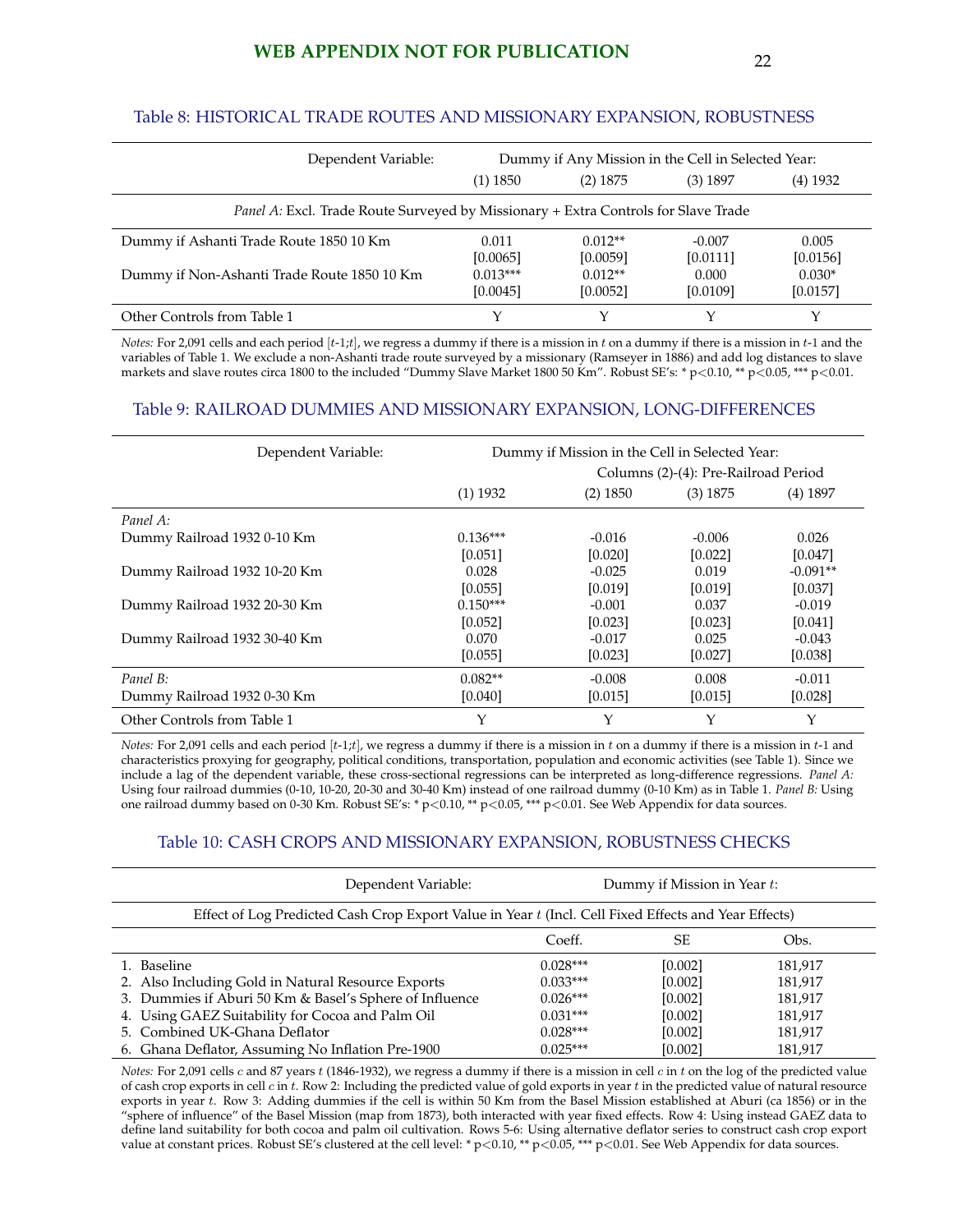|                                                  | Beach in 1900         |                       |                       | Roome in 1924         |
|--------------------------------------------------|-----------------------|-----------------------|-----------------------|-----------------------|
|                                                  | (1)                   | (2)                   | (3)                   | (4)                   |
| Historical Malaria Index                         | $-0.025***$           | $-0.010$              | $-0.048***$           | $-0.036***$           |
|                                                  | [0.006]               | [0.006]               | [0.011]               | [0.011]               |
| Tsetse Index                                     | $-0.003**$            | 0.000                 | $-0.008***$           | $-0.005**$            |
|                                                  | [0.001]               | [0.001]               | [0.002]               | [0.002]               |
| Dummy if Slave Port in the Cell 1800-1900        | $0.046**$             | $0.054*$              | $0.131***$            | $0.141***$            |
|                                                  | [0.022]               | [0.028]               | [0.031]               | [0.045]               |
| Log Distance to Coast                            | $-0.003***$           | $-0.002***$           | $-0.003***$           | $-0.002***$           |
|                                                  | [0.000]               | $[0.000]$             | [0.000]               | [0.000]               |
| Dummy if Large Pre-Colonial City 1400            | $-0.031***$           | $-0.019***$           | 0.050                 | 0.020                 |
|                                                  | [0.008]               | [0.006]               | [0.042]               | [0.051]               |
| Dummy if Large Pre-Colonial City 1800            | 0.015                 | 0.019                 | 0.068                 | 0.083                 |
|                                                  | [0.026]<br>$0.058***$ | [0.049]<br>$0.052***$ | [0.044]<br>$0.173***$ | [0.080]<br>$0.164***$ |
| Dummy if Largest or 2nd Largest City 1901        | $[0.020]$             | [0.018]               | [0.029]               | [0.033]               |
| Year of Colonization                             | $-0.000$              | $-0.000*$             | $-0.000***$           | $-0.000**$            |
|                                                  | [0.000]               | [0.000]               | $[0.000]$             | [0.000]               |
| Dummy if Centralized State (Murdock)             | $0.002***$            | 0.000                 | $-0.001**$            | $-0.001$              |
|                                                  | [0.000]               | [0.000]               | [0.001]               | [0.001]               |
| Log Distance to Muslim Center                    | $-0.001$              | $-0.001***$           | $0.002***$            | 0.001                 |
|                                                  | [0.000]               | $[0.000]$             | [0.000]               | [0.000]               |
| Dummy if Navigable River 10 Km                   | $0.003***$            | $0.004***$            | $0.012***$            | $0.011***$            |
|                                                  | [0.001]               | [0.001]               | [0.002]               | [0.002]               |
| Dummy if Lake 10 Km                              | 0.001                 | 0.001                 | $0.011***$            | $0.010***$            |
|                                                  | [0.002]               | [0.001]               | [0.003]               | [0.003]               |
| Dummy if Explorer Route 10 Km                    | 0.001                 | 0.001                 | $0.002**$             | 0.001                 |
|                                                  | [0.001]               | [0.000]               | [0.001]               | [0.001]               |
| Dummy if Railroad 1900 / 1924 10 Km              | $0.014***$            | $0.011**$             | $0.023***$            | $0.026***$            |
|                                                  | [0.004]               | [0.005]               | [0.002]               | [0.003]               |
| Log Population Density 1800                      | $-0.000$              | 0.000                 | 0.000                 | $0.000**$             |
|                                                  | [0.000]               | [0.000]               | [0.000]               | [0.000]               |
| Log City Pop. ca 1900 (Loc.≥10,000)              | $0.011***$            | 0.004                 | 0.002                 | 0.001                 |
|                                                  | [0.003]<br>$0.002***$ | [0.003]<br>0.000      | [0.003]<br>$0.006***$ | [0.005]<br>$0.005***$ |
| Log Urban Population 1900                        | [0.000]               | [0.000]               | [0.001]               | [0.001]               |
| Log Rural Population 1900                        | $0.001***$            | $-0.000**$            | $0.000***$            | 0.000                 |
|                                                  | [0.000]               | [0.000]               | $[0.000]$             | [0.000]               |
| Dummy if Slavery (Murdock)                       | $0.001**$             | $0.001***$            | $0.003***$            | $0.002***$            |
|                                                  | [0.001]               | [0.000]               | [0.001]               | [0.001]               |
| Log Normalized Slave Exports 15th-19th Centuries | 0.001                 | $0.001**$             | $0.006***$            | $0.004***$            |
|                                                  | [0.001]               | [0.001]               | [0.001]               | [0.001]               |
| Log Predicted Cash Crop Export Value 1900 / 1924 | $0.001***$            | $0.001***$            | $0.000**$             | $0.001***$            |
|                                                  | [0.000]               | [0.000]               | [0.000]               | [0.000]               |
| Dummy if Mine 1900 / 1924 50 Km                  | $-0.001$              | $-0.001$              | $0.004*$              | $0.007***$            |
|                                                  | [0.002]               | [0.002]               | [0.002]               | [0.003]               |
| Dummy if Polygamy (Murdock)                      | $-0.001***$           | $0.001**$             | $0.001**$             | $0.001**$             |
|                                                  | [0.000]               | [0.000]               | [0.001]               | [0.001]               |
| Drop Early Mission Fields; Observations          | N; 203,574            | Y; 167,179            | N; 203,574            | Y; 167,179            |

### Table 11: CORRELATES OF MISSIONARY EXPANSION, AFRICA, NO EARLY MISSION FIELDS

Dependent Variable: Dummy if Mission in the Cell in:

*Notes:* For 203,574 cells in 43 sub-Saharan Africa countries, we regress a dummy if there is a mission in Beach in 1900 (columns (1)-(2)) or a mission in Roome in 1924 (columns (3)-(4)) on characteristics proxying for geography, political conditions, transportation, population and economic activities (separated by dashed horizontal lines). In columns (2) and (4), we drop 10 countries that were early mission fields based on our own readings (Obs. = 167,179): Gambia, Ghana, Lesotho, Liberia, Madagascar, Mozambique, Nigeria, Senegal, Sierra Leone and South Africa. Robust SE's: \* p<0.10, \*\* p<0.05, \*\*\* p<0.01. See Web Appendix for data sources.

Fixed Effects Country Country Country Country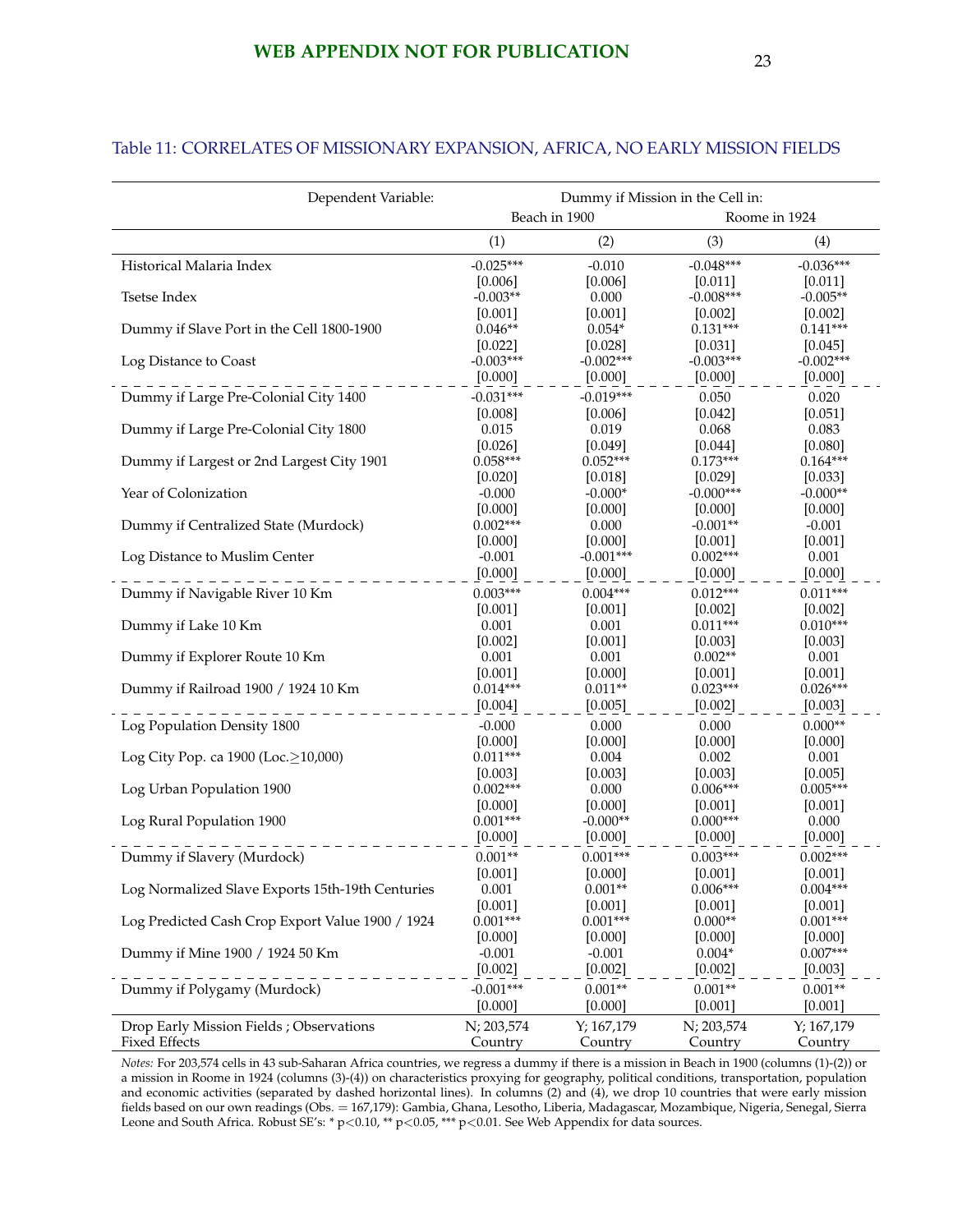| (1) Pooled<br>(2) Pooled<br><b>Baseline</b><br>$\times$ Catholic<br>$0.038***$<br>Historical Malaria Index<br>$-0.022***$<br>$-0.041***$<br>[0.006]<br>[0.008]<br>[0.008]<br>$-0.004***$<br>$-0.007***$<br>$0.005***$<br>Tsetse Index<br>[0.001]<br>[0.001]<br>[0.002]<br>$0.062***$<br>Dummy if Slave Port in the Cell 1800-1900<br>$0.063**$<br>$-0.002$<br>[0.017]<br>[0.034]<br>[0.025]<br>$-0.002***$<br>$-0.002***$<br>0.000<br>Log Distance to Coast<br>[0.000]<br>[0.000]<br>[0.000]<br>0.032<br>0.033<br>$-0.002$<br>Dummy if Large Pre-Colonial City 1400<br>[0.026]<br>[0.036]<br>[0.045]<br>Dummy if Large Pre-Colonial City 1800<br>0.044<br>0.041<br>0.007<br>[0.029]<br>[0.038]<br>[0.044]<br>$0.117***$<br>$0.129***$<br>Dummy if Largest or 2nd Largest City 1901<br>$-0.025$<br>[0.020]<br>[0.026]<br>[0.028]<br>Year of Colonization<br>$-0.000***$<br>$-0.000***$<br>$-0.000$<br>[0.000]<br>[0.000]<br>[0.000]<br>$0.002***$<br>Dummy if Centralized State (Murdock)<br>$-0.001*$<br>$-0.001***$<br>[0.000]<br>[0.000]<br>[0.001]<br>$0.001***$<br>$0.001***$<br>$0.001**$<br>Log Distance to Muslim Center<br>[0.000]<br>[0.000]<br>[0.000]<br>$0.006***$<br>$0.008***$<br>$-0.003*$<br>Dummy if Navigable River 10 Km<br>$[0.001]$<br>[0.002]<br>[0.002]<br>$0.005***$<br>$0.005*$<br>Dummy if Lake 10 Km<br>0.003<br>[0.002]<br>[0.002]<br>[0.003]<br>$0.001**$<br>0.001<br>0.000<br>Dummy if Explorer Route 10 Km<br>[0.000]<br>[0.001]<br>[0.001]<br>$0.012***$<br>$0.019***$<br>$-0.013***$<br>Dummy if Railroad 1900 / 1924 10 Km<br>[0.001]<br>[0.002]<br>$[0.002]$<br>0.000<br>0.000<br>$-0.000$<br>Log Population Density 1800<br>[0.000]<br>[0.000]<br>[0.000]<br>Log City Pop. ca 1900 (Loc.≥10,000)<br>0.001<br>0.000<br>0.001<br>[0.002]<br>[0.003]<br>[0.003]<br>$-0.003***$<br>$0.004***$<br>$0.005***$<br>Log Urban Population 1900<br>[0.001]<br>[0.000]<br>[0.000]<br>$0.000***$<br>Log Rural Population 1900<br>$0.000**$<br>$-0.000$<br>[0.000]<br>[0.000]<br>[0.000]<br>$0.001***$<br>$0.002***$<br>Dummy if Slavery (Murdock)<br>$-0.001$<br>[0.000]<br>[0.001]<br>[0.001]<br>Log Normalized Slave Exports 15th-19th Centuries<br>$0.003***$<br>$0.004***$<br>$-0.002***$<br>[0.000]<br>[0.001]<br>[0.001]<br>$0.000**$<br>$0.001***$<br>$-0.001***$<br>Log Predicted Cash Crop Export Value 1900 / 1924<br>[0.000]<br>[0.000]<br>[0.000]<br>$0.002*$<br>$0.004**$<br>$-0.004*$<br>Dummy if Mine 1900 / 1924 50 Km<br>[0.001]<br>[0.002]<br>[0.002]<br>$0.001**$<br>0.000<br>Dummy if Polygamy (Murdock)<br>0.000<br>[0.000]<br>[0.000]<br>[0.000]<br><b>Fixed Effects</b><br>Country, Movement<br>Country, Movement<br>Number of Obs.<br>407,148 | Dependent Variable: | Dummy if Any Mission in the Cell in Roome in 1924: |  |  |  |
|----------------------------------------------------------------------------------------------------------------------------------------------------------------------------------------------------------------------------------------------------------------------------------------------------------------------------------------------------------------------------------------------------------------------------------------------------------------------------------------------------------------------------------------------------------------------------------------------------------------------------------------------------------------------------------------------------------------------------------------------------------------------------------------------------------------------------------------------------------------------------------------------------------------------------------------------------------------------------------------------------------------------------------------------------------------------------------------------------------------------------------------------------------------------------------------------------------------------------------------------------------------------------------------------------------------------------------------------------------------------------------------------------------------------------------------------------------------------------------------------------------------------------------------------------------------------------------------------------------------------------------------------------------------------------------------------------------------------------------------------------------------------------------------------------------------------------------------------------------------------------------------------------------------------------------------------------------------------------------------------------------------------------------------------------------------------------------------------------------------------------------------------------------------------------------------------------------------------------------------------------------------------------------------------------------------------------------------------------------------------------------------------------------------------------------------------------------------------------------------------------------------------------------------------------------------------------------------------------------------------------------------------------------------------------------------------|---------------------|----------------------------------------------------|--|--|--|
|                                                                                                                                                                                                                                                                                                                                                                                                                                                                                                                                                                                                                                                                                                                                                                                                                                                                                                                                                                                                                                                                                                                                                                                                                                                                                                                                                                                                                                                                                                                                                                                                                                                                                                                                                                                                                                                                                                                                                                                                                                                                                                                                                                                                                                                                                                                                                                                                                                                                                                                                                                                                                                                                                              |                     |                                                    |  |  |  |
|                                                                                                                                                                                                                                                                                                                                                                                                                                                                                                                                                                                                                                                                                                                                                                                                                                                                                                                                                                                                                                                                                                                                                                                                                                                                                                                                                                                                                                                                                                                                                                                                                                                                                                                                                                                                                                                                                                                                                                                                                                                                                                                                                                                                                                                                                                                                                                                                                                                                                                                                                                                                                                                                                              |                     |                                                    |  |  |  |
|                                                                                                                                                                                                                                                                                                                                                                                                                                                                                                                                                                                                                                                                                                                                                                                                                                                                                                                                                                                                                                                                                                                                                                                                                                                                                                                                                                                                                                                                                                                                                                                                                                                                                                                                                                                                                                                                                                                                                                                                                                                                                                                                                                                                                                                                                                                                                                                                                                                                                                                                                                                                                                                                                              |                     |                                                    |  |  |  |
|                                                                                                                                                                                                                                                                                                                                                                                                                                                                                                                                                                                                                                                                                                                                                                                                                                                                                                                                                                                                                                                                                                                                                                                                                                                                                                                                                                                                                                                                                                                                                                                                                                                                                                                                                                                                                                                                                                                                                                                                                                                                                                                                                                                                                                                                                                                                                                                                                                                                                                                                                                                                                                                                                              |                     |                                                    |  |  |  |
|                                                                                                                                                                                                                                                                                                                                                                                                                                                                                                                                                                                                                                                                                                                                                                                                                                                                                                                                                                                                                                                                                                                                                                                                                                                                                                                                                                                                                                                                                                                                                                                                                                                                                                                                                                                                                                                                                                                                                                                                                                                                                                                                                                                                                                                                                                                                                                                                                                                                                                                                                                                                                                                                                              |                     |                                                    |  |  |  |
|                                                                                                                                                                                                                                                                                                                                                                                                                                                                                                                                                                                                                                                                                                                                                                                                                                                                                                                                                                                                                                                                                                                                                                                                                                                                                                                                                                                                                                                                                                                                                                                                                                                                                                                                                                                                                                                                                                                                                                                                                                                                                                                                                                                                                                                                                                                                                                                                                                                                                                                                                                                                                                                                                              |                     |                                                    |  |  |  |
|                                                                                                                                                                                                                                                                                                                                                                                                                                                                                                                                                                                                                                                                                                                                                                                                                                                                                                                                                                                                                                                                                                                                                                                                                                                                                                                                                                                                                                                                                                                                                                                                                                                                                                                                                                                                                                                                                                                                                                                                                                                                                                                                                                                                                                                                                                                                                                                                                                                                                                                                                                                                                                                                                              |                     |                                                    |  |  |  |
|                                                                                                                                                                                                                                                                                                                                                                                                                                                                                                                                                                                                                                                                                                                                                                                                                                                                                                                                                                                                                                                                                                                                                                                                                                                                                                                                                                                                                                                                                                                                                                                                                                                                                                                                                                                                                                                                                                                                                                                                                                                                                                                                                                                                                                                                                                                                                                                                                                                                                                                                                                                                                                                                                              |                     |                                                    |  |  |  |
|                                                                                                                                                                                                                                                                                                                                                                                                                                                                                                                                                                                                                                                                                                                                                                                                                                                                                                                                                                                                                                                                                                                                                                                                                                                                                                                                                                                                                                                                                                                                                                                                                                                                                                                                                                                                                                                                                                                                                                                                                                                                                                                                                                                                                                                                                                                                                                                                                                                                                                                                                                                                                                                                                              |                     |                                                    |  |  |  |
|                                                                                                                                                                                                                                                                                                                                                                                                                                                                                                                                                                                                                                                                                                                                                                                                                                                                                                                                                                                                                                                                                                                                                                                                                                                                                                                                                                                                                                                                                                                                                                                                                                                                                                                                                                                                                                                                                                                                                                                                                                                                                                                                                                                                                                                                                                                                                                                                                                                                                                                                                                                                                                                                                              |                     |                                                    |  |  |  |
|                                                                                                                                                                                                                                                                                                                                                                                                                                                                                                                                                                                                                                                                                                                                                                                                                                                                                                                                                                                                                                                                                                                                                                                                                                                                                                                                                                                                                                                                                                                                                                                                                                                                                                                                                                                                                                                                                                                                                                                                                                                                                                                                                                                                                                                                                                                                                                                                                                                                                                                                                                                                                                                                                              |                     |                                                    |  |  |  |
|                                                                                                                                                                                                                                                                                                                                                                                                                                                                                                                                                                                                                                                                                                                                                                                                                                                                                                                                                                                                                                                                                                                                                                                                                                                                                                                                                                                                                                                                                                                                                                                                                                                                                                                                                                                                                                                                                                                                                                                                                                                                                                                                                                                                                                                                                                                                                                                                                                                                                                                                                                                                                                                                                              |                     |                                                    |  |  |  |
|                                                                                                                                                                                                                                                                                                                                                                                                                                                                                                                                                                                                                                                                                                                                                                                                                                                                                                                                                                                                                                                                                                                                                                                                                                                                                                                                                                                                                                                                                                                                                                                                                                                                                                                                                                                                                                                                                                                                                                                                                                                                                                                                                                                                                                                                                                                                                                                                                                                                                                                                                                                                                                                                                              |                     |                                                    |  |  |  |
|                                                                                                                                                                                                                                                                                                                                                                                                                                                                                                                                                                                                                                                                                                                                                                                                                                                                                                                                                                                                                                                                                                                                                                                                                                                                                                                                                                                                                                                                                                                                                                                                                                                                                                                                                                                                                                                                                                                                                                                                                                                                                                                                                                                                                                                                                                                                                                                                                                                                                                                                                                                                                                                                                              |                     |                                                    |  |  |  |
|                                                                                                                                                                                                                                                                                                                                                                                                                                                                                                                                                                                                                                                                                                                                                                                                                                                                                                                                                                                                                                                                                                                                                                                                                                                                                                                                                                                                                                                                                                                                                                                                                                                                                                                                                                                                                                                                                                                                                                                                                                                                                                                                                                                                                                                                                                                                                                                                                                                                                                                                                                                                                                                                                              |                     |                                                    |  |  |  |
|                                                                                                                                                                                                                                                                                                                                                                                                                                                                                                                                                                                                                                                                                                                                                                                                                                                                                                                                                                                                                                                                                                                                                                                                                                                                                                                                                                                                                                                                                                                                                                                                                                                                                                                                                                                                                                                                                                                                                                                                                                                                                                                                                                                                                                                                                                                                                                                                                                                                                                                                                                                                                                                                                              |                     |                                                    |  |  |  |
|                                                                                                                                                                                                                                                                                                                                                                                                                                                                                                                                                                                                                                                                                                                                                                                                                                                                                                                                                                                                                                                                                                                                                                                                                                                                                                                                                                                                                                                                                                                                                                                                                                                                                                                                                                                                                                                                                                                                                                                                                                                                                                                                                                                                                                                                                                                                                                                                                                                                                                                                                                                                                                                                                              |                     |                                                    |  |  |  |
|                                                                                                                                                                                                                                                                                                                                                                                                                                                                                                                                                                                                                                                                                                                                                                                                                                                                                                                                                                                                                                                                                                                                                                                                                                                                                                                                                                                                                                                                                                                                                                                                                                                                                                                                                                                                                                                                                                                                                                                                                                                                                                                                                                                                                                                                                                                                                                                                                                                                                                                                                                                                                                                                                              |                     |                                                    |  |  |  |
|                                                                                                                                                                                                                                                                                                                                                                                                                                                                                                                                                                                                                                                                                                                                                                                                                                                                                                                                                                                                                                                                                                                                                                                                                                                                                                                                                                                                                                                                                                                                                                                                                                                                                                                                                                                                                                                                                                                                                                                                                                                                                                                                                                                                                                                                                                                                                                                                                                                                                                                                                                                                                                                                                              |                     |                                                    |  |  |  |
|                                                                                                                                                                                                                                                                                                                                                                                                                                                                                                                                                                                                                                                                                                                                                                                                                                                                                                                                                                                                                                                                                                                                                                                                                                                                                                                                                                                                                                                                                                                                                                                                                                                                                                                                                                                                                                                                                                                                                                                                                                                                                                                                                                                                                                                                                                                                                                                                                                                                                                                                                                                                                                                                                              |                     |                                                    |  |  |  |
|                                                                                                                                                                                                                                                                                                                                                                                                                                                                                                                                                                                                                                                                                                                                                                                                                                                                                                                                                                                                                                                                                                                                                                                                                                                                                                                                                                                                                                                                                                                                                                                                                                                                                                                                                                                                                                                                                                                                                                                                                                                                                                                                                                                                                                                                                                                                                                                                                                                                                                                                                                                                                                                                                              |                     |                                                    |  |  |  |
|                                                                                                                                                                                                                                                                                                                                                                                                                                                                                                                                                                                                                                                                                                                                                                                                                                                                                                                                                                                                                                                                                                                                                                                                                                                                                                                                                                                                                                                                                                                                                                                                                                                                                                                                                                                                                                                                                                                                                                                                                                                                                                                                                                                                                                                                                                                                                                                                                                                                                                                                                                                                                                                                                              |                     |                                                    |  |  |  |
|                                                                                                                                                                                                                                                                                                                                                                                                                                                                                                                                                                                                                                                                                                                                                                                                                                                                                                                                                                                                                                                                                                                                                                                                                                                                                                                                                                                                                                                                                                                                                                                                                                                                                                                                                                                                                                                                                                                                                                                                                                                                                                                                                                                                                                                                                                                                                                                                                                                                                                                                                                                                                                                                                              |                     |                                                    |  |  |  |
|                                                                                                                                                                                                                                                                                                                                                                                                                                                                                                                                                                                                                                                                                                                                                                                                                                                                                                                                                                                                                                                                                                                                                                                                                                                                                                                                                                                                                                                                                                                                                                                                                                                                                                                                                                                                                                                                                                                                                                                                                                                                                                                                                                                                                                                                                                                                                                                                                                                                                                                                                                                                                                                                                              |                     |                                                    |  |  |  |
|                                                                                                                                                                                                                                                                                                                                                                                                                                                                                                                                                                                                                                                                                                                                                                                                                                                                                                                                                                                                                                                                                                                                                                                                                                                                                                                                                                                                                                                                                                                                                                                                                                                                                                                                                                                                                                                                                                                                                                                                                                                                                                                                                                                                                                                                                                                                                                                                                                                                                                                                                                                                                                                                                              |                     |                                                    |  |  |  |
|                                                                                                                                                                                                                                                                                                                                                                                                                                                                                                                                                                                                                                                                                                                                                                                                                                                                                                                                                                                                                                                                                                                                                                                                                                                                                                                                                                                                                                                                                                                                                                                                                                                                                                                                                                                                                                                                                                                                                                                                                                                                                                                                                                                                                                                                                                                                                                                                                                                                                                                                                                                                                                                                                              |                     |                                                    |  |  |  |
|                                                                                                                                                                                                                                                                                                                                                                                                                                                                                                                                                                                                                                                                                                                                                                                                                                                                                                                                                                                                                                                                                                                                                                                                                                                                                                                                                                                                                                                                                                                                                                                                                                                                                                                                                                                                                                                                                                                                                                                                                                                                                                                                                                                                                                                                                                                                                                                                                                                                                                                                                                                                                                                                                              |                     |                                                    |  |  |  |
|                                                                                                                                                                                                                                                                                                                                                                                                                                                                                                                                                                                                                                                                                                                                                                                                                                                                                                                                                                                                                                                                                                                                                                                                                                                                                                                                                                                                                                                                                                                                                                                                                                                                                                                                                                                                                                                                                                                                                                                                                                                                                                                                                                                                                                                                                                                                                                                                                                                                                                                                                                                                                                                                                              |                     |                                                    |  |  |  |
|                                                                                                                                                                                                                                                                                                                                                                                                                                                                                                                                                                                                                                                                                                                                                                                                                                                                                                                                                                                                                                                                                                                                                                                                                                                                                                                                                                                                                                                                                                                                                                                                                                                                                                                                                                                                                                                                                                                                                                                                                                                                                                                                                                                                                                                                                                                                                                                                                                                                                                                                                                                                                                                                                              |                     |                                                    |  |  |  |
|                                                                                                                                                                                                                                                                                                                                                                                                                                                                                                                                                                                                                                                                                                                                                                                                                                                                                                                                                                                                                                                                                                                                                                                                                                                                                                                                                                                                                                                                                                                                                                                                                                                                                                                                                                                                                                                                                                                                                                                                                                                                                                                                                                                                                                                                                                                                                                                                                                                                                                                                                                                                                                                                                              |                     |                                                    |  |  |  |
|                                                                                                                                                                                                                                                                                                                                                                                                                                                                                                                                                                                                                                                                                                                                                                                                                                                                                                                                                                                                                                                                                                                                                                                                                                                                                                                                                                                                                                                                                                                                                                                                                                                                                                                                                                                                                                                                                                                                                                                                                                                                                                                                                                                                                                                                                                                                                                                                                                                                                                                                                                                                                                                                                              |                     |                                                    |  |  |  |
|                                                                                                                                                                                                                                                                                                                                                                                                                                                                                                                                                                                                                                                                                                                                                                                                                                                                                                                                                                                                                                                                                                                                                                                                                                                                                                                                                                                                                                                                                                                                                                                                                                                                                                                                                                                                                                                                                                                                                                                                                                                                                                                                                                                                                                                                                                                                                                                                                                                                                                                                                                                                                                                                                              |                     |                                                    |  |  |  |
|                                                                                                                                                                                                                                                                                                                                                                                                                                                                                                                                                                                                                                                                                                                                                                                                                                                                                                                                                                                                                                                                                                                                                                                                                                                                                                                                                                                                                                                                                                                                                                                                                                                                                                                                                                                                                                                                                                                                                                                                                                                                                                                                                                                                                                                                                                                                                                                                                                                                                                                                                                                                                                                                                              |                     |                                                    |  |  |  |
|                                                                                                                                                                                                                                                                                                                                                                                                                                                                                                                                                                                                                                                                                                                                                                                                                                                                                                                                                                                                                                                                                                                                                                                                                                                                                                                                                                                                                                                                                                                                                                                                                                                                                                                                                                                                                                                                                                                                                                                                                                                                                                                                                                                                                                                                                                                                                                                                                                                                                                                                                                                                                                                                                              |                     |                                                    |  |  |  |
|                                                                                                                                                                                                                                                                                                                                                                                                                                                                                                                                                                                                                                                                                                                                                                                                                                                                                                                                                                                                                                                                                                                                                                                                                                                                                                                                                                                                                                                                                                                                                                                                                                                                                                                                                                                                                                                                                                                                                                                                                                                                                                                                                                                                                                                                                                                                                                                                                                                                                                                                                                                                                                                                                              |                     |                                                    |  |  |  |
|                                                                                                                                                                                                                                                                                                                                                                                                                                                                                                                                                                                                                                                                                                                                                                                                                                                                                                                                                                                                                                                                                                                                                                                                                                                                                                                                                                                                                                                                                                                                                                                                                                                                                                                                                                                                                                                                                                                                                                                                                                                                                                                                                                                                                                                                                                                                                                                                                                                                                                                                                                                                                                                                                              |                     |                                                    |  |  |  |
|                                                                                                                                                                                                                                                                                                                                                                                                                                                                                                                                                                                                                                                                                                                                                                                                                                                                                                                                                                                                                                                                                                                                                                                                                                                                                                                                                                                                                                                                                                                                                                                                                                                                                                                                                                                                                                                                                                                                                                                                                                                                                                                                                                                                                                                                                                                                                                                                                                                                                                                                                                                                                                                                                              |                     |                                                    |  |  |  |
|                                                                                                                                                                                                                                                                                                                                                                                                                                                                                                                                                                                                                                                                                                                                                                                                                                                                                                                                                                                                                                                                                                                                                                                                                                                                                                                                                                                                                                                                                                                                                                                                                                                                                                                                                                                                                                                                                                                                                                                                                                                                                                                                                                                                                                                                                                                                                                                                                                                                                                                                                                                                                                                                                              |                     |                                                    |  |  |  |
|                                                                                                                                                                                                                                                                                                                                                                                                                                                                                                                                                                                                                                                                                                                                                                                                                                                                                                                                                                                                                                                                                                                                                                                                                                                                                                                                                                                                                                                                                                                                                                                                                                                                                                                                                                                                                                                                                                                                                                                                                                                                                                                                                                                                                                                                                                                                                                                                                                                                                                                                                                                                                                                                                              |                     |                                                    |  |  |  |
|                                                                                                                                                                                                                                                                                                                                                                                                                                                                                                                                                                                                                                                                                                                                                                                                                                                                                                                                                                                                                                                                                                                                                                                                                                                                                                                                                                                                                                                                                                                                                                                                                                                                                                                                                                                                                                                                                                                                                                                                                                                                                                                                                                                                                                                                                                                                                                                                                                                                                                                                                                                                                                                                                              |                     |                                                    |  |  |  |
|                                                                                                                                                                                                                                                                                                                                                                                                                                                                                                                                                                                                                                                                                                                                                                                                                                                                                                                                                                                                                                                                                                                                                                                                                                                                                                                                                                                                                                                                                                                                                                                                                                                                                                                                                                                                                                                                                                                                                                                                                                                                                                                                                                                                                                                                                                                                                                                                                                                                                                                                                                                                                                                                                              |                     |                                                    |  |  |  |
|                                                                                                                                                                                                                                                                                                                                                                                                                                                                                                                                                                                                                                                                                                                                                                                                                                                                                                                                                                                                                                                                                                                                                                                                                                                                                                                                                                                                                                                                                                                                                                                                                                                                                                                                                                                                                                                                                                                                                                                                                                                                                                                                                                                                                                                                                                                                                                                                                                                                                                                                                                                                                                                                                              |                     |                                                    |  |  |  |
|                                                                                                                                                                                                                                                                                                                                                                                                                                                                                                                                                                                                                                                                                                                                                                                                                                                                                                                                                                                                                                                                                                                                                                                                                                                                                                                                                                                                                                                                                                                                                                                                                                                                                                                                                                                                                                                                                                                                                                                                                                                                                                                                                                                                                                                                                                                                                                                                                                                                                                                                                                                                                                                                                              |                     |                                                    |  |  |  |
|                                                                                                                                                                                                                                                                                                                                                                                                                                                                                                                                                                                                                                                                                                                                                                                                                                                                                                                                                                                                                                                                                                                                                                                                                                                                                                                                                                                                                                                                                                                                                                                                                                                                                                                                                                                                                                                                                                                                                                                                                                                                                                                                                                                                                                                                                                                                                                                                                                                                                                                                                                                                                                                                                              |                     |                                                    |  |  |  |
|                                                                                                                                                                                                                                                                                                                                                                                                                                                                                                                                                                                                                                                                                                                                                                                                                                                                                                                                                                                                                                                                                                                                                                                                                                                                                                                                                                                                                                                                                                                                                                                                                                                                                                                                                                                                                                                                                                                                                                                                                                                                                                                                                                                                                                                                                                                                                                                                                                                                                                                                                                                                                                                                                              |                     |                                                    |  |  |  |
|                                                                                                                                                                                                                                                                                                                                                                                                                                                                                                                                                                                                                                                                                                                                                                                                                                                                                                                                                                                                                                                                                                                                                                                                                                                                                                                                                                                                                                                                                                                                                                                                                                                                                                                                                                                                                                                                                                                                                                                                                                                                                                                                                                                                                                                                                                                                                                                                                                                                                                                                                                                                                                                                                              |                     |                                                    |  |  |  |
|                                                                                                                                                                                                                                                                                                                                                                                                                                                                                                                                                                                                                                                                                                                                                                                                                                                                                                                                                                                                                                                                                                                                                                                                                                                                                                                                                                                                                                                                                                                                                                                                                                                                                                                                                                                                                                                                                                                                                                                                                                                                                                                                                                                                                                                                                                                                                                                                                                                                                                                                                                                                                                                                                              |                     |                                                    |  |  |  |
|                                                                                                                                                                                                                                                                                                                                                                                                                                                                                                                                                                                                                                                                                                                                                                                                                                                                                                                                                                                                                                                                                                                                                                                                                                                                                                                                                                                                                                                                                                                                                                                                                                                                                                                                                                                                                                                                                                                                                                                                                                                                                                                                                                                                                                                                                                                                                                                                                                                                                                                                                                                                                                                                                              |                     |                                                    |  |  |  |
|                                                                                                                                                                                                                                                                                                                                                                                                                                                                                                                                                                                                                                                                                                                                                                                                                                                                                                                                                                                                                                                                                                                                                                                                                                                                                                                                                                                                                                                                                                                                                                                                                                                                                                                                                                                                                                                                                                                                                                                                                                                                                                                                                                                                                                                                                                                                                                                                                                                                                                                                                                                                                                                                                              |                     |                                                    |  |  |  |
|                                                                                                                                                                                                                                                                                                                                                                                                                                                                                                                                                                                                                                                                                                                                                                                                                                                                                                                                                                                                                                                                                                                                                                                                                                                                                                                                                                                                                                                                                                                                                                                                                                                                                                                                                                                                                                                                                                                                                                                                                                                                                                                                                                                                                                                                                                                                                                                                                                                                                                                                                                                                                                                                                              |                     | 407,148                                            |  |  |  |

#### Table 12: CORRELATES OF MISSIONARY EXPANSION, AFRICA, MOVEMENT-LEVEL DATA

*Notes:* For 2 denominations (Protestant, Catholic) x 203,574 cells in 43 sub-Saharan African countries, we regress a dummy if there is a mission in 1924 on characteristics proxying for geography, political conditions, transportation, population and economic activities. We add movement fixed effects. In column 2, we also interact the characteristics with a dummy equal to one if the dependent variable is for Catholic missions (Catholic). Robust SE's clustered at the cell level: \* p<0.10, \*\* p<0.05, \*\*\* p<0.01. See Web Appendix for data sources.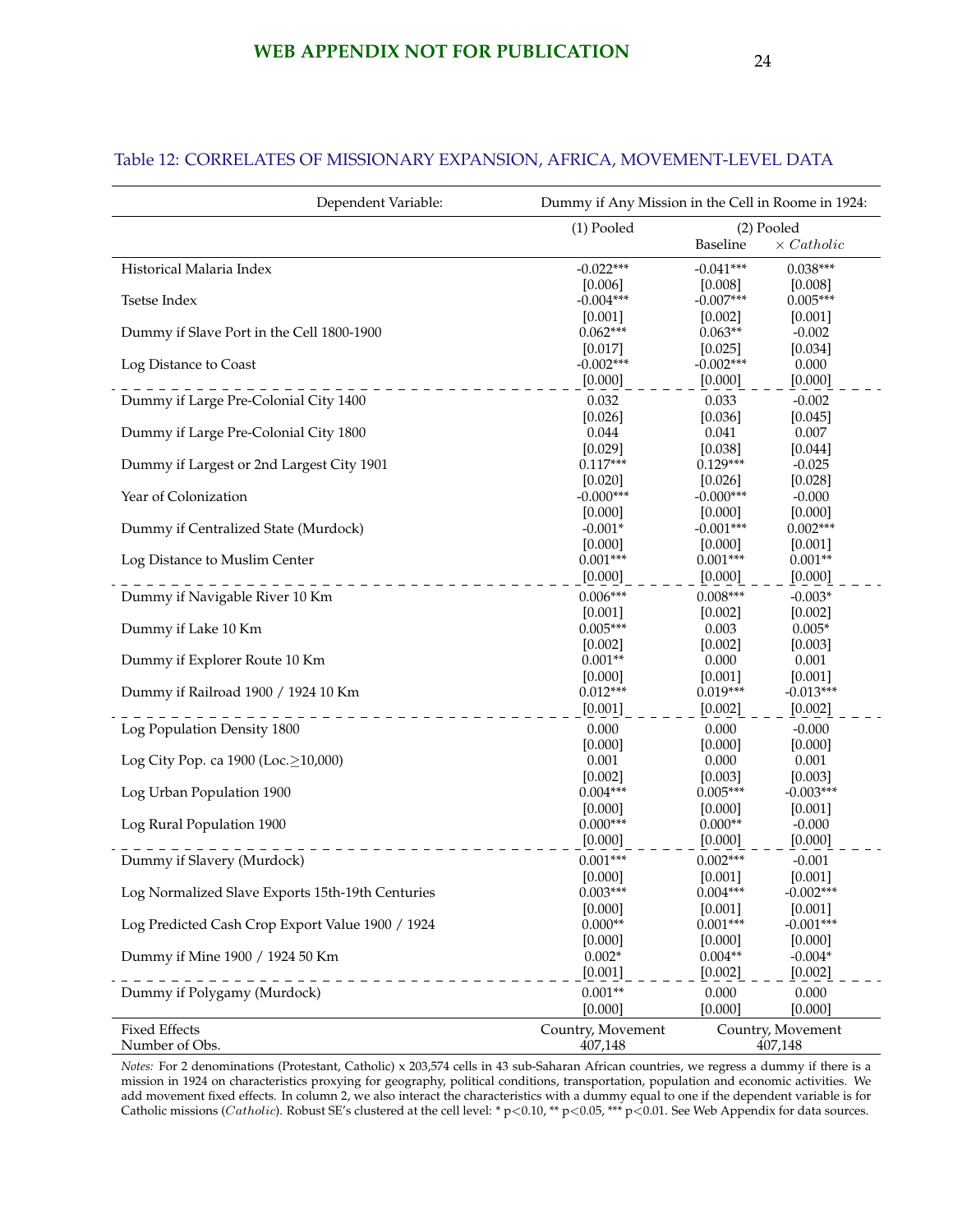## **WEB APPENDIX NOT FOR PUBLICATION** 25

#### Table 13: RAILROADS AND MISSIONS, AFRICA, INVESTIGATION OF CAUSALITY

| Dependent Variable: Dummy if Mission                             | Defined in 1900 |                 | Defined in 1924 |                 |
|------------------------------------------------------------------|-----------------|-----------------|-----------------|-----------------|
| Effect of Dummy Rail 0-30 Km                                     |                 | Defined in 1900 |                 | Defined in 1924 |
|                                                                  | Coeff.          | SE              | Coeff.          | SE              |
| 1. Rail 0-30 Km                                                  | $0.005***$      | [0.002]         | $0.023***$      | [0.002]         |
| 2. Including Country-Ethnic Group Fixed Effects ( $N = 1,158$ )  | $0.006**$       | [0.003]         | $0.022***$      | [0.003]         |
| 3. Including District ca 2000 Fixed Effects ( $N = 3,284$ )      | $0.006**$       | [0.003]         | $0.020***$      | [0.003]         |
| 4. Rail 0-30 Km Dummy Using Military-Mining Lines Only           | $0.006***$      | [0.002]         | $0.006***$      | [0.002]         |
| 5. Rail 0-30 Km Dummy Using 1916 & 1922 Placebo Lines Only       | 0.001           | [0.001]         | $0.002**$       | [0.001]         |
| 6. IV: 30 Km from EMST Network (Drop+Ctrl Nodes; IV F = 558/899) | $0.025*$        | [0.013]         | $0.048***$      | [0.009]         |
| Controls of Table 5                                              | Υ               | Υ               | Υ               | Υ               |

*Notes:* For 203,574 cells, we regress a dummy if there is an Atlas mission in 1900 (col. (1)-(2)) or 1924 (col. (3)-(4)) on characteristics proxying for geography, political conditions, transportation, population and economic activities (see Table [5,](#page-62-0) except that that the railroad dummy is defined for 0-30 km instead of 0-10 km). Rows 2-3: Adding 1,158 ethnic group or 3,284 district (2000) FE. Row 4: Rail dummy based on lines built for military domination and mining only (note that the controls capture factors that make locations important for military domination or mining). Row 5: Rail dummy based on lines planned but never built (based on maps from 1916 and 1922). Row 6: The instrument is a dummy if the cell is within 30 Km from the Euclidean minimum spanning tree network based on 128 nodes being the capital, largest and second largest cities of each country ca 1900 (dropping the nodes + controlling for log Euclidean distance to the nodes of the same country). Robust SE's: \* p<0.10, \*\* p<0.05, \*\*\* p<0.01. See Web Appendix for data sources.

#### Table 14: CORRELATES OF BEACH (1900) AND ROOME (1924) MISSIONS

| Dependent Variable:             | Dummy if Any Mission in Cell $c$ in |               |           |           |               |            |
|---------------------------------|-------------------------------------|---------------|-----------|-----------|---------------|------------|
|                                 |                                     | Beach in 1900 |           |           | Roome in 1924 |            |
|                                 | (1)                                 | (2)           | (3)       | (4)       | (5)           | (6)        |
| Dummy if Mission in Year t      | $0.16***$                           | $0.04**$      | 0.01      | $0.06***$ | $0.01*$       | $-0.02***$ |
|                                 | [0.03]                              | [0.02]        | [0.02]    | [0.01]    | [0.01]        | [0.01]     |
| Dummy if Created in 1751-1850   |                                     | $0.53***$     | 0.11      |           | $0.46***$     | $0.33***$  |
|                                 |                                     | [0.11]        | $[0.12]$  |           | [0.11]        | [0.10]     |
| Dummy if Created in 1851-1875   |                                     | $0.21***$     | $-0.04$   |           | $0.22***$     | $0.13**$   |
|                                 |                                     | [0.08]        | [0.05]    |           | [0.07]        | [0.06]     |
| Dummy if Main Station in Year t |                                     |               | $0.60***$ |           |               | $0.16***$  |
|                                 |                                     |               | [0.10]    |           |               | [0.05]     |
| Dummy if School in Year t       |                                     |               | 0.03      |           |               | $0.09***$  |
|                                 |                                     |               | [0.06]    |           |               | [0.03]     |
| R-squared                       | 0.15                                | 0.37          | 0.62      | 0.05      | 0.28          | 0.38       |

*Notes:* For 2,091 cells c, we regress a dummy if there is a mission in cell c in Beach (1900) or Roome (1924) on the mission characteristics in the cell the same year (1900 or 1924) in our data set. Robust SE's: \*  $p$  < 0.10, \*\*  $p$  < 0.05, \*\*\*  $p$  < 0.01. See Web Appendix for data sources.

#### Table 15: LONG-TERM EFFECTS OF MISSIONS AND MISSION TYPES FOR MAP YEARS

|                                  | Dependent Variable: Log Night Light Intensity in the Cell circa 2000: |                                  |             |                                  |                 |             |
|----------------------------------|-----------------------------------------------------------------------|----------------------------------|-------------|----------------------------------|-----------------|-------------|
| Controls Included:               | <b>None</b><br>(1)                                                    | Standard<br>(2)                  | Ours<br>(3) | None<br>(4)                      | Standard<br>(5) | Ours<br>(6) |
|                                  |                                                                       | Col. (1)-(3): 1900 (Beach, 1903) |             | Col. (4)-(6): 1924 (Roome, 1925) |                 |             |
| Dummy if Atlas Mission in Year t | $3.438***$                                                            | $2.446***$                       | $0.372*$    | $2.836***$                       | $2.349***$      | $0.660***$  |
|                                  | [0.210]                                                               | [0.221]                          | [0.211]     | [0.141]                          | [0.155]         | [0.174]     |
| Dummy if Created 1751-1850       | $1.816***$                                                            | $1.004***$                       | 0.453       | $1.746***$                       | $1.098***$      | 0.418       |
|                                  | [0.396]                                                               | [0.370]                          | [0.328]     | [0.280]                          | [0.285]         | [0.287]     |
| Dummy if Created 1851-1875       | $1.657***$                                                            | $1.032**$                        | 0.461       | $1.629***$                       | $1.115***$      | $0.483*$    |
|                                  | [0.469]                                                               | [0.408]                          | [0.300]     | [0.344]                          | [0.302]         | [0.266]     |
| Dummy if Main Station in Year t  | 0.087                                                                 | 0.114                            | 0.040       | $0.560*$                         | $0.628**$       | 0.145       |
|                                  | [0.330]                                                               | [0.316]                          | [0.296]     | [0.289]                          | [0.291]         | [0.249]     |
| Dummy if School in Year t        | $-0.171$                                                              | 0.112                            | $-0.180$    | $0.848***$                       | $0.644**$       | $-0.001$    |
|                                  | [0.297]                                                               | [0.281]                          | [0.264]     | [0.275]                          | [0.284]         | [0.234]     |

*Notes:* Sample of 2,091 cells in Ghana. "Standard": Controls identified as regularly used in the literature. "Ours": All controls of Table [1](#page-58-0) for Ghana and all controls of Table [5](#page-62-0) for Africa. Robust SE's: \* p<0.10, \*\* p<0.05, \*\*\* p<0.01. See Web Appendix for data sources.